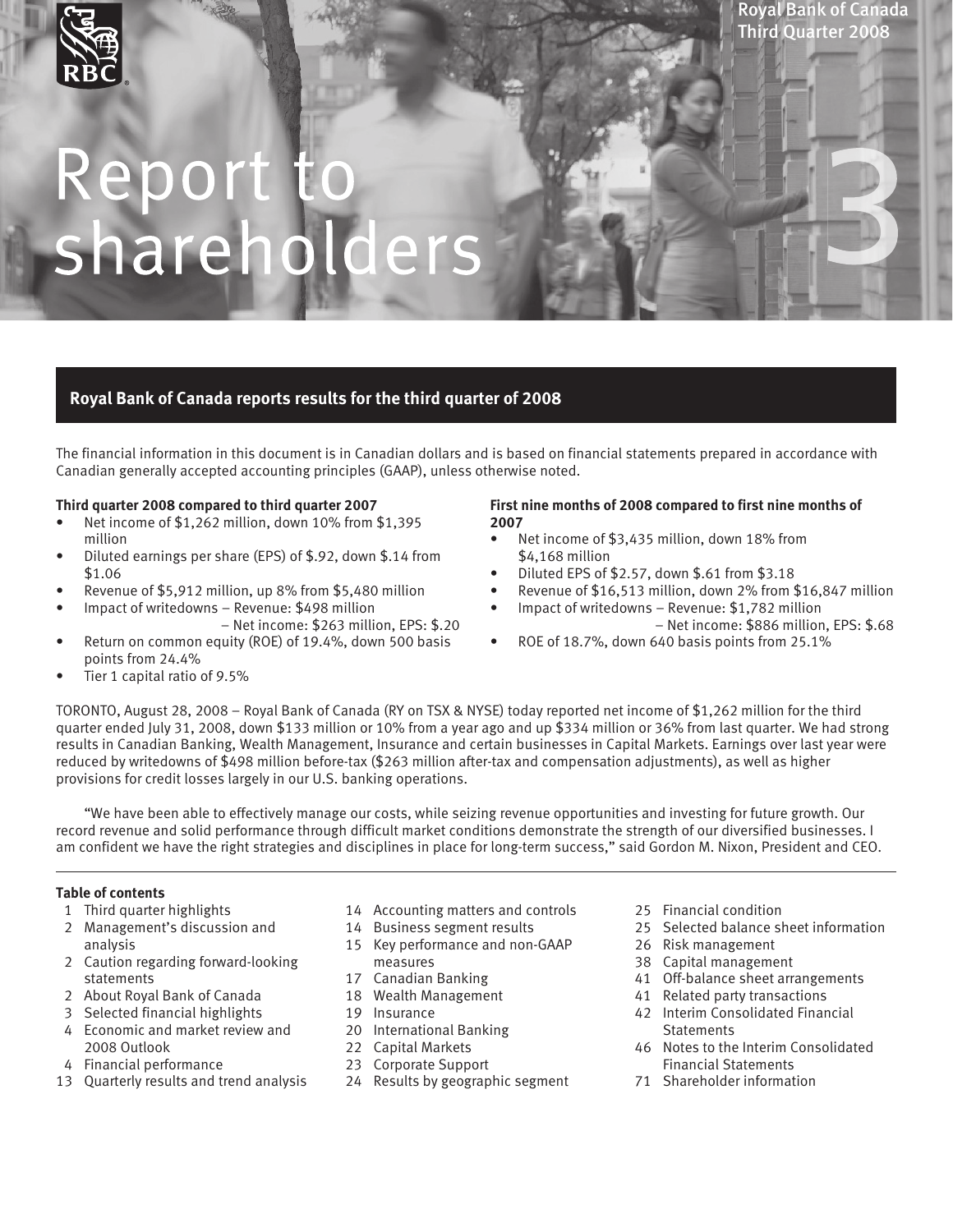## **Management's discussion and analysis**

Management's discussion and analysis (MD&A) is provided to enable a reader to assess our results of operations and financial condition for the three- and nine-month periods ended July 31, 2008, compared to the corresponding periods in the prior fiscal year and the three-month period ended April 30, 2008. This MD&A should be read in conjunction with our unaudited Interim Consolidated Financial Statements and related notes and our 2007 Annual Report to Shareholders (2007 Annual Report). This MD&A is dated August 28, 2008. All amounts are in Canadian dollars, unless otherwise specified, and are based on financial statements prepared in accordance with Canadian generally accepted accounting principles (GAAP).

Additional information about us, including our 2007 Annual Information Form, is available free of charge on our website at rbc.com/ investorrelations, on the Canadian Securities Administrators' website at sedar.com and on the EDGAR section of the United States Securities and Exchange Commission's (SEC) website at sec.gov.

#### **Caution regarding forward-looking statements**

From time to time, we make written or oral forward-looking statements within the meaning of certain securities laws, including the "safe harbour" provisions of the *United States Private Securities Litigation Reform Act of 1995* and any applicable Canadian securities legislation. We may make forward-looking statements in this document, in other filings with Canadian regulators or the SEC, in reports to shareholders and in other communications. Forward-looking statements include, but are not limited to, statements relating to our medium-term and 2008 objectives, our strategic goals and priorities, and the economic and business outlook for us, for each of our business segments and for the Canadian, United States and international economies. Forward-looking statements are typically identified by words such as "believe," "expect," "forecast," "anticipate," "intend," "estimate," "goal," "plan" and "project" and similar expressions of future or conditional verbs such as "will," "may," "should," "could," or "would".

By their very nature, forward-looking statements require us to make assumptions and are subject to inherent risks and uncertainties, which give rise to the possibility that our predictions, forecasts, projections, expectations or conclusions will not prove to be accurate, that our assumptions may not be correct and that our objectives, strategic goals and priorities will not be achieved. We caution readers not to place undue reliance on these statements as a number of important factors could cause our actual results to differ materially from the expectations expressed in such forward-looking statements. These factors include credit, market, operational, liquidity and funding risks, and other risks discussed in the Risk management section and in our 2007 Annual Report; general business and economic conditions in Canada, the United States and other countries in which we conduct business, including the impact from the continuing volatility in the U.S. subprime and related markets and lack of liquidity in financial markets; the impact of

the movement of the Canadian dollar relative to other currencies, particularly the U.S. dollar, British pound and Euro; the effects of changes in government monetary and other policies; the effects of competition in the markets in which we operate; the impact of changes in laws and regulations; judicial or regulatory judgments and legal proceedings; the accuracy and completeness of information concerning our clients and counterparties; our ability to successfully execute our strategies and to complete and integrate strategic acquisitions and joint ventures successfully; changes in accounting standards, policies and estimates, including changes in our estimates of provisions and allowances; our ability to attract and retain key employees and executives; changes to our credit ratings; and development and integration of our distribution networks.

We caution that the foregoing list of important factors is not exhaustive and other factors could also adversely affect our results. When relying on our forward-looking statements to make decisions with respect to us, investors and others should carefully consider the foregoing factors and other uncertainties and potential events. Except as required by law, we do not undertake to update any forward-looking statement, whether written or oral, that may be made from time to time by us or on our behalf.

Additional information about these and other factors can be found in the Risk management section and in our 2007 Annual Report in the Risk management and Additional risks that may affect future results sections.

Information contained in or otherwise accessible through the websites mentioned does not form part of this document. All references in this document to websites are inactive textual references and are for your information only.

#### **About Royal Bank of Canada**

Royal Bank of Canada (RY on TSX & NYSE) and its subsidiaries operate under the master brand name of RBC. We are Canada's largest bank as measured by assets and market capitalization and one of North America's leading diversified financial services companies. We provide personal and commercial banking, wealth management services, insurance, corporate and invest-

ment banking, and transaction processing services on a global basis. We employ approximately 75,000 full- and part-time employees who serve more than 17 million personal, business, public sector and institutional clients through offices in Canada, the U.S. and 46 other countries. For more information, please visit rbc.com.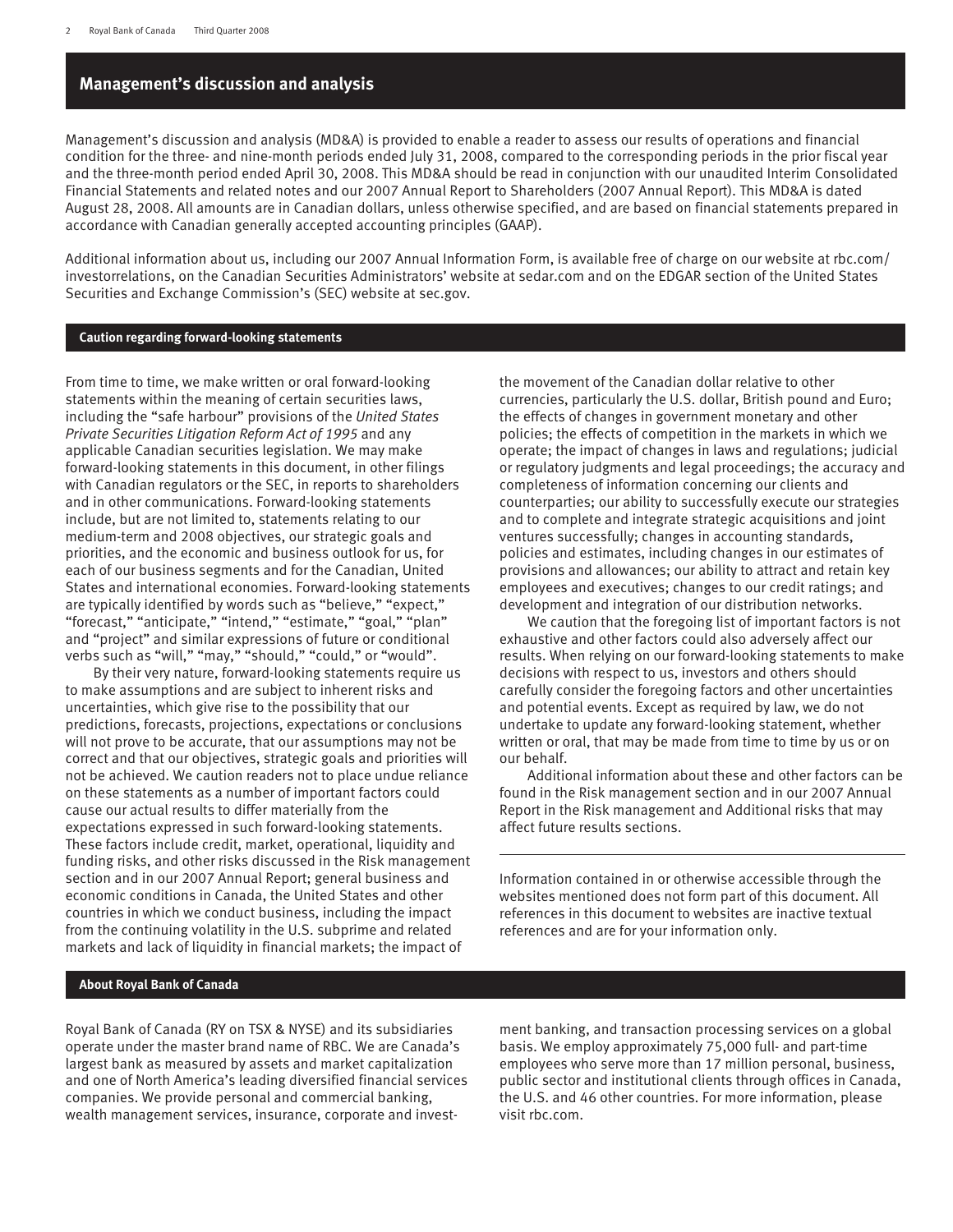#### **Selected financial highlights**

|                                                                    | As at or for the three months ended   |           |    |           |    |           | As at or for the nine months ended |           |    |           |  |
|--------------------------------------------------------------------|---------------------------------------|-----------|----|-----------|----|-----------|------------------------------------|-----------|----|-----------|--|
|                                                                    |                                       | July 31   |    | April 30  |    | July 31   |                                    | July 31   |    | July 31   |  |
| (C\$ millions, except per share, number of and percentage amounts) |                                       | 2008      |    | 2008      |    | 2007      |                                    | 2008      |    | 2007      |  |
| Total revenue                                                      | \$                                    | 5,912     | \$ | 4,954     | \$ | 5,480     | \$.                                | 16,513    | \$ | 16,847    |  |
| Provision for credit losses (PCL)                                  |                                       | 334       |    | 349       |    | 178       |                                    | 976       |    | 528       |  |
| Insurance policyholder benefits, claims and acquisition expense    |                                       | 553       |    | 548       |    | 343       |                                    | 1,717     |    | 1,536     |  |
| Non-interest expense                                               |                                       | 3,272     |    | 2,970     |    | 3,165     |                                    | 9,362     |    | 9,380     |  |
| Net income before income taxes and non-controlling interest        |                                       |           |    |           |    |           |                                    |           |    |           |  |
| in subsidiaries                                                    |                                       | 1,753     |    | 1,087     |    | 1,794     |                                    | 4,458     |    | 5,403     |  |
| Net income                                                         | \$                                    | 1,262     | \$ | 928       | \$ | 1,395     | \$                                 | 3,435     | \$ | 4,168     |  |
| Segments - net income (loss)                                       |                                       |           |    |           |    |           |                                    |           |    |           |  |
| Canadian Banking                                                   | \$                                    | 709       | \$ | 604       | \$ | 596       | \$                                 | 1,986     | \$ | 1,748     |  |
| <b>Wealth Management</b>                                           |                                       | 186       |    | 182       |    | 177       |                                    | 549       |    | 582       |  |
| Insurance                                                          |                                       | 137       |    | 104       |    | 103       |                                    | 330       |    | 340       |  |
| <b>International Banking</b>                                       |                                       | (16)      |    | 38        |    | 87        |                                    | 53        |    | 221       |  |
| <b>Capital Markets</b>                                             |                                       | 269       |    | 13        |    | 360       |                                    | 586       |    | 1,106     |  |
| Corporate Support                                                  |                                       | (23)      |    | (13)      |    | 72        |                                    | (69)      |    | 171       |  |
| Net income                                                         | \$                                    | 1,262     | \$ | 928       | \$ | 1,395     | \$                                 | 3,435     | \$ | 4,168     |  |
| Selected information                                               |                                       |           |    |           |    |           |                                    |           |    |           |  |
| Earnings per share (EPS) - basic                                   | $\begin{array}{c} 5 \\ 5 \end{array}$ | .93       | \$ | .70       | \$ | 1.07      | \$                                 | 2.60      | \$ | 3.22      |  |
| Earnings per share (EPS) - diluted                                 |                                       | .92       | \$ | .70       | \$ | 1.06      | $\mathsf{S}$                       | 2.57      | \$ | 3.18      |  |
| Return on common equity (ROE) (1)                                  |                                       | 19.4%     |    | 15.6%     |    | 24.4%     |                                    | 18.7%     |    | 25.1%     |  |
| Return on risk capital (RORC) (2)                                  |                                       | 31.1%     |    | 26.0%     |    | 36.9%     |                                    | 30.9%     |    | 37.9%     |  |
| Net interest margin (NIM) (3)                                      |                                       | 1.42%     |    | 1.37%     |    | 1.32%     |                                    | 1.39%     |    | 1.33%     |  |
| Specific PCL to average net loans and acceptances                  |                                       | .47%      |    | .54%      |    | .29%      |                                    | .48%      |    | .31%      |  |
| Gross impaired loans (GIL) as a % of loans and acceptances         |                                       | .76%      |    | .70%      |    | .38%      |                                    | .76%      |    | .38%      |  |
| Capital ratios and multiples (4)                                   |                                       |           |    |           |    |           |                                    |           |    |           |  |
| Tier 1 capital                                                     |                                       | 9.5%      |    | 9.5%      |    | 9.3%      |                                    | 9.5%      |    | 9.3%      |  |
| Total capital                                                      |                                       | 11.7%     |    | 11.5%     |    | 11.4%     |                                    | 11.7%     |    | 11.4%     |  |
| Assets-to-capital multiple                                         |                                       | 19.4X     |    | 20.1X     |    | 20.5X     |                                    | 19.4X     |    | 20.5X     |  |
| Selected balance sheet and other information                       |                                       |           |    |           |    |           |                                    |           |    |           |  |
| Total assets                                                       |                                       | \$636,792 |    | \$627,471 | \$ | 604,582   |                                    | \$636,792 |    | \$604,582 |  |
| <b>Securities</b>                                                  |                                       | 176,377   |    | 175,352   |    | 190,219   |                                    | 176,377   |    | 190,219   |  |
| Retail loans                                                       |                                       | 190,669   |    | 181,802   |    | 165,554   |                                    | 190,669   |    | 165,554   |  |
| Wholesale loans                                                    |                                       | 81,603    |    | 77,822    |    | 67,245    |                                    | 81,603    |    | 67,245    |  |
| Deposits                                                           |                                       | 409,091   |    | 399,425   |    | 376,325   |                                    | 409,091   |    | 376,325   |  |
| Average common equity (1)                                          |                                       | 25,400    |    | 23,550    |    | 22,250    |                                    | 24,000    |    | 21,850    |  |
| Average risk capital (2)                                           |                                       | 15,750    |    | 14,150    |    | 14,700    |                                    | 14,550    |    | 14,500    |  |
| Risk-adjusted assets (4)                                           |                                       | 254,189   |    | 249,242   |    | 250,197   |                                    | 254,189   |    | 250,197   |  |
| Assets under management (AUM)                                      |                                       | 248,400   |    | 173,100   |    | 159,900   |                                    | 248,400   |    | 159,900   |  |
| Assets under administration (AUA) - RBC (5)                        |                                       | 649,600   |    | 612,800   |    | 627,500   |                                    | 649,600   |    | 627,500   |  |
| - RBC Dexia IS (6)                                                 |                                       | 2,803,900 |    | 2,697,000 |    | 2,843,400 |                                    | 2,803,900 |    | 2,843,400 |  |
| Common share information                                           |                                       |           |    |           |    |           |                                    |           |    |           |  |
| Shares outstanding (000s) - average basic                          |                                       | 1,323,293 |    | 1,287,245 |    | 1,272,913 |                                    | 1,294,946 |    | 1,273,246 |  |
| - average diluted                                                  |                                       | 1,340,239 |    | 1,298,069 |    | 1,288,227 |                                    | 1,308,387 |    | 1,289,947 |  |
| - end of period                                                    |                                       | 1,338,308 |    | 1,294,084 |    | 1,275,780 |                                    | 1,338,308 |    | 1,275,780 |  |
| Dividends declared per share                                       | \$                                    | .50       | \$ | .50       | \$ | .46       | S                                  | 1.50      | \$ | 1.32      |  |
| Dividend vield                                                     |                                       | 4.4%      |    | 4.2%      |    | 3.2%      |                                    | 4.2%      |    | 3.2%      |  |
| Common share price (RY on TSX) - close, end of period              | \$                                    | 47.25     | \$ | 48.02     | \$ | 54.09     | \$                                 | 47.25     | \$ | 54.09     |  |
| Market capitalization (TSX)                                        |                                       | 63,235    |    | 62,142    |    | 69,007    |                                    | 63,235    |    | 69,007    |  |
| <b>Business information (number of)</b>                            |                                       |           |    |           |    |           |                                    |           |    |           |  |
| Employees (full-time equivalent) (7)                               |                                       | 73,773    |    | 66,748    |    | 65,537    |                                    | 73,773    |    | 65,537    |  |
| <b>Bank branches</b>                                               |                                       | 1,729     |    | 1,648     |    | 1,524     |                                    | 1,729     |    | 1,524     |  |
| Automated teller machines                                          |                                       | 4,897     |    | 4,634     |    | 4,377     |                                    | 4,897     |    | 4,377     |  |
| Period average US\$ equivalent of C\$1.00 (8)                      | \$                                    | .988      | \$ | .994      | \$ | .937      | \$                                 | .994      | \$ | .889      |  |
| Period-end US\$ equivalent of C\$1.00                              |                                       | .977      |    | .993      |    | .937      |                                    | .977      |    | .937      |  |

(1) Average common equity and ROE are calculated using month-end balances for the period.

(2) Average amounts are calculated using methods intended to approximate the average of the daily balances for the period. For further discussion on Average risk capital and RORC, refer to the Key performance and non-GAAP measures section.

(3) NIM is calculated as Net interest income divided by Average assets. Average assets are calculated using methods intended to approximate the average of the daily balances for the period.

(4) Commencing the first quarter of 2008, capital ratios and risk-adjusted assets are calculated using guidelines issued by the Office of the Superintendent of Financial Institutions Canada (OSFI) under the new Basel II framework. Comparative capital ratios and risk-adjusted assets are calculated using guidelines issued by the OSFI under the Basel I framework. Effective the second quarter of 2008, the OSFI amended the treatment of the general allowance in the calculation of Assets-to-capital multiple under Basel II. Comparative multiples have not been revised. For further discussion about Basel II, refer to the Capital management section.

UA – RBC has been revised effective the first quarter of 2008 to include mutual funds sold through our Canadian branch network. Comparative amounts have been revised to reflect this change.<br>(6) AUA – RBC Dexia IS represent (6) AUA – *RBC Dexia IS* represents the total AUA of the joint venture as at June 30, 2008, of which we have a 50% ownership interest.

(7) Effective the first quarter of 2008, we have excluded statutory holiday pay for part-time employees from our full-time equivalent (FTE) calculation consistent with our management reporting framework. All comparative amounts reflect the change to the FTE calculation.

(8) Average amounts are calculated using month-end spot rates for the period.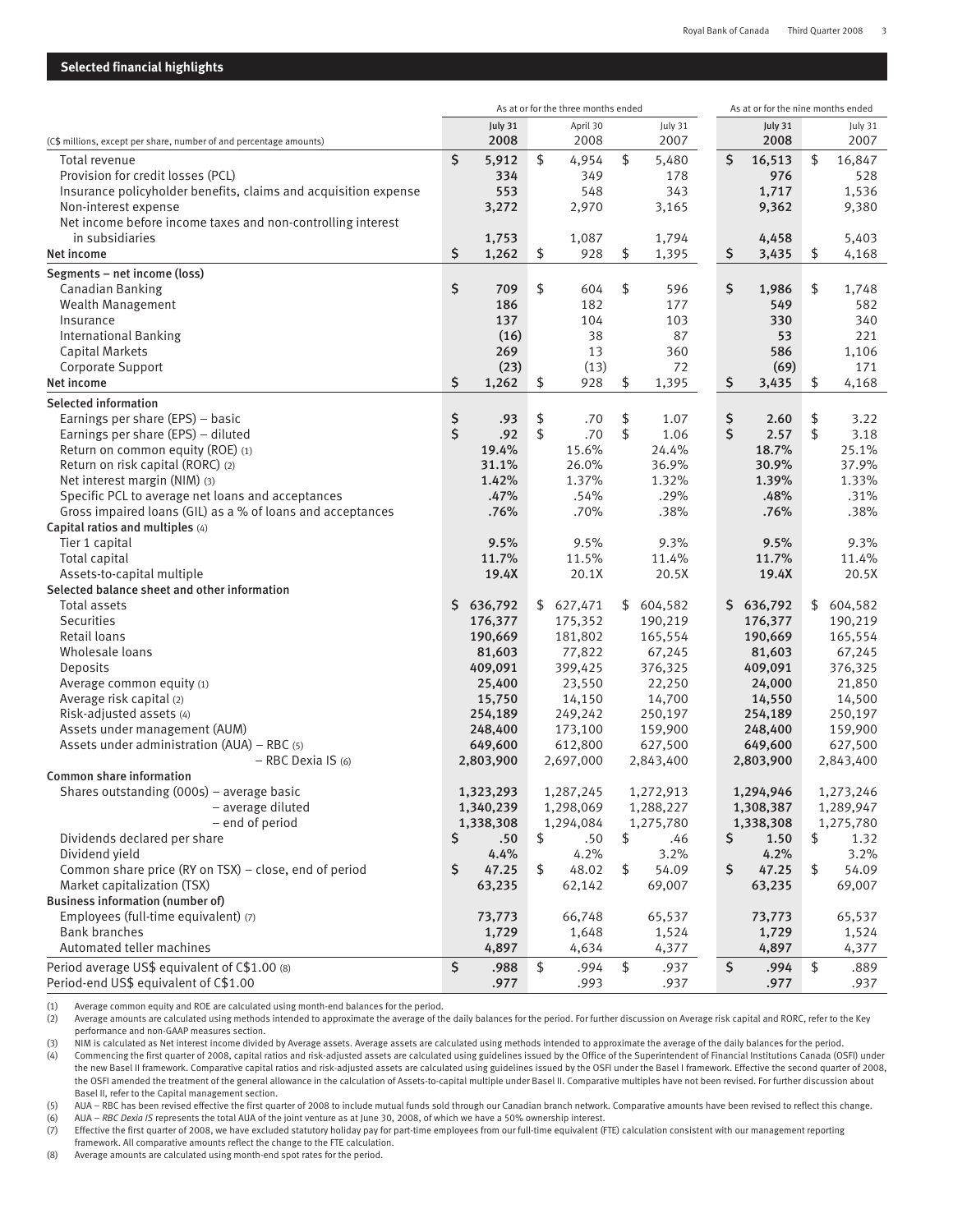#### **Economic and market review and 2008 Outlook**

#### **Canada**

Economic growth in Canada remained moderate during the calendar quarter. Low unemployment and wage growth increasing at a faster rate than inflation continued to support consumer spending and business investment. Consumer and business lending growth weakened in the first part of the year as a result of financial market volatility and tightening credit conditions. The Canadian dollar also weakened slightly during the quarter. The Bank of Canada held the overnight rate steady at 3.0% due to inflationary concerns.

Canada's economy is expected to outperform the U.S. economy for the remainder of the 2008 calendar year as revenue growth reflecting high commodity prices should partially offset the low volume growth on U.S. exports. Moderate wage growth should continue to support Canadian consumer spending. We expect the Bank of Canada will hold the overnight rate steady for the remainder of 2008 given the growing concerns about inflationary expectations. The Canadian dollar is forecast to trade slightly below parity with the U.S. dollar as the U.S. Federal Reserve appears to be at the end of its rate-cutting cycle. The Canadian economy is now expected to grow at 1.2% in 2008, down from our projected 1.6% at May 29, 2008, 1.7% at February 29, 2008, and 2.2% at November 29, 2007, and slower than the 2.7% actual growth in 2007, which reflects an anticipated further deterioration in net exports as a result of a weak U.S. economy.

#### **United States**

The U.S. economy progressed moderately in the second calendar quarter, largely as a result of the fiscal stimulus package used to inject liquidity into the U.S. financial system. However, the U.S. economy continued to be affected by tightening credit conditions and the economy appeared more vulnerable due to job losses, a slumping housing market, financial failures, inflation and weak consumer spending. The U.S. Federal Reserve held the federal funds rate steady at 2.0%.

We anticipate that the U.S. economy will remain weak for the remainder of 2008, amid tightening credit conditions and continuing housing market weakness. We expect the U.S. Federal Reserve will hold interest rates unchanged as slow economic growth helps counter the inflation pressures emanating from higher commodity prices. The U.S. economy is now expected to grow at 1.5% in 2008, up from our projected 1.2% at May 29, 2008, and 1.4% at February 29, 2008, down from our projected 2.2% at November 29, 2007, and slower than the 2.0% actual growth in 2007.

#### **Other global economies**

Growth in certain global economies moderated during the calendar quarter, due in part to weak U.S. demand but also due to tightening credit conditions amid the ongoing weakness in global financial markets. Most major equity markets remained volatile, reflecting the tightening credit conditions and weak growth prospects, as writedowns and losses from U.S. subprime mortgages and related products persisted.

Global economic growth this year is expected to slow, taking into account the dampening effects of continued financial market volatility and weakening U.S. demand. Nonetheless, growth in emerging economies is expected to moderate only slightly due to robust local demand supported by strong local economic conditions.

#### **Financial markets volatility**

Financial markets are likely to remain volatile in Canada, the U.S. and globally for the remainder of the calendar year, reflecting ongoing concerns about the stability of the U.S. housing market and related financial assets such as subprime mortgages. As well, there remains considerable uncertainty about the near-term course for interest rates with many central banks confronting both rising inflationary pressures and weakening economic growth.

#### **Financial performance**

We reported net income of \$1,262 million for the third quarter ended July 31, 2008, down \$133 million, or 10%, from a year ago. Diluted EPS were \$.92, down 13% over the same period. ROE was 19.4%, compared to 24.4% a year ago. Our results were impacted by writedowns of \$498 million in Capital Markets, Corporate Support and International Banking as described further in the Impact of market environment section below. The writedowns were partly offset by a related \$130 million reduction of income taxes and \$105 million of related compensation adjustments, resulting in a decrease in net income of \$263 million (EPS of \$.20). Higher provisions for credit losses, primarily in our U.S. banking businesses, and higher costs in support of business growth also contributed to the decrease. These factors were partly offset by revenue growth in certain capital markets businesses, driven by increased market volatility and lower interest rates, and strong volume growth in our banking-related businesses, the impact of which was partially offset by spread compression.

**Compared to the first nine months of 2007,** net income of \$3,435 million decreased \$733 million, or 18%, and nine-month diluted EPS of \$2.57 were down \$.61, or 19%. Nine-month ROE was 18.7%, compared to 25.1%. Our results primarily reflected writedowns of \$1,782 million, partly offset by a related \$483 million reduction of income taxes and \$413 million of related compensation adjustments, resulting in a decrease in net income of \$886 million (EPS of \$.68). Higher provisions for credit losses, primarily in our U.S. banking businesses, also contributed to the decrease. These factors were partly offset by growth in certain capital markets businesses and strong volume growth in our banking-related businesses, the impact of which was partially offset by spread compression.

**Compared to the second quarter of 2008,** net income of \$1,262 million increased \$334 million, or 36%, and diluted EPS of \$.92 were up \$.22, or 31%. ROE was 19.4%, compared to 15.6%. Our results largely reflected lower writedowns in Capital Markets and Corporate Support, along with strong volume growth in our banking-related businesses, partly offset by higher variable compensation commensurate with improved business performance.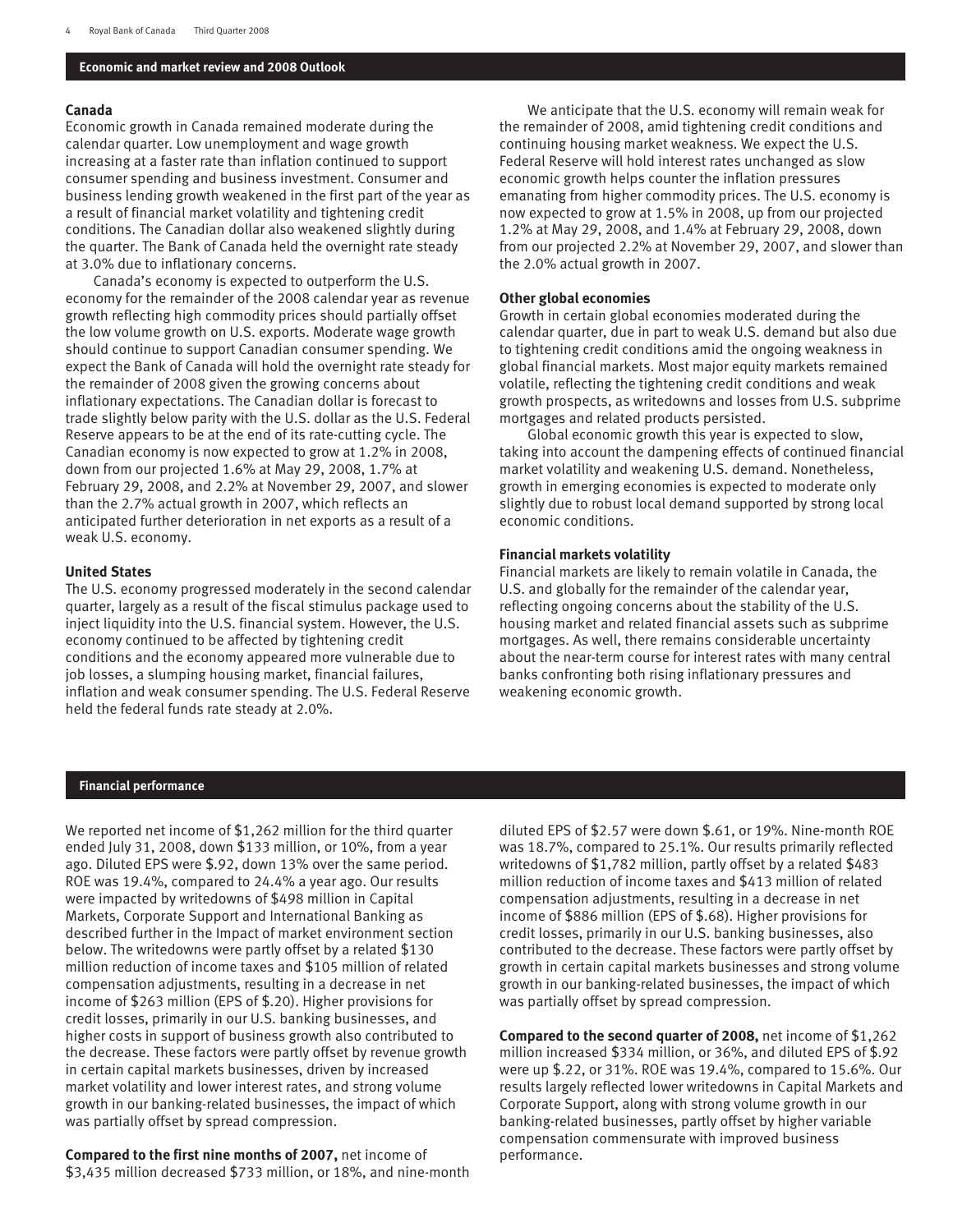The weak market environment continued through the third quarter of 2008, resulting in writedowns of \$498 million (\$263 million after-tax and related compensation adjustments). The writedowns included losses within certain held-for-trading (HFT) portfolios and the writedowns of available-for-sale (AFS) securities to fair value that were determined to be other-thantemporarily impaired. Of this, \$342 million (\$153 million after-tax and related compensation adjustments) related to Capital Markets, \$103 million (\$77 million after-tax) related to Corporate Support, which includes treasury activities, and \$53 million (\$33 million after-tax) related to International Banking.

The writedowns related to U.S. subprime and Alt-A assets and non-subprime U.S. asset-backed securities (ABS), as well as losses on bank-owned life insurance (BOLI) contracts in our

#### **Summary of writedowns**

U.S. Insurance and Pension solutions business. The writedowns were marginally offset by gains on the increase in fair value of our liabilities designated as HFT as a result of our credit spreads widening over the second quarter.

Upon acquiring securities, we classify them either as HFT or AFS. For HFT securities, we reflect changes in fair value in Non-interest income – Trading Revenue. For AFS securities, we reflect unrealized changes in fair value in Accumulated other comprehensive income (AOCI), a component of shareholders' equity. If realized or considered to be other-than-temporarily impaired in value, we reflect changes in fair value in Non-interest income – Net (loss) gain on available-for-sale securities. Generally, once securities are classified as HFT or AFS, the classification cannot be changed.

|                                                      |                 | For the three months ended     |    |      | For the nine<br>months ended |              |                 |
|------------------------------------------------------|-----------------|--------------------------------|----|------|------------------------------|--------------|-----------------|
| (C\$ millions)                                       | July 31<br>2008 | April 30<br>January 31<br>2008 |    | 2008 |                              |              | July 31<br>2008 |
| <b>Capital Markets</b>                               |                 |                                |    |      |                              |              |                 |
| U.S. subprime                                        |                 |                                |    |      |                              |              |                 |
| Hedged with MBIA                                     | 5173            | \$204                          | \$ | 79   |                              | $\mathsf{S}$ | 456             |
| CDOs of ABS, RMBS and other                          | 97              | 87                             |    | 209  |                              |              | 393             |
| U.S. auction rate securities (ARS)                   | 25              | 184                            |    | 28   |                              |              | 237             |
| U.S. Municipal guaranteed investment contracts (GIC) | 27              | 142                            |    | 92   |                              |              | 261             |
| U.S. commercial mortgage-backed securities (CMBS)    | 12              | 21                             |    | 22   |                              |              | 55              |
| U.S. Insurance and Pension solutions                 | 8               | 76                             |    |      |                              |              | 84              |
|                                                      | \$342           | \$714                          | \$ | 430  |                              | \$           | 1,486           |
| <b>Corporate Support</b>                             |                 |                                |    |      |                              |              |                 |
| U.S. subprime, Alt-A and other RMBS                  | 103             | 140                            |    |      |                              |              | 243             |
| <b>International Banking</b>                         |                 |                                |    |      |                              |              |                 |
| U.S. Alt-A and Agency preferred stock                | 53              |                                |    |      |                              |              | 53              |
| Total pre-tax and related compensation adjustments   | \$498           | \$854                          | \$ | 430  |                              | $\mathsf{S}$ | 1,782           |
| Compensation adjustments                             | 105             | 176                            |    | 132  |                              |              | 413             |
| Income taxes                                         | 130             | 242                            |    | 111  |                              |              | 483             |
| Total after-tax and compensation adjustments         | 5263            | \$436                          | \$ | 187  |                              | Ŝ.           | 886             |

#### **Capital Markets**

#### **U.S. subprime – hedged with MBIA**

|                                                                                     |                    | As at July 31, 2008                                                                         |                |                     |               |                  |                  |  |      | Writedowns |                               |  |                              |  |  |  |  |  |  |  |  |  |  |  |  |  |  |  |  |  |  |  |  |  |         |  |         |
|-------------------------------------------------------------------------------------|--------------------|---------------------------------------------------------------------------------------------|----------------|---------------------|---------------|------------------|------------------|--|------|------------|-------------------------------|--|------------------------------|--|--|--|--|--|--|--|--|--|--|--|--|--|--|--|--|--|--|--|--|--|---------|--|---------|
|                                                                                     |                    | <b>Fair value</b><br>Credit protection through CDS<br><b>Underlying exposure</b><br>of MBIA |                |                     |               |                  |                  |  |      |            | For the three<br>months ended |  | For the nine<br>months ended |  |  |  |  |  |  |  |  |  |  |  |  |  |  |  |  |  |  |  |  |  |         |  |         |
|                                                                                     | Principal/<br>Fair |                                                                                             |                | <b>MBIA</b><br>Cash |               | protection after |                  |  |      |            |                               |  |                              |  |  |  |  |  |  |  |  |  |  |  |  |  |  |  |  |  |  |  |  |  | July 31 |  | July 31 |
| (C\$ millions)                                                                      | notional           | value                                                                                       | collateralized |                     | insured $(1)$ |                  | writedowns $(2)$ |  | 2008 |            | 2008                          |  |                              |  |  |  |  |  |  |  |  |  |  |  |  |  |  |  |  |  |  |  |  |  |         |  |         |
| Subprime residential mortgage-backed securities<br>(RMBS)                           | $$1,108$ $$$       | 438                                                                                         |                |                     |               |                  |                  |  |      |            |                               |  |                              |  |  |  |  |  |  |  |  |  |  |  |  |  |  |  |  |  |  |  |  |  |         |  |         |
| Subprime collateralized debt obligations (CDOs) of<br>asset-backed securities (ABS) | 1.077              | 17                                                                                          |                |                     |               |                  |                  |  |      |            |                               |  |                              |  |  |  |  |  |  |  |  |  |  |  |  |  |  |  |  |  |  |  |  |  |         |  |         |
| Non-subprime (CDOs of corporate names)                                              | 2,757              | 2,350                                                                                       |                |                     |               |                  |                  |  |      |            |                               |  |                              |  |  |  |  |  |  |  |  |  |  |  |  |  |  |  |  |  |  |  |  |  |         |  |         |
| <b>Total</b>                                                                        | \$4,942 \$2,805    |                                                                                             |                | 583                 | \$4,420       |                  | 1,035            |  | 173  |            | 456                           |  |                              |  |  |  |  |  |  |  |  |  |  |  |  |  |  |  |  |  |  |  |  |  |         |  |         |

(1) The counterparty is a subsidiary of MBIA Inc., a monoline insurance provider with a financial strength rating of A2 (Negative Outlook) by Moody's Investors Services as at June 19, 2008 and AA (Negative Outlook) by Standard & Poor's as at August 14, 2008.

(2) The fair value is included in Other – Derivatives.

Capital Markets writedowns of \$173 million in the quarter resulted from declines in fair value of credit default swaps (CDS) with monoline insurer MBIA Inc. that represent credit protection purchased to hedge our credit risk exposure to super-senior (AAA) tranches of structured credit transactions, expected

recovery rates on the underlying assets and other parameter inputs. As noted in the table above, the credit protection with MBIA covers both subprime and non-subprime related assets. For information on monoline insurance on non-subprime assets, refer to the Financial Stability Forum disclosures section.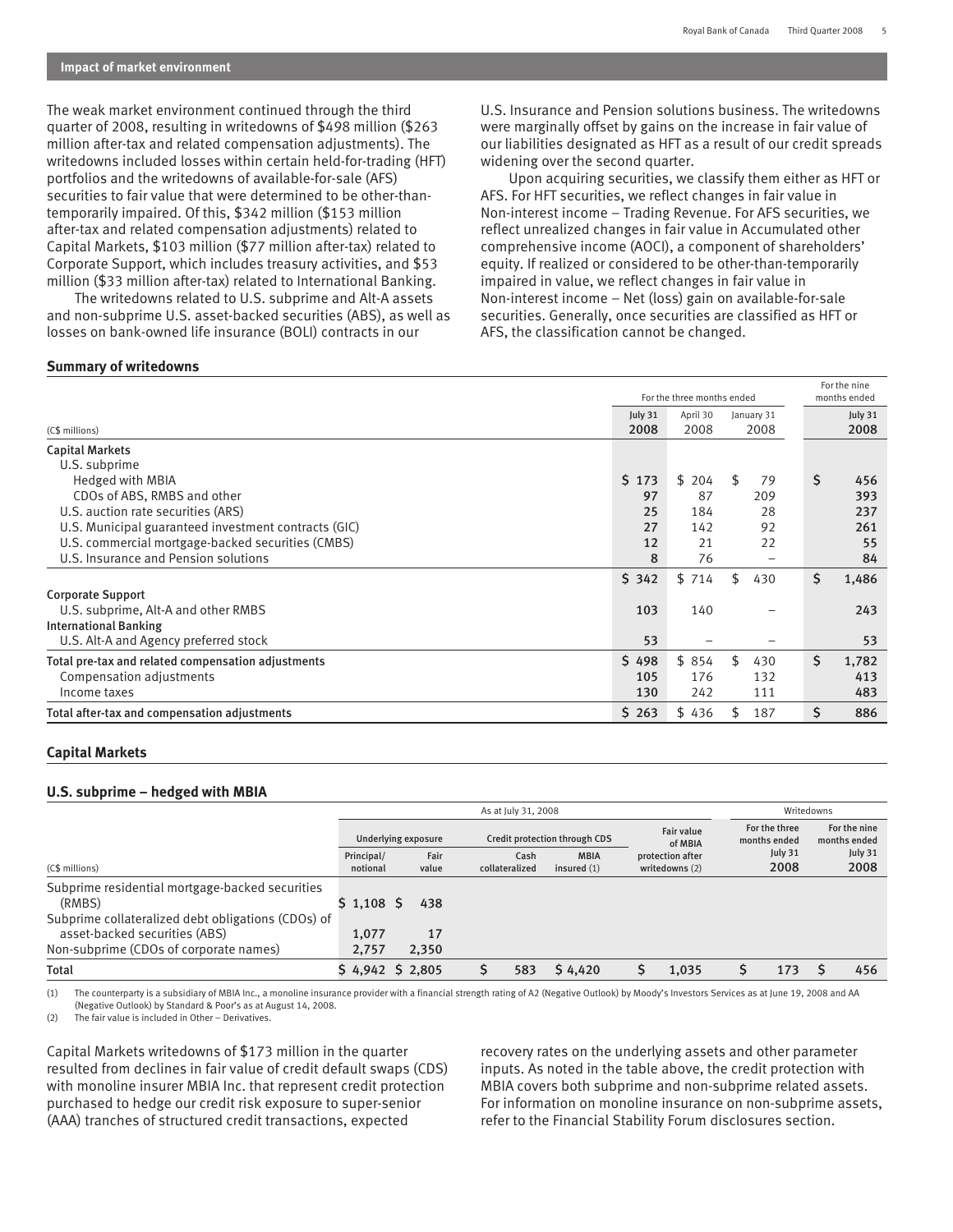#### **U.S. subprime – CDOs of ABS, RMBS and other**

|                                    | As at July 31, 2008    |                                    |                                                  |                                                 |  |  |
|------------------------------------|------------------------|------------------------------------|--------------------------------------------------|-------------------------------------------------|--|--|
| (C\$ millions)                     | Principal/<br>notional | Fair<br><b>value</b> $(1)$ , $(2)$ | For the three<br>months ended<br>July 31<br>2008 | For the nine<br>months ended<br>July 31<br>2008 |  |  |
| CDOs of ABS<br>Other subprime RMBS | 735<br>S.<br>(140)     | 121<br>S.<br>61                    | 45<br>S.<br>52                                   | 384<br>9                                        |  |  |
| Total                              | 595<br>S.              | 182<br>S.                          | 97                                               | 393                                             |  |  |

(1) The fair value is included in Securities – Trading and Other – Derivatives.

(2) Net on balance sheet amount of trading-related securities.

Capital Markets writedowns of \$97 million in the quarter related to declines in fair value of subprime CDOs of ABS and RMBS. These holdings include \$460 million notional value of predominantly AAA-rated tranches of RBC-sponsored CDOs hedged by monoline insurer ACA Capital Holdings Inc. (ACA). As the fair value of the monoline insurance contract with ACA was

written down to a nominal amount in the first quarter of 2008, the underlying exposures of CDOs of ABS hedged by ACA are shown as exposures to CDOs of ABS in the table above. The Other subprime RMBS principal/notional amount represents a net short exposure (liability).

#### **U.S. ARS**

|                                                        |                        | As at July 31, 2008    |                                                  | Writedowns                                      |
|--------------------------------------------------------|------------------------|------------------------|--------------------------------------------------|-------------------------------------------------|
| (C\$ millions)                                         | Principal              | Fair<br>value $(1)$    | For the three<br>months ended<br>July 31<br>2008 | For the nine<br>months ended<br>July 31<br>2008 |
| Student loan ARS<br>Closed-end funds and municipal ARS | $5 \quad 3,554$<br>175 | $5 \quad 3.354$<br>175 | 25<br>S.                                         | 237                                             |
| Total                                                  | $5 \t3,729$            | \$ 3,529               | 25                                               | 237                                             |

(1) The fair value is included in Securities – Trading.

Capital Markets writedowns of \$25 million in the quarter resulted from declines in fair value of our trading positions of ARS, based on market prices and a models-based approach to valuations.

U.S. ARS are issued through variable interest entity (VIE) trusts in the U.S. financial markets. The VIEs hold long-term assets and fund them with long-term debt that trades at shortterm debt prices, with an interest rate reset every week to 35 days. These securities are issued by municipalities, student loan authorities and other sponsors through bank-managed auctions. We participate as remarketing agent in the ARS market.

As at July 31, 2008, the fair value of the auction rate securities we hold on our balance sheet is \$3.5 billion, of which \$3.4 billion are backed by student loan collateral. The average yield on our holdings is above our funding costs. Approximately 90% of our inventory is rated AAA. In terms of student loan auction rate securities that we hold, approximately 88% of the supporting student loan collateral is guaranteed under the U.S. government Federal Family Education Loan Program.

In addition to amounts shown in the table above, we sold \$1.5 billion of the ARS in our trading inventory into off-balance sheet special purpose entities to which we provide liquidity facilities during the second and third quarters of 2008. Of this amount, \$465 million was sold during the third quarter and the purchase of the ARS by the SPE was financed by a loan from us and the loan is secured by various assets of the SPE. These transactions are reflected at fair value and are not included in the amounts shown in the table above. For further details on VIEs, refer to the Structured finance VIEs in the Off-balance sheet arrangements section and to Note 9 to our unaudited Interim Consolidated Financial Statements.

In addition to ARS described above, certain of our retail clients hold ARS in their accounts. We are currently in discussions with U.S. regulators to address the lack of liquidity of ARS held in certain client accounts and to develop and implement a program to provide or enhance the liquidity of such holdings. We continue to review and evaluate the impact of these developments.

#### **U.S. Municipal GIC**

|                                          |    | As at July 31, 2008 |                                  |        |                                                  | Writedowns |     |    |                                                 |
|------------------------------------------|----|---------------------|----------------------------------|--------|--------------------------------------------------|------------|-----|----|-------------------------------------------------|
| (C\$ millions)                           |    |                     | Fair<br>Principal<br>value $(1)$ |        | For the three<br>months ended<br>July 31<br>2008 |            |     |    | For the nine<br>months ended<br>July 31<br>2008 |
| Agency MBS (2)                           | Ŝ. | 2,078               | S.                               | 2,011  |                                                  | (3)<br>S.  |     | S. | 103                                             |
| Agency discount notes and bonds          |    | 547                 |                                  | 550    |                                                  |            |     |    | (1)                                             |
| Non-agency MBS (AAA or Alt-A)            |    | 271                 |                                  | 197    |                                                  |            | (2) |    | 60                                              |
| Federal, municipal and corporate bonds   |    | 206                 |                                  | 177    |                                                  |            |     |    | 27                                              |
|                                          | S. | 3,102               |                                  | 52,935 |                                                  | Ś          | (2) | S. | 189                                             |
| GIC liability and hedge gains and losses |    |                     |                                  |        |                                                  | 29         |     |    | 72                                              |
| Total                                    |    |                     |                                  |        |                                                  | S.<br>27   |     | S. | 261                                             |

(1) The fair value is included in Securities – Trading.

(2) Includes Federal Home Loan Mortgage Corporation (Freddie Mac) and Federal National Mortgage Association (Fannie Mae).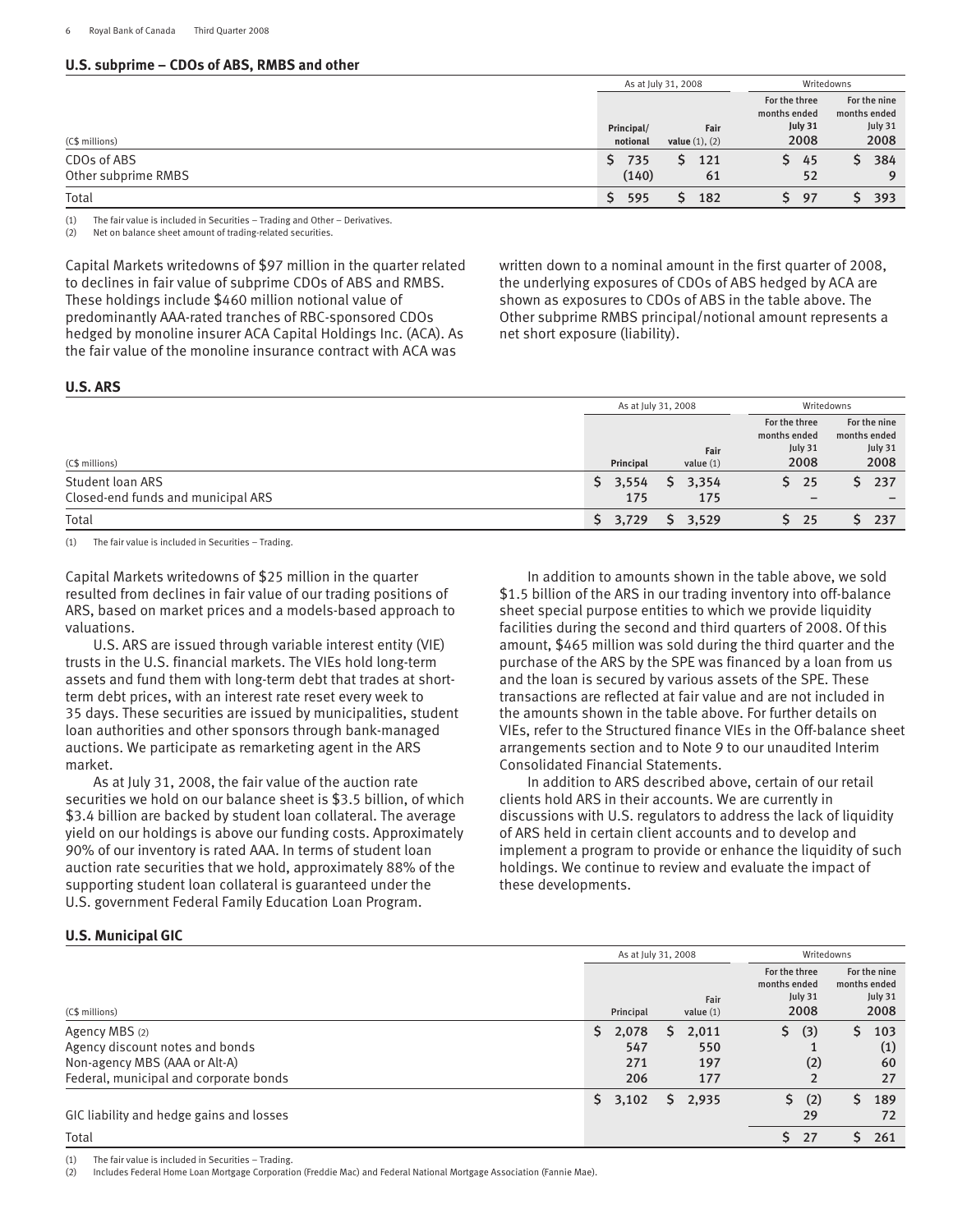In our U.S. Municipal GIC business, we issue GICs for cash received from municipalities, generally in situations where a municipality has issued debt and does not have immediate needs for the proceeds. The GIC liabilities are of various durations averaging approximately 18 months and the payments are swapped to floating rate. We then invest the cash received from the municipalities primarily in MBS, both agency and non-agency (refer to table above).

#### **U.S. CMBS**

Capital Markets writedowns of \$27 million in the quarter resulted from losses mostly related to our GIC liabilities and related hedges. As at July 31, 2008, the fair value of the investment portfolio supporting our U.S. Municipal GIC business was \$2.9 billion, down from \$3.3 billion as at April 30, 2008, due to net maturities, sales and a decline in value of certain positions.

|                          |           | As at July 31, 2008 |               | Writedowns |              |
|--------------------------|-----------|---------------------|---------------|------------|--------------|
|                          |           |                     | For the three |            | For the nine |
|                          |           |                     | months ended  |            | months ended |
|                          |           | Fair                | July 31       |            | July 31      |
| (C\$ millions)           | Principal | value $(1)$         | 2008          |            | 2008         |
| Corporate loans and CMBS |           | \$795 \$732         | 12            |            | 55           |
|                          |           |                     |               |            |              |

(1) The fair value is included in Loans – Wholesale.

In our U.S. CMBS business, we originate commercial mortgages in the U.S. market and warehouse them until such time as there is an opportunity to securitize them for a fee through issuance of CMBS or to sell them in the whole loan market. Loans originated to be securitized are classified as HFT while those to be sold in the whole loan market are classified as loans and receivables and carried at amortized cost.

Capital Markets recognized a loss of \$12 million in the quarter due both to credit deterioration and reduced liquidity in the CMBS issuance market. As at July 31, 2008, the fair value of our inventory was \$732 million.

#### **U.S. Insurance and Pension solutions**

|                             | As at July 31, 2008 | Writedowns  |               |  |              |  |
|-----------------------------|---------------------|-------------|---------------|--|--------------|--|
|                             |                     |             | For the three |  | For the nine |  |
|                             |                     |             | months ended  |  | months ended |  |
|                             |                     | Fair        | July 31       |  | July 31      |  |
| (C\$ millions)              | Notional (1)        | value $(1)$ | 2008          |  | 2008         |  |
| BOLI stable value contracts | \$8,073             | \$6,703     |               |  | 84           |  |

(1) Notional value represents the total amount of investment value protected under stable value contracts and is reported under stable value products in Note 14 of our unaudited Interim Consolidated Financial Statements. Fair value represents the current estimate of fair value of the investments referenced under the stable value contracts.

Our U.S. Insurance and Pension solutions business in Capital Markets provides stable value contracts on BOLI policies purchased by banks on groups of eligible employees. The BOLI purchaser pays premiums to the insurance company, and the premiums are then invested in a portfolio of eligible assets. While the insurance is in place, the purchaser receives tax-exempt earnings linked to the performance of the underlying assets and also receives death benefits as they arise.

The stable value wraps provided by our U.S. Insurance and Pension solutions business reduce the volatility of the tax-free earnings stream received by purchasers of BOLI on the assets in their policy. If a purchaser were to surrender (terminate early) its BOLI policy, the terms of the stable value contract generally require us to make up the difference between the notional and

fair value of the assets inside the policy. The purchaser would receive a payment for this difference in value, but also would be taxed on the surrender value, forfeit the tax-exempt income stream, and may be exposed to unhedged long-term tax deferred liabilities.

As at July 31, 2008, the difference between the notional value and fair value of our BOLI contracts was \$1,370 million (\$1,141 million as at April 30, 2008). This represents the loss that would be recognized if all insurance contracts were surrendered on that date. Capital Markets recognized writedowns of \$8 million in the quarter, reflecting both the value of the assets underlying investment portfolios of the policies and our estimate of the policyholders surrendering their policies.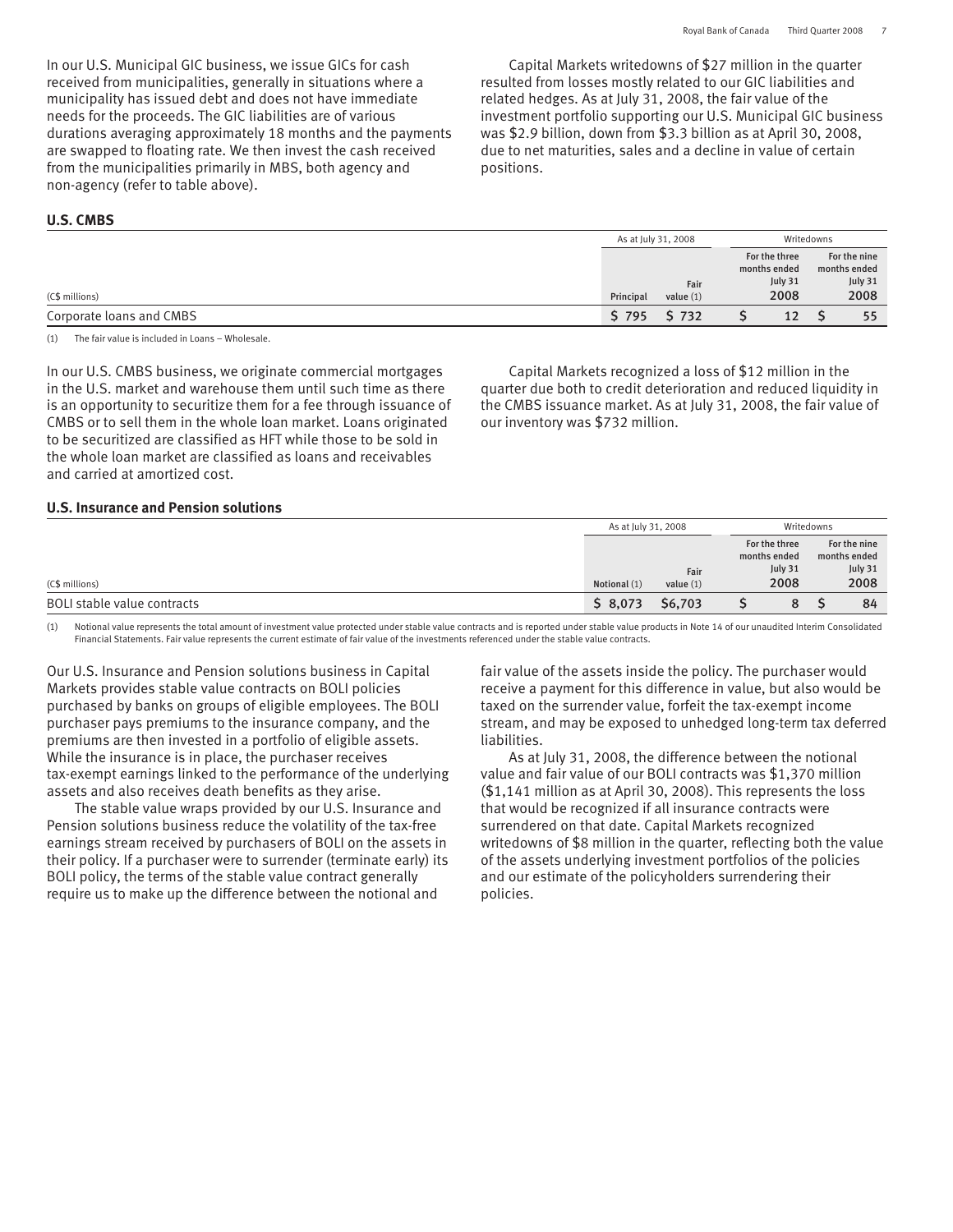#### **Other segments** (1)

#### **U.S. subprime, Alt-A and other RMBS, and Agency preferred stock**

|                                                                             |                    | As at July 31, 2008 |    |                                                  |          |                                                 |
|-----------------------------------------------------------------------------|--------------------|---------------------|----|--------------------------------------------------|----------|-------------------------------------------------|
| (C\$ millions)                                                              | Principal          | Fair<br>value       |    | For the three<br>months ended<br>July 31<br>2008 |          | For the nine<br>months ended<br>July 31<br>2008 |
| Held-for-trading<br>Alt-A and other RMBS                                    | \$<br>519          | Ś<br>425            | \$ | 15                                               | <b>S</b> | 88                                              |
| Available-for-sale<br>Subprime RMBS<br>Alt-A RMBS<br>Agency preferred stock | 346<br>1,250<br>77 | 201<br>931<br>36    |    | 23<br>79<br>39                                   |          | 81<br>88<br>39                                  |
| Total                                                                       | \$2,192            | \$1,593             | \$ | 156                                              | S        | 296                                             |
| <b>By Segment</b><br>Corporate Support (2)<br>International Banking (3)     | \$1,461<br>731     | \$1,031<br>562      | \$ | 103<br>53                                        | Ś        | 243<br>53                                       |
| Total                                                                       | \$2,192            | \$1,593             | \$ | 156                                              | Ŝ        | 296                                             |

(1) Other segments includes Corporate Support and International Banking.

(2) Corporate Support includes the following principal values: HFT of \$519 million, AFS subprime RMBS of \$243 million and AFS Alt-A RMBS of \$699 million.

(3) International Banking includes the following principal values: AFS subprime RMBS of \$103 million, AFS Alt-A RMBS of \$551 million and Agency preferred stock of \$77 million.

Corporate Support and International Banking hold various securities in trading and investment AFS based portfolios in support of their respective treasury related activities and objectives. These holdings include securities which are mainly super-senior (AAA) tranches of U.S. subprime, Alt-A and other non-agency RMBS, as well as preferred stock of Freddie Mac and Fannie Mae. During the quarter there were no purchases or sales of these securities.

The writedowns of \$156 million in the current quarter largely reflected writedowns of \$102 million of several AFS subprime

#### **Unrealized gains and losses on AFS securities**

As detailed in Note 3 to our unaudited Interim Consolidated Financial Statements, as at July 31, 2008, we had gross unrealized gains and losses on AFS securities of \$431 million and \$977 million, respectively. This is reflected in the net unrealized loss on AFS securities of \$397 million after-tax, which has been deducted from shareholders' equity. Our AFS portfolios include government debt (largely Canadian, U.S. and other Organisation of Economic Co-operation and Development members), corporate and other debt, MBS, equities, ABS, and

and Alt-A RMBS to fair value that were determined to be otherthan-temporarily impaired. This determination was based on quantitative analysis and consideration of other market and security-specific factors. The writedowns also included \$39 million related to Agency preferred stock held in International Banking and a \$15 million loss reflecting the mark-to-market of HFT RMBS in Corporate Support. Refer to Note 3 to our unaudited Interim Consolidated Financial Statements for further details on total impairment loss recognized.

loan substitute securities with an aggregate amortized cost of \$39,425 million and fair value of \$38,879 million. Refer to our unaudited Interim Consolidated Financial Statements of Comprehensive Income and to our unaudited Interim Consolidated Financial Statements of Changes in Shareholders' Equity for details regarding Other comprehensive income (OCI) and Accumulated other comprehensive income (AOCI), respectively.

#### **Year-to-date performance vs. 2008 objectives**

We established our 2008 objectives in November 2007 based on our economic and business outlooks for 2008 at that time. While we acknowledged that early 2008 would be challenging, with continued market volatility and slower economic growth, we did not anticipate these conditions to persist for as long as they have nor the impact to be as broad.

Year-to-date progress towards our objectives has been affected largely by the writedowns, higher provisions for credit losses in U.S. banking and spread compression. Our capital position remains strong with a Tier 1 capital ratio of 9.5%, well above our objective of greater than 8%.

For 2008, we expect our Tier 1 capital ratio will remain well above our 8%+ objective. Market conditions have significantly impacted our ability to meet our other performance objectives, and markets continue to reflect liquidity and pricing pressures. We hold trading and certain other investment assets at fair

value, with the value determined using market prices or valuation models that depend on assumptions regarding market conditions. As a result, the fair value of these assets and their impact on our financial results will depend on future market developments. Though we face near-term challenges, we remain focused on delivering long-term growth to our shareholders.

|                                            | 2008<br><b>Objectives</b> | Nine-month<br>performance |
|--------------------------------------------|---------------------------|---------------------------|
| 1. Diluted earnings per share (EPS) growth | $7\% - 10\%$              | (19)%                     |
| 2. Defined operating leverage (1)          | $>3\%$                    | $(1.8)\%$                 |
| 3. Return on common equity (ROE)           | $20%+$                    | 18.7%                     |
| 4. Tier 1 capital ratio (2)                | $8%+$                     | 9.5%                      |
| 5. Dividend payout ratio                   | $40\% - 50\%$             | 58%                       |

(1) Our defined operating leverage is a non-GAAP measure and refers to the difference between our revenue growth rate (as adjusted) and non-interest expense growth rate (as adjusted). For further information, refer to the Key performance and non-GAAP measures section.

(2) Calculated using guidelines issued by the OSFI under the new Basel II framework.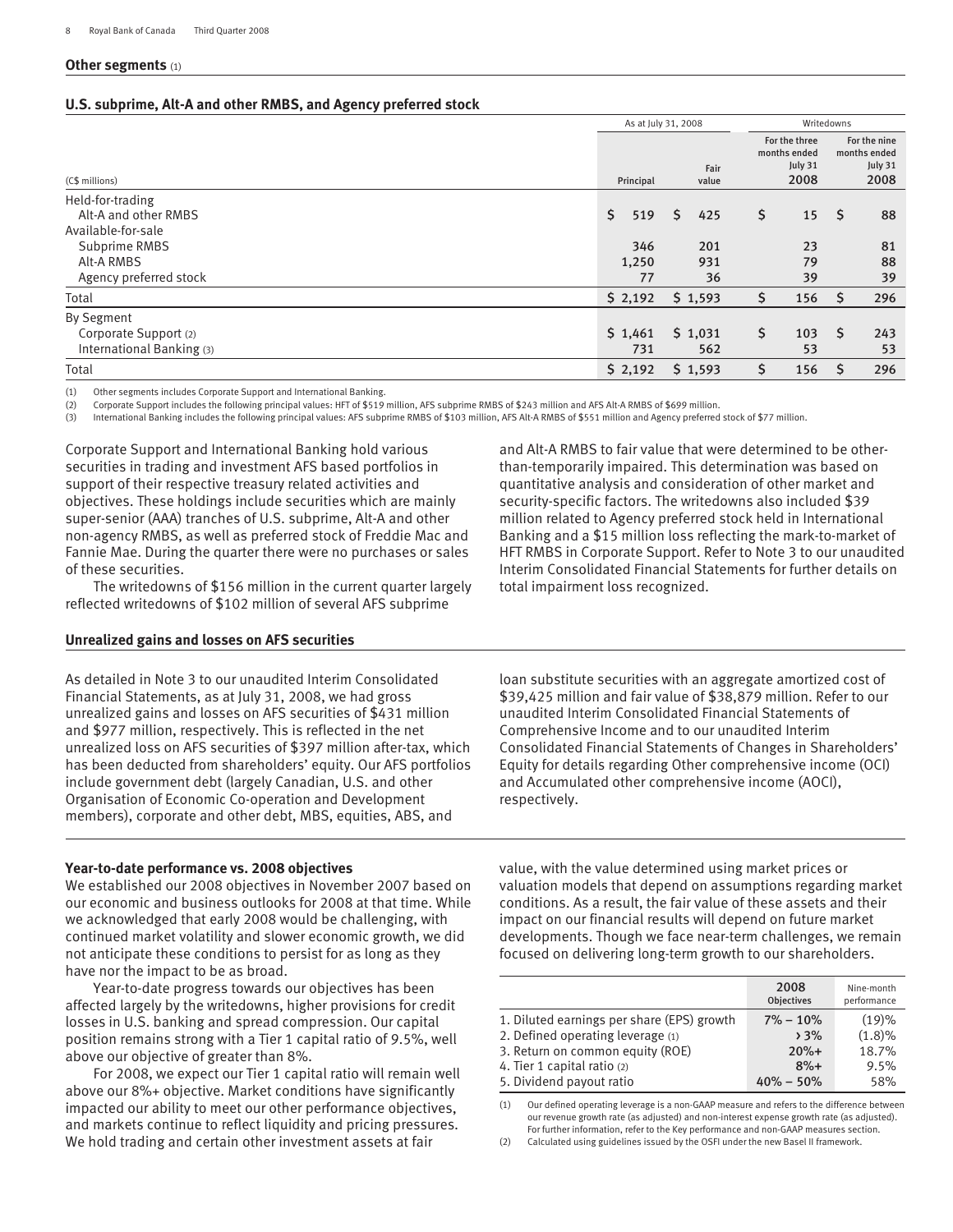#### **Key corporate events of 2008**

*Alabama National BanCorporation (ANB):* On February 22, 2008, International Banking completed the acquisition of ANB, which added 103 branches and strengthened our retail distribution by growing our footprint to over 430 locations throughout the U.S. Southeast. Our third quarter reflects a full quarter of ANB results.

*Phillips, Hager & North Investment Management Ltd. (PH&N):* On May 1, 2008, Wealth Management completed the acquisition of PH&N, which added \$68 billion in assets under management. Our third quarter reflects a full quarter of PH&N results.

*New Insurance segment:* Effective May 1, 2008, we created our Insurance business segment, formerly a business under Canadian Banking, which provides a wide range of creditor, life, health, travel, home and auto insurance products and services to individual and business clients in Canada and the U.S., as well as reinsurance for clients globally. Concurrent with the realignment, we renamed our U.S. & International Banking segment International Banking.

*RBTT Financial Group (RBTT):* On June 16, 2008, International Banking completed the acquisition of RBTT, which added 82 branches and expanded our retail banking operations in the Caribbean. As RBTT results are reported on a one-month lag basis, our third quarter reflects RBTT results from June 16, 2008 to June 30, 2008.

*Ferris, Baker Watts, Incorporated (FBW):* On June 20, 2008, Wealth Management completed the acquisition of FBW, a full service broker-dealer with approximately 330 financial consultants and 42 branch offices in eight states and the District of Columbia. Our third quarter reflects FBW results from June 20, 2008 to July 31, 2008.

# *Subsequent to the quarter-end*

*Richardson Barr & Co.:* On August 5, 2008, Capital Markets completed the acquisition of Richardson Barr & Co., a leading Houston-based energy advisory firm specializing in acquisitions and divestitures in the exploration and production sector.

# **Visa Inc. initial public offering (Visa IPO)**

In the second quarter of 2008, we incurred a net loss of \$20 million (\$17 million after-tax) in respect of our shares of Visa Inc., including those that were subject to mandatory redemption in connection with the Visa IPO in the current quarter. This includes a net loss of \$35 million (\$29 million after-tax)

recognized by Canadian Banking on its shares that were subject to mandatory redemption, representing the difference between the price at which we recorded the shares when they were received on October 3, 2007, upon the reorganization of Visa Canada, and the Visa IPO price. International Banking recognized a gain of \$15 million on its shares at the time of the Visa IPO. We continue to hold approximately 2.9 million shares of two different classes of Visa Inc. shares, which have been and will continue to be recorded at their initial cost until the sale and transfer restrictions associated with them expire three years from the date of the Visa IPO. We have recorded them as AFS at an average cost of approximately US\$52.

# **Impact of U.S. vs. Canadian dollar**

Our U.S. dollar-denominated consolidated results are impacted by fluctuations in the U.S. dollar/Canadian dollar exchange rate.

The Canadian dollar exchange rate appreciated 5% on average compared to the third quarter of 2007, resulting in minimal impact on the translated value of our U.S. dollardenominated net income.

The Canadian dollar exchange rate appreciated 12% on average compared to the first nine months of 2007, resulting in a \$5 million decrease on the translation of our U.S. dollardenominated net income.

|                                              |   | Change in the<br>three months<br>ended | Change in the<br>nine months<br>ended |
|----------------------------------------------|---|----------------------------------------|---------------------------------------|
|                                              |   | Q3 2008 vs.                            | Q3 2008 vs.                           |
| (C\$ millions, except per share amounts)     |   | Q3 2007                                | Q3 2007                               |
| Canadian/U.S. dollar exchange rate (average) |   |                                        |                                       |
| July 31, 2008                                |   | .988                                   | .994                                  |
| July 31, 2007                                |   | .937                                   | .889                                  |
| Percentage change in average US\$            |   |                                        |                                       |
| equivalent of $C$1.00(1)$                    |   | 5%                                     | 12%                                   |
| Increased (decreased) total revenue          | Ś | $(55)$ S                               | (340)                                 |
| Increased (decreased) non-interest expense   |   | (50)                                   | (305)                                 |
| Increased (decreased) net income             |   |                                        | (5)                                   |
| Increased (decreased) basic EPS              |   |                                        |                                       |
| Increased (decreased) diluted EPS            |   |                                        |                                       |

(1) Average amounts are calculated using month-end spot rates for the period.

Certain of our business segment results are also impacted by fluctuations in the U.S. dollar, Euro and British pound exchange rates. For further details, refer to the Business segment results section.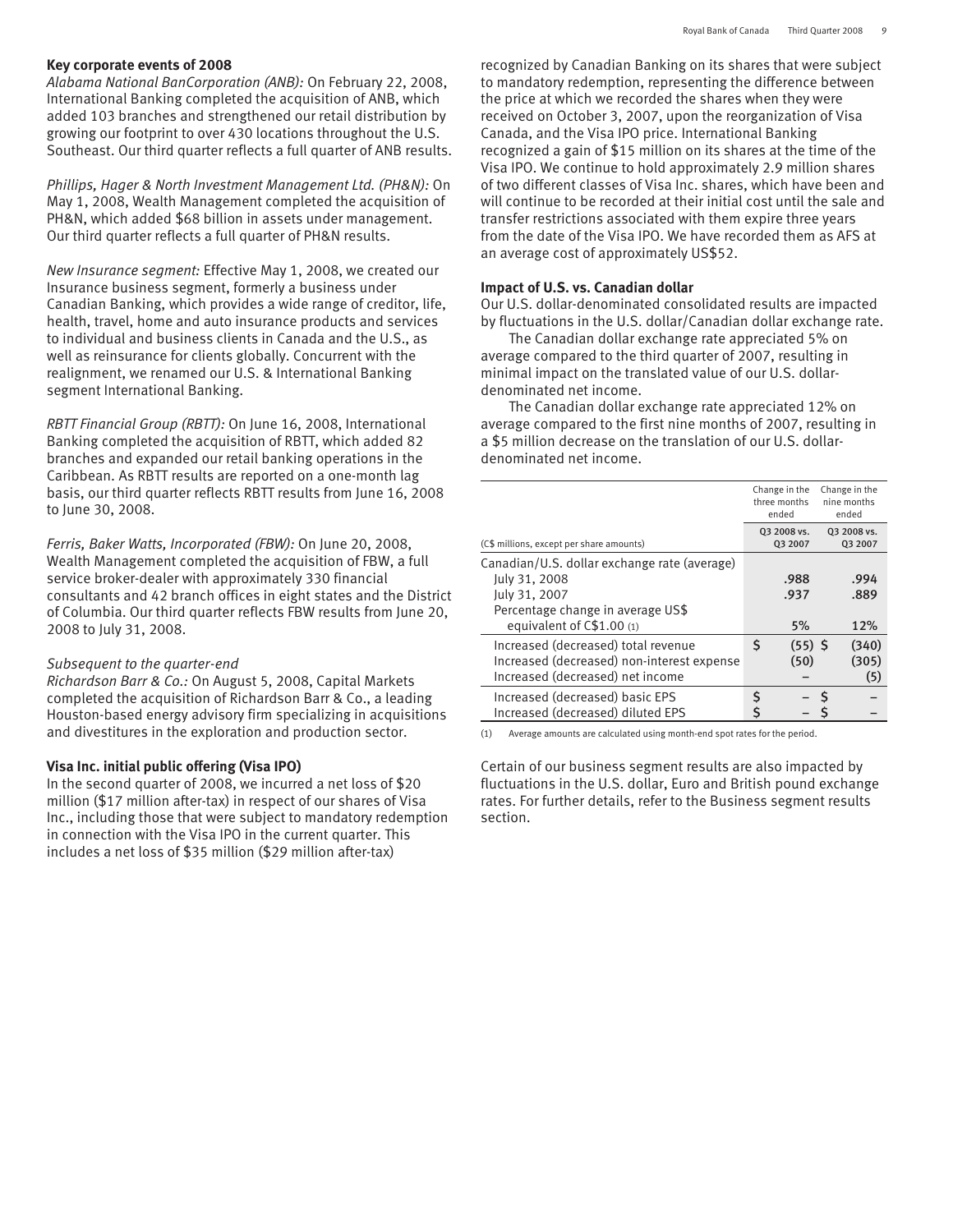#### **Total revenue**

|                                                                                                                                                            |    |                                          |    | For the three months ended                 |                                                | For the nine months ended                          |     |                                                |  |  |  |  |
|------------------------------------------------------------------------------------------------------------------------------------------------------------|----|------------------------------------------|----|--------------------------------------------|------------------------------------------------|----------------------------------------------------|-----|------------------------------------------------|--|--|--|--|
| (C\$ millions)                                                                                                                                             |    | July 31<br>2008                          |    | April 30<br>2008                           | July 31<br>2007                                | July 31<br>2008                                    |     | July 31<br>2007                                |  |  |  |  |
| Interest income<br>Interest expense                                                                                                                        | Ŝ  | 5,910<br>3,609                           | \$ | 6,375<br>4,166                             | \$<br>6,745<br>4,780                           | Ś.<br>19,076<br>12,425                             | \$  | 19,766<br>14,062                               |  |  |  |  |
| Net interest income                                                                                                                                        | \$ | 2,301                                    | \$ | 2,209                                      | \$<br>1,965                                    | \$<br>6,651                                        | \$  | 5,704                                          |  |  |  |  |
| Investments (1)<br>Insurance(2)<br>Trading<br>Banking (3)<br>Underwriting and other advisory<br>Other (4)                                                  | Ś. | 1,209<br>857<br>148<br>787<br>243<br>367 | \$ | 1,121<br>800<br>(273)<br>690<br>163<br>244 | \$<br>1,156<br>590<br>546<br>701<br>309<br>213 | \$<br>3,471<br>2,498<br>241<br>2,234<br>622<br>796 | \$  | 3,296<br>2,265<br>1,924<br>2,034<br>916<br>708 |  |  |  |  |
| Non-interest income                                                                                                                                        | \$ | 3,611                                    | S. | 2,745                                      | \$<br>3,515                                    | \$<br>9,862                                        | \$  | 11,143                                         |  |  |  |  |
| <b>Total revenue</b>                                                                                                                                       | Ś. | 5,912                                    | \$ | 4,954                                      | \$<br>5,480                                    | \$<br>16,513                                       | \$. | 16,847                                         |  |  |  |  |
| <b>Additional information</b><br>Total trading revenue (5)<br>Net interest income – related to trading activities<br>Non-interest income – trading revenue | \$ | 226<br>148                               | \$ | 242<br>(273)                               | \$<br>(31)<br>546                              | \$<br>530<br>241                                   | \$  | (213)<br>1,924                                 |  |  |  |  |
| Total                                                                                                                                                      | \$ | 374                                      | \$ | (31)                                       | \$<br>515                                      | \$<br>771                                          | \$  | 1,711                                          |  |  |  |  |
| Total trading revenue by product<br>Interest rate and credit<br>Equities<br>Foreign exchange and commodities                                               | Ś  | 84<br>181<br>109                         | \$ | (328)<br>191<br>106                        | \$<br>284<br>153<br>78                         | Ś<br>(112)<br>516<br>367                           | \$  | 880<br>586<br>245                              |  |  |  |  |
| <b>Total</b>                                                                                                                                               | \$ | 374                                      | \$ | (31)                                       | \$<br>515                                      | \$<br>771                                          | \$  | 1,711                                          |  |  |  |  |

(1) Includes securities brokerage commissions, investment management and custodial fees, and mutual fund revenue.

(2) Includes premiums, investment and fee income.

(3) Includes service charges, foreign exchange revenue other than trading, card service revenue and credit fees.

(4) Includes other non-interest income, net (loss) gain on AFS securities and securitization revenue.

(5) Total trading revenue comprises trading-related revenue recorded in Net interest income and Non-interest income. Total trading revenue includes revenue from cash and related derivatives.

#### **Q3 2008 vs. Q3 2007**

Total revenue increased \$432 million, or 8%, from a year ago, primarily due to higher insurance-related revenue and strong volume growth in our banking businesses, which was driven by the successful execution of our growth initiatives and continued expansion activities, including acquisitions. These factors were partially offset by writedowns due to the current market environment.

*Net interest income* increased \$336 million, or 17%, largely due to strong growth and lower funding costs on certain trading positions and strong loan and deposit growth partially offset by spread compression.

*Investments*-related revenue increased \$53 million, or 5%, mainly due to our acquisitions of PH&N and FBW and growth in fee-based client assets. These factors were partially offset by lower transaction volumes in our full service brokerage businesses resulting from weak new issue activity due to market conditions.

*Insurance*-related revenue increased \$267 million, or 45%, from the prior year. For a detailed discussion regarding our third quarter 2008 revenue, refer to the Insurance segment section.

*Trading revenue* decreased \$398 million from a year ago. Total trading revenue was \$374 million, down \$141 million, or 27%, from a year ago, largely due to writedowns resulting from the current market environment. Included in the decrease was a cumulative adjustment related to the gains on changes in fair value of deposit liabilities designated as HFT as a result of the widening of our credit spreads. This adjustment related to refinements in our valuation models reflecting management actions and assumption changes. The decrease was partly offset by stronger trading results in certain fixed income, equity derivatives and foreign exchange trading businesses driven by

increased market volatility and lower interest rates. For a detailed discussion regarding our third quarter 2008 writedowns, refer to the Impact of market environment in the Financial performance section.

*Banking* revenue was up \$86 million, or 12%, from a year ago, mainly due to improved results in our syndicated finance business, higher foreign exchange revenue due to increased transaction volumes and increased service fees.

*Underwriting and other advisory* revenue decreased \$66 million, or 21%, from a year ago, mainly due to weak equity origination activity and lower mergers and acquisitions (M&A) activities.

*Other* revenue was up \$154 million, or 72%. The increase was primarily due to gains related to the change in fair value of certain derivatives related to economic hedges, higher gains on credit derivative contracts recorded at fair value used to economically hedge our corporate lending portfolio and gains related to securitization activity. These factors were partially offset by writedowns in Corporate Support and International Banking.

#### **Q3 2008 vs. Q3 2007 (Nine months ended)**

Total revenue decreased \$334 million, or 2%, from a year ago, primarily due to writedowns resulting from the current market environment. Weak equity and debt origination activities and the negative impact of the strong appreciation of the Canadian dollar on the translation of our U.S. dollar-denominated revenue also contributed to the decrease. These factors were partially offset by stronger trading results in certain capital markets businesses, driven by increased market volatility and lower interest rates, strong volume growth in our banking businesses and higher insurance-related revenue.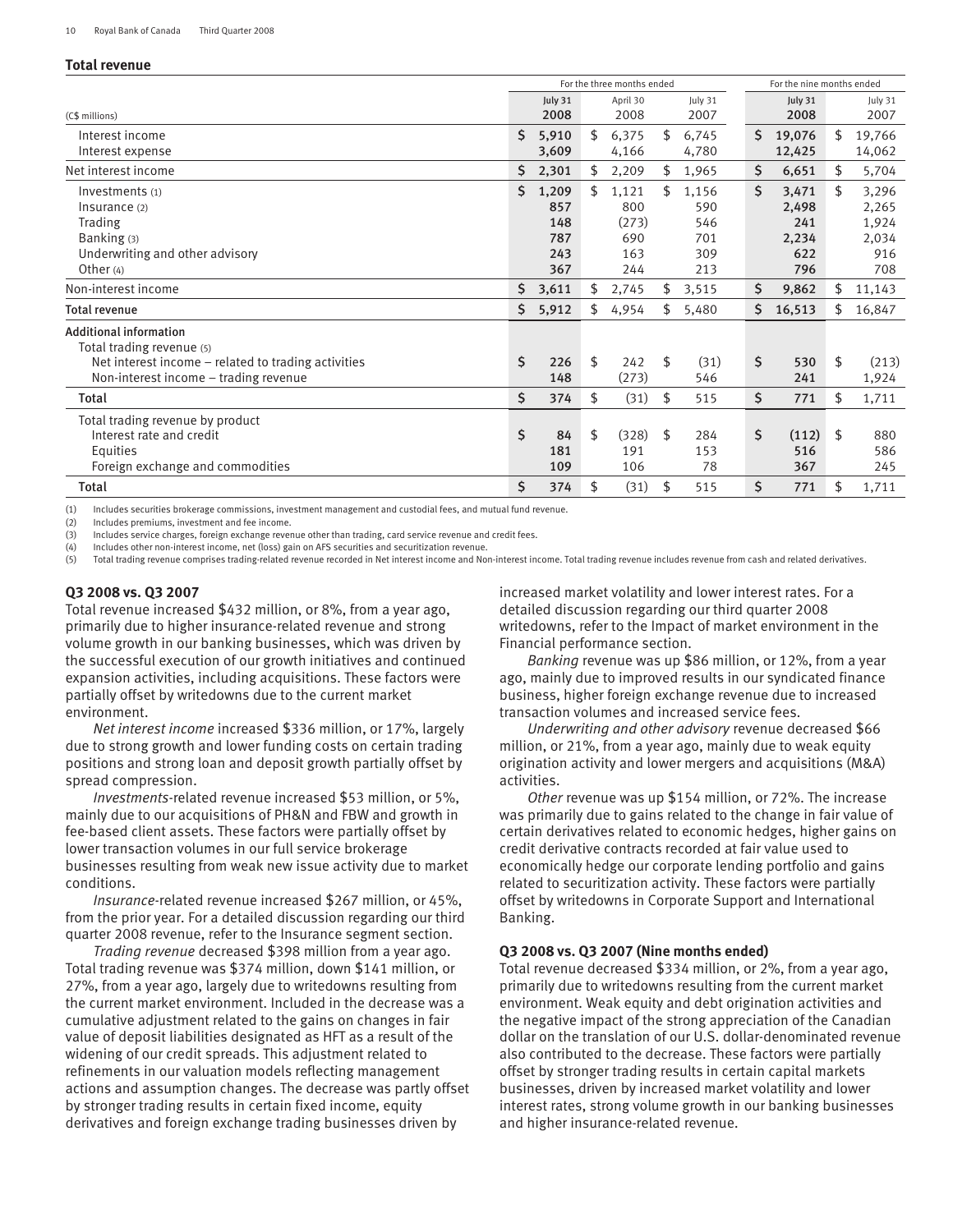*Net interest income* increased \$947 million, or 17%, largely due to strong growth and lower funding costs on certain trading positions and loan and deposit growth partially offset by spread compression.

*Investments*-related revenue increased \$175 million, or 5%, mainly due to growth in fee-based client assets, reflecting higher net sales and the addition of more experienced advisors, acquisitions and growth in custodian and securities lending activities. These factors were partially offset by the lower transaction volumes in our full service brokerage businesses due to weak market conditions.

*Insurance*-related revenue increased \$233 million, or 10%, from a year ago, reflecting solid business growth in our reinsurance and Canadian insurance businesses and the year-to-date impact of a new U.K. annuity reinsurance agreement entered into this quarter, effective January 1, 2008. The mark-to-market (MTM) impact on investments backing our life and health policyholder liabilities also contributed to the increase, which was largely offset in policyholder benefits and claims. These factors were partially offset by lower U.S. annuity sales.

*Trading* revenue decreased \$1,683 million from a year ago. Total trading revenue was \$771 million, down \$940 million, or 55%, largely due to writedowns resulting from the current market environment. The decrease was partly offset by stronger trading results in certain fixed income, equity derivatives and foreign exchange trading businesses and gains on the change in fair value of deposit liabilities designated as HFT. For a detailed discussion regarding our year-to-date writedowns, refer to the Impact of market environment in the Financial performance section.

*Banking* revenue was up \$200 million, or 10%, from a year ago. The increase primarily reflected higher foreign exchange

revenue mainly due to increased transaction volumes and improved results in our syndicated finance business.

*Underwriting and other advisory* revenue decreased \$294 million, or 32%, from a year ago, mainly due to weak equity and debt origination activities.

*Other* revenue was up \$88 million, or 12%. The increase was primarily due to gains related to the change in fair value of certain derivatives related to economic hedges, higher gains on credit derivative contracts recorded at fair value used to economically hedge our corporate lending portfolio and gains on the increase in fair value of our term funding liabilities and subordinated debentures designated as HFT as a result of the widening of our credit spreads.

The increase in *Other* revenue was partially offset by writedowns in Corporate Support and International Banking, lower distributions on private equity investments, a foreign currency translation adjustment related to our U.S. dollardenominated deposits used to fund certain U.S. dollardenominated AFS securities and a decrease resulting from the change in fair value of certain securities held to economically hedge the stock-based compensation plan in our U.S. brokerage business (which is partially offset by lower stock-based compensation in non-interest expense).

#### **Q3 2008 vs. Q2 2008**

Total revenue increased \$958 million, or 19%, from last quarter, primarily due to lower writedowns, gains on credit derivative contracts recorded at fair value used to economically hedge our corporate lending portfolio and revenue growth across our Canadian banking businesses, reflecting the positive impact of seasonal factors, including two additional days this quarter, and continued volume growth.

#### **Provision for credit losses**

|                                    |         | For the three months ended |         |  | For the nine months ended |         |
|------------------------------------|---------|----------------------------|---------|--|---------------------------|---------|
|                                    | July 31 | April 30                   | July 31 |  | July 31                   | July 31 |
| (C\$ millions)                     | 2008    | 2008                       | 2007    |  | 2008                      | 2007    |
| <b>Provision for credit losses</b> |         | $$334$ $$349$ $$178$       |         |  | 976                       | 528     |

#### **Q3 2008 vs. Q3 2007**

Total provision for credit losses (PCL) increased \$156 million, or 88%, from a year ago. For a detailed discussion regarding our third quarter PCL, refer to the Credit quality performance in the Credit risk section.

# **Insurance policyholder benefits, claims and acquisition expense**

# **Q3 2008 vs. Q3 2007 (Nine months ended)**

Total PCL increased \$448 million, or 85%, from a year ago. For a detailed discussion regarding our year-to-date PCL, refer to the Credit quality performance in the Credit risk section.

|                                                                 |         | For the three months ended |         |         | For the nine months ended |
|-----------------------------------------------------------------|---------|----------------------------|---------|---------|---------------------------|
|                                                                 | July 31 | April 30                   | July 31 | July 31 | July 31                   |
| (C\$ millions)                                                  | 2008    | 2008                       | 2007    | 2008    | 2007                      |
| Insurance policyholder benefits and claims                      | S 413   | \$ 374                     | \$189   | \$1,259 | \$1.082                   |
| Insurance policyholder acquisition expense                      | 140     | 174                        | 154     | 458     | 454                       |
| Insurance policyholder benefits, claims and acquisition expense | $S$ 553 | 548                        | \$343   | \$1,717 | \$1,536                   |

#### **Q3 2008 vs. Q3 2007**

Insurance policyholder benefits, claims and acquisition expense (PBCAE) increased \$210 million, or 61%, from a year ago. For a detailed discussion regarding our third quarter PBCAE, refer to the Insurance segment section.

#### **Q3 2008 vs. Q3 2007 (Nine months ended)**

Insurance PBCAE increased \$181 million, or 12%, from a year ago. For a detailed discussion regarding our year-to-date PBCAE, refer to the Insurance segment section.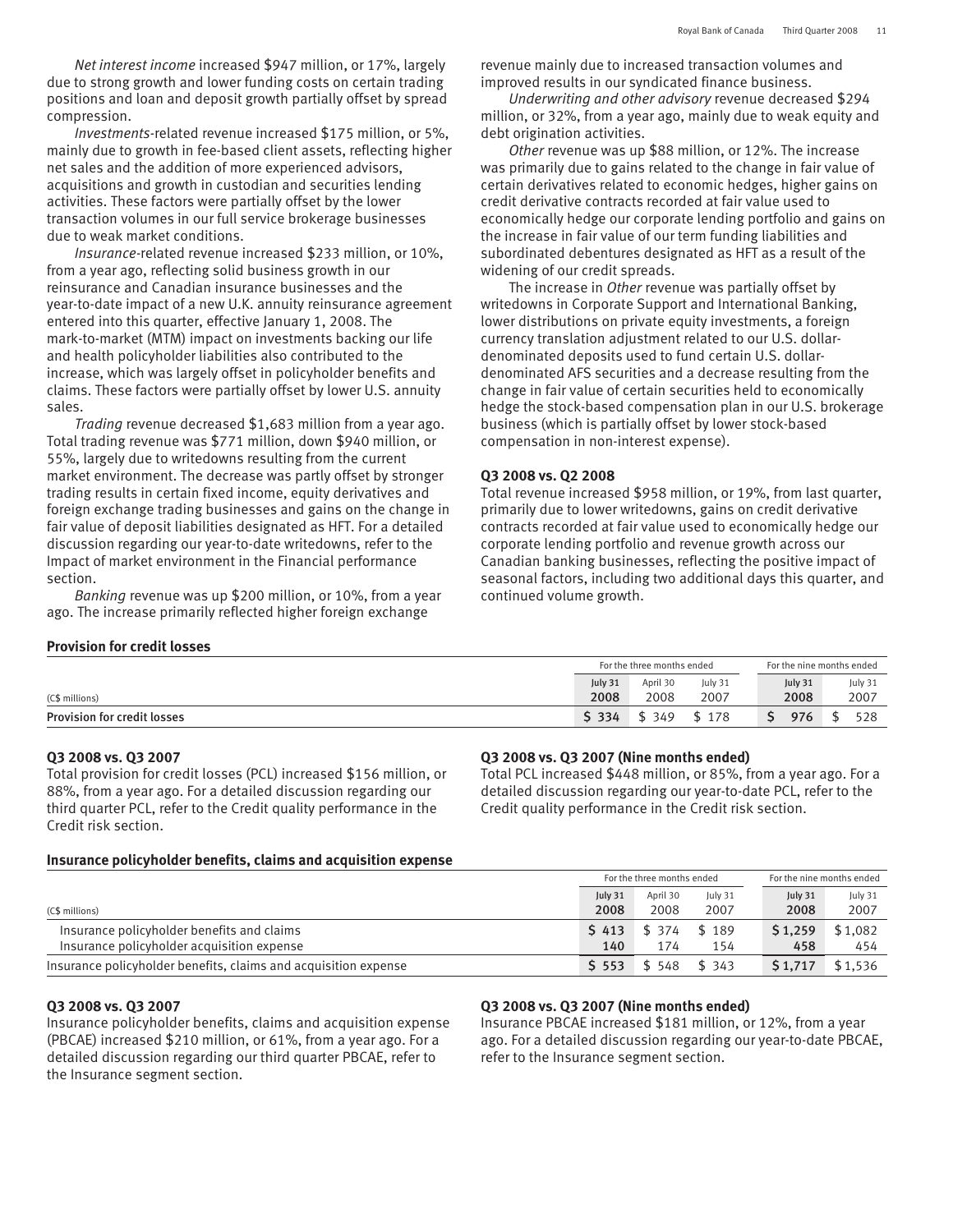#### **Non-interest expense**

|                                                                                                             |    |                         |    | For the three months ended |    | For the nine months ended |    |                             |   |                              |
|-------------------------------------------------------------------------------------------------------------|----|-------------------------|----|----------------------------|----|---------------------------|----|-----------------------------|---|------------------------------|
| (C\$ millions)                                                                                              |    | July 31<br>2008         |    | April 30<br>2008           |    | July 31<br>2007           |    | July 31<br>2008             |   | July 31<br>2007              |
| <b>Salaries</b><br>Variable compensation<br>Benefits and retention compensation<br>Stock-based compensation | \$ | 966<br>763<br>292<br>12 | \$ | 924<br>535<br>297<br>44    |    | 899<br>755<br>294<br>44   | S. | 2,781<br>2,064<br>883<br>97 |   | 2,643<br>2,350<br>883<br>145 |
| Human resources<br>Other expenses                                                                           | S. | 2,033<br>1,239          | S  | 1,800<br>1,170             | \$ | 1,992<br>1,173            | S. | 5,825<br>3,537              | S | 6,021<br>3,359               |
| Non-interest expense                                                                                        | S. | 3,272                   | \$ | 2,970                      | S. | 3,165                     | S. | 9,362                       |   | 9,380                        |

#### **Q3 2008 vs. Q3 2007**

Non-interest expense was up \$107 million, or 3%, from a year ago, reflecting higher costs in support of business growth, including our acquisitions and infrastructure investments. This increase was partially offset by the favourable impact of a stronger Canadian dollar on the translation of our U.S. dollardenominated expenses and lower stock-based compensation expense in our U.S. brokerage businesses due to the favourable MTM of our compensation liability.

#### **Q3 2008 vs. Q3 2007 (Nine months ended)**

Non-interest expense was down \$18 million from a year ago, mostly reflecting the favourable impact of a stronger Canadian dollar on the translation of our U.S. dollar-denominated expenses, lower variable compensation due to writedowns and lower stock-based compensation expense in our U.S. brokerage businesses due to the favourable MTM of our compensation liability. These factors were partially offset by higher costs in support of business growth, including our acquisitions, infrastructure investments, higher sales and services expenses in our banking branch network and in *RBC Dexia IS*, and the opening of international offices.

#### **Q3 2008 vs. Q2 2008**

Non-interest expense was up \$302 million, or 10%, from last quarter, reflecting higher variable compensation due to stronger business performance, higher costs in support of growth through our acquisitions and infrastructure investments. This increase was partially offset by lower stock-based compensation expense in our U.S. brokerage businesses due to the favourable MTM of our compensation liability.

#### **Income taxes**

|                                           |             | For the three months ended |         | For the nine months ended |         |
|-------------------------------------------|-------------|----------------------------|---------|---------------------------|---------|
|                                           | July 31     | April 30                   | July 31 | July 31                   | July 31 |
| (C\$ millions, except percentage amounts) | 2008        | 2008                       | 2007    | 2008                      | 2007    |
| Net income before income taxes            | $5 \t1,753$ | .087                       | 1.794   | 4.458                     | 5.403   |
| Income taxes                              | 442         | 156                        | 349     | 941                       | 1,137   |
| Effective income tax rate (1)             | 25.2%       | 14.4%                      | 19.5%   | 21.1%                     | 21.0%   |

(1) Income taxes as a percentage of net income before income taxes.

#### **Q3 2008 vs. Q3 2007**

Income tax expense increased \$93 million, or 27%, from a year ago, despite lower earnings before income taxes. The increase in the effective tax rate was mainly due to a larger portion of income in jurisdictions with higher income tax rates in 2008. This impact was partially offset by a reduction in Canadian corporate income tax rates. The 2007 tax rate also reflected a favourable resolution of an income tax audit.

#### **Q3 2008 vs. Q3 2007 (Nine months ended)**

Income tax expense decreased \$196 million, or 17%, from a year ago due to lower earnings before income taxes. The tax rate was flat, reflecting a larger portion of income in jurisdictions with higher income tax rates in 2008, offset by a higher level of

income from tax-advantaged sources (Canadian taxable corporate dividends) in 2008, and a lower statutory Canadian corporate income tax rate. The 2007 tax rate also reflected a favourable resolution of an income tax audit.

#### **Q3 2008 vs. Q2 2008**

Income taxes increased \$286 million, or 183%, from the prior quarter due to higher earnings before income taxes. The increase in the effective tax rate was mainly due to a larger portion of income in jurisdictions with higher income tax rates in the third quarter of 2008 compared with losses and writedowns in jurisdictions with higher income tax rates in the second quarter of 2008.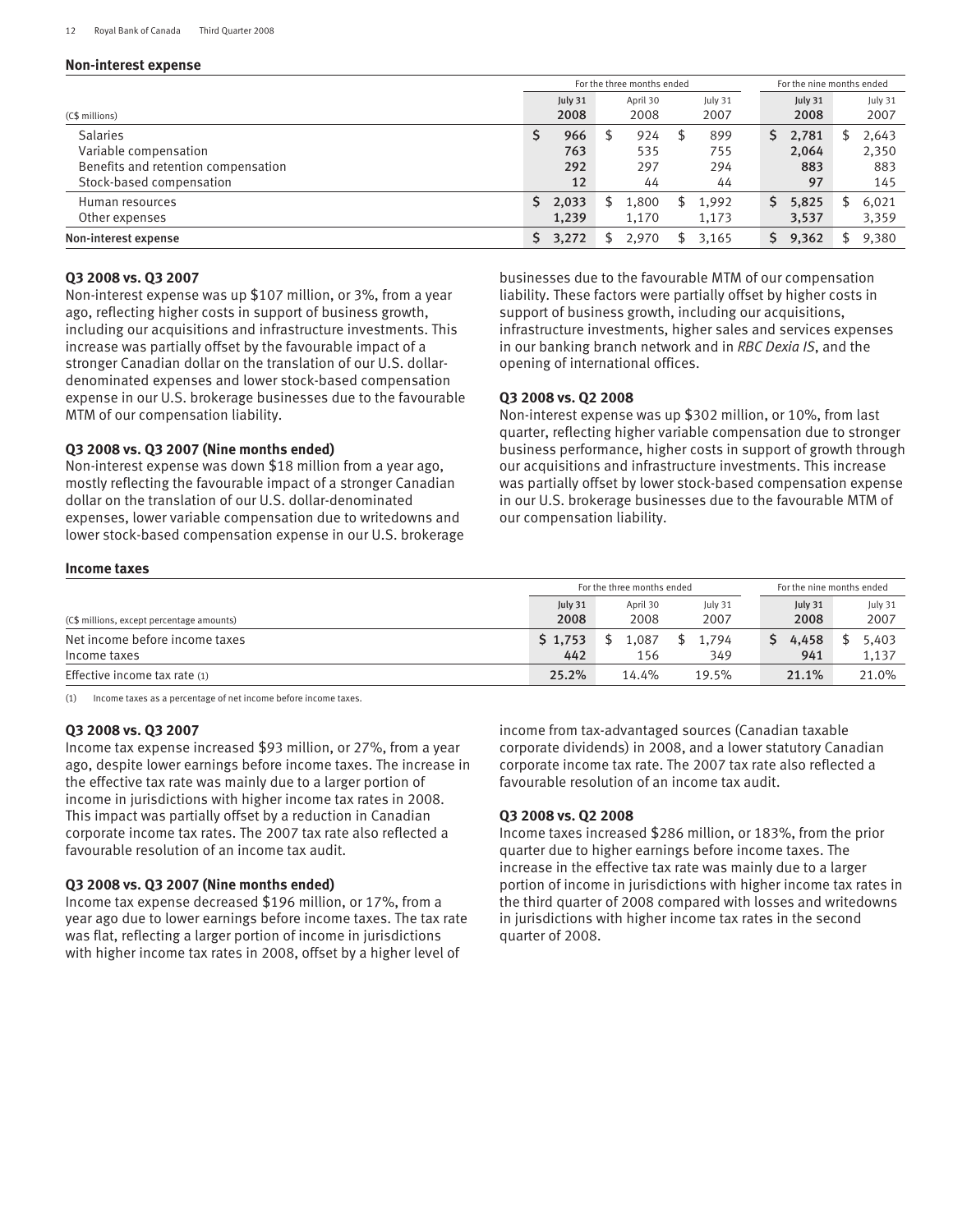Our quarterly earnings, revenue and expenses are impacted by a number of trends and recurring factors, which include seasonality and general economic and market conditions. For further details, refer to pages 51 to 52 of our 2007 Annual Report.

The following table summarizes our results for the eight most recently completed quarters.

|                                                                                                                                                             | 2008                           |                                |                                |  |                                |                                | 2006                           |                                |                                |
|-------------------------------------------------------------------------------------------------------------------------------------------------------------|--------------------------------|--------------------------------|--------------------------------|--|--------------------------------|--------------------------------|--------------------------------|--------------------------------|--------------------------------|
| (C\$ millions, except per share amounts)                                                                                                                    | Q <sub>3</sub>                 | Q <sub>2</sub>                 | Q <sub>1</sub>                 |  | Q4                             | Q <sub>3</sub>                 | Q <sub>2</sub>                 | Q <sub>1</sub>                 | Q4                             |
| Net interest income<br>Non-interest income                                                                                                                  | \$2,301<br>3,611               | \$2,209<br>2,745               | \$2,141<br>3,506               |  | \$1,998<br>3,617               | \$1,965<br>3,515               | \$1,889<br>3,780               | \$1,850<br>3,848               | \$1,731<br>3,618               |
| <b>Total revenue</b><br>Provision for credit losses<br>Non-interest expense<br>Insurance policyholder benefits, claims and<br>acquisition expense           | \$5,912<br>334<br>3,272<br>553 | \$4,954<br>349<br>2,970<br>548 | \$5,647<br>293<br>3,120<br>616 |  | \$5,615<br>263<br>3,093<br>637 | \$5,480<br>178<br>3,165<br>343 | \$5,669<br>188<br>3,148<br>677 | \$5,698<br>162<br>3,067<br>516 | \$5,349<br>159<br>2,955<br>611 |
| Net income before income taxes and<br>non-controlling interest in subsidiaries<br>Income taxes<br>Non-controlling interest in net income of<br>subsidiaries | \$1,753<br>442<br>49           | \$1,087<br>156<br>3            | \$1,618<br>343<br>30           |  | \$1,622<br>255<br>43           | \$1,794<br>349<br>50           | \$1,656<br>353<br>24           | \$1,953<br>435<br>24           | \$1,624<br>342<br>19           |
| Net income from continuing operations<br>Net loss from discontinued operations (1)                                                                          | \$1,262                        | \$<br>928                      | \$1,245                        |  | \$1,324                        | \$1,395                        | \$1,279                        | \$1,494                        | \$1,263<br>(1)                 |
| Net income                                                                                                                                                  | \$1,262                        | \$<br>928                      | \$1,245                        |  | \$1,324                        | \$1,395                        | \$1,279                        | \$1,494                        | \$1,262                        |
| Earnings per share – basic<br>- diluted                                                                                                                     | \$<br>.93<br>\$<br>.92         | \$<br>.70<br>.70<br>\$         | .96<br>.95<br>\$               |  | \$<br>1.02<br>\$<br>1.01       | 1.07<br>1.06<br>S              | .99<br>.98<br>\$               | 1.16<br>\$.<br>1.14            | \$<br>.97<br>\$<br>.96         |
| Period average US\$ equivalent of C\$1.00 (2)<br>Period-end US\$ equivalent of C\$1.00                                                                      | $\mathsf{S}$<br>.988<br>.977   | \$<br>.994<br>.993             | \$1.002<br>.996                |  | \$1.001<br>1.059               | \$<br>.937<br>.937             | \$<br>.874<br>.901             | \$<br>.861<br>.850             | \$<br>.897<br>.890             |

(1) Represents discontinued operations of RBC Mortgage Company.

Average amounts are calculated using month-end spot rates for the period.

#### **Trend analysis**

Our consolidated net income was negatively impacted by writedowns over the last four quarters due to the weakness in the market environment. Revenue has generally trended upward over the last eight quarters, except for the second quarter of 2008, where we recorded large writedowns. The current quarter was positively impacted by higher investments and insurancerelated revenue and strong volume growth in our banking businesses, despite the writedowns. Revenue in the fourth quarter of 2007 was impacted by the Visa Inc. restructuring gain and an increase in our credit card customer loyalty reward program liability. Revenue was also negatively impacted by the lower translated value of foreign currency-denominated revenue as a result of the strong appreciation of the Canadian dollar against the U.S. dollar during most of the period, with the effects being more pronounced in recent quarters.

Provision for credit losses has trended higher over the past eight quarters from the cyclically low level in 2006, which primarily reflected a generally benign credit environment and favourable corporate recoveries. Portfolio growth, as well as increasing loss rates and higher impairments, has contributed to the trend moving towards historical averages. Since the fourth quarter of 2007, the provision for credit losses increased due to higher impaired loans, primarily driven by the downturn in the U.S. housing market and higher provisions in our corporate loan portfolio.

Non-interest expense has generally increased over the period, except for the second quarter of 2008 and the fourth quarter of 2007. The decrease in these quarters was largely due to lower variable compensation reflecting weaker results. The favourable impact of a stronger Canadian dollar on the translation of our U.S. dollar-denominated expenses also

contributed to the decrease in non-interest expense in the last three quarters. Except for the second quarter of 2008 and the fourth quarter of 2007, non-interest expense increased, largely reflecting higher costs due to increased business activity, our recent acquisitions and higher spending in support of our growth initiatives.

Insurance policyholder benefits, claims and acquisition expense (PBCAE) has fluctuated considerably over the period. Although underlying business growth has generally increased PBCAE, there can be significant quarterly volatility resulting from mark-to-market impacts on investments backing our life and health policyholder liabilities, claims experience and actuarial liability adjustments. The impact of the financial instruments accounting standards implemented in the first quarter of 2007 introduced additional volatility to this line. Other than claims experience and actuarial liability adjustments, these items are predominantly offset in Insurance-related revenue.

Our effective income tax rate has generally trended downward over the period, except for the current quarter, where a larger portion of income was in jurisdictions with higher income tax rates. The decrease in our effective income tax rate was largely due to a higher level of income from tax-advantaged sources and by a reduction in the statutory Canadian corporate income tax rate in 2008 versus 2007. A lower tax rate on the Visa Inc. restructuring gain in the fourth quarter of 2007, which was taxed at the capital gains tax rate, also contributed to the decline in our effective income tax rate.

Non-controlling interest in net income of subsidiaries fluctuated over the period. This item reflects the net income attributed to third-party investors in entities in which we do not have 100% ownership, but are required to consolidate.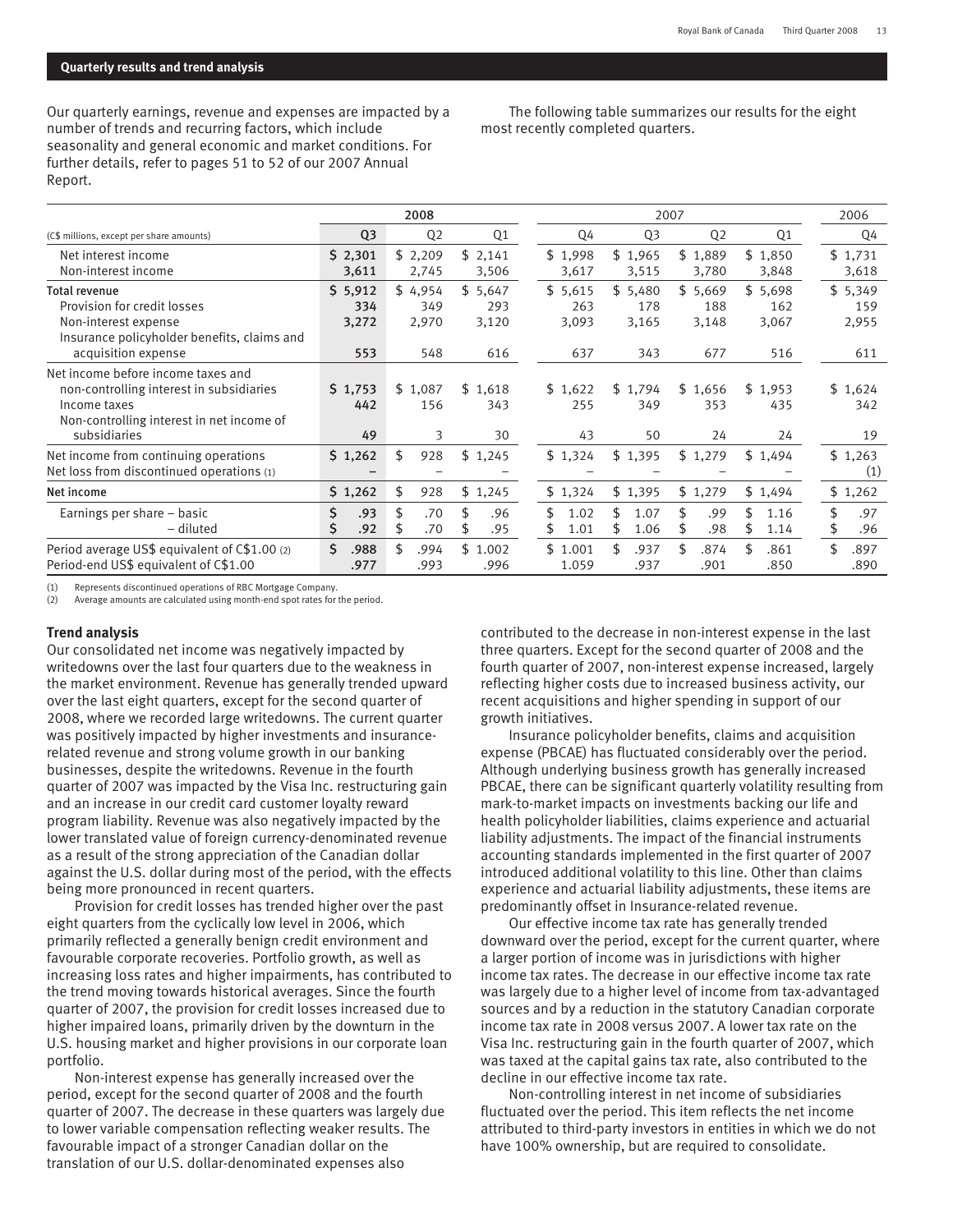#### **Accounting matters and controls**

#### **Critical accounting policies and estimates**

Our unaudited Interim Consolidated Financial Statements have been prepared in accordance with Canadian GAAP. The significant accounting policies are described in Note 1 to our unaudited Interim Consolidated Financial Statements and Note 1 of our 2007 Annual Report. Our critical accounting policies and estimates are detailed on pages 38 to 42 of our 2007 Annual Report.

#### **Changes in accounting policies or estimates**

#### *Capital Disclosures and Financial Instruments – Disclosures and Presentation*

On November 1, 2007, we adopted three new presentation and disclosure standards that were issued by the Canadian Institute of Chartered Accountants (CICA). Handbook Section 1535,

*Capital Disclosures*, requires disclosures that enable users to evaluate our objectives, policies and processes for managing capital. Handbook Section 3862, *Financial Instruments – Disclosures*, and Handbook Section 3863, *Financial Instruments – Presentation*, require enhanced disclosures about the nature and extent of risks arising from financial instruments and how we manage those risks. These standards are discussed in Note 1 to our unaudited Interim Consolidated Financial Statements.

#### **Internal control over financial reporting**

No changes were made in our internal control over financial reporting during the quarter ended July 31, 2008, that have materially affected, or are reasonably likely to materially affect, our internal control over financial reporting.

#### **Business segment results**

The following section provides an overview of how we measure the performance of and report the results of our business segments.

Periodically, certain businesses and/or subsidiaries are transferred between segments to align more closely with our

#### organizational structure and strategic priorities. Where these transfers are deemed material, comparative amounts are restated.

#### **How we measure and report our business segments**

Our management reporting framework is intended to measure the performance of each business segment as if it were a standalone business and reflect the way our business segments are managed. This approach is intended to ensure that our business segments' results reflect all relevant revenue and expenses associated with the conduct of their business and depicts how management views their results.

The key methodologies and assumptions used in our management reporting framework are expense allocation, capital attribution, funds transfer pricing and taxable equivalent basis (teb) for revenue recognition, and are outlined in the How we measure and report our business segments section of our 2007 Annual Report. Management periodically reviews these key methodologies and assumptions to ensure that they remain valid.

#### **Changes made in the first nine months of 2008**

The following highlights the key changes we made to our management reporting framework and business segments during the first nine months of 2008. Unless otherwise specifically stated, comparative amounts have been revised and did not have an impact on our consolidated results.

In the third quarter of 2008, we created our Insurance segment, formerly a business under Canadian Banking, and renamed our U.S. & International Banking segment International Banking. The historical comparative segment financial information was restated to reflect the realignment of our business segments. The restated historical segment financial information for Canadian Banking and Insurance did not impact our previously reported consolidated financial information.

In the third quarter of 2008, we reclassified certain Trading revenue reported in Q4 2007, Q1 2008 and Q2 2008 in Capital Markets from Net interest income – Interest income to Non-interest income – Other. There was no impact to Total revenue as a result of this reclassification.

In the third quarter of 2008, we revised our calculation of the geographic coverage ratio for Net write-offs as a percentage of Average net loans and acceptances for Canada, U.S. and Other International to Net write-offs divided by Average net loans and acceptances for each of the geographies. Previously, the coverage ratio was calculated using Total average net loans and acceptances.

In the third quarter of 2008, we revised Gross impaired loans (GIL) information, in our Wholesale – Business – Real estate and related sector to exclude certain foreclosed assets. GIL, Net Impaired loans information, specific Allowance for credit losses (ACL) as a percentage of GIL and related condition ratios for our U.S. Wholesale portfolio have been revised to reflect the change.

In the second quarter of 2008, our gross insurance premiums and deposits balances in Insurance were revised to include our segregated funds deposits, consistent with insurance industry practices.

In the second quarter of 2008, we transferred management oversight of our Wealth Management U.S. subprime and CDO AFS portfolio to Corporate Support, where we have greater expertise in managing these types of investments, particularly during the current market conditions. Comparative segment results were not revised to reflect this management change given the insignificance of its impact on comparative periods.

In the second quarter of 2008, we reviewed and reclassified certain U.S. municipal debt held in our Tender Option Bond (TOB) programs from Securities – Trading to Securities – Available-for-sale. The reclassification did not impact total Securities. The related impact to Net income and Accumulated other comprehensive income (AOCI) was not significant and was reflected in Q2 2008.

In the second quarter of 2008, we reclassified certain loans in our Wholesale – Bank – Canada to Wholesale – Non-banking financial services – Other International. This reclassification did not impact total Loans and acceptances or Net income.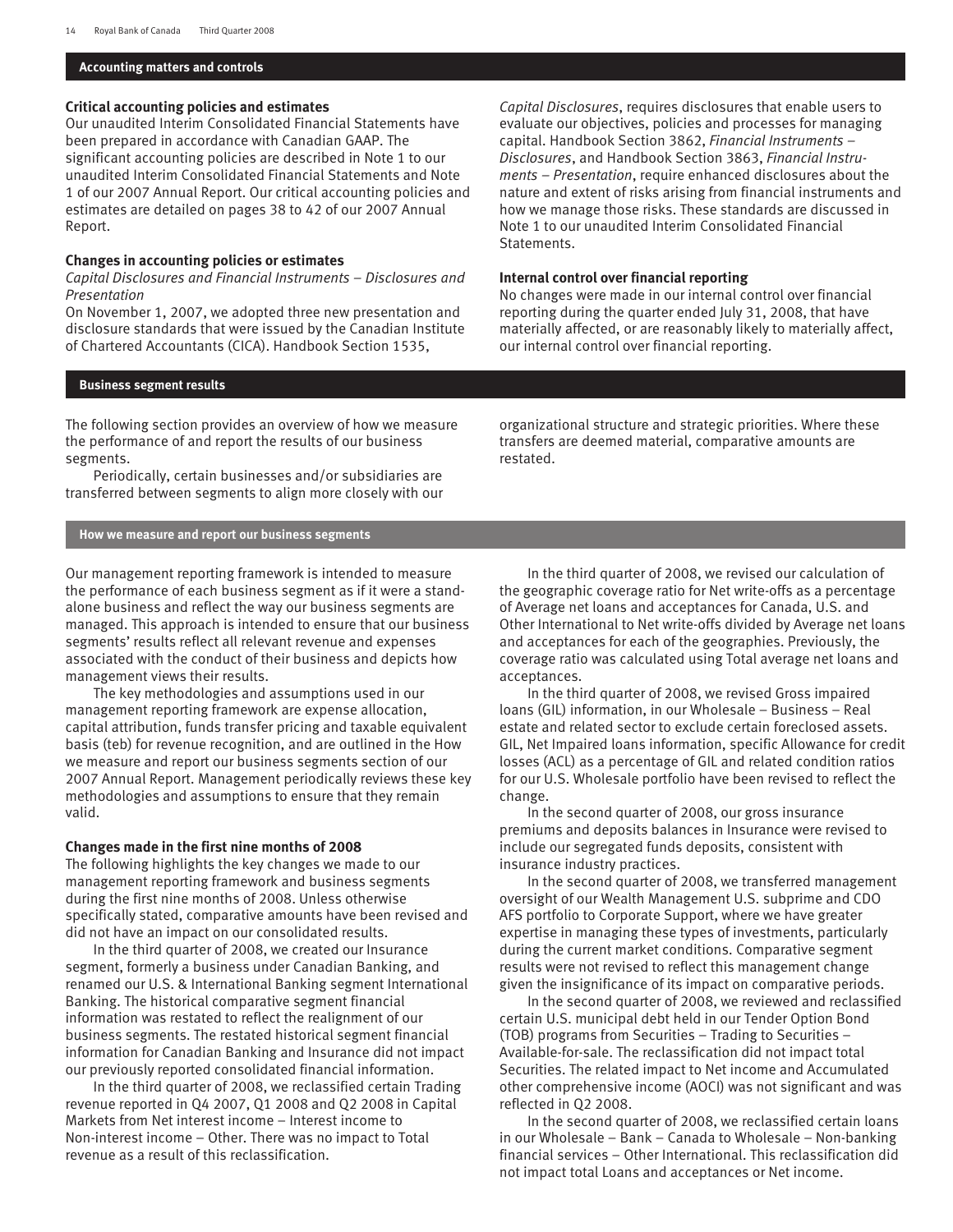In the first quarter of 2008, we revised the calculation for assets under administration for Canadian Banking to reflect the inclusion of mutual funds sold through our Canadian branch network.

In the first quarter of 2008, we enhanced our Economic Capital methodologies and parameters, which mainly resulted in a decrease of capital for non-trading market risk allocated to our business segments and to an increase of capital for credit risk allocated to Capital Markets.

In the first quarter of 2008, we reclassified (i) new impaired loans and gross impaired loans, (ii) net impaired loans and (iii) allowance for credit losses and provision for credit losses, for the three- and 12-months ended October 31, 2007, which were overstated by \$30 million, \$22 million and \$8 million,

**Key performance and non-GAAP measures**

#### **Key performance measures**

*Return on equity (ROE) and Return on risk capital (RORC)* We measure and evaluate the performance of consolidated results and each business segment using a number of financial metrics such as net income, ROE and RORC. We use ROE and RORC as measures of return on total capital invested in our businesses. RORC does not have standardized meaning under

were understated by \$30 million, \$22 million and \$8 million, respectively, in our U.S. wholesale real estate and related portfolio. Aggregate amounts of new impaired loans, gross impaired loans, net impaired loans, allowance for credit losses and provision for credit losses are unchanged. These reclassifications did not impact our consolidated net income or balance sheet.

respectively, in our U.S. retail residential mortgage portfolio and

In the first quarter of 2008, we reclassified certain Trading revenue reported in the fourth quarter of 2007 in Capital Markets from Non-interest income – Trading revenue to Net interest income to better reflect its nature. There was no impact to Total trading revenue as a result of this reclassification.

GAAP and may not be comparable to similar measures used by other financial institutions. For further details, refer to the Key performance and non-GAAP measures section of our 2007 Annual Report.

The following table provides a summary of the ROE and RORC calculations.

|                                                                                                                |                               |   |                         |   | For the three months ended     |                 |                                 |                            |   |                               |              |                                    |          | For the three months ended         |   |                                        |
|----------------------------------------------------------------------------------------------------------------|-------------------------------|---|-------------------------|---|--------------------------------|-----------------|---------------------------------|----------------------------|---|-------------------------------|--------------|------------------------------------|----------|------------------------------------|---|----------------------------------------|
|                                                                                                                |                               |   |                         |   |                                | July 31<br>2008 |                                 |                            |   |                               |              |                                    |          | April 30<br>2008                   |   | July 31<br>2007                        |
| $(C$$ millions, except percentage amounts) $(1)$ , $(2)$                                                       | Canadian<br><b>Banking</b>    |   | Wealth<br>Management    |   | Insurance                      |                 | International<br><b>Banking</b> | Capital<br><b>Markets</b>  |   | Corporate<br>Support          |              | <b>Total</b>                       |          | Total                              |   | Total                                  |
| Net income available to common<br>shareholders                                                                 | S.<br>702                     | S | 182                     | S | 136                            | S               | (22)                            | S<br>263                   | S | (26)                          | <sub>S</sub> | 1,235                              |          | 905                                | S | 1,369                                  |
| Average risk capital (2)<br>add: Unattributed capital<br>Goodwill and intangible capital<br>Average equity (3) | 5,150<br>-<br>1.750<br>56,900 | S | 1,050<br>2,400<br>3,450 |   | \$1,100<br>100<br>$5 \; 1,200$ | S               | 2,300<br>3.300<br>5,600         | 5,050<br>-<br>850<br>5,900 |   | 5, 1, 100<br>1,250<br>\$2,350 | S.<br>S.     | 15,750<br>1,250<br>8.400<br>25,400 | \$<br>S. | 14.150<br>2.950<br>6.450<br>23,550 |   | \$14.700<br>1,800<br>5.750<br>\$22,250 |
| Return on equity (ROE)<br>Return on risk capital (RORC)                                                        | 40.4%<br>54.1%                |   | 21.0%<br>69.5%          |   | 44.6%<br>50.1%                 |                 | $(1.6)\%$<br>$(3.8)\%$          | 17.7%<br>20.8%             |   | $(4.6)\%$<br>n.m.             |              | 19.4%<br>31.1%                     |          | 15.6%<br>26.0%                     |   | 24.4%<br>36.9%                         |

|                                                                                                                |                            |        |                         |   | For the nine months ended       |        |                                        |   |                             |   |                                   |    |                                        |          | For the nine<br>months ended       |
|----------------------------------------------------------------------------------------------------------------|----------------------------|--------|-------------------------|---|---------------------------------|--------|----------------------------------------|---|-----------------------------|---|-----------------------------------|----|----------------------------------------|----------|------------------------------------|
|                                                                                                                |                            |        |                         |   | July 31                         |        |                                        |   |                             |   |                                   |    |                                        |          | July 31                            |
|                                                                                                                |                            |        |                         |   |                                 | 2008   |                                        |   |                             |   |                                   |    |                                        |          | 2007                               |
| $(C$$ millions, except percentage amounts) $(1)$ , $(2)$                                                       | Canadian<br><b>Banking</b> |        | Wealth<br>Management    |   | Insurance                       |        | <b>International</b><br><b>Banking</b> |   | Capital<br><b>Markets</b>   |   | Corporate<br>Support              |    | <b>Total</b>                           |          | Total                              |
| Net income available to common<br>shareholders                                                                 | 51,965                     | S      | 541                     | S | 327                             | S      | 39                                     | S | 570                         | S | (81)                              | S. | 3.361                                  | \$       | 4,104                              |
| Average risk capital (2)<br>add: Unattributed capital<br>Goodwill and intangible capital<br>Average equity (3) | 5,000<br>1,850<br>\$6,850  | S<br>S | 1.000<br>1,550<br>2,550 |   | 5, 1,050<br>150<br>$5 \; 1,200$ | S<br>S | 2,050<br>2.400<br>4,450                |   | \$4,350<br>900<br>5, 5, 250 |   | 5, 1, 100<br>2.600<br>-<br>53,700 |    | \$14,550<br>2,600<br>6,850<br>\$24,000 | \$<br>S. | 14.500<br>1,750<br>5,600<br>21,850 |
| Return on equity (ROE)<br>Return on risk capital (RORC)                                                        | 38.3%<br>52.6%             |        | 28.6%<br>72.7%          |   | 37.0%<br>41.6%                  |        | 1.2%<br>2.5%                           |   | 14.6%<br>17.5%              |   | $(2.9)\%$<br>n.m.                 |    | 18.7%<br>30.9%                         |          | 25.1%<br>37.9%                     |

(1) Average risk capital, Goodwill and intangible capital, and Average equity represent rounded figures. These amounts are calculated using methods intended to approximate the average of the daily balances for the period. ROE and RORC measures are based on actual balances before rounding.

(2) Average risk capital includes Credit, Market (trading and non-trading), Insurance, Operational and Business and fixed assets risk capital. For further details refer to the Capital management section. (3) The amounts for the segments are referred to as Attributed capital.

n.m. not meaningful

#### **Non-GAAP measures**

#### *Defined operating leverage*

We use and report defined operating leverage consistent with our management framework. Defined operating leverage does not have standardized meaning under GAAP and is not necessarily comparable with similar information reported by other financial institutions.

Our defined operating leverage refers to the difference between our revenue growth rate (as adjusted) and non-interest expense growth rate (as adjusted). Revenue is presented on a taxable equivalent basis, while the impact of consolidated variable interest entities (VIEs) is excluded as they have no material impact on our earnings. Also, our revenue in 2007 excludes accounting adjustments related to the financial instruments accounting standards. Insurance results are excluded, as certain changes in revenue can be largely offset in Insurance PBCAE, which is not captured in our defined operating leverage calculation.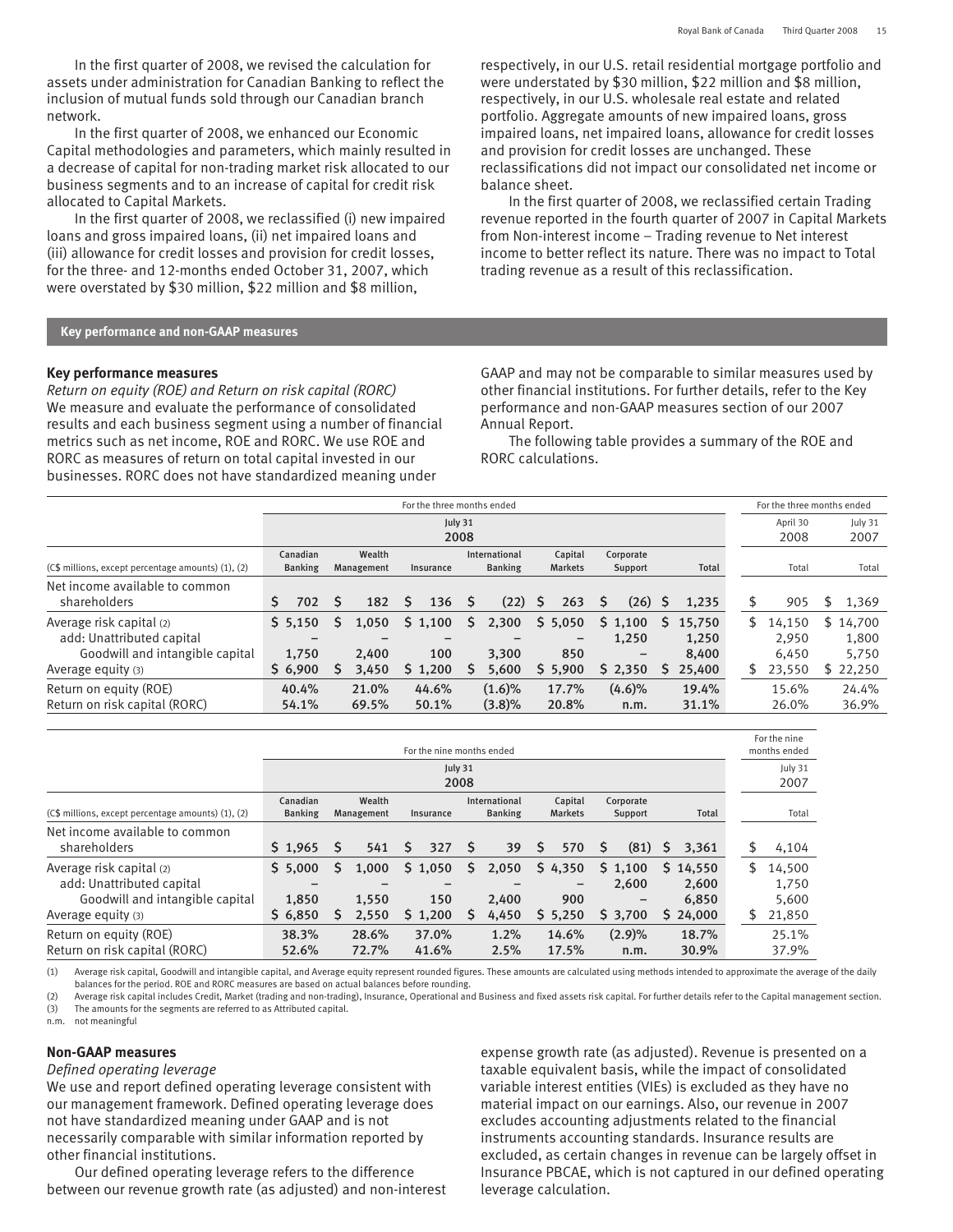The following table shows the defined operating leverage ratio calculation.

|                                                                                                         | For the nine months ended |                                |           |
|---------------------------------------------------------------------------------------------------------|---------------------------|--------------------------------|-----------|
| (C\$ millions, except percentage amounts)                                                               | July 31<br>2008           | July 31<br>2007                | Change    |
| <b>Total revenue</b><br>add: teb adjustment<br>less: Revenue related to VIEs<br>less: Insurance revenue | 516,513<br>308<br>2,499   | \$16,847<br>215<br>32<br>2,305 |           |
| less: Impact of the financial instruments accounting standards (1)                                      |                           | 88                             |           |
| Total revenue (adjusted)                                                                                | 5 14,315                  | \$14,637                       | $(2.2)\%$ |
| Non-interest expense<br>less: Insurance-related non-interest expense                                    | S.<br>9,362<br>422        | 9,380<br>S.<br>400             |           |
| Non-interest expense (adjusted)                                                                         | S.<br>8,940               | 8,980<br>\$                    | (.4)%     |
| Defined operating leverage for the nine months ended July 31, 2008                                      |                           |                                | (1.8)%    |

(1) Excludes the impact of the financial instruments accounting standards related to Insurance.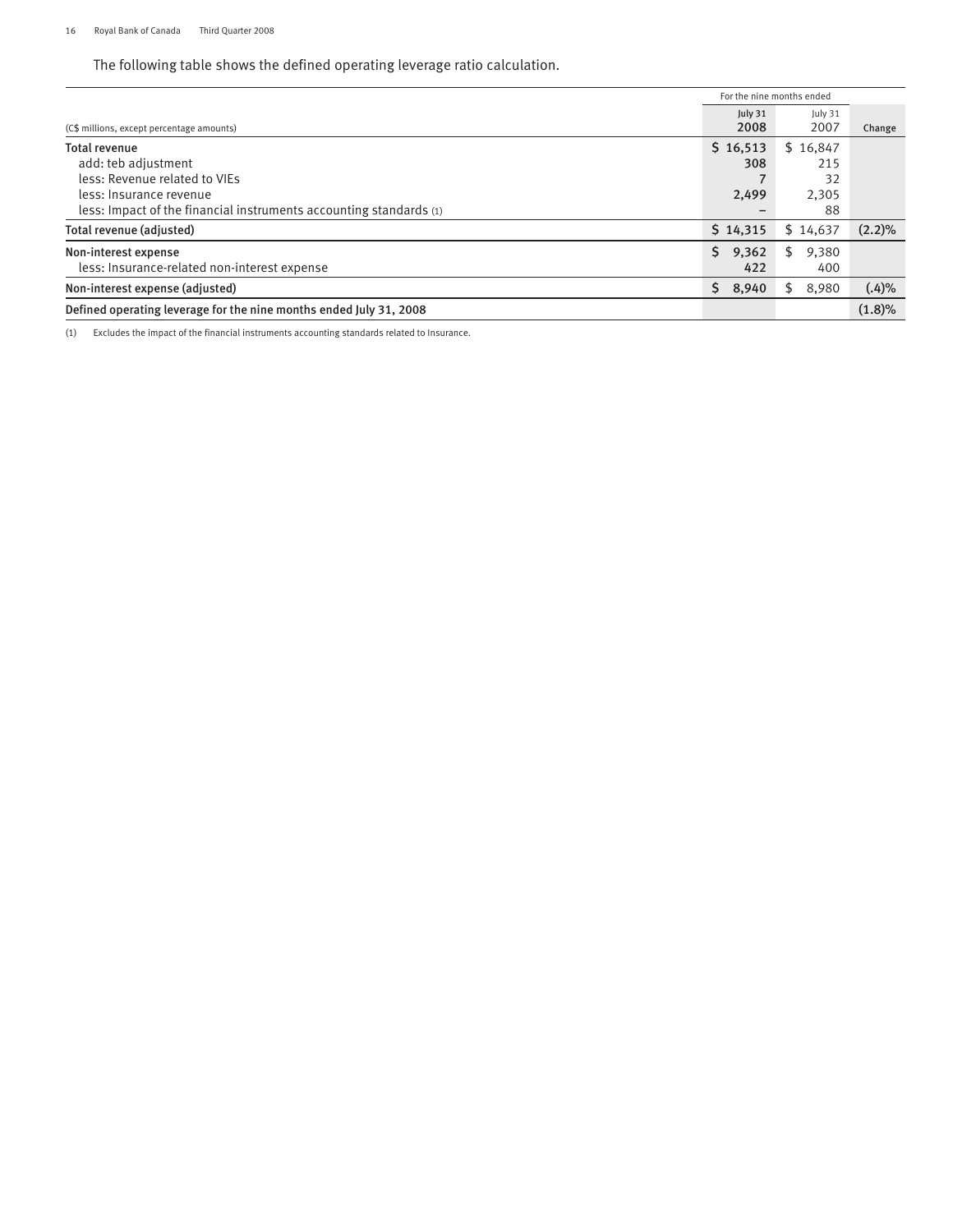|                                                                             |             |    | As at or for the three months ended |    |           | As at or for the nine months ended |           |    |           |  |  |
|-----------------------------------------------------------------------------|-------------|----|-------------------------------------|----|-----------|------------------------------------|-----------|----|-----------|--|--|
|                                                                             | July 31     |    | April 30                            |    | July 31   |                                    | July 31   |    | July 31   |  |  |
| (C\$ millions, except percentage amounts)                                   | 2008        |    | 2008                                |    | 2007      |                                    | 2008      |    | 2007      |  |  |
| Net interest income                                                         | \$<br>1,694 | \$ | 1,636                               | \$ | 1,605     | \$                                 | 5,017     | \$ | 4,711     |  |  |
| Non-interest income                                                         | 749         |    | 650                                 |    | 712       |                                    | 2,120     |    | 2,052     |  |  |
| <b>Total revenue</b>                                                        | \$<br>2,443 | \$ | 2,286                               | S. | 2,317     | \$                                 | 7,137     | \$ | 6,763     |  |  |
| Provision for credit losses                                                 | \$<br>204   | \$ | 224                                 |    | 190       | Ś                                  | 642       |    | 576       |  |  |
| Non-interest expense                                                        | 1,186       |    | 1,156                               |    | 1,219     |                                    | 3,538     |    | 3,526     |  |  |
| Net income before income taxes and non-controlling interest in subsidiaries | \$<br>1,053 | S  | 906                                 | \$ | 908       | \$                                 | 2,957     | \$ | 2,661     |  |  |
| Net income                                                                  | \$<br>709   | \$ | 604                                 | \$ | 596       | \$                                 | 1,986     | S  | 1,748     |  |  |
| Revenue by business                                                         |             |    |                                     |    |           |                                    |           |    |           |  |  |
| <b>Personal Financial Services</b>                                          | \$<br>1,351 | \$ | 1,308                               | \$ | 1,284     | \$                                 | 3,992     | \$ | 3,783     |  |  |
| <b>Business Financial Services</b>                                          | 607         |    | 584                                 |    | 585       |                                    | 1,811     |    | 1,692     |  |  |
| <b>Cards and Payment Solutions</b>                                          | 485         |    | 394                                 |    | 448       |                                    | 1,334     |    | 1,288     |  |  |
| Selected average balances and other information (1)                         |             |    |                                     |    |           |                                    |           |    |           |  |  |
| Return on equity (2)                                                        | 40.4%       |    | 35.8%                               |    | 32.2%     |                                    | 38.3%     |    | 32.2%     |  |  |
| Return on risk capital (2)                                                  | 54.1%       |    | 49.5%                               |    | 44.4%     |                                    | 52.6%     |    | 44.7%     |  |  |
| Net interest margin (3)                                                     | 2.95%       |    | 3.00%                               |    | 3.15%     |                                    | 3.01%     |    | 3.19%     |  |  |
| Operating leverage (4)                                                      | 8.1%        |    | $3.0\%$                             |    | (0.9)%    |                                    | 5.2%      |    | 5.0%      |  |  |
| Total earning assets (1), (5)                                               | \$228,100   |    | \$221,800                           |    | \$202,200 |                                    | \$222,700 |    | \$197,200 |  |  |
| Loans and acceptances (1), (5)                                              | 228,000     |    | 220,600                             |    | 201,600   |                                    | 221,500   |    | 195,800   |  |  |
| Deposits (1)                                                                | 154,900     |    | 152,800                             |    | 147,200   |                                    | 153,500   |    | 146,100   |  |  |
| Assets under administration (6)                                             | 123,700     |    | 124,300                             |    | 115,600   |                                    | 123,700   |    | 115,600   |  |  |

(1) Average amounts are calculated using methods intended to approximate the average of the daily balances for the period.

(2) ROE is calculated using methods intended to approximate the average of the daily balances for the period. For further discussion of ROE and RORC, refer to the Key performance and non-GAAP measures section.

(3) NIM is calculated as Net interest income divided by Average earning assets. Average earning assets are calculated using methods intended to approximate the average of the daily balances for the period.

(4) Operating leverage is defined as the difference between revenue growth rate and non-interest expense growth rate.

(5) Total earning assets, and Loans and acceptances include average securitized residential mortgages and credit cards for the three months ended July 31, 2008, of \$22 billion and \$4 billion,

respectively (April 30, 2008 – \$20 billion and \$5 billion; July 31, 2007 – \$19 billion and \$4 billion). (6) Effective the first quarter of 2008, Assets under administration has been revised to include mutual funds sold through our Canadian branch network. Comparative amounts have been revised to reflect this change.

#### **Q3 2008 vs. Q3 2007**

Net income grew \$113 million, or 19%, compared to the prior year, reflecting strong volume growth across all businesses and effective cost management efforts, which were partially offset by spread compression.

Total revenue was up \$126 million, or 5%, compared to the prior year.

*Personal Financial Services* revenue was up \$67 million, or 5%. The increase was largely due to strong volume growth in home equity and personal deposit products, higher mutual fund distribution fees and increased service fees. These factors were partially offset by lower spreads on deposits and lower securities brokerage commissions reflecting competitive pricing in our self-directed brokerage business.

*Business Financial Services* revenue increased \$22 million, or 4%, primarily attributable to volume growth in both deposits and lending, which was partially offset by lower deposit spreads.

*Cards and Payment Solutions* revenue was up \$37 million, or 8%, largely due to solid growth in balances and transaction volumes and a favourable adjustment to our customer loyalty reward program liability. These factors were partially offset by lower spreads.

Net interest margin decreased 20 bps compared to the prior year, largely reflecting the impact of changes in retail product mix attributable to growth in our home equity lending and highinterest savings account products, the lower interest rate environment and continued competitive pressures.

Provision for credit losses increased \$14 million, or 7%, largely reflecting portfolio growth.

Non-interest expense was down \$33 million, or 3%, from a year ago. The decrease was primarily a result of effective cost management efforts and lower operational support and infrastructure costs. These factors were partially offset by higher sales and service expenses.

#### **Q3 2008 vs. Q3 2007 (Nine months ended)**

Net income grew \$238 million, or 14%, from the prior year. Strong volume growth across all businesses and effective cost management efforts were partially offset by narrower spreads and increased provisions for credit losses.

Total revenue was up \$374 million, or 6%, over the prior year. This increase reflected continued strong volume growth across all businesses, higher mutual fund distribution fees and foreign exchange revenue, which were partially offset by spread compression.

Net interest margin decreased 18 bps compared to the prior year, primarily for the reasons noted above.

Provision for credit losses increased \$66 million, or 11%, reflecting portfolio growth and higher loss rates in credit cards and personal loans, which are within our historical range.

Non-interest expense of \$3,538 million compares to \$3,526 million in the prior year, as higher sales and service expenses and occupancy costs were largely offset by lower operational support and infrastructure costs.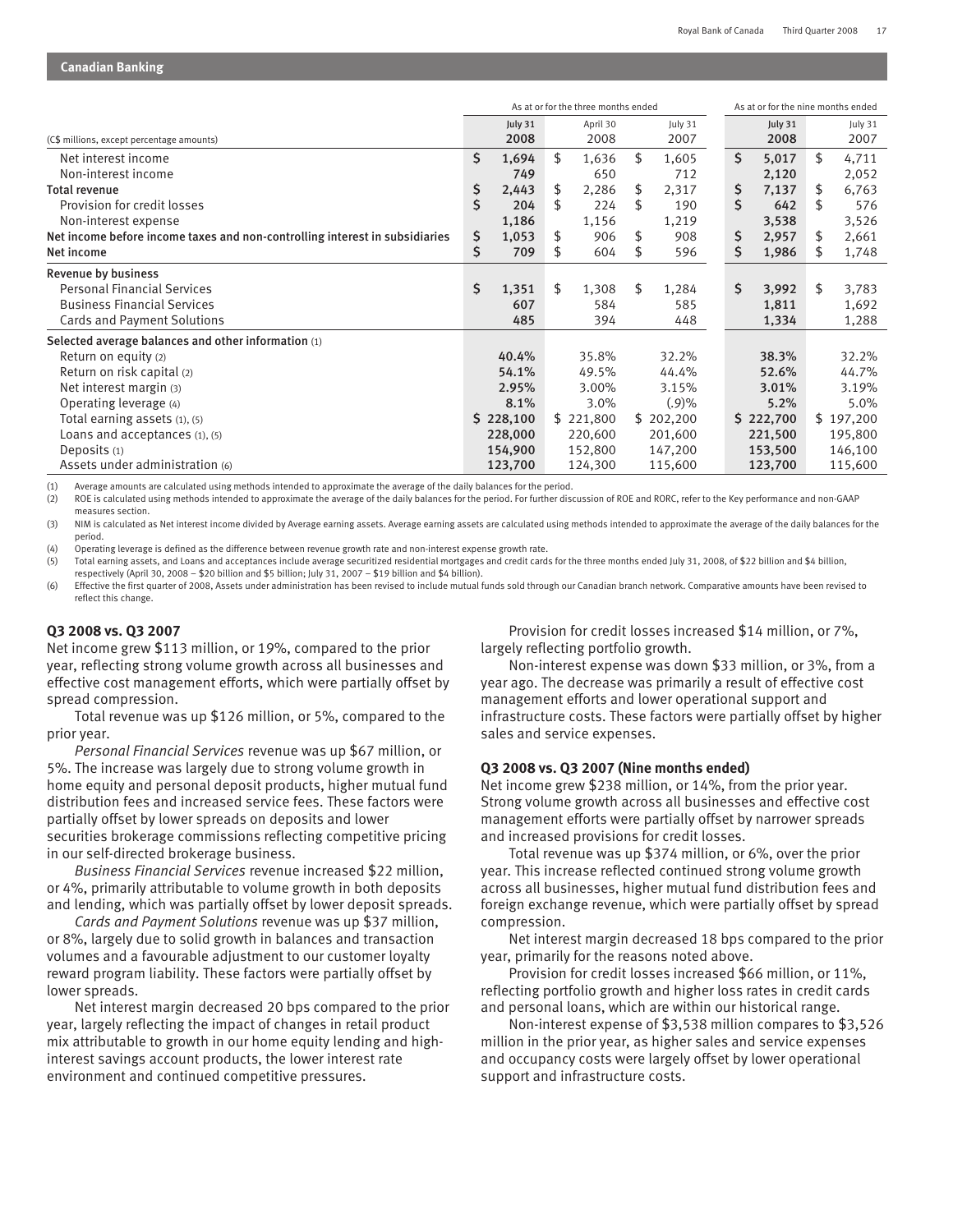#### **Q3 2008 vs. Q2 2008**

Net income increased \$105 million, or 17%, compared to the prior quarter, reflecting the positive impact of seasonal factors, including two additional days, and higher credit card transaction volumes. The current quarter also reflected volume growth across all businesses and a favourable adjustment to our customer loyalty reward program liability, while the prior quarter results were negatively impacted by the Visa IPO loss.

#### **Wealth Management**

|                                                                             |             |    | As at or for the three months ended |     | As at or for the nine months ended |  |             |    |           |  |
|-----------------------------------------------------------------------------|-------------|----|-------------------------------------|-----|------------------------------------|--|-------------|----|-----------|--|
|                                                                             | July 31     |    | April 30                            |     | July 31                            |  | July 31     |    | July 31   |  |
| (C\$ millions, except percentage amounts)                                   | 2008        |    | 2008                                |     | 2007                               |  | 2008        |    | 2007      |  |
| Net interest income                                                         | \$<br>110   | \$ | 113                                 | \$  | 106                                |  | Ś<br>335    | \$ | 318       |  |
| Non-interest income                                                         |             |    |                                     |     |                                    |  |             |    |           |  |
| Fee-based revenue                                                           | 599         |    | 542                                 |     | 545                                |  | 1,680       |    | 1,571     |  |
| Transactional and other revenue                                             | 310         |    | 335                                 |     | 355                                |  | 947         |    | 1,117     |  |
| <b>Total revenue</b>                                                        | \$<br>1,019 | S  | 990                                 | S.  | 1,006                              |  | \$<br>2,962 | \$ | 3,006     |  |
| Provision for credit losses                                                 | \$          | \$ | $\qquad \qquad$                     |     |                                    |  | \$          |    |           |  |
| Non-interest expense                                                        | 758         |    | 732                                 |     | 747                                |  | 2,178       |    | 2,171     |  |
| Net income before income taxes and non-controlling interest in subsidiaries | \$<br>260   | \$ | 258                                 | \$. | 259                                |  | \$<br>783   | S  | 835       |  |
| Net income                                                                  | \$<br>186   | \$ | 182                                 | \$  | 177                                |  | \$<br>549   | \$ | 582       |  |
| Revenue by business                                                         |             |    |                                     |     |                                    |  |             |    |           |  |
| Canadian Wealth Management                                                  | \$<br>383   | \$ | 359                                 | \$  | 369                                |  | Ś<br>1,105  | \$ | 1,091     |  |
| U.S. & International Wealth Management                                      | 451         |    | 490                                 |     | 493                                |  | 1,386       |    | 1,509     |  |
| Global Asset Management                                                     | 185         |    | 141                                 |     | 144                                |  | 471         |    | 406       |  |
| Selected other information                                                  |             |    |                                     |     |                                    |  |             |    |           |  |
| Return on equity (1)                                                        | 21.0%       |    | 34.8%                               |     | 29.4%                              |  | 28.6%       |    | 32.7%     |  |
| Return on risk capital (1)                                                  | 69.5%       |    | 72.4%                               |     | 58.6%                              |  | 72.7%       |    | 65.9%     |  |
| Assets under administration                                                 | \$509,200   |    | \$481,500                           |     | \$505,100                          |  | \$509,200   |    | \$505,100 |  |
| Assets under management                                                     | 243,700     |    | 172,800                             |     | 159,600                            |  | 243,700     |    | 159,600   |  |

|                                                                                                                       |   | Change in the<br>three months<br>ended | Change in the<br>nine months<br>ended |
|-----------------------------------------------------------------------------------------------------------------------|---|----------------------------------------|---------------------------------------|
| Impact of US\$ translation on selected items                                                                          |   | 03 2008 vs.<br>03 2007                 | 03 2008 vs.<br>Q3 2007                |
| Increased (decreased) total revenue<br>Increased (decreased) non-interest expense<br>Increased (decreased) net income | S | (18)<br>(16)<br>(2)                    | (128)<br>(103)<br>(20)                |
| Percentage change in average US\$ equivalent of C\$1.00 (2)                                                           |   | 5%                                     | 12%                                   |

(1) ROE is calculated using methods intended to approximate the average of the daily balances for the period. For further discussion of ROE and RORC, refer to the Key performance and non-GAAP measures section.

(2) Average amounts are calculated using month-end spot rates for the period.

#### **Q3 2008 vs. Q3 2007**

Net income increased \$9 million, or 5%, from a year ago largely due to solid growth in fee-based client assets and our PH&N acquisition, which closed on May 1, 2008. The prior year was favourably impacted by a \$9 million (\$7 million after-tax) foreign exchange translation gain on certain deposits, while the appreciation of the Canadian dollar against the U.S. dollar reduced earnings by \$2 million over the prior year.

Total revenue increased \$13 million, or 1%, compared to the prior year.

*Canadian Wealth Management* revenue increased \$14 million, or 4%, largely as a result of the contribution of PH&N's private counsel business and growth in fee-based client assets reflecting higher net sales and the addition of more experienced advisors. This increase was partially offset by lower transaction volumes in our full service brokerage business resulting from weak new issue activity due to market conditions.

*U.S. & International Wealth Management* revenue decreased \$42 million, or 9%. In U.S. dollars, revenue decreased \$17 million, or 4%, largely due to lower transaction volumes in our full service brokerage businesses due to weak market conditions, a decrease resulting from the change in fair value of certain securities held to economically hedge the stock-based

compensation plan in our U.S. brokerage businesses (which is partially offset by lower stock-based compensation noted in non-interest expense below) and the prior year foreign exchange translation gain on certain deposits. These factors were partially offset by six weeks of results from our FBW acquisition and deposit and loan growth in our international wealth management business reflecting the ongoing successful execution of our international growth initiatives.

*Global Asset Management* revenue was up \$41 million, or 28%, largely driven by growth in assets under management due to the contribution of PH&N's asset management business and through continued strong net mutual fund sales. This growth was impacted by lower revenue in our U.S. asset management business, as well as clients' preference for lower-yielding money market funds in light of weak market conditions.

Non-interest expense increased \$11 million, or 1%, from a year ago, largely reflecting increased costs in support of business growth, including our PH&N and FBW acquisitions. This was partially offset by the \$16 million favourable impact of the appreciation of the Canadian dollar against the U.S. dollar and lower stock-based compensation expense in our U.S. brokerage businesses due to the favourable MTM of our compensation liability.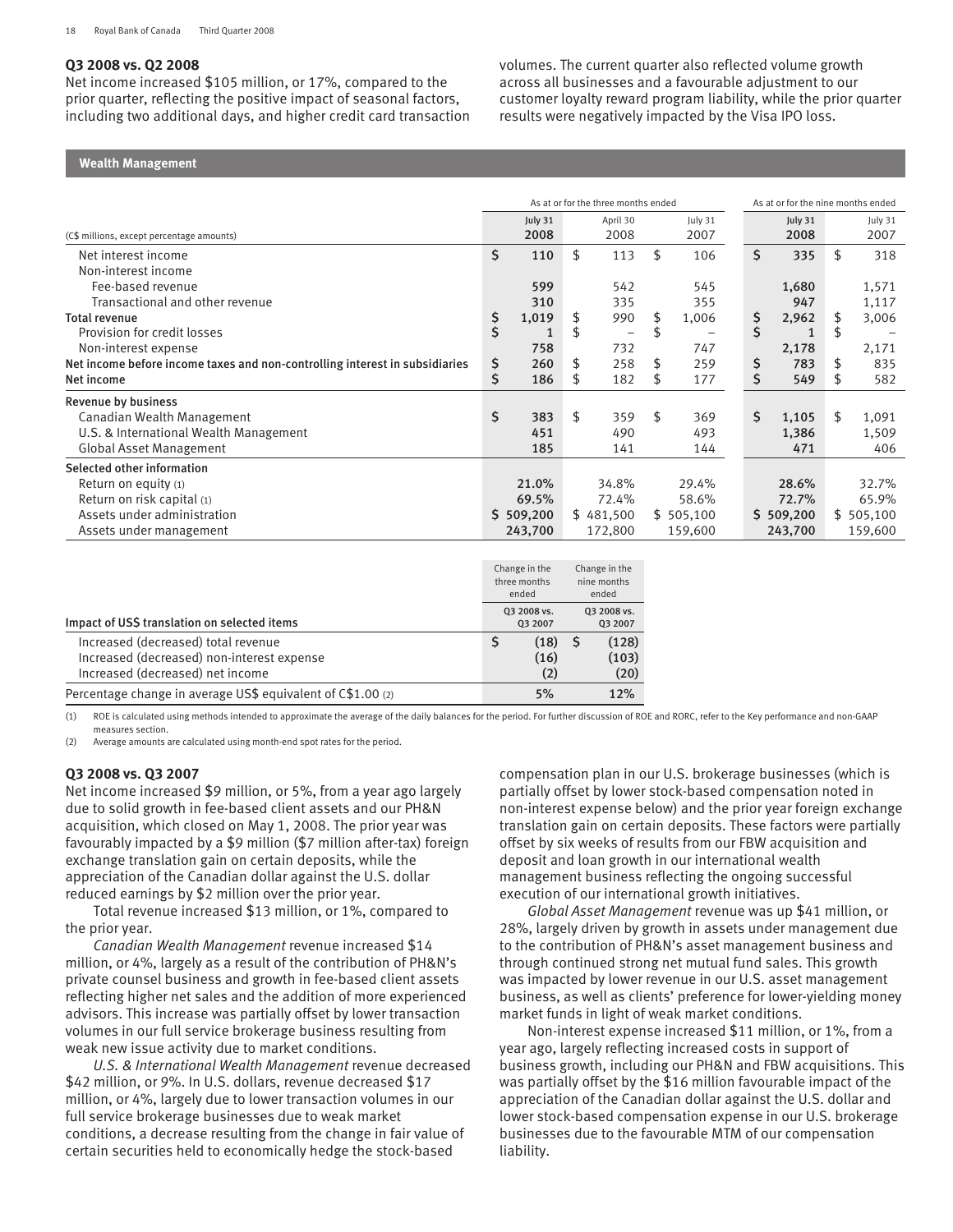#### **Q3 2008 vs. Q3 2007 (Nine months ended)**

Net income decreased \$33 million, or 6%, from a year ago, largely due to lower transaction volumes in our full service brokerage businesses. This was partially offset by the contributions of our PH&N and J.B. Hanauer & Co. acquisitions and solid growth in fee-based client assets. The prior year was favourably impacted by a \$36 million (\$29 million after-tax) foreign exchange translation gain on certain deposits. The appreciation of the Canadian dollar against the U.S. dollar also reduced earnings by \$20 million over the prior year.

Total revenue decreased \$44 million, or 1%, from a year ago, largely due to lower transaction volumes in our full service brokerage businesses, reflecting weak market conditions, and a decrease resulting from the change in fair value of certain securities held to economically hedge the stock-based compensation plan in our U.S. brokerage businesses (which is partially offset by lower stock-based compensation noted in non-interest expense below). Further, the appreciation of the Canadian dollar against the U.S. dollar reduced revenue by \$128 million. These factors were partially offset by growth in fee-based client assets, the contributions of our

J.B. Hanauer & Co., PH&N and FBW acquisitions, higher revenue from strong money market fund sales and deposit and loan growth, and higher spreads in our international wealth management business.

Non-interest expense increased \$7 million from a year ago, largely due to acquisition-related staff and occupancy costs and the opening of new international offices. This increase was largely offset by the \$103 million favourable impact of the appreciation of the Canadian dollar against the U.S. dollar, lower stock-based compensation expense in our U.S. brokerage business due to the favourable MTM of our compensation liability and lower variable compensation due to lower commission-based revenue during the period.

#### **Q3 2008 vs. Q2 2008**

Net income of \$186 million increased by \$4 million, or 2%, from the previous quarter, largely based on the contribution of the PH&N acquisition and growth in fee-based client assets. These factors were partially offset by higher infrastructure and technology investments largely in support of growth initiatives.

#### **Insurance**

|                                                                             |    |         |    | As at or for the three months ended |     |         |    | As at or for the nine months ended |    |         |  |
|-----------------------------------------------------------------------------|----|---------|----|-------------------------------------|-----|---------|----|------------------------------------|----|---------|--|
|                                                                             |    |         |    |                                     |     |         |    |                                    |    |         |  |
|                                                                             |    | July 31 |    | April 30                            |     | July 31 |    | July 31                            |    | July 31 |  |
| (C\$ millions, except percentage amounts)                                   |    | 2008    |    | 2008                                |     | 2007    |    | 2008                               |    | 2007    |  |
| Non-interest income                                                         |    |         |    |                                     |     |         |    |                                    |    |         |  |
| Net earned premiums                                                         | \$ | 761     | \$ | 689                                 | \$  | 660     | Ś. | 2,112                              | S. | 1,957   |  |
| Investment income                                                           |    | 49      |    | 63                                  |     | (97)    |    | 239                                |    | 200     |  |
| Fee income                                                                  |    | 48      |    | 49                                  |     | 27      |    | 148                                |    | 148     |  |
| <b>Total revenue</b>                                                        | Ş  | 858     | \$ | 801                                 | \$  | 590     | \$ | 2,499                              | S  | 2,305   |  |
| Insurance policyholder benefits claims and acquisition expense              | Ś  | 553     | \$ | 548                                 | \$  | 343     | Ś. | 1,717                              | S  | 1,536   |  |
| Non-interest expense                                                        |    | 145     |    | 142                                 |     | 137     |    | 422                                |    | 400     |  |
| Net income before income taxes and non-controlling interest in subsidiaries | S  | 160     | \$ | 111                                 | \$. | 110     | \$ | 360                                |    | 369     |  |
| Net income                                                                  | Ś  | 137     | S  | 104                                 | S   | 103     | \$ | 330                                |    | 340     |  |
| Selected average balances and other information                             |    |         |    |                                     |     |         |    |                                    |    |         |  |
| Return on equity (1)                                                        |    | 44.6%   |    | 34.1%                               |     | 28.7%   |    | 37.0%                              |    | 31.8%   |  |
| Return on risk capital (1)                                                  |    | 50.1%   |    | 38.1%                               |     | 31.9%   |    | 41.6%                              |    | 35.5%   |  |
| Gross premiums and deposits (2)                                             | S. | 1,014   | S. | 898                                 | Ъ.  | 889     | S. | 2,857                              |    | 2,600   |  |

(1) ROE is calculated using methods intended to approximate the average of the daily balances for the period. For further discussion of ROE and RORC, refer to the Key performance and non-GAAP measures section.

(2) Gross premiums and deposits include premiums on risk-based insurance and annuity products, and deposits on individual and group segregated fund deposits, consistent with insurance industry practices.

#### **Q3 2008 vs. Q3 2007**

Net income increased \$34 million, or 33%, over last year, mainly due to higher favourable actuarial adjustments reflecting management actions and assumption changes, improved Universal Life experience and business growth, largely in our reinsurance business. These factors were partially offset by higher disability claims costs.

Total revenue increased \$268 million, or 45%, over last year. The increase reflected the MTM impact on investments backing our life and health policyholder liabilities, which is largely offset in policyholder benefits and claims. Revenue growth also reflects the year-to-date impact of a new U.K. annuity reinsurance agreement, as well as business growth in our reinsurance and Canadian businesses.

Insurance PBCAE increased \$210 million, or 61%, over last year which primarily reflected the MTM impact on investments, as noted above, largely offset in revenue and the year-to-date impact of a new U.K. annuity reinsurance agreement. The increase also reflected business growth in our reinsurance and Canadian businesses and higher disability claims costs, and

was partially offset by higher favourable net actuarial adjustments in the current quarter.

Non-interest expense was up \$8 million, or 6%, from a year ago, reflecting increased business volumes and investment in our retail branch expansion.

#### **Q3 2008 vs. Q3 2007 (Nine months ended)**

Net income decreased \$10 million, or 3%, compared to the previous year. Our prior year results were favourably impacted by a \$40 million (before- and after-tax) adjustment related to the reallocation of foreign investment capital, which had supported our property catastrophe reinsurance business. This was largely offset by higher favourable net actuarial adjustments and reinsurance business growth.

Total revenue increased \$194 million, or 8%, over the prior year, largely reflecting solid business growth in our reinsurance and Canadian businesses, and the year-to-date impact of a new U.K. annuity reinsurance agreement. The MTM impact on investments, as noted above, also contributed to growth and was largely offset in policyholder benefits and claims. These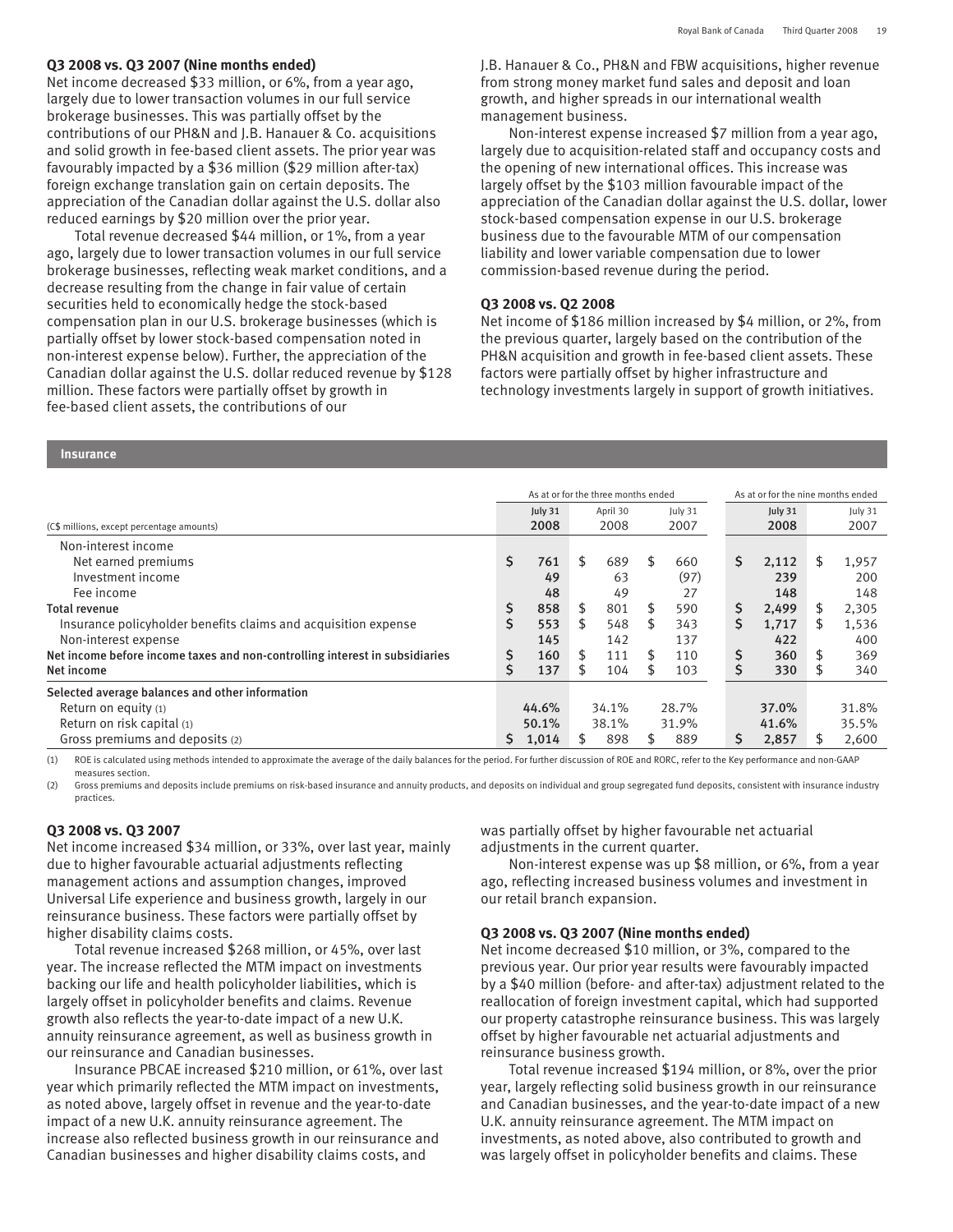factors were partially offset by the prior period's \$40 million (before- and after-tax) adjustment as noted above, lower U.S. annuity sales and the impact of the stronger Canadian dollar on the translation of our U.S. dollar-denominated revenue.

Insurance PBCAE increased \$181 million, or 12%, from a year ago. The increase reflected business growth in our reinsurance and Canadian businesses, the year-to-date impact of a new U.K. annuity reinsurance agreement and the MTM impact on investments as noted above, which was largely offset in revenue, and higher disability claims costs in the current period. This growth in PBCAE was partially offset by higher favourable net actuarial adjustments, the impact of the appreciation of the Canadian dollar on the translation of our U.S. dollar-denominated liabilities and lower U.S. annuity sales.

Non-interest expense was up \$22 million, or 6%, primarily reflecting increased business volume, infrastructure investment to support business initiatives and our retail branch expansion. This increase was partially offset by the impact of the stronger Canadian dollar on the translation of our U.S. dollardenominated expenses.

#### **Q3 2008 vs. Q2 2008**

Net income increased \$33 million, or 32%, over the prior quarter, largely due to higher favourable actuarial adjustments, reflecting management actions and assumption changes and improved Universal Life experience. The increase was partially offset by market gains on equity investments in the prior quarter.

## **International Banking**

|                                                                       |          |           | As at or for the three months ended |     |           |    | As at or for the nine months ended |              |
|-----------------------------------------------------------------------|----------|-----------|-------------------------------------|-----|-----------|----|------------------------------------|--------------|
|                                                                       |          | July 31   | April 30                            |     | July 31   |    | July 31                            | July 31      |
| (C\$ millions, except percentage amounts)                             |          | 2008      | 2008                                |     | 2007      |    | 2008                               | 2007         |
| Net interest income                                                   | \$       | 347       | \$<br>298                           | \$  | 263       | Ś. | 893                                | \$<br>792    |
| Non-interest income                                                   |          | 233       | 266                                 |     | 259       |    | 736                                | 668          |
| <b>Total revenue</b>                                                  | \$<br>\$ | 580       | \$<br>564                           | \$  | 522       | \$ | 1,629                              | \$<br>1,460  |
| Provision for credit losses                                           |          | 137       | \$<br>91                            |     | 17        | Ś  | 299                                | \$<br>37     |
| Non-interest expense                                                  |          | 485       | 428                                 |     | 389       |    | 1,291                              | 1,118        |
| Net income (loss) before income taxes and non-controlling interest in |          |           |                                     |     |           |    |                                    |              |
| subsidiaries                                                          |          | (42)      | \$<br>45                            |     | 116       | \$ | 39                                 | \$<br>305    |
| Net income (loss)                                                     | \$<br>\$ | (16)      | \$<br>38                            |     | 87        | \$ | 53                                 | \$<br>221    |
| <b>Revenue by business</b>                                            |          |           |                                     |     |           |    |                                    |              |
| Banking (1)                                                           | \$       | 341       | \$<br>349                           | \$  | 302       | \$ | 965                                | \$<br>887    |
| RBC Dexia IS (1)                                                      |          | 239       | 215                                 |     | 220       |    | 664                                | 573          |
| Selected average balances and other information (2)                   |          |           |                                     |     |           |    |                                    |              |
| Return on equity (3)                                                  |          | $(1.6)\%$ | 3.0%                                |     | $9.0\%$   |    | 1.2%                               | 8.4%         |
| Return on risk capital (3)                                            |          | $(3.8)\%$ | 6.3%                                |     | 15.5%     |    | 2.5%                               | 14.2%        |
| Loans and acceptances                                                 | Ś        | 28,000    | \$<br>25,000                        | \$. | 23,800    | Ŝ. | 24,700                             | \$<br>22,900 |
| Deposits                                                              |          | 42,500    | 40,700                              |     | 35,100    |    | 39,400                             | 34,100       |
| Assets under administration $-$ RBC $(4)$                             |          | 10,300    |                                     |     |           |    | 10,300                             |              |
| $-$ RBC Dexia IS $(5)$                                                |          | 2,803,900 | 2,697,000                           |     | 2,843,400 |    | 2,803,900                          | 2,843,400    |
| Assets under management $-$ RBC $(6)$                                 |          | 4,400     |                                     |     |           |    | 4,400                              |              |

|                                                                                                                            | Change in the<br>three months<br>ended | Change in the<br>nine months<br>ended |  |
|----------------------------------------------------------------------------------------------------------------------------|----------------------------------------|---------------------------------------|--|
| Impact of US\$ and Euro translation on selected items                                                                      | 03 2008 vs.<br>Q3 2007                 | 03 2008 vs.<br>Q3 2007                |  |
| Increased (decreased) total revenue                                                                                        | S                                      | (79)                                  |  |
| Increased (decreased) non-interest expense                                                                                 |                                        | (60)                                  |  |
| Increased (decreased) net income                                                                                           |                                        |                                       |  |
| Percentage change in average US\$ equivalent of C\$1.00 (7)<br>Percentage change in average Euro equivalent of C\$1.00 (7) | 5%<br>(9)%                             | 12%<br>$(2)\%$                        |  |

(1) *RBC Dexia IS* and RBTT results are reported on a one-month lag basis.

(2) Average amounts are calculated using methods intended to approximate the average of the daily balances for the period.

(3) ROE is calculated using methods intended to approximate the average of the daily balances for the period. For further discussion of ROE and RORC, refer to the Key performance and non-GAAP measures section.

(4) AUA – RBC represents the AUA for RBTT as at June 30, 2008.

(5) AUA – *RBC Dexia IS* represents the total AUA of the joint venture as at June 30, 2008, of which we have a 50% ownership interest.

(6) AUM – RBC represents the AUM for RBTT as at June 30, 2008.

(7) Average amounts are calculated using month-end spot rates for the period.

#### **Q3 2008 vs. Q3 2007**

Net loss of \$16 million compares to net income of \$87 million a year ago. The decline was mainly attributable to higher provisions for credit losses and writedowns of \$53 million (\$33 million after-tax) on the investment portfolio in our U.S.

banking business, as described in the Impact of market environment in the Financial performance section. These factors were partially offset by a full quarter of results from our ANB acquisition and two weeks of results from our RBTT acquisition, as well as business growth at *RBC Dexia IS*.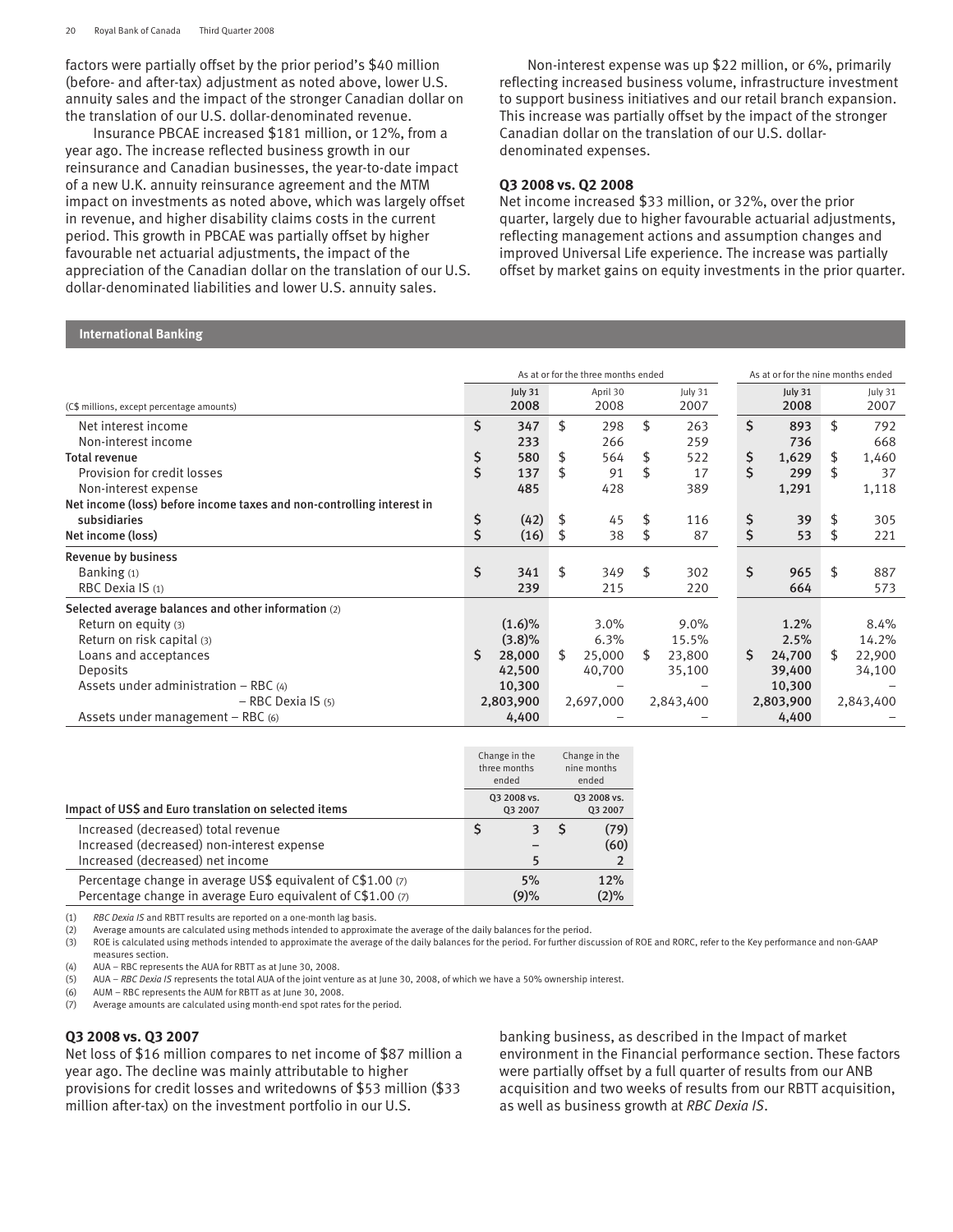Total revenue increased \$58 million, or 11%, compared to the prior year.

*Banking* revenue was up \$39 million, or 13%. In U.S. dollars, *Banking* revenue increased \$55 million, or 19%, primarily due to loan growth of 40% and deposit growth of 35%, largely reflecting the ANB and RBTT acquisitions. The increase was partially offset by the investment portfolio writedowns in our U.S. banking business and spread compression reflecting a reduction in U.S. interest rates and higher impaired loans.

*RBC Dexia IS* revenue increased \$19 million, or 9%, compared to the prior year, primarily attributable to the appreciation of the Euro against the Canadian dollar. The increase also reflected higher net interest income earned on client cash balances.

Provision for credit losses was \$137 million, up \$120 million from the prior year. The increase was largely attributable to higher impaired loans in our U.S. residential builder finance business, as well as in our commercial and retail loan portfolios, reflecting the downturn in the U.S. housing market and slower U.S. economic conditions. For further details on our provision for credit losses, refer to the Credit quality performance in the Credit risk section.

Non-interest expense was up \$96 million, or 25%, over the prior year, largely reflecting the ANB and RBTT acquisitions, as well as higher staff costs at *RBC Dexia IS* in support of business growth.

#### **Q3 2008 vs. Q3 2007 (Nine months ended)**

Net income decreased \$168 million, or 76%, from the prior year, mainly attributable to higher provisions for credit losses and the investment portfolio writedowns. The decrease was partially offset by the ANB and RBTT acquisitions and business growth at *RBC Dexia IS*.

Total revenue increased \$169 million, or 12%, compared to the prior year, primarly reflecting banking revenue growth from our ANB acquisition and business growth at *RBC Dexia IS*. These factors were partially offset by the investment portfolio writedowns, the impact of a stronger Canadian dollar on the translation of our U.S. dollar-denominated revenue and lower banking spreads due to higher impaired loans and the lower interest rate environment.

Provision for credit losses was \$299 million, up \$262 million from the prior year, primarily for the reasons noted above.

Non-interest expense was up \$173 million, or 15%, over the prior year, largely reflecting the ANB acquisition and higher processing and staff costs at *RBC Dexia IS* in support of business growth. These factors were partially offset by the favourable impact of a stronger Canadian dollar on the translation of our U.S. dollar-denominated expenses.

#### **Q3 2008 vs. Q2 2008**

Net loss of \$16 million compares to net income of \$38 million from the prior quarter. The decrease was primarily attributable to higher provisions for credit losses, the investment portfolio writedowns and the prior quarter Visa IPO gain, partially offset by the contribution of our RBTT acquisition and increased seasonal business volume at *RBC Dexia IS*.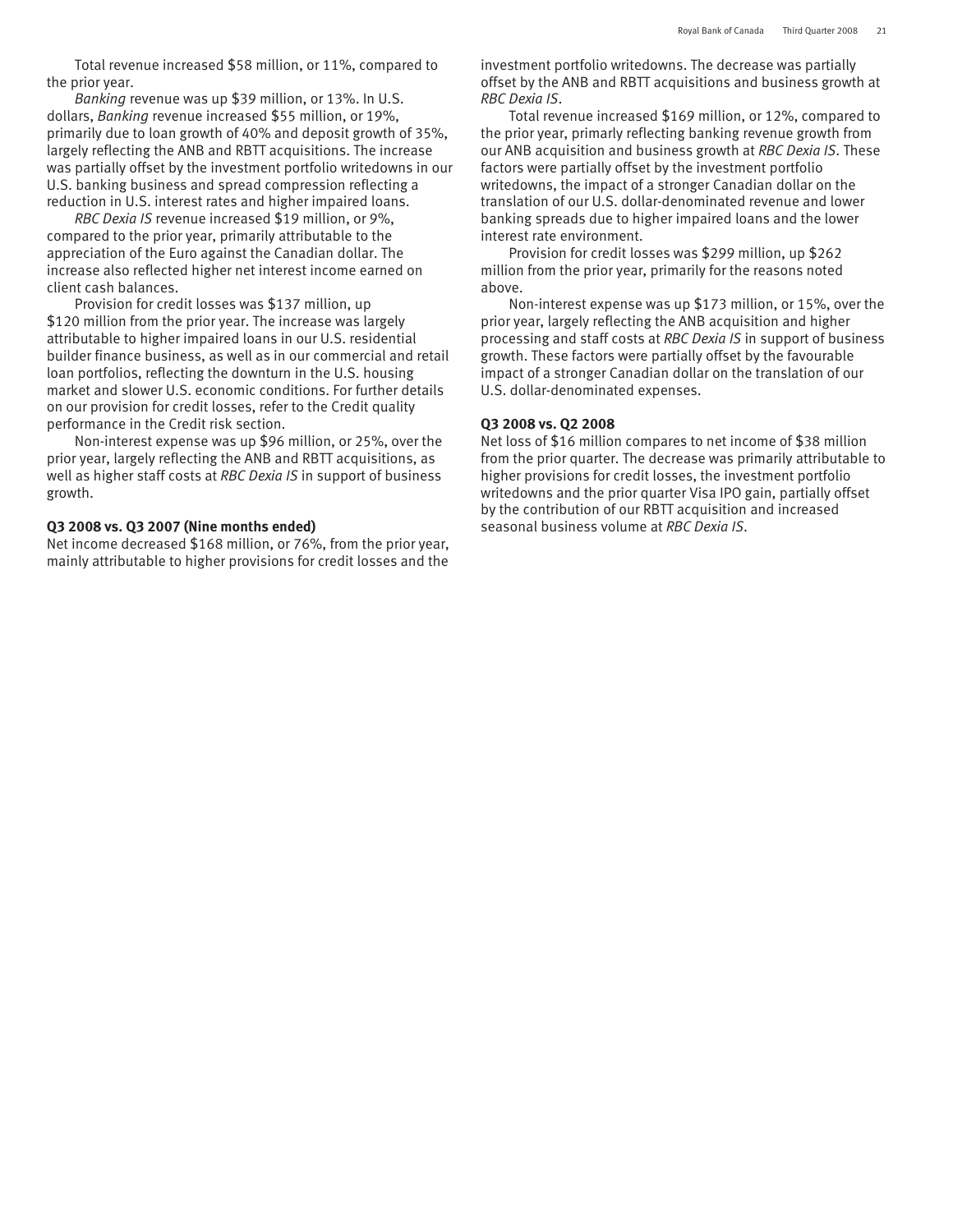#### **Capital Markets**

|                                                                |                                       |           | As at or for the three months ended |    | As at or for the nine months ended |     |           |    |           |
|----------------------------------------------------------------|---------------------------------------|-----------|-------------------------------------|----|------------------------------------|-----|-----------|----|-----------|
|                                                                |                                       | July 31   | April 30                            |    | July 31                            |     | July 31   |    | July 31   |
| (C\$ millions, except percentage amounts)                      |                                       | 2008      | 2008                                |    | 2007                               |     | 2008      |    | 2007      |
| Net interest income (1)                                        | \$                                    | 452       | \$<br>421                           | \$ | 175                                | Ś.  | 1,191     | \$ | 400       |
| Non-interest income                                            |                                       | 681       | 59                                  |    | 983                                |     | 1,554     |    | 3,170     |
| Total revenue (1)                                              | \$                                    | 1,133     | \$<br>480                           | S. | 1,158                              | \$. | 2,745     | S. | 3,570     |
| Provision for (recovery of) credit losses                      | \$                                    | 20        | \$<br>58                            |    | (7)                                | Ś   | 106       |    | (20)      |
| Non-interest expense                                           |                                       | 717       | 546                                 |    | 693                                |     | 1,997     |    | 2,185     |
| Net income before income taxes and non-controlling interest in |                                       |           |                                     |    |                                    |     |           |    |           |
| subsidiaries (1)                                               | $\begin{array}{c} 5 \\ 5 \end{array}$ | 396       | \$<br>(124)                         | S  | 472                                | \$  | 642       | \$ | 1,405     |
| Net income                                                     |                                       | 269       | \$<br>13                            | \$ | 360                                | \$  | 586       | \$ | 1,106     |
| Revenue by business                                            |                                       |           |                                     |    |                                    |     |           |    |           |
| <b>Global Markets</b>                                          | \$                                    | 630       | \$<br>131                           | \$ | 609                                | Ś.  | 1,357     | \$ | 2,070     |
| Global Investment Banking and Equity Markets                   |                                       | 375       | 329                                 |    | 471                                |     | 1,142     |    | 1,318     |
| Other                                                          |                                       | 128       | 20                                  |    | 78                                 |     | 246       |    | 182       |
| Selected average balances and other information (2)            |                                       |           |                                     |    |                                    |     |           |    |           |
| Return on equity (3)                                           |                                       | 17.7%     | $.7\%$                              |    | 29.3%                              |     | 14.6%     |    | 30.2%     |
| Return on risk capital (3)                                     |                                       | 20.8%     | $.8\%$                              |    | 35.9%                              |     | 17.5%     |    | 36.7%     |
| Trading securities                                             |                                       | \$138,700 | \$143,700                           |    | \$154,300                          |     | \$142,400 |    | \$155,000 |
| Loans and acceptances                                          |                                       | 37,900    | 36,800                              |    | 28,100                             |     | 37,100    |    | 27,800    |
| Deposits                                                       |                                       | 131,100   | 137,200                             |    | 124,700                            |     | 131,800   |    | 127,000   |

|                                                                                                                                     |   | Change in the<br>three months<br>ended | Change in the<br>nine months<br>ended |
|-------------------------------------------------------------------------------------------------------------------------------------|---|----------------------------------------|---------------------------------------|
| Impact of US\$ and British pound translation on selected items                                                                      |   | 03 2008 vs.<br>03 2007                 | 03 2008 vs.<br>Q3 2007                |
| Increased (decreased) total revenue<br>Increased (decreased) non-interest expense<br>Increased (decreased) net income               | S | (33)<br>(22)<br>(6)                    | (119)<br>(142)<br>16                  |
| Percentage change in average US\$ equivalent of C\$1.00 (4)<br>Percentage change in average British pound equivalent of C\$1.00 (4) |   | 5%<br>7%                               | 12%<br>11%                            |

(1) Taxable equivalent basis. For further information, refer to the How we measure and report our business segments section in our 2007 Annual Report.

(2) Average amounts are calculated using methods intended to approximate the average of the daily balances for the period.

(3) ROE is calculated using methods intended to approximate the average of the daily balances for the period. For further discussion of ROE and RORC, refer to the Key performance and non-GAAP measures section.

(4) Average amounts are calculated using month-end spot rates for the period.

#### **Q3 2008 vs. Q3 2007**

Net income decreased \$91 million, or 25%, from a year ago, primarily due to writedowns of \$342 million resulting from continued deterioration in the U.S. credit markets. These writedowns reduced net income by \$153 million after-tax and related compensation adjustments. For a detailed discussion regarding our third quarter 2008 writedowns, refer to the Impact of market environment in the Financial performance section.

Total revenue was down \$25 million, or 2%, compared to the prior year.

*Global Markets* revenue increased \$21 million, or 3%, largely due to stronger trading results in certain fixed income, equity derivatives and foreign exchange trading businesses driven by increased market volatility and lower interest rates mostly offset by writedowns as noted above.

*Global Investment Banking and Equity Markets* revenue was down \$96 million, or 20%, compared to a strong quarter a year ago. The decrease was largely due to weak equity origination activity, lower distributions from our private equity investments and lower M&A activities. Partly offsetting the decrease were improved results in our syndicated finance and U.S. cash equities businesses.

*Other* revenue increased \$50 million, or 64%, from a year ago, largely due to higher gains on credit derivative contracts recorded at fair value used to economically hedge our corporate lending portfolio, as counterparty credit spreads widened during the period.

Provision for credit losses of \$20 million compares to a recovery of \$7 million in the prior year. The provision is largely related to a specific corporate loan account.

Non-interest expense increased \$24 million, or 3%, from a year ago, reflecting infrastructure investments in certain businesses.

#### **Q3 2008 vs. Q3 2007 (Nine months ended)**

Net income decreased \$520 million, or 47%, from a year ago, primarily due to writedowns of \$1,486 million resulting from continued deterioration in the U.S. credit markets. These writedowns reduced net income by \$663 million after-tax and related compensation adjustments. For a detailed discussion regarding our year-to-date writedowns, refer to the Impact of market environment in the Financial performance section.

Total revenue was down \$825 million, or 23%, compared to the prior year, primarily due to the writedowns noted above, weak equity and debt origination activities, the impact of a stronger Canadian dollar on the translation of our U.S. dollarand British pound-denominated revenue and lower distributions on our private equity investments. These items were partially offset by higher trading revenue in certain fixed income, equity derivatives and foreign exchange trading businesses and improved results in our U.S. cash equities and lending businesses. Higher gains on credit derivative contracts recorded at fair value used to economically hedge our corporate lending portfolio and gains on the change in fair value of deposit liabilities designated as HFT as a result of the widening of our credit spreads also contributed to the increase.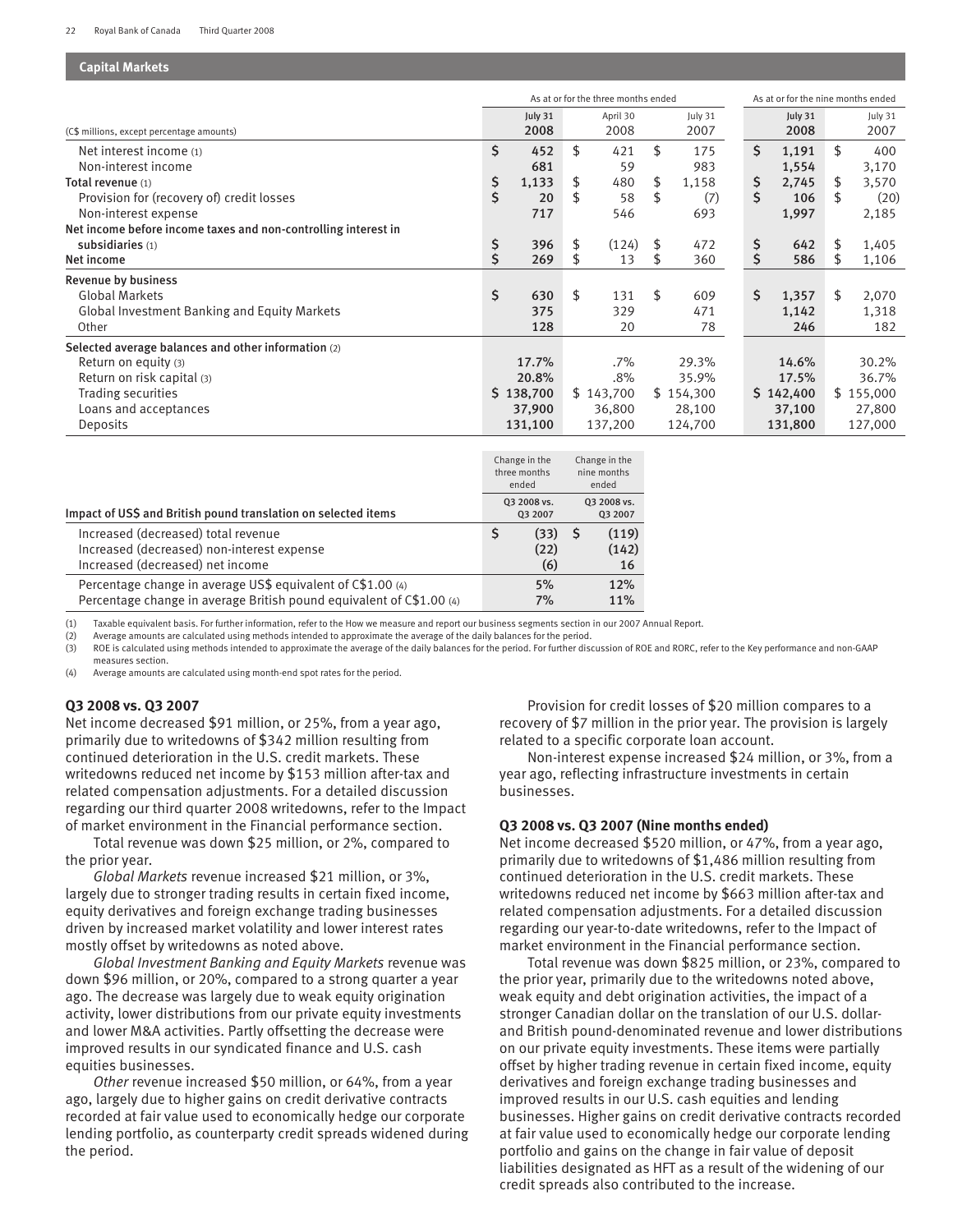Provision for credit losses of \$106 million compares to a recovery of \$20 million in the prior year. This includes a \$35 million provision related to loans extended under liquidity facilities drawn on by RBC-administered multi-seller assetbacked commercial paper (ABCP) conduit programs, which was recorded in the second quarter, and includes provisions related to a few specific corporate loan accounts.

Non-interest expense decreased \$188 million, or 9%, from a year ago, mainly due to lower variable compensation mostly attributable to writedowns and the favourable impact of a stronger Canadian dollar on the translation of our U.S. dollar- and British pound-denominated expenses, partially offset by higher costs driven by infrastructure investments in certain businesses.

#### **Q3 2008 vs. Q2 2008**

Net income increased \$256 million from the prior quarter, primarily due to lower writedowns in our fixed income businesses, gains on credit derivative contracts recorded at fair value used to economically hedge our corporate lending portfolio, stronger debt origination and M&A activities and lower provisions for credit losses. These factors were partially offset by higher variable compensation commensurate with improved business performance.

#### **Corporate Support**

Due to the nature of activities and consolidated adjustments reported in this segment, we believe that a year-over-year trend analysis is not relevant. The following identifies the material items affecting the reported results in each period.

|   | July 31<br>2008 |                                  | April 30<br>2008 |                                         | July 31<br>2007 |                                                                              | July 31<br>2008 |                                 | July 31<br>2007                             |
|---|-----------------|----------------------------------|------------------|-----------------------------------------|-----------------|------------------------------------------------------------------------------|-----------------|---------------------------------|---------------------------------------------|
| S | (302)           | S                                | (259)            | S                                       | (184)           | Ś                                                                            | (785)           |                                 | (517)                                       |
| S | (121)           | S                                | (167)            | S                                       | (113)           | S                                                                            | (459)           |                                 | 260<br>(257)                                |
|   | (28)            |                                  | (24)             |                                         | (22)            |                                                                              | (72)            |                                 | (65)<br>(20)                                |
|   | (74)            | S                                | (109)            | -S                                      | (71)            | \$                                                                           | (323)           |                                 | (172)<br>171                                |
|   |                 |                                  |                  |                                         |                 |                                                                              |                 |                                 |                                             |
|   |                 |                                  |                  |                                         |                 |                                                                              |                 |                                 | \$17,812<br>3,534                           |
|   |                 | 181<br>(19)<br>S 18,832<br>1,699 | (23)             | 92<br>(34)<br>(13)<br>\$18,939<br>2.306 |                 | As at or for the three months ended<br>71<br>(20)<br>72<br>\$17.812<br>1.434 |                 | 326<br>(64)<br>(69)<br>\$18,832 | As at or for the nine months ended<br>3,987 |

(1) Taxable equivalent basis. For further information, refer to the How we measure and report our business segments section. These amounts included the elimination of adjustments related to the gross-up of certain tax-advantaged income (Canadian taxable corporate dividends) recorded in Capital Markets. The amount for the three months ended July 31, 2008 was \$86 million (April 30, 2008 – \$90 million; July 31, 2007 – \$79 million). The amount for the nine months ended July 31, 2008 was \$308 million (July 31, 2007 – \$215 million).

(2) Total securitizations sold and outstanding comprises credit card loans and Canadian residential mortgages.

(3) New securitization activity comprises Canadian residential mortgages and credit card loans securitized and sold in the period. For further details, refer to Note 5 to our unaudited Interim Consolidated Financial Statements. This amount does not include Canadian residential mortgages and commercial mortgage securitization activity of Capital Markets.

#### **Q3 2008**

Net loss of \$23 million included writedowns of \$103 million (\$77 million after-tax) on our exposure to U.S. subprime and Alt-A RMBS, of which \$88 million related to AFS and \$15 million related to HFT. These writedowns were partially offset by gains related to the change in fair value of derivatives related to economic hedges, income tax amounts related to enterprise funding activities that were not allocated to the segments and net gains on the increase in fair value of our term funding liabilities and subordinated debentures designated as HFT largely as a result of the widening of our credit spreads. For a detailed discussion regarding our third quarter and year-to-date writedowns, refer to the Impact of market environment in the Financial performance section.

#### **Q2 2008**

Net loss of \$13 million included writedowns of \$140 million (\$113 million after-tax) on our exposure to U.S. subprime and Alt-A RMBS, of which \$67 million related to AFS (\$58 million related to an AFS portfolio transferred from Wealth Management) and \$73 million related to HFT. These losses were largely offset by income tax amounts related to enterprise funding activities that were not allocated to the business segments, gains related to securitization activity and gains resulting from the change in fair value of certain derivatives related to economic hedges. During the quarter, we also realized gains on the change in fair value of our term funding liabilities and subordinated

debentures designated as HFT as a result of the widening of our credit spreads.

#### **Q3 2007**

Net income of \$72 million primarily reflected income tax amounts largely related to enterprise funding activities that were not allocated to the business segments and a favourable tax settlement related to prior years. These factors were partially offset by losses related to securitization activity in the current quarter.

#### **Q3 2008 (Nine months ended)**

Net loss of \$69 million included writedowns of \$243 million (\$190 million after-tax) on our exposure to U.S. subprime and Alt-A RMBS, of which \$155 million related to AFS and \$88 million related to HFT, and a foreign currency translation adjustment related to our U.S. dollar-denominated deposits used to fund certain U.S. dollar-denominated AFS securities. These writedowns and the adjustment were partially offset by income tax amounts related to enterprise funding activities that were not allocated to the segments, gains related to the change in fair value of derivatives related to economic hedges, net gains on the increase in fair value of our term funding liabilities and subordinated debentures designated as HFT, largely as a result of the widening of our credit spreads, and gains related to securitization activity.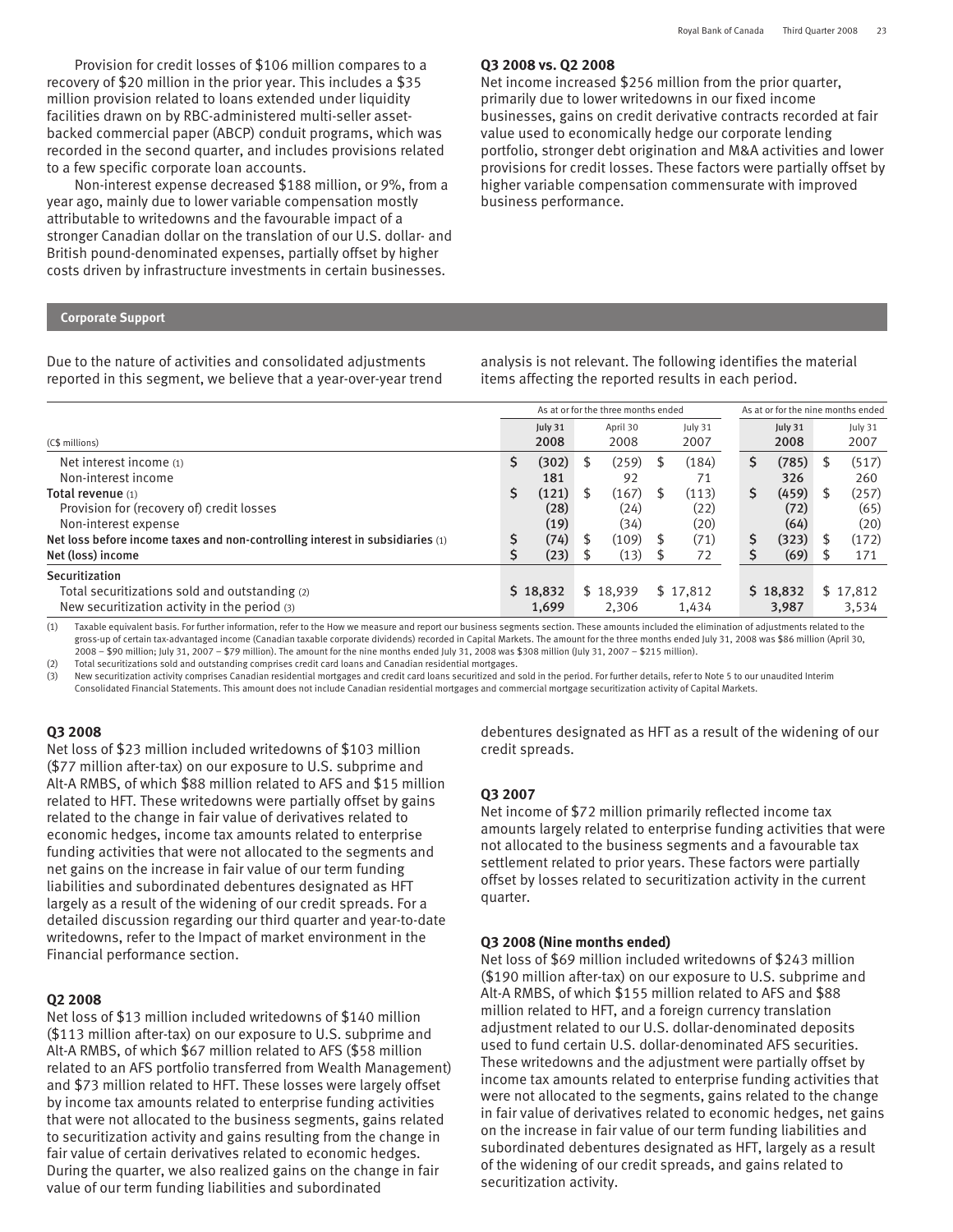#### **Q3 2007 (Nine months ended)**

Net income of \$171 million for the period included income tax amounts largely related to enterprise funding activities that were not allocated to the business segments and favourable income tax settlements related to prior years. These factors were

partially offset by the MTM losses on derivatives relating to certain economic hedges and a cumulative adjustment for losses resulting from the fair valuing of certain derivatives that did not qualify for hedge accounting.

#### **Results by geographic segment** (1)

|                |               |                                |                 |                        |       |                  |            |  | For the three months ended |                        |       |  |                   |  |                  |                        |                 |
|----------------|---------------|--------------------------------|-----------------|------------------------|-------|------------------|------------|--|----------------------------|------------------------|-------|--|-------------------|--|------------------|------------------------|-----------------|
|                |               |                                | July 31<br>2008 |                        |       | April 30<br>2008 |            |  |                            | July 31<br>2007        |       |  |                   |  |                  |                        |                 |
| (C\$ millions) | Canada        | <b>United</b><br><b>States</b> |                 | Other<br>International | Total |                  | Canada     |  | United<br>States           | Other<br>International | Total |  | Canada            |  | United<br>States | Other<br>International | Total           |
| Total revenue  | 3,980 S 1,173 |                                |                 | 759 S                  | 5,912 |                  | 3,683 \$   |  | 705                        | 566 \$                 | 4.954 |  | $$3,595$ $$1,108$ |  |                  |                        | $$777$ $$5,480$ |
| Net income     | 1.051 S       | 118                            |                 | 93 <sub>5</sub>        | 1,262 |                  | $1,006$ \$ |  | (136)                      | 58 \$                  | 928   |  | 937               |  | 207              |                        | $$251$ $$1,395$ |

|                | For the nine months ended |  |               |         |               |  |                                       |    |                                       |  |        |         |                      |  |       |
|----------------|---------------------------|--|---------------|---------|---------------|--|---------------------------------------|----|---------------------------------------|--|--------|---------|----------------------|--|-------|
|                |                           |  |               | July 31 |               |  |                                       |    |                                       |  |        | July 31 |                      |  |       |
|                | 2008                      |  |               |         |               |  | 2007                                  |    |                                       |  |        |         |                      |  |       |
|                |                           |  | <b>United</b> |         | Other         |  |                                       |    |                                       |  | United |         | Other                |  |       |
| (C\$ millions) | Canada                    |  | <b>States</b> |         | International |  | Total                                 |    | Canada                                |  |        |         | States International |  | Total |
| Total revenue  |                           |  |               |         |               |  | $$11,603$ $$2,948$ $$1,962$ $$16,513$ |    | $$10,941$ \$ 3,565 \$ 2,341 \$ 16,847 |  |        |         |                      |  |       |
| Net income     | $3.072$ S                 |  | 66            | S       | 297S          |  | 3,435                                 | \$ | 2,687                                 |  | 637    |         | 844                  |  | 4.168 |

(1) For geographic reporting, our segments are grouped into Canada, United States and Other International. For further details regarding geographic reporting, refer to Note 30 of the 2007 Annual Report.

#### **Q3 2008 vs. Q3 2007**

Net income in Canada was \$1,051 million, up \$114 million, or 12%, compared to the prior year. This increase was primarily due to growth in client balances in our banking and wealth management businesses. These factors were partially offset by weak equity origination and M&A activities and spread compression.

U.S. net income of \$118 million was down \$89 million, or 43%, compared to the prior year. This reflected writedowns, higher provisions for credit losses attributable to higher wholesale provisions in our U.S. banking businesses, mainly from our residential builder finance portfolio, as well as in our commercial portfolios, lower debt and equity origination activities and lower M&A activities. These factors were partially offset by stronger growth in certain trading businesses and higher gains on credit derivative contracts recorded at fair value used to economically hedge our corporate lending portfolio.

Other International net income was \$93 million, down \$158 million, or 63%, from the prior year. This decrease was mainly due to lower revenue reflecting writedowns. This was partially offset by higher revenue from recent acquisitions and from *RBC Dexia IS* and higher M&A activities.

#### **Q3 2008 vs. Q3 2007 (Nine months ended)**

Net income in Canada was \$3,072 million, up \$385 million, or 14%, compared to the prior year. This increase was primarily due to volume growth in our banking business and lower variable compensation due to lower revenue in our capital markets business. These factors were partially offset by spread

compression, weak equity and debt origination activities, lower M&A activities and higher provisions for credit losses.

U.S. net income of \$66 million was down \$571 million, or 90%, compared to the prior year. This decrease largely reflects higher writedowns, higher provisions for credit losses and lower debt and equity origination activities. These factors were partially offset by higher trading revenue in our U.S. cash equities and lending businesses.

Other International net income was \$297 million, down \$547 million, or 65%, from the prior year. This decrease mainly reflected writedowns in our capital markets business. These factors were partially offset by gains on the change in fair value of certain deposit liabilities and higher revenue from recent acquisitions and from *RBC Dexia IS*.

#### **Q3 2008 vs. Q2 2008**

Net income in Canada was up \$45 million, or 4%, compared to the prior quarter, reflecting the positive impact of seasonal factors, including two additional days, and higher credit card transaction volumes. The current quarter also included a favourable adjustment to our customer loyalty reward program liability, while the prior quarter results were negatively impacted by the Visa IPO loss.

U.S. net income was up \$254 million from the prior quarter, primarily due to lower writedowns and the contributions of our acquisitions.

Other International net income was up \$35 million, or 60%, compared to the prior quarter. The increase was largely due to lower writedowns and higher M&A activities.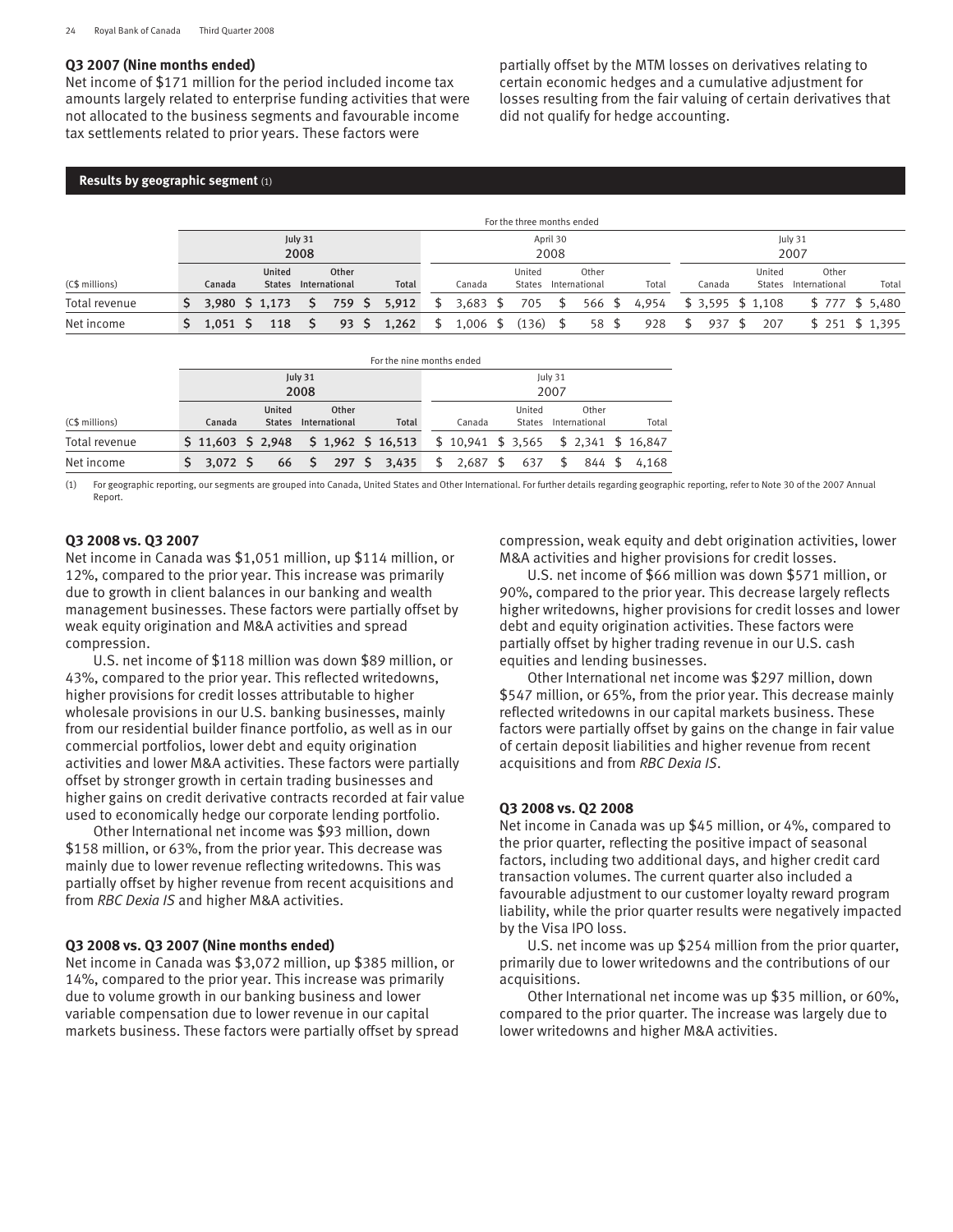#### **Selected balance sheet information**

|                                                                              |                 | As at            |                 |
|------------------------------------------------------------------------------|-----------------|------------------|-----------------|
| (C\$ millions)                                                               | July 31<br>2008 | April 30<br>2008 | July 31<br>2007 |
|                                                                              |                 |                  |                 |
| Interest-bearing deposits with banks                                         | S.<br>13,326    | 12,349<br>S.     | 10,159<br>S.    |
| <b>Securities</b>                                                            | 176,377         | 175,352          | 190,219         |
| Assets purchased under reverse repurchase agreements and securities borrowed | 56,207          | 61,561           | 77,183          |
| Loans                                                                        | 272,272         | 259.624          | 232,799         |
| Other assets                                                                 | 112,898         | 114.357          | 90,580          |
| <b>Total assets</b>                                                          | 636,792         | 627.471          | 604,582         |
| <b>Deposits</b>                                                              | 409.091         | 399.425          | 376,325         |
| Other liabilities                                                            | 186.991         | 191.385          | 194,266         |
| Non-controlling interest in subsidiaries                                     | 2,355           | 2.024            | 1,560           |
| Shareholders' equity                                                         | 28,730          | 25,988           | 24,547          |

#### **Q3 2008 vs. Q3 2007**

*Total assets* were up \$32 billion, or 5%, from a year ago, largely attributable to solid loan growth and the favourable impact of changes in market conditions on the mark-to-market value of derivatives, partially offset by a reduction in reverse repos and our securities positions.

*Interest-bearing deposits with banks* increased \$3 billion, or 31%, from the prior year, largely reflecting business growth in *RBC Dexia IS* and a shift in our portfolio mix.

*Securities* were down \$14 billion, or 7%, from a year ago. The decrease was largely attributable to a reduction in our positions taking into account continued financial market volatility, a reduction in fair value from weak market conditions and the impact of a stronger Canadian dollar on the translation of U.S. dollar-denominated securities.

*Assets purchased under reverse repurchase agreements (reverse repos) and securities borrowed* decreased \$21 billion, or 27%, from a year ago, reflecting reduced counterparty activity as a result of financial market volatility and lower stock borrowing activity.

*Loans* increased \$39 billion, or 17%, from a year ago, reflecting growth across all portfolios. The largest growth was attributable to Canadian residential mortgages, which increased \$14 billion, or 13%, and personal loans, mainly driven by strong demand for home equity lending due to continued solid Canadian housing market activities, relatively low interest rates and low unemployment. Higher global corporate lending and the ANB and RBTT acquisitions also contributed to the increase.

*Other assets* were up \$22 billion, or 25%, from the prior year. The increase was primarily attributable to higher derivative-related amounts, largely reflecting rate and credit spread changes on positions and an increase in trading and client-related activity, partially offset by the impact of a stronger Canadian dollar on the translation of our foreign currencydenominated positions. Goodwill from the acquisitions of RBTT, ANB and PH&N also contributed to the increase.

*Deposits* increased \$33 billion, or 9%, from a year ago. The increase was largely due to higher business deposits, primarily reflecting our issuances of notes and covered bonds for funding business growth. Higher personal deposits, largely attributable to the continued strong demand for our high-interest online savings account, and the RBTT and ANB acquisitions also contributed to the increase.

*Other liabilities* decreased \$7 billion, or 4%, from last year, primarily attributable to reduced counterparty activity for

obligations related to repurchase agreements, as a result of continued financial market volatility and a decrease in stock lending and short selling activities. These factors were partially offset by increased derivative-related amounts, largely reflecting rate and credit spread changes on positions and an increase in trading and client-related activity.

*Shareholders' equity* increased \$4 billion, or 17%, over the prior year, largely reflecting a \$3 billion issuance of common shares, mainly related to the PH&N, RBTT and ANB acquisitions, our earnings, net of dividends, and a \$.2 billion issuance of preferred shares since last year.

#### **Q3 2008 vs. Q2 2008**

*Total assets* were up \$9 billion, or 1%, from the prior quarter, largely due to continued solid loan growth. These factors were partially offset by a reduction in reverse repos.

*Interest-bearing deposits with banks* increased \$1 billion, or 8%, from the prior quarter, largely reflecting a shift in our portfolio mix.

*Securities* were up \$1 billion, or 1%, from the previous quarter, primarily attributable to the RBTT acquisition, partially offset by a reduction in our positions taking into account continued financial market volatility and a reduction in fair value due to weak market conditions.

*Assets purchased under reverse repurchase agreements and securities borrowed* decreased \$5 billion, or 9%, from the prior quarter, reflecting reduced counterparty activity as a result of financial market volatility and lower stock borrowing activity.

*Loans* increased \$13 billion, or 5%, from the prior quarter, largely reflecting growth in Canadian residential mortgages and personal loans, as well as the contribution of our RBTT acquisition.

*Other assets* were down \$1 billion, or 1%, from the prior quarter, primarily attributable to lower derivative-related amounts, largely reflecting the reduction of trading and client positions and lower receivables from broker-dealers, partially offset by the increase in goodwill related to the RBTT and PH&N acquisitions.

*Deposits* increased \$10 billion, or 2%, from the prior quarter, largely attributable to higher business deposits, primarily reflecting our issuances of notes for funding business growth, partially offset by lower bank deposits. The RBTT acquisition and continued strong demand for our high-interest online savings account also contributed to the increase.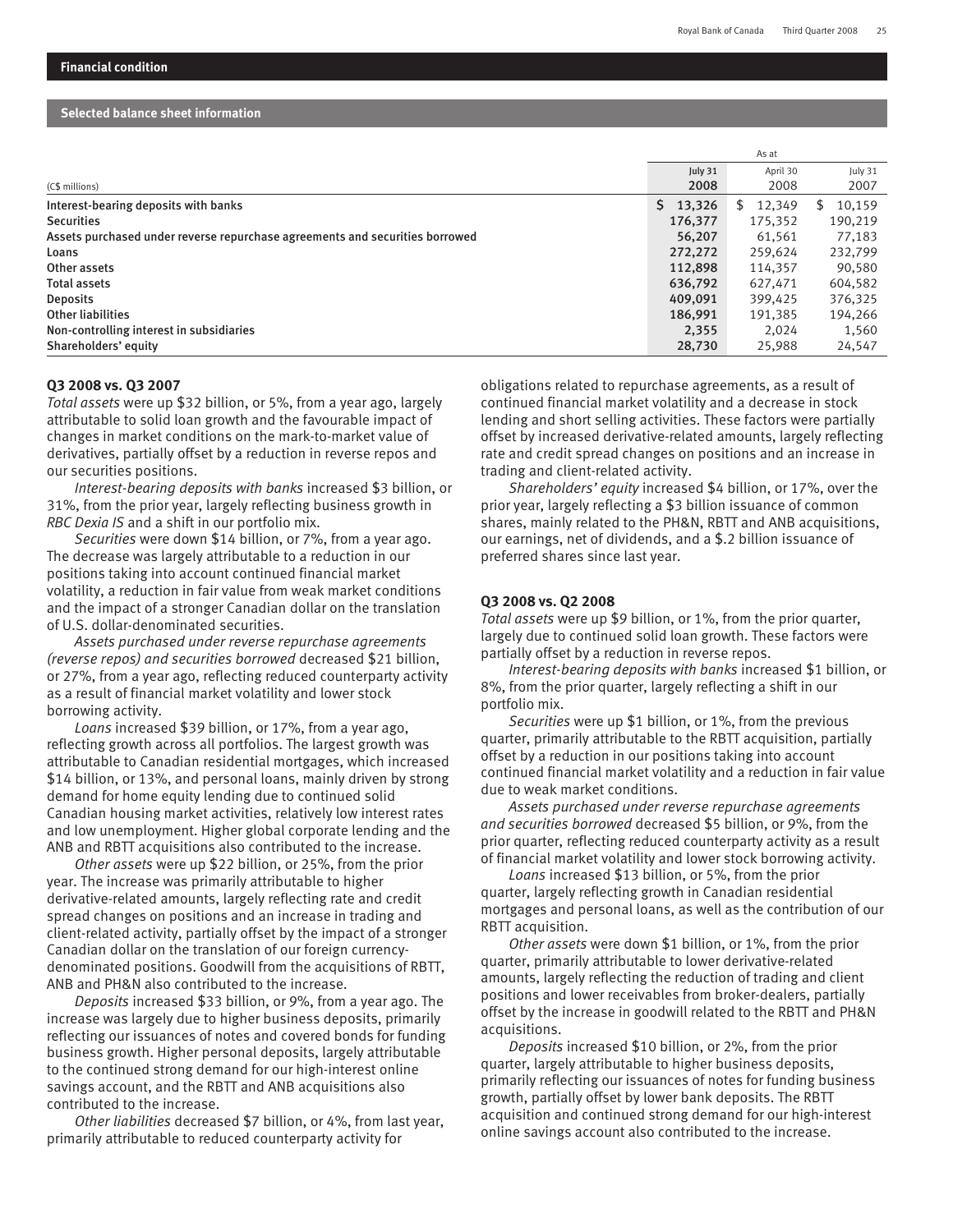*Other liabilities* decreased \$4 billion, or 2%, from the previous quarter, primarily due to lower derivative-related amounts, largely reflecting the reduction of trading and client positions.

#### **Risk management**

Our business activities expose us to a wide variety of risks, which are inherent in virtually all aspects of our operations. Our goal in managing these risks is to protect the enterprise from an unacceptable level of earnings volatility while supporting and enabling business opportunities.

*Shareholders' equity* increased \$3 billion, or 11%, over the prior quarter, largely reflecting a \$2 billion issuance of common shares, mainly related to the acquisitions of PH&N and RBTT, and our earnings net of dividends.

For further details, refer to pages 80 to 104 of our 2007 Annual Report. Our approach to the management of risk has not changed significantly from that described in our 2007 Annual Report.

#### **Credit risk**

Credit risk is the risk of loss associated with a counterparty's inability or unwillingness to fulfill its payment obligations. Credit risk may arise directly from claims against a debtor or obligor, an issuer of securities or a policyholder through outstanding premiums, or indirectly from claims against a guarantor of credit obligation or a reinsurer on ceded insurance risk. For further details related to how we manage credit risk, refer to pages 83 to 91 of our 2007 Annual Report.

#### **Gross credit risk exposure**

Our credit risk portfolio is classified as retail and wholesale, with gross exposure being categorized into Lending-related and other, and Trading-related.

Lending-related and other credit risk exposure comprises outstanding loans and acceptances, undrawn commitments as well as other exposure, including contingent liabilities such as letters of credit and guarantees, and AFS debt securities. For undrawn commitments and contingent liabilities, gross

exposure represents an estimated portion of the contractual amount that is expected to be drawn upon the default of an obligor. For valuation information on loans and acceptances and contingent liabilities, refer to Notes 1, 2 and 27 of our 2007 Annual Report.

Trading-related credit risk exposure consists of repo-style transactions, which includes repurchase and reverse repurchase agreements and securities lending and borrowing transactions, as well as over-the-counter derivatives. For repurchase and reverse repurchase agreements, gross exposure represents the amount at which securities were initially sold or acquired. For securities lending and borrowing transactions, gross exposure is the amount at which securities were initially loaned or borrowed. For derivatives, the gross exposure amount represents the credit equivalent amount, which is defined as the replacement cost plus an add-on amount for potential future credit exposure. For further details related to repurchase and reverse repurchase agreements and derivative-related credit risk, refer to Notes 1 and 7 of our 2007 Annual Report.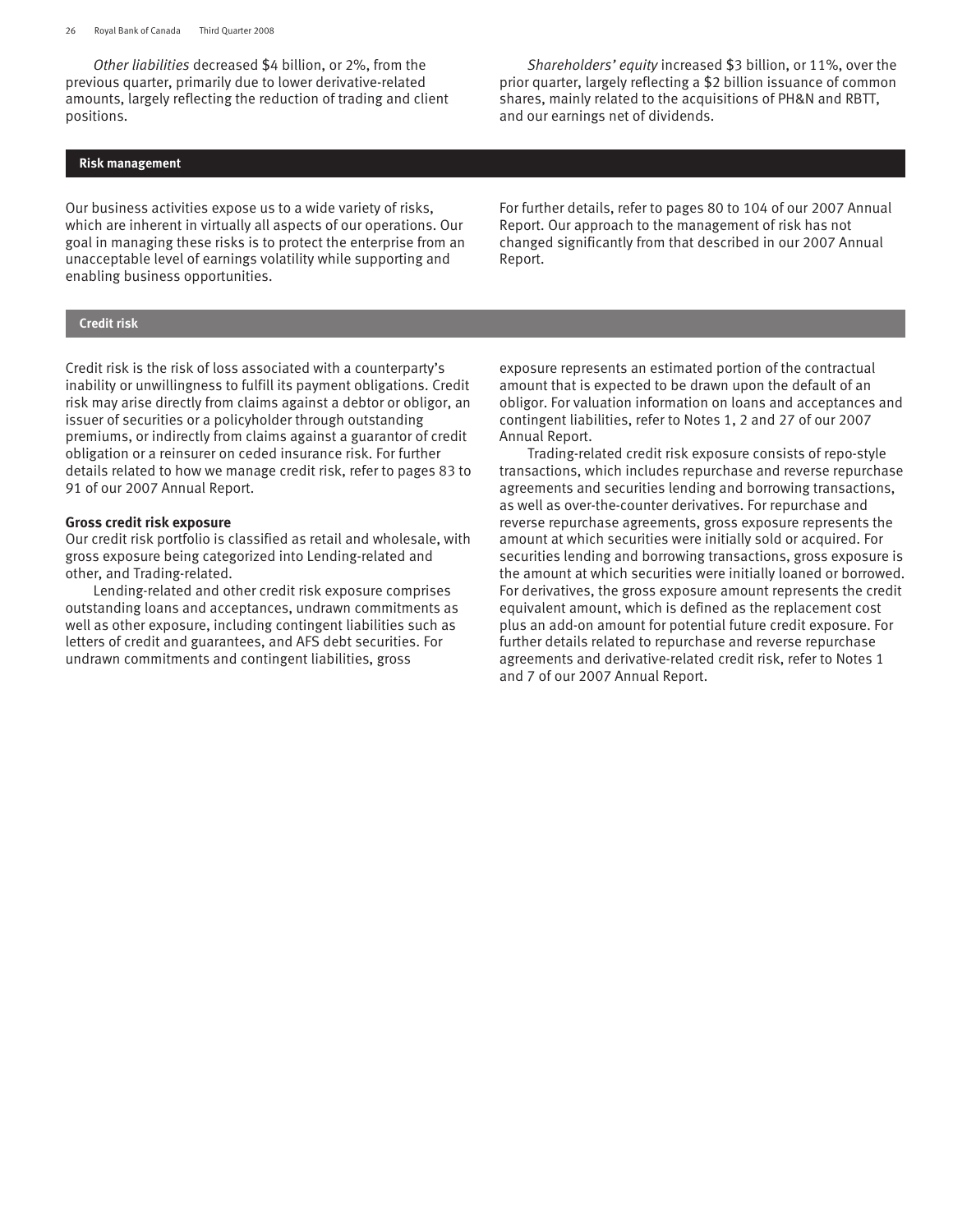#### **Credit risk exposure by portfolio and sector**

|                                |             |                           |    |                   | As at           |                          |    |                          |    |              | As at            |
|--------------------------------|-------------|---------------------------|----|-------------------|-----------------|--------------------------|----|--------------------------|----|--------------|------------------|
|                                |             |                           |    |                   | July 31<br>2008 |                          |    |                          |    |              | April 30<br>2008 |
|                                |             | Lending-related and other |    |                   |                 | <b>Trading-related</b>   |    |                          |    |              |                  |
|                                |             | Loans and acceptances     |    |                   |                 |                          |    | Over-the-                |    |              |                  |
|                                |             | Undrawn                   |    |                   |                 | Repo-style               |    | counter                  |    | <b>Total</b> | Total            |
| (C\$ millions)                 | Outstanding | commitments               |    | Other $(1)$       |                 | transactions $(2)$       |    | derivatives (3)          |    | exposure (4) | exposure (4)     |
| Residential mortgages (5)      | \$122,197   | \$.<br>$\overline{2}$     | \$ | -                 | \$              |                          | \$ | $\overline{\phantom{0}}$ | S  | 122,199      | \$<br>116,496    |
| Personal                       | 57,419      | 42,693                    |    | 73                |                 |                          |    |                          |    | 100,185      | 95,155           |
| Credit cards                   | 8,367       | 18,602                    |    | $\qquad \qquad -$ |                 |                          |    |                          |    | 26,969       | 25,836           |
| Small business (6)             | 2,686       | 2,852                     |    | 48                |                 |                          |    |                          |    | 5,586        | 5,490            |
| Retail                         | \$190,669   | \$64,149                  | Ś  | 121               | \$              | $\overline{\phantom{0}}$ | \$ | $\overline{\phantom{0}}$ | S  | 254,939      | \$<br>242,977    |
| Business (7)                   |             |                           |    |                   |                 |                          |    |                          |    |              |                  |
| Agriculture                    | Ŝ.<br>5,321 | Ŝ.<br>400                 | Ś  | 20                | \$              |                          | \$ | 14                       | Ŝ  | 5,755        | \$<br>5,836      |
| Automotive                     | 3,877       | 1,765                     |    | 123               |                 |                          |    | 236                      |    | 6,001        | 5,814            |
| Consumer goods                 | 6,362       | 2,038                     |    | 401               |                 |                          |    | 331                      |    | 9,132        | 8,785            |
| Energy                         | 7,146       | 8,796                     |    | 2,496             |                 | $\mathbf{1}$             |    | 2,072                    |    | 20,511       | 19,661           |
| Non-bank financial services    | 4,775       | 4,885                     |    | 4,208             |                 | 67,763                   |    | 8,789                    |    | 90,420       | 93,419           |
| Forest products                | 1,188       | 490                       |    | 113               |                 | 8                        |    | 28                       |    | 1,827        | 1,892            |
| Industrial products            | 4,685       | 2,197                     |    | 331               |                 |                          |    | 150                      |    | 7,363        | 6,628            |
| Mining and metals              | 2,475       | 940                       |    | 561               |                 | 65                       |    | 561                      |    | 4,602        | 4,602            |
| Real estate and related        | 21,581      | 3,464                     |    | 1,312             |                 | 202                      |    | 258                      |    | 26,817       | 26,774           |
| Technology and media           | 2,602       | 2,834                     |    | 583               |                 |                          |    | 625                      |    | 6,644        | 6,855            |
| Transportation and environment | 3,363       | 1,671                     |    | 553               |                 |                          |    | 212                      |    | 5,799        | 5,727            |
| Other                          | 23,196      | 6,288                     |    | 9,369             |                 | 2,895                    |    | 9,440                    |    | 51,188       | 56,664           |
| Sovereign (8)                  | 2,393       | 2,274                     |    | 9,133             |                 | 1,861                    |    | 14,761                   |    | 30,422       | 30,640           |
| Bank (9)                       | 3,156       | 4,710                     |    | 42,643            |                 | 77,937                   |    | 25,176                   |    | 153,622      | 181,964          |
| Wholesale                      | \$92,120    | \$42,752                  | S  | 71,846            |                 | 5 150,732                | S. | 62,653                   | S  | 420,103      | \$<br>455,261    |
| Total exposure                 | \$282,789   | \$106,901                 | S  | 71,967            |                 | \$150,732                | s  | 62,653                   | S. | 675,042      | \$<br>698,238    |

(1) Includes contingent liabilities such as letters of credit and guarantees, and AFS debt securities.

(2) Includes repurchase and reverse repurchase agreements and securities borrowing and lending transactions.

(3) After factoring in master netting agreements.

(4) Total exposure represents exposure at default, which is the expected gross exposure upon the default of an obligor. This amount is before any specific allowances and does not reflect the impact of credit risk mitigation. Exposure under Basel II asset classes of qualifying revolving retail and other retail are largely included within Personal and Credit cards, while home equity lines of credit are included in Personal.

(5) Includes certain synthetic mortgage securitizations.

(6) Includes small business exposure managed on a pooled basis.

(7) Includes small business exposure managed on an individual client basis.

(8) Sovereign refers to all central governments and agencies, central banks, as well as other qualifying public sector entities and multilateral development banks. (9) Bank refers primarily to regulated deposit-taking institutions and securities firms.

#### **Q3 2008 vs. Q2 2008**

As at July 31, 2008, our gross credit risk exposure was \$675 billion. Total exposure decreased by \$23 billion, or 3%, from the previous quarter, with most of our decrease in exposure from repo-style transactions and letters of credit and guarantees. Retail credit risk exposure was \$255 billion, or 38%, of our Total exposure. Residential mortgages increased by \$6 billion, or 5%, and Personal loans increased by \$5 billion, or 5%, mainly driven by continued strong demand for home equity lending products in Canada and our RBTT acquisition. Wholesale credit risk exposure was \$420 billion, or 62%, of our Total exposure. This portfolio decreased by \$35 billion, or 8%, primarily in Bank, due to lower repo-style transactions and letters of credit and guarantees exposures partially offset by an increase in Loans and acceptances outstanding driven by our RBTT acquisition.

Our credit portfolio remained well diversified across all geographical regions. The majority of our exposure was in Canada, followed by Other International and the U.S.

#### **Credit derivatives**

Credit derivatives are over-the-counter contracts that transfer credit risk related to an underlying financial instrument from one counterparty to another. We purchase and sell credit protection

for both trading and other than trading purposes. We are exposed to counterparty credit risk when we purchase credit protection or the derivative has a positive fair value. Credit derivatives and the related credit risks are subjected to the same credit approval, limit and monitoring standards used for managing other transactions that create credit exposure. As with other derivatives, we use collateral and master netting agreements for managing counterparty credit risk. For a more detailed description of the types of credit derivatives we enter into, refer to Note 7 of our 2007 Annual Report.

#### *Trading credit derivatives*

The majority of our credit derivative-related positions are entered into for trading purposes. These trading positions are generally equally split between purchased and sold protection. Our trading activities are conducted in association with marketmaking, positioning and managing certain trading-related credit risk. Over 98% of our net exposures are with investment-grade counterparties.

For a summary of significant market developments in the quarter affecting certain of our trading credit derivative positions purchased from monoline insurers, refer to the Impact of market environment in the Financial performance section.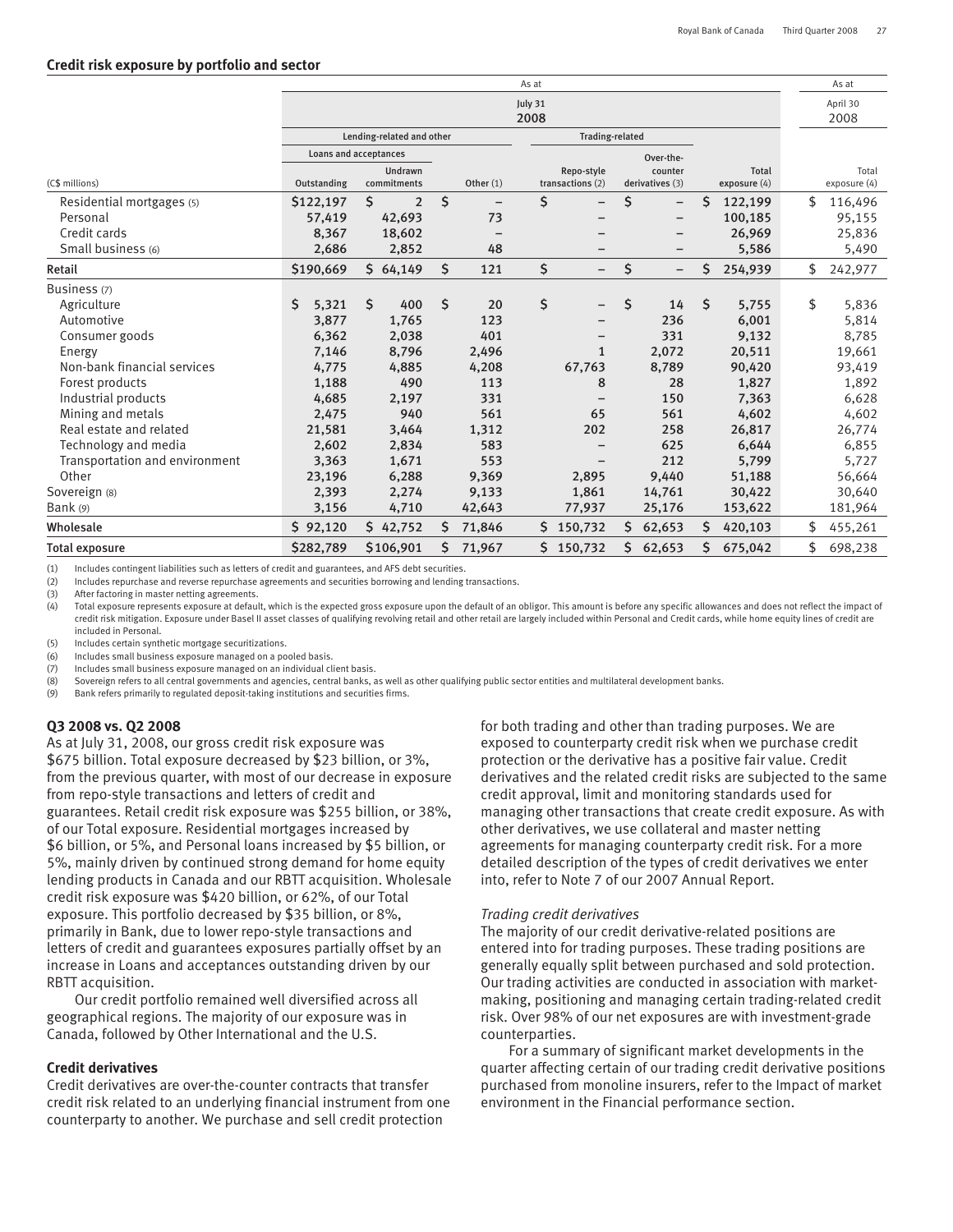#### **Trading credit derivatives**

|                      | As at     |            |           |  |  |  |  |  |  |  |
|----------------------|-----------|------------|-----------|--|--|--|--|--|--|--|
|                      | July 31   | April 30   | July 31   |  |  |  |  |  |  |  |
| (C\$ millions)       | 2008      | 2008       | 2007      |  |  |  |  |  |  |  |
| Notional amount      | \$297,105 | \$ 384,697 | \$377,410 |  |  |  |  |  |  |  |
| Fair value (1)       |           |            |           |  |  |  |  |  |  |  |
| Positive             | 9,863     | 11,245     | 6,833     |  |  |  |  |  |  |  |
| <b>Negative</b>      | 9,253     | 9,781      | 6,213     |  |  |  |  |  |  |  |
| Replacement cost (2) | 3,639     | 3,865      | 1,760     |  |  |  |  |  |  |  |

(1) Gross fair value before netting.

(2) Replacement cost is after netting but before collateral.

#### **Q3 2008 vs. Q3 2007**

The total notional value of trading credit derivatives was down \$80.3 billion, or 21%, from a year ago. The decrease largely reflects a strategic reduction in positions that support structured transactions. Total gross Positive and Negative fair value were each up \$3 billion from last year, while the Replacement cost increased \$1.9 billion from a year ago. These amounts increased as the widening of credit spreads more than offset the reduction in positions.

#### **Q3 2008 vs. Q2 2008**

The total notional value of trading credit derivatives was down \$87.6 billion, or 23%, from the prior quarter. Total gross Positive and Negative fair value and Replacement cost decreased \$1.4 billion, \$.5 billion, and \$.2 billion, respectively, from the previous quarter. The decreases largely reflected a strategic reduction in positions that supported structured transactions.

#### *Other than trading credit derivatives*

We also purchase and sell credit derivatives for other than trading purposes in order to manage our overall credit portfolio. To mitigate industry sector concentrations and single-name exposures related to our credit portfolio, we purchase credit derivatives to transfer credit risk to third parties. We also sell credit protection in order to diversify our portfolio. Our credit protection sold does not constitute a material portion of our overall credit exposure. The notional amount of other than trading credit derivatives represents the contract amount used as a reference point to calculate payments. Notional amounts are generally not exchanged by the counterparties, and do not reflect our exposure at default. None of these contracts are with monoline insurers nor related to U.S. subprime related assets.

#### **Other than trading credit derivatives position (notional amount and fair value)** (1)

|                                                                      |           | As at     |           |
|----------------------------------------------------------------------|-----------|-----------|-----------|
|                                                                      | July 31   | April 30  | July 31   |
| (C\$ millions)                                                       | 2008      | 2008      | 2007      |
| <b>Notional amount</b>                                               |           |           |           |
| <b>Business</b>                                                      |           |           |           |
| Automotive                                                           | \$<br>415 | \$<br>408 | \$<br>424 |
| Energy                                                               | 308       | 550       | 716       |
| Non-bank financial services                                          | 384       | 484       | 909       |
| Mining and metals                                                    | 527       | 519       | 208       |
| Real estate and related                                              | 153       | 186       | 65        |
| Technology and media                                                 | 18        | 18        | 11        |
| Transportation and environment                                       | 238       | 234       | 402       |
| Other                                                                | 471       | 469       | 479       |
| Sovereign (2)                                                        | 250       | 348       | 243       |
| Bank $(3)$                                                           | 266       | 728       | 869       |
| Net protection purchased                                             | \$3,030   | \$3,944   | \$4,326   |
| Offsetting protection sold related to the same reference entity      | 20        | 20        | 294       |
| Gross protection purchased                                           | \$3,050   | \$3,964   | \$4,620   |
| Net protection sold (4)                                              | Ś<br>132  | \$<br>130 | \$<br>209 |
| Offsetting protection purchased related to the same reference entity | 20        | 20        | 294       |
| Gross protection sold                                                | \$<br>152 | \$<br>150 | \$<br>503 |
| Gross protection purchased and sold (notional amount)                | \$3,202   | \$4,114   | \$5,123   |
| Fair value (5)                                                       |           |           |           |
| Positive                                                             | Ś<br>159  | \$<br>85  | \$<br>36  |
| Negative                                                             | 27        | 43        | 46        |

(1) Comprises credit default swaps.

(2) Sovereign refers to all central governments and agencies, central banks, as well as other qualifying public sector entities and multilateral development banks.

(3) Bank refers primarily to regulated deposit-taking institutions and securities firms.

(4) Protection sold as at July 31, 2008 related to Other \$132 million (April 30, 2008 – Other \$130 million; July 31, 2007 – Other \$209 million).

(5) Gross fair value before netting.

#### **Q3 2008 vs. Q3 2007**

The gross notional value of other than trading credit derivatives was down \$1.9 billion, or 37%, from a year ago, primarily reflecting the strategic reduction of positions and the maturing of contracts. Total protection purchased was down \$1.6 billion, or 34%, from the prior year. The decrease was mainly related to exposures in the Bank, Non-bank financial services, Energy, and Transportation and environment sectors. This reduction was partially offset by an increase in exposure to the Mining and

metals and Real estate and related sectors. Total protection sold was down \$351 million, or 70%, from the prior year, mainly related to a strategic reduction in positions.

Total gross Positive fair value increased \$123 million from the prior year, largely related to the continued widening of credit spreads. Total gross Negative fair value was down \$19 million, or 41%, from a year ago, largely related to the maturing of contracts.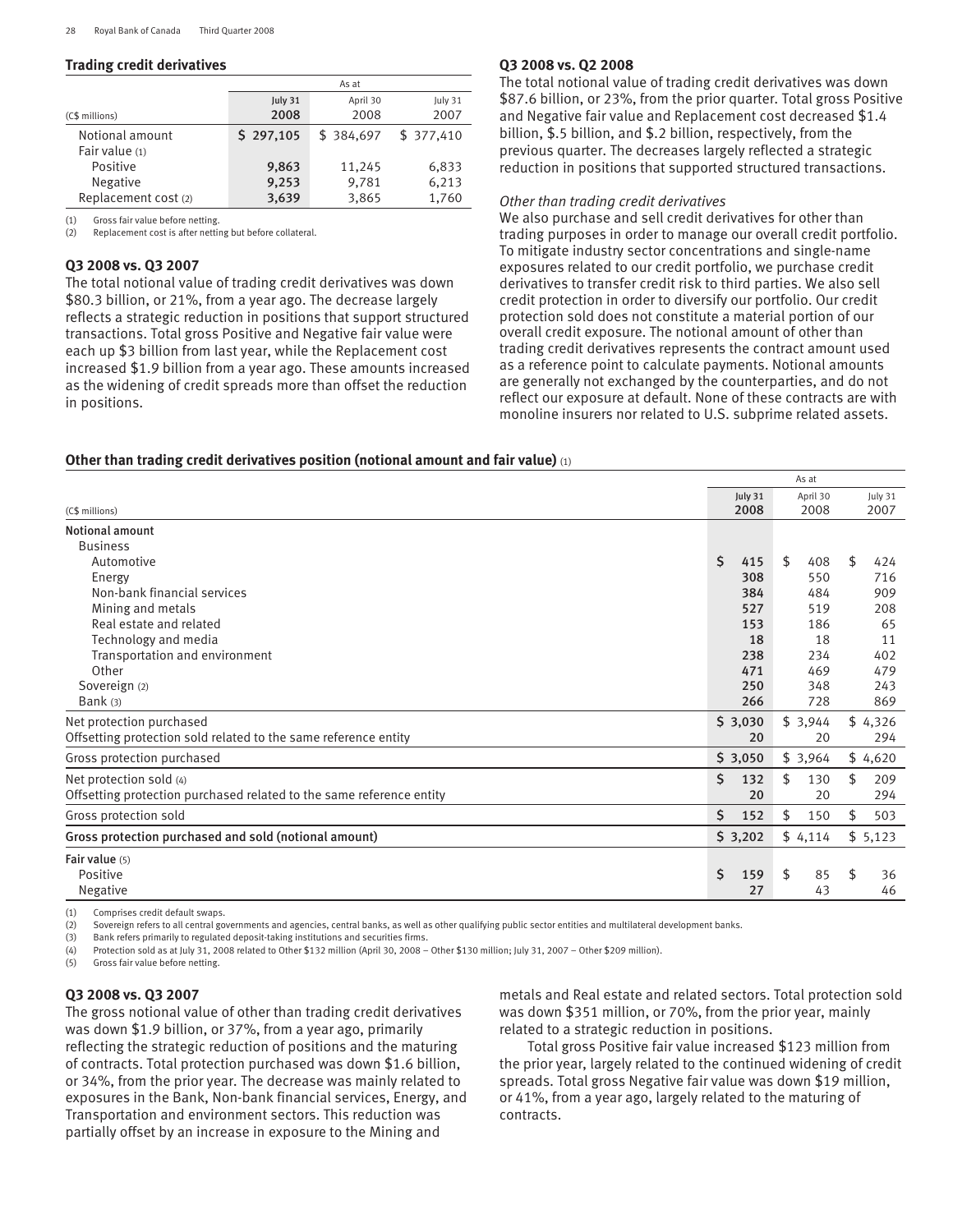#### Royal Bank of Canada Third Quarter 2008 29

#### **Q3 2008 vs. Q2 2008**

The total notional value of other than trading credit derivatives was down \$.9 billion, or 22%, from the prior quarter, mainly reflecting the maturing of contracts related to the Bank, Energy, Non-bank financial services, and Sovereign sectors. Our credit protection sold was up \$2 million, or 1%, from the previous quarter.

Total gross Positive fair value was up \$74 million, or 87%, from last quarter, largely related to the widening of credit spreads. Total gross Negative fair value was down \$16 million, or 37%, from the prior quarter, largely related to the maturing of contracts.

#### **Credit quality performance**

|                                                          |                     | For the three months ended |           | For the nine months ended |           |  |  |
|----------------------------------------------------------|---------------------|----------------------------|-----------|---------------------------|-----------|--|--|
|                                                          | July 31             | April 30                   | July 31   | July 31                   | July 31   |  |  |
| (C\$ millions, except percentage amounts)                | 2008                | 2008                       | 2007      | 2008                      | 2007      |  |  |
| Provision for credit losses (PCL)                        |                     |                            |           |                           |           |  |  |
| Residential mortgages                                    | \$                  | 3<br>\$                    | \$        | \$<br>6                   | S<br>3    |  |  |
| Personal                                                 | 99                  | 110                        | 79        | 319                       | 266       |  |  |
| Credit cards                                             | 67                  | 66                         | 58        | 198                       | 166       |  |  |
| Small business (1)                                       | 11                  | 12                         | 10        | 32                        | 25        |  |  |
| Retail                                                   | 177                 | 191                        | 147       | 555                       | 460       |  |  |
| Business (2)                                             | 148                 | 159                        | 28        | 401                       | 72        |  |  |
| Sovereign (3)                                            |                     |                            |           |                           |           |  |  |
| Bank $(4)$                                               | –                   |                            |           | —                         |           |  |  |
| Wholesale                                                | 148                 | 159                        | 28        | 401                       | 72        |  |  |
| Specific provision                                       | $\mathsf{S}$<br>325 | \$<br>350                  | \$<br>175 | Ś.<br>956                 | \$<br>532 |  |  |
| General provision                                        | 9                   | (1)                        | 3         | 20                        | (4)       |  |  |
| Provision for credit losses (PCL)                        | \$<br>334           | \$<br>349                  | \$<br>178 | \$<br>976                 | \$<br>528 |  |  |
| Canada                                                   | Ś.<br>175           | \$<br>206                  | \$<br>167 | Ś.<br>584                 | \$<br>505 |  |  |
| U.S.                                                     | 145                 | 140                        | 8         | 359                       | 25        |  |  |
| International                                            | 5                   | 4                          |           | 13                        | 2         |  |  |
| Specific PCL (5)                                         | Ś.<br>325           | 350<br>S                   | \$<br>175 | \$<br>956                 | \$<br>532 |  |  |
| Specific PCL as a % of average net loans and acceptances | .47%                | .54%                       | .29%      | .48%                      | .31%      |  |  |

|                                                                  |                 | As at            |                 |  |  |  |  |  |  |  |  |
|------------------------------------------------------------------|-----------------|------------------|-----------------|--|--|--|--|--|--|--|--|
|                                                                  | July 31<br>2008 | April 30<br>2008 | July 31<br>2007 |  |  |  |  |  |  |  |  |
| (C\$ millions, except percentage amounts)                        |                 |                  |                 |  |  |  |  |  |  |  |  |
| Gross impaired loans (5)                                         |                 |                  |                 |  |  |  |  |  |  |  |  |
| Canada<br>U.S.                                                   | Ŝ<br>378        | \$<br>380        | \$<br>318       |  |  |  |  |  |  |  |  |
| International                                                    | 98<br>132       | 69<br>65         | 23<br>45        |  |  |  |  |  |  |  |  |
| Retail                                                           | 608             | 514              | 386             |  |  |  |  |  |  |  |  |
|                                                                  |                 |                  |                 |  |  |  |  |  |  |  |  |
| Canada                                                           | 366             | 414              | 354             |  |  |  |  |  |  |  |  |
| U.S.                                                             | 1,065           | 922              | 156             |  |  |  |  |  |  |  |  |
| International                                                    | 117             | 35               | 33              |  |  |  |  |  |  |  |  |
| Wholesale                                                        | 1,548           | 1,371            | 543             |  |  |  |  |  |  |  |  |
| <b>Total gross impaired loans</b>                                | \$2,156         | \$1,885          | \$<br>929       |  |  |  |  |  |  |  |  |
| Canada                                                           | 744             | 794              | 672             |  |  |  |  |  |  |  |  |
| U.S.                                                             | 1,163           | 991              | 179             |  |  |  |  |  |  |  |  |
| International                                                    | 249             | 100              | 78              |  |  |  |  |  |  |  |  |
| <b>Total gross impaired loans</b>                                | \$2,156         | \$1,885          | \$<br>929       |  |  |  |  |  |  |  |  |
| Allowance for credit losses                                      |                 |                  |                 |  |  |  |  |  |  |  |  |
| Retail                                                           | Ŝ<br>174        | \$<br>146        | \$<br>124       |  |  |  |  |  |  |  |  |
| Wholesale                                                        | 429             | 364              | 175             |  |  |  |  |  |  |  |  |
| Specific allowance                                               | 603             | 510              | 299             |  |  |  |  |  |  |  |  |
| General allowance                                                | 1,337           | 1,300            | 1,230           |  |  |  |  |  |  |  |  |
| Total allowance for credit losses                                | \$1,940         | \$1,810          | \$1,529         |  |  |  |  |  |  |  |  |
| Canada                                                           | Ś.<br>229       | \$<br>253        | \$<br>246       |  |  |  |  |  |  |  |  |
| U.S.                                                             | 279             | 221              | 22              |  |  |  |  |  |  |  |  |
| International                                                    | 95              | 36               | 31              |  |  |  |  |  |  |  |  |
| Specific allowance (5)                                           | Ŝ<br>603        | \$<br>510        | \$<br>299       |  |  |  |  |  |  |  |  |
| Key credit quality ratios                                        |                 |                  |                 |  |  |  |  |  |  |  |  |
| Gross impaired loans as a % of loans and acceptances             | .76%            | .70%             | .38%            |  |  |  |  |  |  |  |  |
| Total net write-offs as a % of average net loans and acceptances | .43%            | .40%             | .28%            |  |  |  |  |  |  |  |  |

(1) Includes small business exposure managed on a pooled basis.

(2) Includes small business exposure managed on an individual client basis, including our U.S. residential builder finance business.<br>(3) Sovereign refers to all central governments and agencies, central banks, as well as o

Sovereign refers to all central governments and agencies, central banks, as well as other qualifying public sector entities and multilateral development banks.

(4) Bank refers primarily to regulated deposit-taking institutions and securities firms.

Geographic information is based on residence of borrower.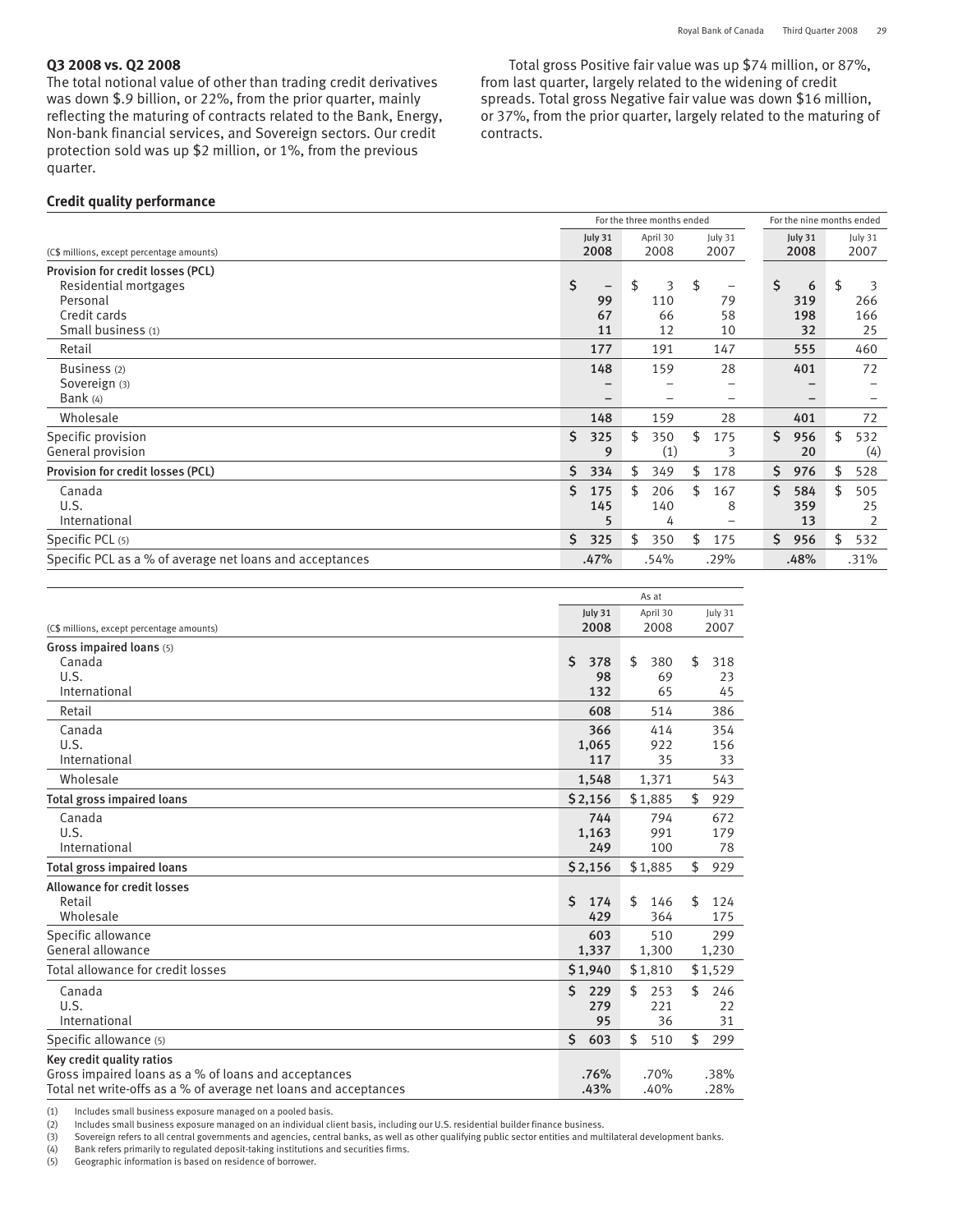#### **Q3 2008 vs. Q3 2007**

#### *Provision for credit losses*

Total provision for credit losses increased \$156 million, or 88%, from a year ago. Wholesale provisions increased by \$120 million, primarily reflecting higher impaired loans related to our U.S. residential builder finance and commercial portfolios, reflecting the continuing downturn in the U.S. housing market and weak U.S. economic conditions. The increase also reflected higher provisions and lower recoveries in our corporate lending portfolio. Retail provisions accounted for \$30 million of this increase which is largely due to credit cards in Canada, primarily reflecting portfolio growth, and home equity and lot loans in the U.S.

#### *Gross impaired loans*

Total gross impaired loans increased \$1,227 million, or 132%, from a year ago. The increase in wholesale was largely due to our U.S. banking business, mainly from our residential builder finance and commercial loan portfolios, reflecting the continued downturn in the U.S. housing market and weakening U.S. economic conditions. The increase also reflected higher impaired loans in our corporate loan portfolio, mainly due to the prior quarter increase of \$172 million related to loans extended under liquidity facilities drawn on by RBC-administered multiseller ABCP conduit programs secured by the AAA tranche of a CDO of ABS. The increase in our retail portfolio is largely related to portfolio growth in residential mortgages in Canada and home equity and lot loans in the U.S. The increase in international retail and wholesale largely relates to our acquisition of RBTT.

#### *Allowance for credit losses*

Total allowance for credit losses was up \$411 million, or 27%, from a year ago. The increase in specific allowances was largely driven by higher wholesale impaired loans in our U.S. residential builder finance portfolio, as well as in our corporate portfolio, and from our RBTT acquisition. The increase in our general allowance was largely due to the RBTT acquisition.

#### **Q3 2008 vs. Q3 2007 (Nine months ended)**

#### *Provision for credit losses*

Total PCL increased \$448 million, or 85%, from a year ago, largely reflecting higher wholesale provisions in our U.S. banking businesses, mainly from our residential builder finance portfolio, as well as in our commercial portfolios, reflecting the continuing downturn in the U.S. housing market and weakening U.S. economic conditions. The increase also reflected higher provisions in our corporate loan portfolio due to higher impaired loans and the prior quarter provision of \$35 million related to loans extended under liquidity facilities drawn on by RBC-administered multi-seller ABCP conduit programs, and lower recoveries this period. Higher retail provisions in our Canadian credit card portfolio, primarily reflecting growth and higher loss rates, and home equity and lot loans in the U.S., also contributed to the increase.

### **Q3 2008 vs. Q2 2008**

#### *Provision for credit losses*

Total PCL decreased \$15 million, or 4%, from last quarter, largely due to lower retail provisions related to our personal loans portfolio in Canada and lower wholesale provisions in our corporate lending portfolio, which reflected a prior period provision of \$35 million for the reason noted above.

#### *Gross impaired loans*

Total gross impaired loans increased \$271 million, or 14%, compared to the prior quarter. The increase in wholesale impaired loans was largely due to our acquisition of RBTT as well as higher impaired loans in our U.S. banking business, mainly from our residential builder finance and commercial portfolios. The increase in retail impaired loans was largely due to our acquisition of RBTT and increases related to our U.S. retail business.

#### *Allowance for credit losses*

Total allowance for credit losses was up \$130 million, or 7%, from the prior quarter. The increase in wholesale was primarily due to the weakening U.S. residential builder finance business while the increase in retail was largely related to our RBTT acquisition. Our general allowance increased this quarter, largely reflecting the RBTT acquisition.

#### **U.S. banking operations**

|                                       | As at           |
|---------------------------------------|-----------------|
| (C\$ millions)                        | July 31<br>2008 |
| Retail                                |                 |
| Residential mortgages                 | \$<br>2,431     |
| Home equity                           | 3,434           |
| Lot loans                             | 1,037           |
| Credit cards                          | 154             |
| Other                                 | 287             |
|                                       | \$<br>7,343     |
| Wholesale                             |                 |
| Commercial and business banking loans | S.<br>12,354    |
| Residential builder finance loans     | 1,965           |
| RBC Real Estate Finance Inc. (REFI)   | 1,193           |
| Other                                 | 254             |
|                                       | 15,766          |
| Total U.S. banking operations loans   | \$23,109        |

As at the end of the third quarter, U.S. banking operations loans totaled \$23.1 billion, consisting of \$15.8 billion in wholesale loans and \$7.3 billion in retail loans. Refer to the table above for individual portfolio balances. U.S. residential builder finance loans consist of \$2.0 billion in our ongoing builder finance business and \$1.2 billion in RBC Real Estate Finance Inc. (REFI), a wholly-owned subsidiary set up to manage the wind down of builder finance loans from the out-of-footprint states, primarily in California, Washington, Arizona, Utah, Illinois and Colorado, as well as certain other impaired U.S. residential builder finance loans from the in-footprint portfolio.

Approximately 85% of total PCL in the U.S. this quarter relates to our U.S. banking operations. Of this amount, approximately two-thirds is attributable to impaired U.S. residential builder finance loans, primarily in our REFI portfolio. The balance relates to commercial and business banking loans and, to a lesser extent, home equity and lot loans.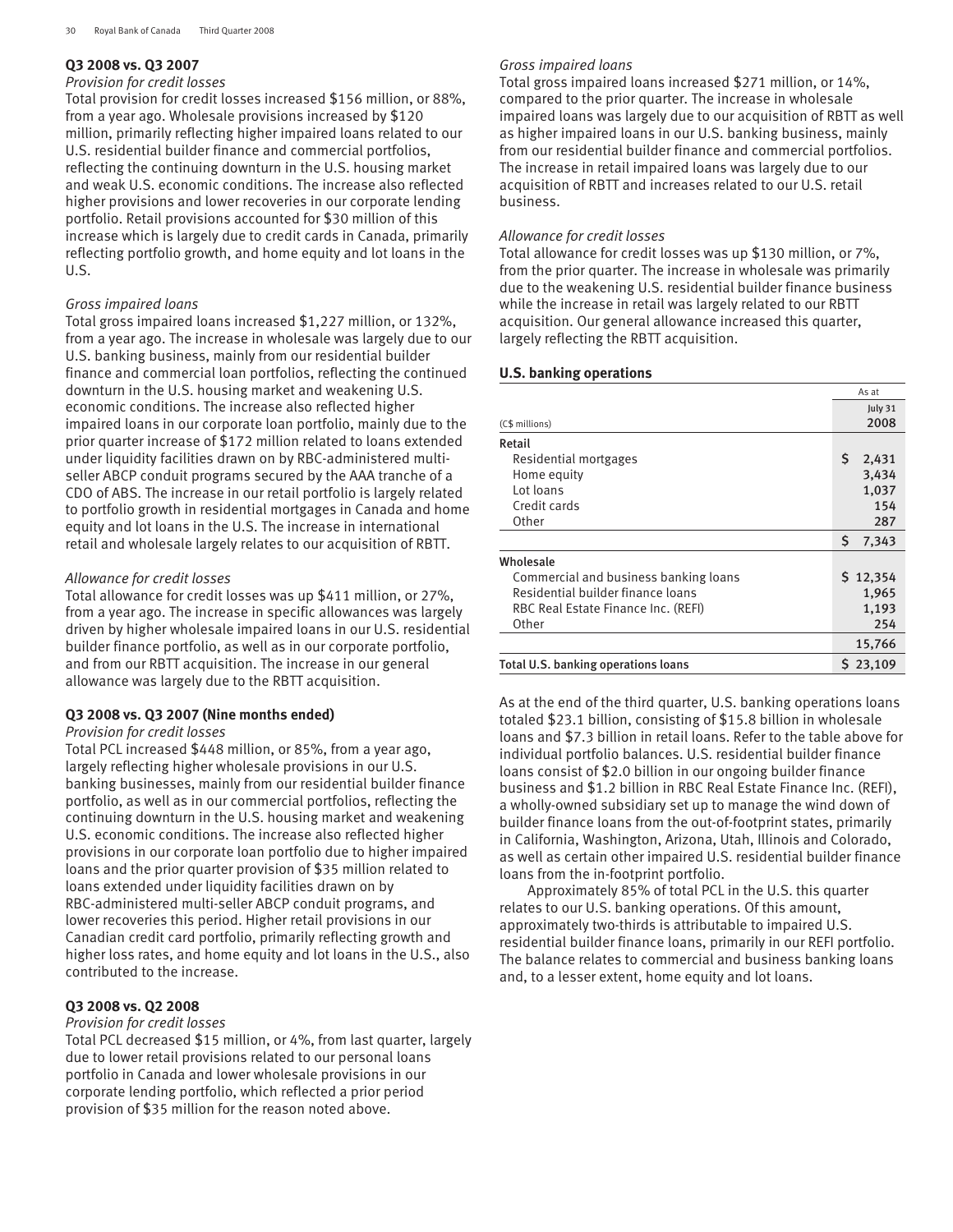#### **Banking book equities**

Banking book equities consist of positions in financial instruments held for investment purposes and are not part of our trading book. They include both direct and indirect ownership interests, whether voting or non-voting, in the assets and income of an entity, that are neither consolidated nor deducted for regulatory capital purposes. Banking book equities consist of publicly traded and private equities, partnership units, venture capital and holdings of derivative instruments tied to equity interests.

Basel II defines banking book equity exposures based on the economic substance of the transaction rather than the legal form or accounting treatment associated with the instrument. As such, differences exist in the identification of equity securities held in the banking book and those reported in Notes 1 to 3 of our 2007 Annual Report.

With reference to banking book equities reported on our unaudited Interim Consolidated Balance Sheets, the majority are classified as AFS, with the remainder classified as investments in associated corporations under other assets and non-equity (debt) securities.

Equities held in the banking book are subject to credit risk capital requirements as prescribed by the OSFI under Basel II.

#### **Market risk**

Market risk is the risk of loss that may arise from changes in market factors such as interest rates, foreign exchange rates, equity or commodity prices, and credit spreads. We are exposed to market risk in our trading activities and our asset/liability management activities. The level of market risk to which we are exposed varies depending on market conditions, expectations of future price and yield movements and the composition of our trading portfolio. For further details, refer to pages 92 to 95 of our 2007 Annual Report.

#### **Trading market risk**

Trading market risk encompasses various risks associated with cash and related derivative products that are traded in interest rate, foreign exchange, equity, credit and commodity markets.

The following table summarizes our banking book equity exposure and net unrealized losses on the portfolio.

|                                                  | As at   |          |
|--------------------------------------------------|---------|----------|
|                                                  | July 31 | April 30 |
| (C\$ millions)                                   | 2008    | 2008     |
| Public                                           | 51,530  | \$1,570  |
| Private                                          | 1,376   | 1,405    |
| Total banking book equity exposures (1)          | \$2,906 | \$2,975  |
| Accumulated net unrealized losses for regulatory |         |          |
| capital purposes (2)                             | (112)   | .70)     |

(1) Total exposure represents exposure at default, which is the expected gross exposure upon the default of an obligor.

(2) This amount represents unrealized losses net of income taxes.

#### **Q3 2008 vs. Q2 2008**

Banking book equity exposures decreased by \$69 million, or 2%, compared to the previous quarter, largely due to changes in the fair value of publicly traded equities, partly offset by additional equity investments in the quarter. Accumulated net unrealized losses increased \$42 million primarily due to changes in the fair value of publicly traded equity exposures.

We use measurement tools such as Value-at-Risk (VaR), sensitivity analysis and stress testing in assessing global risk-return trends. VaR is a statistical technique that measures the worstcase loss expected over the period within a 99% confidence level. The breadth of our trading activity is designed to diversify market risk to any particular strategy, and to reduce trading revenue volatility. For further details, refer to pages 92 to 95 of our 2007 Annual Report. Our policies, processes and methodologies have not changed materially from those stated in our 2007 Annual Report.

The following table shows our global VaR for total trading activities by major risk category and also shows the diversification effect, which is calculated as the difference between the global VaR and the sum of the separate risk factor VaRs.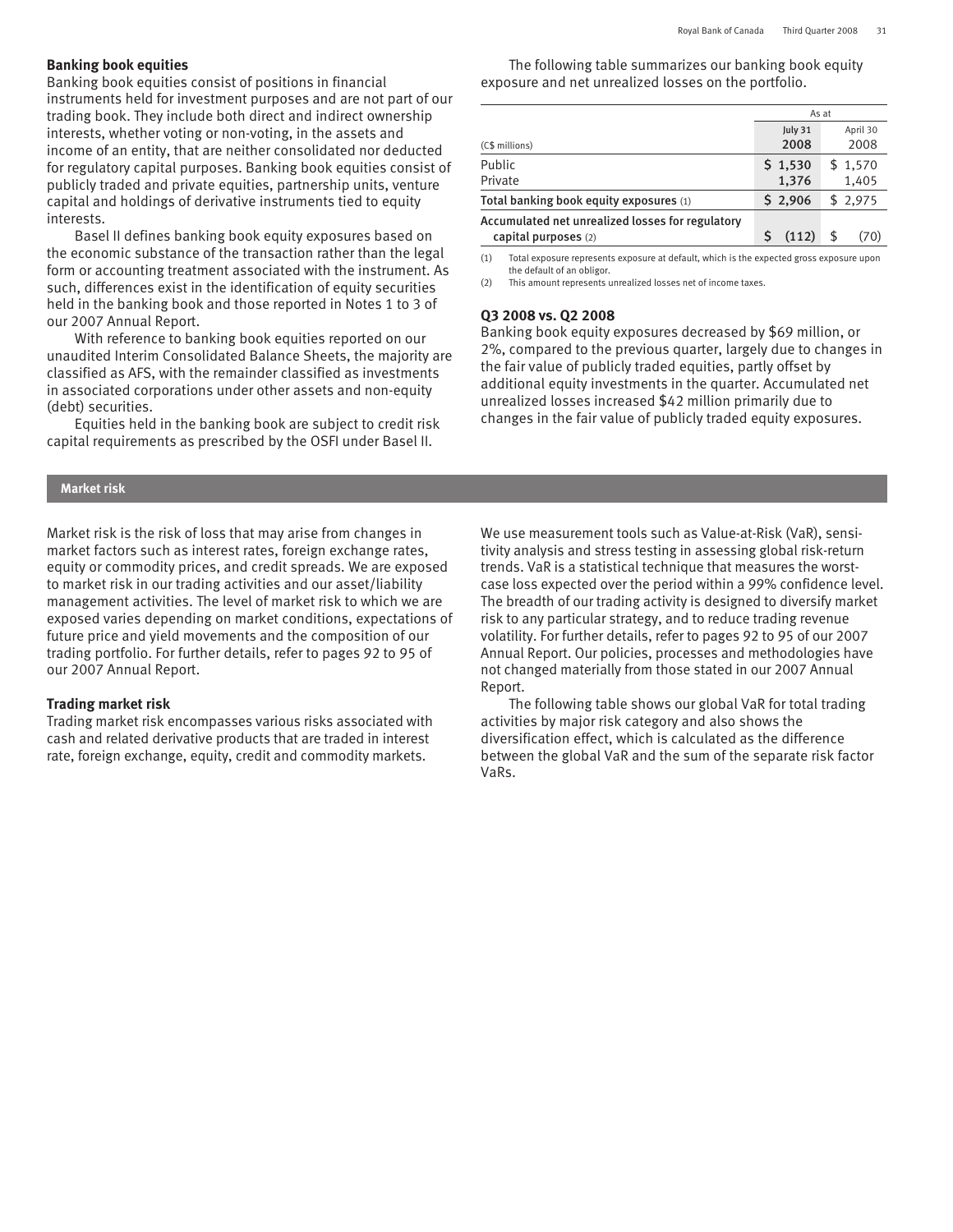#### 32 Royal Bank of Canada Third Quarter 2008

#### **Global VaR**

|                        |                  | July 31, 2008              |      |    |         | April 30, 2008 |      |    |                   |                               | July 31, 2007 |  |                  |                               |         |
|------------------------|------------------|----------------------------|------|----|---------|----------------|------|----|-------------------|-------------------------------|---------------|--|------------------|-------------------------------|---------|
|                        |                  | For the three months ended |      |    |         |                |      |    |                   | For the three<br>months ended |               |  |                  | For the three<br>months ended |         |
| (C\$ millions)         | As at<br>July 31 |                            | High |    | Average |                | Low  |    | As at<br>April 30 |                               | Average       |  | As at<br>July 31 |                               | Average |
| Equity                 | \$<br>10         | S                          | 18   | S. | 11      | S              | 6    | \$ | 18                | S                             | 14            |  |                  |                               | 10      |
| Foreign exchange       |                  |                            | 8    |    |         |                |      |    |                   |                               |               |  |                  |                               |         |
| Commodities            |                  |                            | 6    |    |         |                |      |    | 4                 |                               |               |  |                  |                               |         |
| Interest rate          | 23               |                            | 31   |    | 26      |                | 22   |    | 24                |                               | 26            |  | 19               |                               | 19      |
| Credit specific        |                  |                            | 8    |    |         |                |      |    | 6                 |                               |               |  | 4                |                               |         |
| <b>Diversification</b> | (19)             |                            | n.m. |    | (23)    |                | n.m. |    | (26)              |                               | (23)          |  | (15)             |                               | (14)    |
| <b>Global VaR</b>      | 24<br>S.         |                            | 33   | S  | 27      |                | 22   |    | 29                |                               | 29            |  | 19               |                               | 21      |

|                        |         |         | July 31, 2008             |        | July 31, 2007 |    |                              |  |  |  |
|------------------------|---------|---------|---------------------------|--------|---------------|----|------------------------------|--|--|--|
|                        |         |         | For the nine months ended |        |               |    | For the nine<br>months ended |  |  |  |
|                        | As at   |         |                           |        | As at         |    |                              |  |  |  |
| (C\$ millions)         | July 31 | High    | Average                   | Low    | July 31       |    | Average                      |  |  |  |
| Equity                 | S<br>10 | S<br>28 | 13<br>S                   | 6<br>S | \$            | \$ | Q                            |  |  |  |
| Foreign exchange       |         | 8       | 3                         | 1      | ੨             |    |                              |  |  |  |
| Commodities            |         | 6       |                           |        |               |    |                              |  |  |  |
| Interest rate          | 23      | 32      | 24                        | 17     | 19            |    | 18                           |  |  |  |
| Credit specific        |         | 9       | 6                         | 4      | 4             |    |                              |  |  |  |
| <b>Diversification</b> | (19)    | n.m.    | (21)                      | n.m.   | (15)          |    | (13)                         |  |  |  |
| <b>Global VaR</b>      | 24<br>s | 40      | 27                        | 18     | 19<br>\$      | \$ | 20                           |  |  |  |

n.m. not meaningful. The high and low VaRs for the risk factors as well as the global VaR generally occur at different dates in the period and the diversification benefit, defined as the sum of risk factor VaRs less global VaR, is not meaningful.

#### **Q3 2008 vs. Q3 2007**

Average global VaR of \$27 million for the quarter was up compared to \$21 million a year ago. This increase largely reflected increased interest rate risk reflecting growth in market volatility and trading activity, and was partially offset by the diversification effect, which rose to 46% from 40% a year ago.

#### **Q3 2008 vs. Q3 2007 (Nine months ended)**

Average global VaR of \$27 million for the nine months ended was up compared to \$20 million a year ago. This largely reflected an increase in Equity and Interest rate risks as a result of increased market volatility and trading activity. These increases were partially offset by the diversification effect, which rose to 44% from 39% a year ago.

#### **Q3 2008 vs. Q2 2008**

Average global VaR of \$27 million for the quarter was down compared to \$29 million in the previous quarter. This decrease was primarily due to decreased Equity risk reflecting lower trading activity.

The global VaR of \$24 million at the end of the quarter was down from \$29 million at the end of last quarter, primarily reflecting a decrease in Equity risk as a result of lower trading activity.

#### **Trading revenue**

During the quarter there were seven days with net trading losses. Two of the largest net trading loss days, which exceeded

#### **Non-trading market risk (Asset/Liability management)**

Traditional non-trading banking activities, such as deposit taking and lending, expose us to market risk, of which interest rate risk is the largest component.

Our goal is to manage the interest rate risk of the non-trading balance sheet to a target level. We modify the risk profile of our balance sheet through proactive hedging to achieve our target level. We continually monitor the

global VaR for each respective day, and the single large gain day at the end of the quarter were primarily due to month-end valuation adjustments discussed earlier in the Impact of market environment in the Financial performance section. The remaining two large net trading loss days were largely attributable to significant volatility experienced in the equity and credit markets throughout the quarter, none of which exceeded the global VaR for each respective day.

#### Trading revenue and global VaR (1) (C\$ millions)



(1) Daily net trading revenue on a taxable equivalent basis, excluding revenue related to consolidated VIEs and accrual books.

effectiveness of our interest rate risk mitigation activity on a value and earnings basis.

More information about our market risk management policies and processes associated with our non-trading activities is detailed on pages 92 to 95 of our 2007 Annual Report. Our policies and procedures have not changed materially from those stated in our 2007 Annual Report.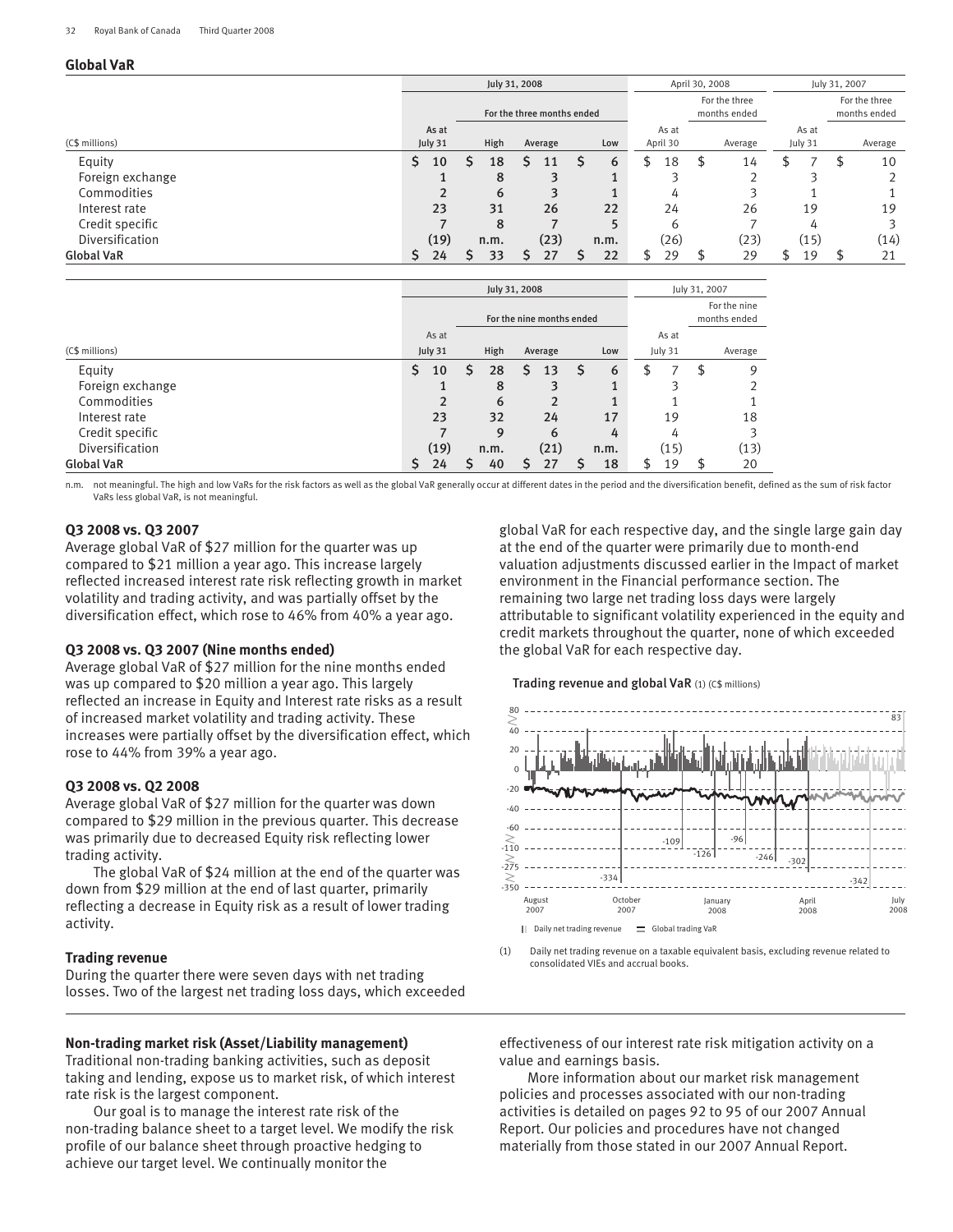The following table provides the potential before-tax impact of an immediate and sustained 100 bps increase or decrease in interest rates on net interest income and economic value of

equity of our non-trading portfolio, assuming that no further hedging is undertaken. Over the quarter, our interest rate risk exposure was well within our target level.

#### **Market risk measures – Non-trading banking activities**

|                                                                             |                                                           |                |                                     | July 31<br>2008 |                         | April 30<br>2008 |                                     | July 31<br>2007      |                                            |                      |                                            |
|-----------------------------------------------------------------------------|-----------------------------------------------------------|----------------|-------------------------------------|-----------------|-------------------------|------------------|-------------------------------------|----------------------|--------------------------------------------|----------------------|--------------------------------------------|
|                                                                             | Economic value of equity risk<br>Net interest income risk |                |                                     |                 |                         |                  |                                     |                      |                                            |                      |                                            |
| (C\$ millions)                                                              | Canadian<br>dollar                                        | U.S.<br>dollar | All<br>impact impact (1) currencies |                 | Canadian<br>dollar      | U.S.<br>dollar   | All<br>impact impact (1) currencies | Economic<br>value of | Net<br>interest<br>equity risk income risk | Economic<br>value of | Net<br>interest<br>equity risk income risk |
| Before-tax impact of:<br>100bp increase in rates<br>100bp decrease in rates | $5(442)$ \$<br>371                                        | 26             | $(38)$ \$ $(480)$<br>397            | S               | 10 <sub>5</sub><br>(37) | 25S<br>(20)      | 35<br>(57)                          | $(575)$ \$<br>489    | 9<br>(25)                                  | $(307)$ \$<br>201    | 82<br>(140)                                |

(1) Represents the impact on the non-trading portfolios held in our U.S. banking operations.

#### **Operational risk**

Operational risk is the risk of loss resulting from inadequate or failed internal processes, people and systems or from external events.

Operational risk is embedded in all our activities, including the practices and controls used to manage other risks. Failure to

#### **Liquidity and funding risk**

Liquidity and funding risk is the risk that an institution is unable to generate or obtain sufficient cash or its equivalent in a timely and cost-effective manner to meet its commitments as they come due. Our liquidity and funding management framework is designed to protect us against this risk under both normal and contemplated stress conditions. Our liquidity and funding management framework is discussed in more detail on pages 96 to 98 of our 2007 Annual Report.

Despite challenges presented by continuing global market volatility, there have been no material changes to our liquidity and funding management framework or levels of liquidity and funding risk since November 29, 2007. We believe our liquidity and funding position is sound and adequate to execute our strategy. There are no known trends, demands, commitments or events that are currently expected to materially change our current liquidity and funding position.

manage operational risk can result in direct or indirect financial loss, reputational impact, regulatory censure, or failure in the management of other risks such as credit or market risk.

For further details related to how we manage operational risk, refer to pages 95 to 96 of our 2007 Annual Report.

#### **Credit ratings**

The following table presents our major credit ratings as at August 27, 2008, which remain unchanged from May 28, 2008. In the second quarter of 2008, Standard & Poor's revised our rating outlook from positive to stable citing the pressure on our earnings of our U.S. retail banking operations due to the downturn of the U.S. housing market. Overall, our strong credit ratings continue to support our ability to competitively access both short- and long-term funding markets.

|                           |                    | As at August 27, 2008 (1) |         |
|---------------------------|--------------------|---------------------------|---------|
|                           | Short-term<br>debt | Senior long-<br>term debt | Outlook |
| Moody's Investors Service | $P-1$              | Aaa                       | stable  |
| Standard & Poor's         | $A-1+$             | AA-                       | stable  |
| <b>Fitch Ratings</b>      | $F1+$              | AA                        | stable  |
| <b>DBRS</b>               | $R-1$ (high)       | AA                        | stable  |

(1) Credit ratings are not recommendations to purchase, sell or hold our securities as they do not comment on market price or suitability for a particular investor. Ratings are subject to revision or withdrawal at any time by the rating organization.

#### **Contractual obligations**

In the normal course of business, we enter into contracts that give rise to commitments of future minimum payments that affect our short- and long-term liquidity. Depending on the

nature of these commitments, the obligations may be recorded on- and off-balance sheet. The following table provides a summary of our primary future contractual funding commitments.

|                             |               |                   | July 31<br>2008   |              |          | April 30<br>2008 | October 31<br>2007 |
|-----------------------------|---------------|-------------------|-------------------|--------------|----------|------------------|--------------------|
| $(C$$ millions) $(1)$       | Within 1 year | 1 to 3 years      | 3 to 5 years      | Over 5 years | Total    | Total            | Total              |
| Unsecured long-term funding | \$17,382      | \$25,963          | \$16,340          | $5 \t3,820$  | \$63,505 | \$57,107         | \$51,540           |
| Covered bonds               |               | $\qquad \qquad -$ | 3,195             | 1,997        | 5,192    | 5,111            |                    |
| Subordinated debentures     | 128           | $\qquad \qquad$   | $\qquad \qquad -$ | 7,797        | 7.925    | 6.952            | 6,235              |
|                             | S 17.510      | \$25,963          | \$19,535          | S 13.614     | \$76,622 | \$69,170         | \$57,775           |

(1) Amounts represent principal only and exclude accrued interest.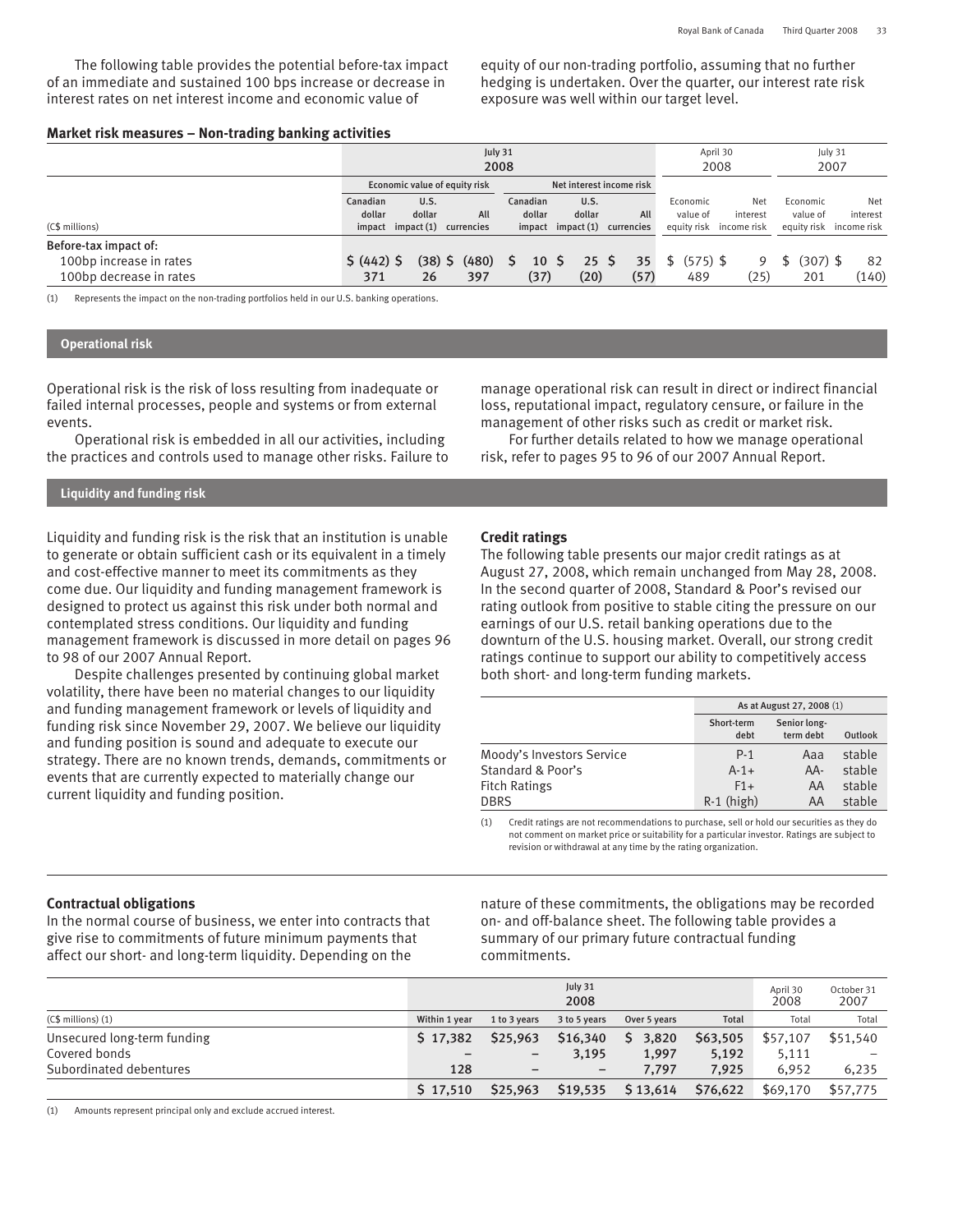#### **Financial Stability Forum disclosures**

The Financial Stability Forum (FSF) is comprised of senior representatives from international financial authorities, including central banks and supervisory authorities and international financial institutions. On April 7, 2008, the FSF released its report to the G7 Ministers on recent conditions in the credit market. Key recommendations include increased disclosure around risk exposures and valuation methods, including writedowns. Our disclosures substantially comply with the FSF recommendations where they relate to areas that are significant to us.

We provide specialized disclosures in the following sections of our Report to Shareholders:

- Financial performance Impact of market environment
- Risk management Credit risk and Market risk
- Off-balance sheet arrangements

• Fair valuation methods and policies, in Notes 1 and 2 to our unaudited Interim Consolidated Financial Statements

#### **U.S. subprime and Alt-A exposures**

Certain activities and transactions we enter into expose us to the risk of default of U.S. subprime and Alt-A residential mortgages. Our on-balance sheet exposures to these risks are comprised mainly of holdings of RMBS, CDOs of RMBS and mortgages (whole loans), which are loans rather than securities. RMBS and CDOs of RMBS may be classified on our balance sheet as either HFT or AFS. The mortgages are carried at amortized cost. The fair value of these holdings, net of applicable hedges, is presented in the table below. Our net exposures to U.S. subprime and Alt-A comprise approximately .5% of our total assets as at July 31, 2008.

#### **Net exposure to U.S. subprime and Alt-A securities through RMBS, CDOs and mortgages**

|                                                                                             |    |                         |    | As at July 31, 2008 |    |                                                  |         |
|---------------------------------------------------------------------------------------------|----|-------------------------|----|---------------------|----|--------------------------------------------------|---------|
| (C\$ millions)                                                                              |    | Subprime<br><b>RMBS</b> |    | <b>Alt-A RMBS</b>   |    | CDOs that<br>may contain<br>subprime<br>or Alt-A | Total   |
| Fair value of securities before hedging                                                     |    | 5702                    | S. | 1,893               | \$ | 138                                              | \$2,733 |
| Fair value of securities net of hedging by rating                                           |    |                         |    |                     |    |                                                  |         |
| AAA                                                                                         | Ś. | 116                     | S. | 1.665               | \$ |                                                  |         |
| AA                                                                                          |    | 59                      |    | 153                 |    |                                                  |         |
| Α                                                                                           |    | 62                      |    | 61                  |    |                                                  |         |
| <b>BBB</b>                                                                                  |    |                         |    | 5                   |    | 38                                               |         |
| Below BBB-                                                                                  |    | 5                       |    | 9                   |    | 83                                               |         |
| Total                                                                                       | Ś. | 249                     | Ś. | 1,893               | Ś  | 121                                              | \$2,263 |
| Fair value of securities net of hedging by vintage                                          |    |                         |    |                     |    |                                                  |         |
| 2003 (or before)                                                                            | Ś  | 27                      | Ś  | 27                  | \$ |                                                  |         |
| 2004                                                                                        |    | 38                      |    | 137                 |    |                                                  |         |
| 2005                                                                                        |    | 170                     |    | 935                 |    | 38                                               |         |
| 2006                                                                                        |    | 14                      |    | 519                 |    | 37                                               |         |
| 2007                                                                                        |    |                         |    | 275                 |    | 46                                               |         |
| Total                                                                                       | Ś. | 249                     | \$ | 1,893               | \$ | 121                                              | \$2,263 |
| Amortized cost of subprime/Alt-A mortgages (whole loans)                                    | \$ | 249                     | \$ | 778                 | \$ | $\overline{\phantom{m}}$                         | \$1,027 |
| Total subprime and Alt-A exposures, net of hedging                                          | Ŝ. | 498                     | Ś. | 2,671               | Ś  | 121                                              | \$3,290 |
| Sensitivities of fair value of securities, net of hedging, to changes in assumptions:       |    |                         |    |                     |    |                                                  |         |
| 100bp increase in credit spread (spread over the benchmark swap curve)                      | \$ | $(3)$                   | \$ | (42)                | \$ | (5)                                              |         |
| 100bp increase in interest rates (parallel shift upwards in the swap curve)                 |    | 2                       |    | (2)                 |    | 6                                                |         |
| 20% increase in default rates (default rate on the underlying mortgages held as collateral) |    | (2)                     |    | (40)                |    |                                                  |         |
| 25% decrease in pre-payment rates (early repayment of principal on the underlying mortgages |    |                         |    |                     |    |                                                  |         |
| held as collateral)                                                                         |    | (15)                    |    | (59)                |    | (3)                                              |         |

|                                                        | <b>Fair value</b> |
|--------------------------------------------------------|-------------------|
|                                                        | as at             |
|                                                        | July 31           |
| (C\$ millions)                                         | 2008              |
| CDOs fair value net of hedging by collateral type      |                   |
| CDOs that may contain U.S. subprime or Alt-A mortgages | 121               |
| Corporate                                              | 486               |
| <b>Total CDOs net of hedging</b>                       | 607               |

Of our total holdings of RMBS, holdings with a fair value of \$249 million, net of hedging, may be exposed to U.S. subprime risk. Of this potential exposure, over 95% of our related holdings are rated A and above, and 47% of our related holdings were rated AAA, on a net basis as at July 31, 2008. Less than 6% of these RMBS were issued within the past two years.

Of our total holdings of RMBS, holdings with a fair value of \$1,893 million, net of hedging, may be exposed to U.S. Alt-A risk. Of this potential exposure, over 87% of our related holdings were rated AAA as at July 31, 2008. Less than 42% of these RMBS were issued within the past two years.

Of our total holdings of CDOs, holdings of \$121 million, net of hedging, may be exposed to U.S. subprime or Alt-A risk. This represents less than 20% of our total net unhedged positions in CDOs in which we had direct holdings, which totalled \$607 million.

As shown in the table above, changes in assumptions have relatively minor impacts on the net exposures of our U.S. subprime and Alt-A securities. The greatest impact comes from a 25% decrease in pre-payment rates, which results in a decline of 3% or less in the fair values of our U.S. subprime and Alt-A securities, net of hedging. Rising interest rates increase the cashflow available to our senior tranche of mostly floating-rate securities. Further increases in credit spread or default rates reduce the net fair value by 2% or less as most of our holdings are AAA rated or have a senior ranking in the capital structure.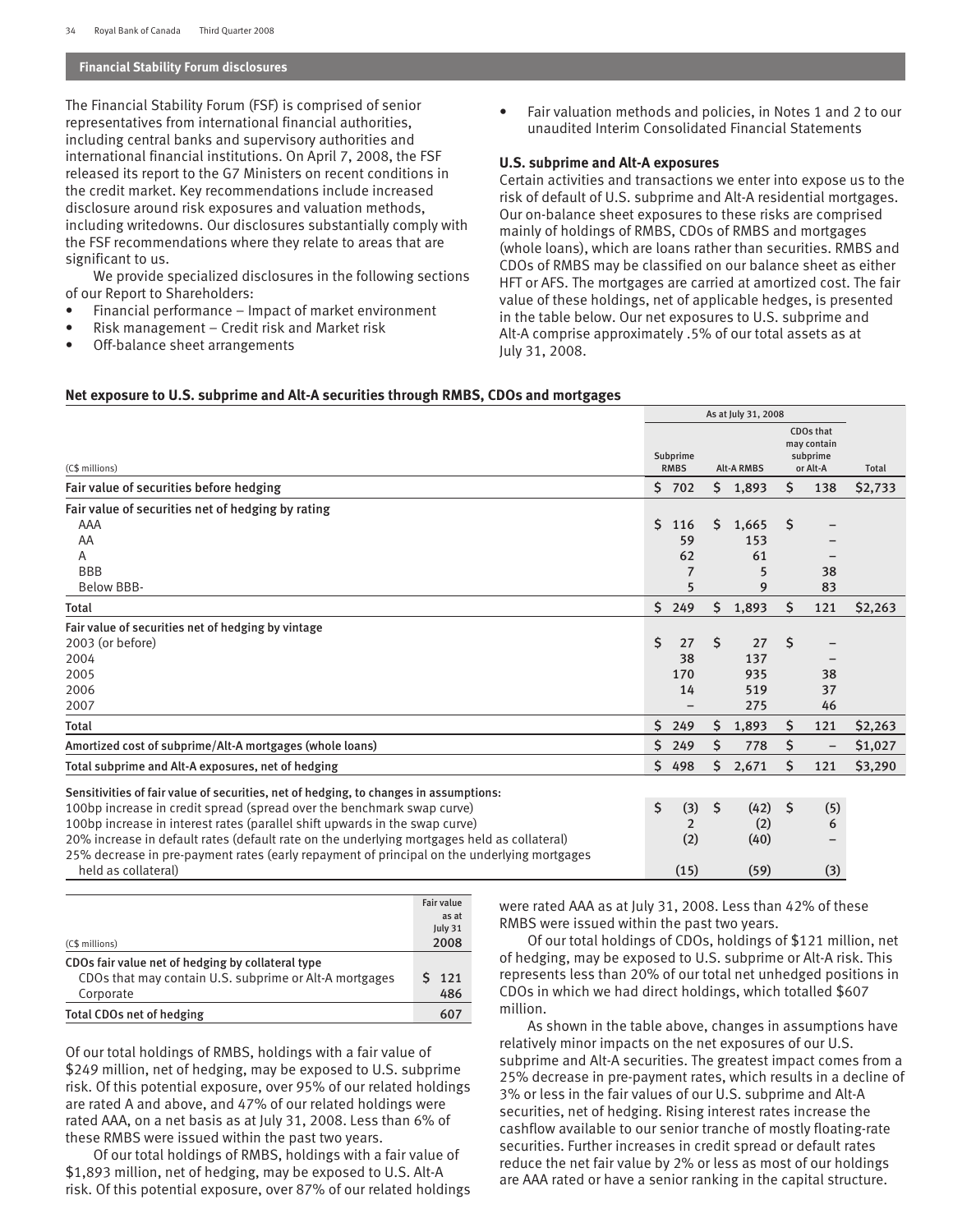#### **Special purpose entities**

In the normal course of business, we engage in a variety of financial transactions with SPEs that are typically set up for a single, discrete purpose, often have a limited life and serve to legally isolate the financial assets held by the SPE from the selling organization, which may be our customers or us. They are not operating entities and usually have no employees. Under GAAP, SPEs may or may not be recorded on our balance sheet. For a complete discussion of our off-balance sheet SPEs, refer to

the Off-balance sheet arrangements section and to pages 77 to 80 of our 2007 Annual Report.

Refer to the Critical accounting policies and estimates section on page 118 and to Note 6 on VIEs, on pages 132 and 133 of our 2007 Annual Report for information about the VIEs that we have consolidated (on-balance sheet), or in which we have significant variable interests, but have not consolidated (off-balance sheet). Additional information about these VIEs as at July 31, 2008 is provided in the following table.

|                                                           |                          | <b>Maximum</b><br>potential<br>amount of |                                |                                |                                |                          |           |
|-----------------------------------------------------------|--------------------------|------------------------------------------|--------------------------------|--------------------------------|--------------------------------|--------------------------|-----------|
|                                                           |                          | future                                   |                                |                                | Total assets by credit ratings |                          |           |
|                                                           | <b>Total assets</b>      | payments at                              |                                |                                |                                |                          |           |
| (C\$ millions)                                            | as at July 31<br>2008(1) | July 31<br>2008(1), (2)                  | AAA & AA                       | A                              | <b>BBB</b>                     | <b>BB</b> and<br>below   | Not rated |
| Unconsolidated VIEs in which we have significant variable |                          |                                          |                                |                                |                                |                          |           |
| interests:                                                |                          |                                          |                                |                                |                                |                          |           |
| Multi-seller conduits (3)                                 | \$39,717                 | \$40,477                                 | \$18,690                       | \$20,005                       | \$1,022                        | Ś<br>-                   |           |
| Third-party conduits                                      | 5,044                    | 1,066                                    | 751                            | 727                            | 59                             | $\overline{\phantom{0}}$ | 3,507     |
| Credit investment product VIEs                            | 2,547                    | 1,368                                    | 1,206                          | 233                            | 153                            | 427                      | 528       |
| Investment funds                                          | 1,184                    | 332                                      |                                |                                |                                | -                        | 1,184     |
| <b>Structured finance VIEs</b>                            | 8,836                    | 3,686                                    | 7,670                          | 1,166                          |                                | $\overline{\phantom{0}}$ |           |
| Other                                                     | 180                      | 80                                       |                                |                                |                                |                          | 180       |
|                                                           | \$ 57,508                | \$47,009                                 | \$28,317                       | \$22,131                       | \$1,234                        | 5427                     | \$5,399   |
| <b>Consolidated VIEs:</b>                                 |                          |                                          |                                |                                |                                |                          |           |
| Investment funds                                          | Ŝ.<br>1,756              |                                          | \$<br>$\overline{\phantom{0}}$ | \$<br>$\overline{\phantom{0}}$ | Ś<br>-                         | Ś.<br>—                  | \$1,756   |
| <b>Structured finance VIEs</b>                            | 1,418                    |                                          | 454                            | 964                            |                                |                          |           |
| Compensation vehicles                                     | 70                       |                                          |                                |                                |                                |                          | 70        |
| Other                                                     | 139                      |                                          |                                |                                |                                | -                        | 139       |
|                                                           | \$<br>3,383              |                                          | \$<br>454                      | \$<br>964                      | Ś<br>-                         | Ś<br>—                   | \$1,965   |

|                                                   | <b>Total assets</b><br>as at<br>July 31 |    | Maximum<br>potential<br>amount of<br>future<br>payments at<br>July 31 | Total assets by average maturities<br>Under 1<br>$1 - 5$<br><b>Not</b><br>Over <sub>5</sub> |    |                          |   |                   |   |                   |   |                   | Total assets by geographic<br>location of borrowers<br>Other<br>International |               |    |       |
|---------------------------------------------------|-----------------------------------------|----|-----------------------------------------------------------------------|---------------------------------------------------------------------------------------------|----|--------------------------|---|-------------------|---|-------------------|---|-------------------|-------------------------------------------------------------------------------|---------------|----|-------|
| (C\$ millions)<br>Unconsolidated VIEs in which we | 2008(1)                                 |    | 2008(1), (2)                                                          | year                                                                                        |    | years                    |   | years             |   | applicable        |   | Canada            |                                                                               | <b>States</b> |    |       |
| have significant variable                         |                                         |    |                                                                       |                                                                                             |    |                          |   |                   |   |                   |   |                   |                                                                               |               |    |       |
| interests:                                        |                                         |    |                                                                       |                                                                                             |    |                          |   |                   |   |                   |   |                   |                                                                               |               |    |       |
| Multi-seller conduits (3)                         | \$ 39,717                               | S. | 40,477                                                                | \$14,287                                                                                    |    | \$23,098                 | S | 2,332             | S | $\qquad \qquad -$ |   | \$11,012          |                                                                               | \$26,732      | Ŝ. | 1,973 |
| Third-party conduits                              | 5,044                                   |    | 1,066                                                                 | 1,089                                                                                       |    | 23                       |   | 3,932             |   |                   |   | 733               |                                                                               | 4,311         |    |       |
| Credit investment product VIEs                    | 2,547                                   |    | 1,368                                                                 |                                                                                             |    | $\qquad \qquad$          |   | 2,547             |   |                   |   |                   |                                                                               | 2,547         |    |       |
| Investment funds                                  | 1,184                                   |    | 332                                                                   |                                                                                             |    | 15                       |   | $\qquad \qquad$   |   | 1,169             |   | 408               |                                                                               | 74            |    | 702   |
| <b>Structured finance VIEs</b>                    | 8,836                                   |    | 3,686                                                                 | —                                                                                           |    | $\qquad \qquad -$        |   | 8,836             |   |                   |   | $\qquad \qquad -$ |                                                                               | 8,836         |    |       |
| Other                                             | 180                                     |    | 80                                                                    |                                                                                             |    |                          |   |                   |   | 180               |   | 31                |                                                                               | 141           |    | 8     |
|                                                   | \$5,57,508                              | S. | 47,009                                                                | \$15,376                                                                                    |    | \$23,136                 |   | \$17,647          |   | \$1,349           |   | \$12,184          |                                                                               | \$42,641      | S. | 2,683 |
| <b>Consolidated VIEs:</b>                         |                                         |    |                                                                       |                                                                                             |    |                          |   |                   |   |                   |   |                   |                                                                               |               |    |       |
| Investment funds                                  | Ś.<br>1,756                             |    |                                                                       | \$<br>$\overline{\phantom{0}}$                                                              | \$ | $\overline{\phantom{0}}$ | Ś | $\qquad \qquad -$ |   | \$1,756           | Ś | $\qquad \qquad -$ | \$                                                                            | 820           | Ŝ. | 936   |
| <b>Structured finance VIEs</b>                    | 1,418                                   |    |                                                                       |                                                                                             |    | $\overline{\phantom{0}}$ |   | 1,418             |   |                   |   | -                 |                                                                               | 1,418         |    |       |
| Compensation vehicles                             | 70                                      |    |                                                                       |                                                                                             |    |                          |   |                   |   | 70                |   | 70                |                                                                               |               |    |       |
| Other                                             | 139                                     |    |                                                                       |                                                                                             |    | $\overline{\phantom{0}}$ |   | 135               |   | 4                 |   | 12                |                                                                               | 36            |    | 91    |
|                                                   | \$<br>3,383                             |    |                                                                       | \$<br>—                                                                                     | Ś  | $\overline{\phantom{0}}$ | Ś | 1,553             |   | \$1,830           | Ś | 82                | Ś                                                                             | 2,274         | S  | 1,027 |

(1) Total assets and maximum exposure to loss correspond to disclosures normally provided at year-end.

(2) The maximum exposure to loss resulting from significant variable interests in these VIEs consists mostly of investments, loans, liquidity facilities, fair value of derivatives and program-wide credit enhancement facilities. For our multi-seller conduits, as our liquidity facilities may sometimes be extended for up to 102% of the total value of the assets in the conduits, the maximum exposure to loss may exceed the total assets in the multi-seller conduits.

(3) Represents our multi-seller conduits only.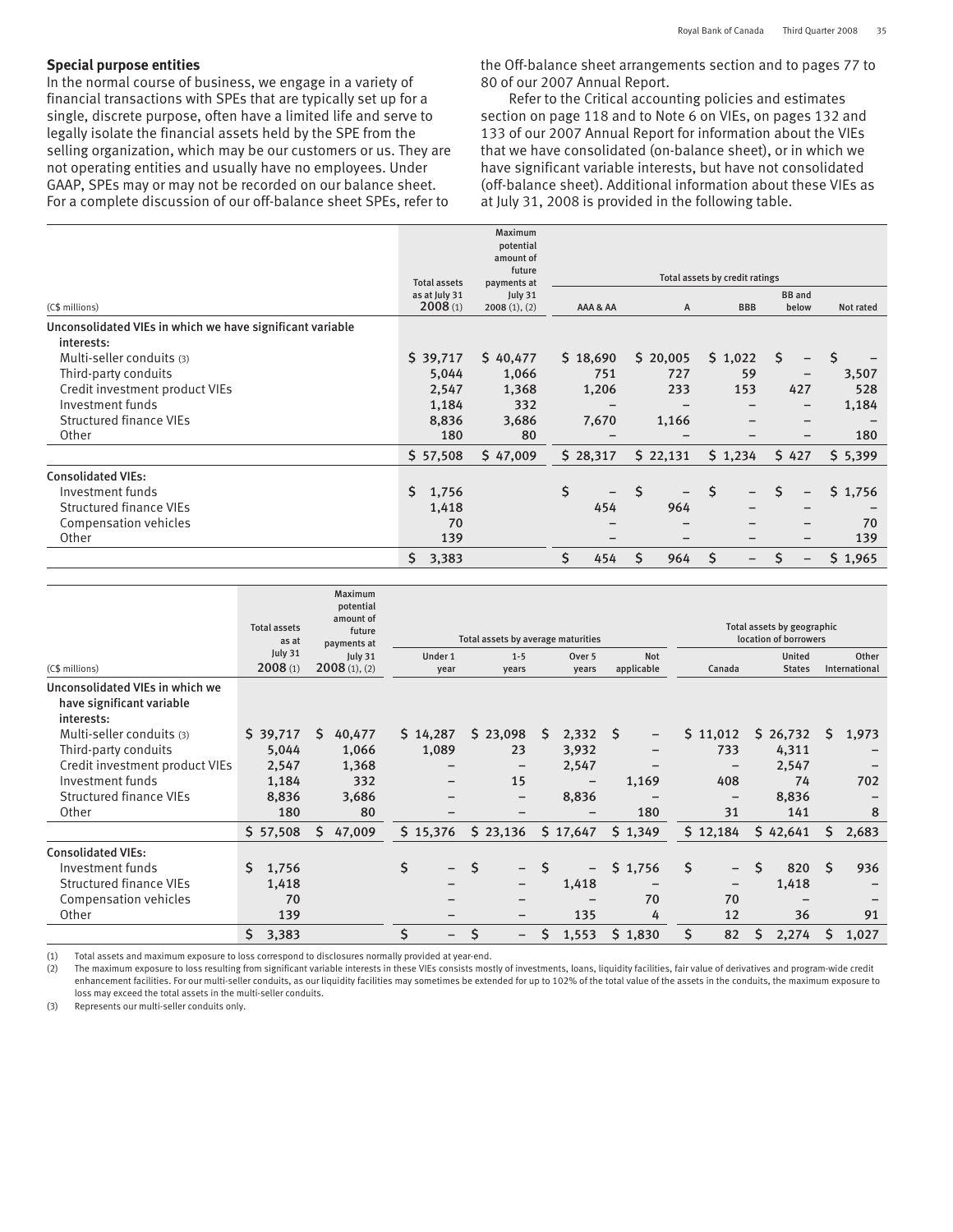The risk rating distribution of assets within the VIEs in the table above is indicative of the credit quality of the collateral underlying those assets while for certain VIEs, assets or underlying collateral are not rated in the categories disclosed above. Examples of not-rated assets include derivatives and mutual or hedge fund units.

Over 87% of assets in off-balance sheet VIEs in which we have significant variable interests were rated A or above. Over 41% of assets in our on-balance sheet VIEs were rated A or above. Both are primarily originated in the U.S. with varying maturities.

#### *Multi-seller conduits*

Our own sponsored ABCP multi-seller conduits (multi-seller conduits) comprise over 69% of the total assets of

#### **Liquidity and credit enhancement facilities**

unconsolidated VIEs as at July 31, 2008, and are used primarily for the securitization of client financial assets. Our conduit programs are administered in North America.

We purchase ABCP issued by our multi-seller conduits in order to facilitate the overall program liquidity. As at July 31, 2008, the fair value of our holdings was \$24 million. These are classified as HFT and the level of our holdings is monitored to ensure that we are not at risk of being required to consolidate the multi-seller conduits under GAAP.

We also provide backstop liquidity facilities and partial credit enhancements to the multi-seller conduits, as summarized in the following table.

|                               | As at July 31, 2008 |    |           |                                      |                        |    |                   |    |        |  |
|-------------------------------|---------------------|----|-----------|--------------------------------------|------------------------|----|-------------------|----|--------|--|
|                               |                     |    |           | Maximum exposure to loss related to: |                        |    |                   |    |        |  |
|                               |                     |    |           |                                      | Credit<br>enhancements |    |                   |    |        |  |
|                               |                     |    |           |                                      | and liquidity          |    | Outstanding       |    |        |  |
| (C\$ millions)                |                     |    | Committed |                                      | facilities             |    | loans(1)          |    | Total  |  |
| Backstop liquidity facilities |                     | S. | 40,425    | S.                                   | 34,654                 |    | \$1,655           | S. | 36,309 |  |
| Credit enhancement facilities |                     |    | 4,168     |                                      | 4,168                  |    | $\qquad \qquad -$ |    | 4,168  |  |
| Total $(2)$                   |                     |    | 44,593    | S                                    | 38,822                 | S. | 1,655             |    | 40,477 |  |

(1) The outstanding is included in Loans – Wholesale, and represents the gross loan amount before provisions of \$36 million.

(2) Represents our multi-seller conduits only.

For the committed facilities above, our multi-seller conduits purchase high credit quality financial assets primarily from our clients and finance these purchases primarily through the issuance of highly rated ABCP offered on a discounted basis. For assets purchased, there are supporting backstop liquidity facilities generally equal to 102% of the assets purchased or committed to be purchased. The primary purpose of the backstop liquidity facilities is to provide an alternative source of financing in the event that our multi-seller conduits are unable to access the ABCP market. In most instances, we are the provider of the transaction specific backstop liquidity facilities.

In addition, we provide a program-wide credit enhancement facility generally equal to 10% of the assets purchased or committed to be purchased. The total committed amount of the backstop liquidity facilities and the program-wide credit enhancement facility exceeds the amount of assets purchased or committed to be purchased. The maximum exposure to loss cannot exceed the amount of assets purchased or committed to be purchased, and therefore the maximum exposure to loss attributable to our backstop liquidity and credit enhancement facilities is less than the total committed amount of these facilities.

#### **Maximum exposure to loss by client asset type**

| (C\$ millions)                                                       | July 31<br>2008 |
|----------------------------------------------------------------------|-----------------|
| Unconsolidated VIEs in which we have significant variable interests: |                 |
| Auto loans and leases                                                | Ŝ.<br>10,374    |
| Asset-backed securities                                              | 2,421           |
| Consumer loans                                                       | 1,149           |
| Credit cards                                                         | 14,038          |
| Dealer floor plan receivables                                        | 521             |
| Electricity market receivables                                       | 306             |
| Equipment receivables                                                | 2,107           |
| Insurance premiums                                                   | 516             |
| Other loans                                                          | 300             |
| Residential mortgages                                                | 130             |
| Student loans                                                        | 3,773           |
| Trade receivables                                                    | 4,558           |
| Truck loans and leases                                               | 284             |
| Total $(1)$                                                          | Ś.<br>40,477    |

(1) Represents the maximum exposure to loss for our multi-seller conduits only.

#### *Canadian non-bank-sponsored ABCP*

Liquidity facilities totalling \$130 million, as shown on the previous page and included in the third-party conduit amounts, were in place to support Canadian non-bank administered

conduits and remain undrawn. As at July 31, 2008, we held \$35 million of third-party non-bank-sponsored commercial paper of which \$5 million is subject to the Montreal Accord (par value, or the face amount, is \$10 million) where liquidity is contingent on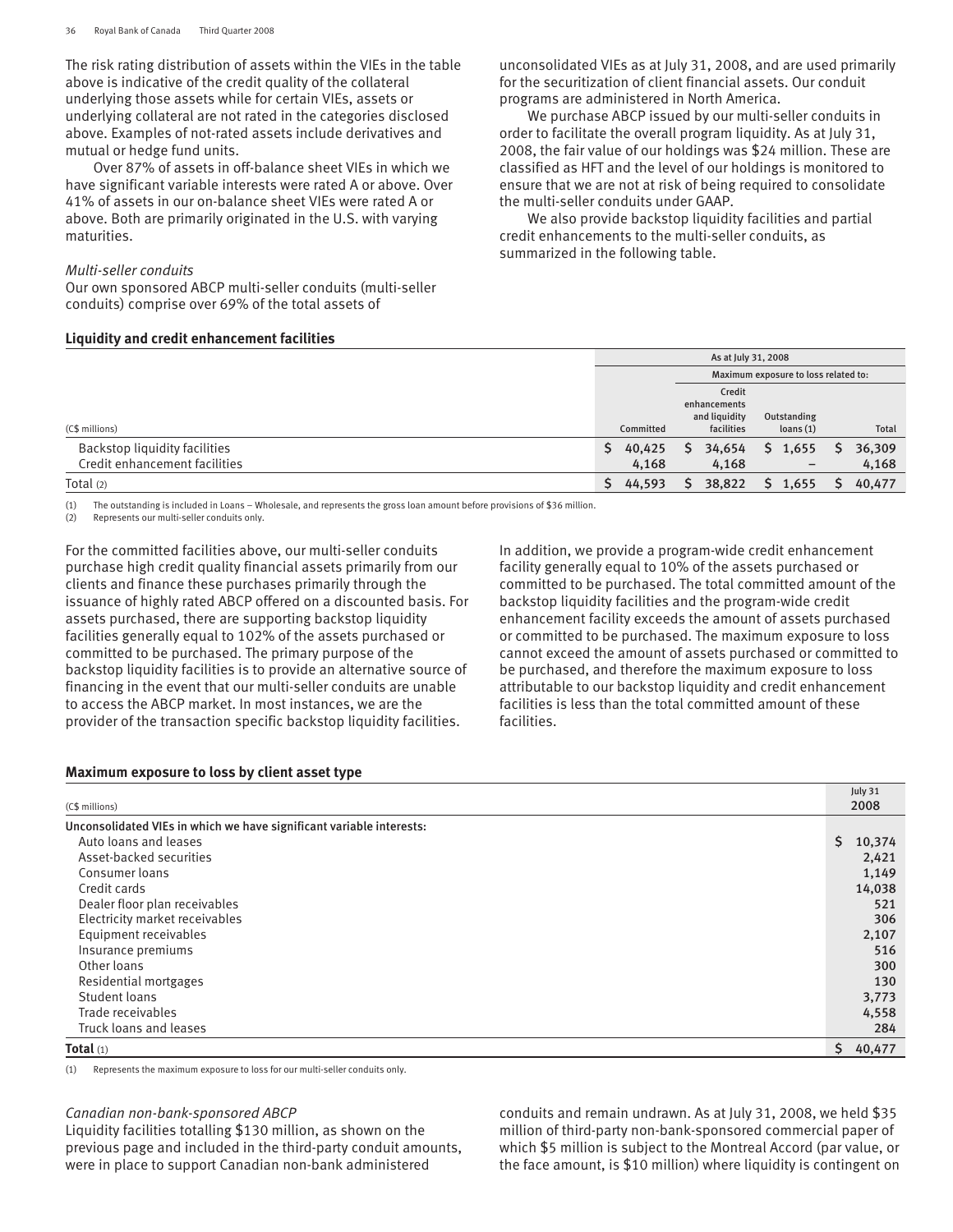a general market disruption and in which we were not a significant participant as a distributor or liquidity provider. The market for our remaining holdings remains liquid and active. For additional details on our involvement in the restructuring of non-bank-sponsored ABCP, refer to Note 14 of our unaudited Interim Consolidated Financial Statements.

# *Structured investment vehicles (SIVs)*

We held \$1 million of direct holdings and \$61 million of normal course interest rate derivatives with SIVs as at July 31, 2008. We do not consider any of our positions to be impaired. We do not manage any SIVs.

# **Leveraged finance**

Leveraged finance comprises infrastructure finance, essential services and other types of finance. It excludes investmentgrade financing and non-investment-grade financing where there is no private equity sponsor involvement. Our total commitments, both funded and unfunded, are summarized in the following table by geography and industry, and comprise less than 1% of our total assets.

|                                                                  | As at July 31, 2008<br>Change from April 30, 2008 |                         |          |       |                             |       |                                |       |    |                    |   |                           |
|------------------------------------------------------------------|---------------------------------------------------|-------------------------|----------|-------|-----------------------------|-------|--------------------------------|-------|----|--------------------|---|---------------------------|
| (C\$ millions)                                                   |                                                   | Unfunded<br>commitments | exposure |       | Funded<br>Total<br>exposure |       | <b>Unfunded</b><br>commitments |       |    | Funded<br>exposure |   | Net change<br>in exposure |
| Leveraged finance by geography                                   |                                                   |                         |          |       |                             |       |                                |       |    |                    |   |                           |
| Canada                                                           | Ś                                                 | 270                     | S        | 506   |                             | 776   | S                              | (30)  | S  | (93)               | s | (123)                     |
| U.S.                                                             |                                                   | 1,026                   |          | 551   |                             | 1,577 |                                | 103   |    | 260                |   | 363                       |
| Europe                                                           |                                                   | 782                     |          | 1,200 |                             | 1,982 |                                | 213   |    | 321                |   | 534                       |
|                                                                  | S                                                 | 2,078                   |          | 2,257 |                             | 4,335 |                                | 286   | S. | 488                |   | 774                       |
| Leveraged finance by type                                        |                                                   |                         |          |       |                             |       |                                |       |    |                    |   |                           |
| Private equity ownership of infrastructure or essential services | Ś                                                 | 669                     | S        | 883   | S                           | 1,552 | S                              | 470   | S  | (24)               | S | 446                       |
| Private equity ownership of other entities                       |                                                   | 1,409                   |          | 1,374 |                             | 2,783 |                                | (184) |    | 512                |   | 328                       |
|                                                                  | Ŝ                                                 | 2,078                   |          | 2,257 |                             | 4,335 |                                | 286   | S  | 488                |   | 774                       |

| (C\$ millions)                               | July 31<br>2008 |
|----------------------------------------------|-----------------|
| <b>Exposure by industry</b>                  |                 |
| Communications, media and telecommunications | 364             |
| Consumer and industrial products             | 1,007           |
| Energy                                       | 70              |
| Non-bank financial services                  | 200             |
| Healthcare                                   | 713             |
| Infrastructure                               | 1,552           |
| Utilities                                    | 429             |
| Total                                        | \$4,335         |
|                                              |                 |

# **Monoline insurance on non-subprime assets**

In addition to the insurance described under the Impact of market environment section, we have direct and indirect

monoline insurance on non-subprime assets, as described in the table and text below.

|                                                  |  | As at July 31, 2008 |                   |    |
|--------------------------------------------------|--|---------------------|-------------------|----|
| (C\$ millions)                                   |  | Principal/notional  | <b>Fair value</b> |    |
| Financial Security Assurance Holdings Ltd. (FSA) |  | 366                 |                   | 51 |
| XL Capital Ltd. (XL Capital)                     |  | 245                 |                   | 20 |
| AMBAC Financial Group (AMBAC)                    |  | 189                 |                   | 25 |
| ACA                                              |  | 123                 |                   |    |
| Total                                            |  | 923                 |                   | 96 |

As shown in the table above, as at July 31, 2008, we held monoline insurance protection of \$923 million against default of the issuer or counterparty on non-subprime trading assets comprising CDOs or collateralized loan obligations (CLOs) of corporate names and interest rate swaps. The recorded fair value as at July 31, 2008 on these monoline insurance contracts was \$96 million.

We also have indirect monoline insurance exposure through assets that we hold and liquidity facilities that we provide. Monoline insurers provide bond insurance for third-party originated assets that we hold, such as U.S. municipal bonds, ARS and GICs, interest rate swaps, public infrastructure bonds and collateralized GICs. In these cases, we obtain a benefit from

the insurance protection. The principal/notional value of these assets as at July 31, 2008 is \$2,510 million. The majority of these assets are held in our trading book, with changes in fair value reflected in Non-interest income – Trading revenue, and the implied value of the insurance is reflected in the fair value of the asset. In addition, we provide liquidity facilities of \$806 million to certain of our customers in respect of their bond issuance programs where monoline insurance was purchased as part of that program. These facilities remain undrawn.

# **Additional FSF disclosures**

The fair value of our total direct holdings of CMBS was \$391 million as at July 31, 2008.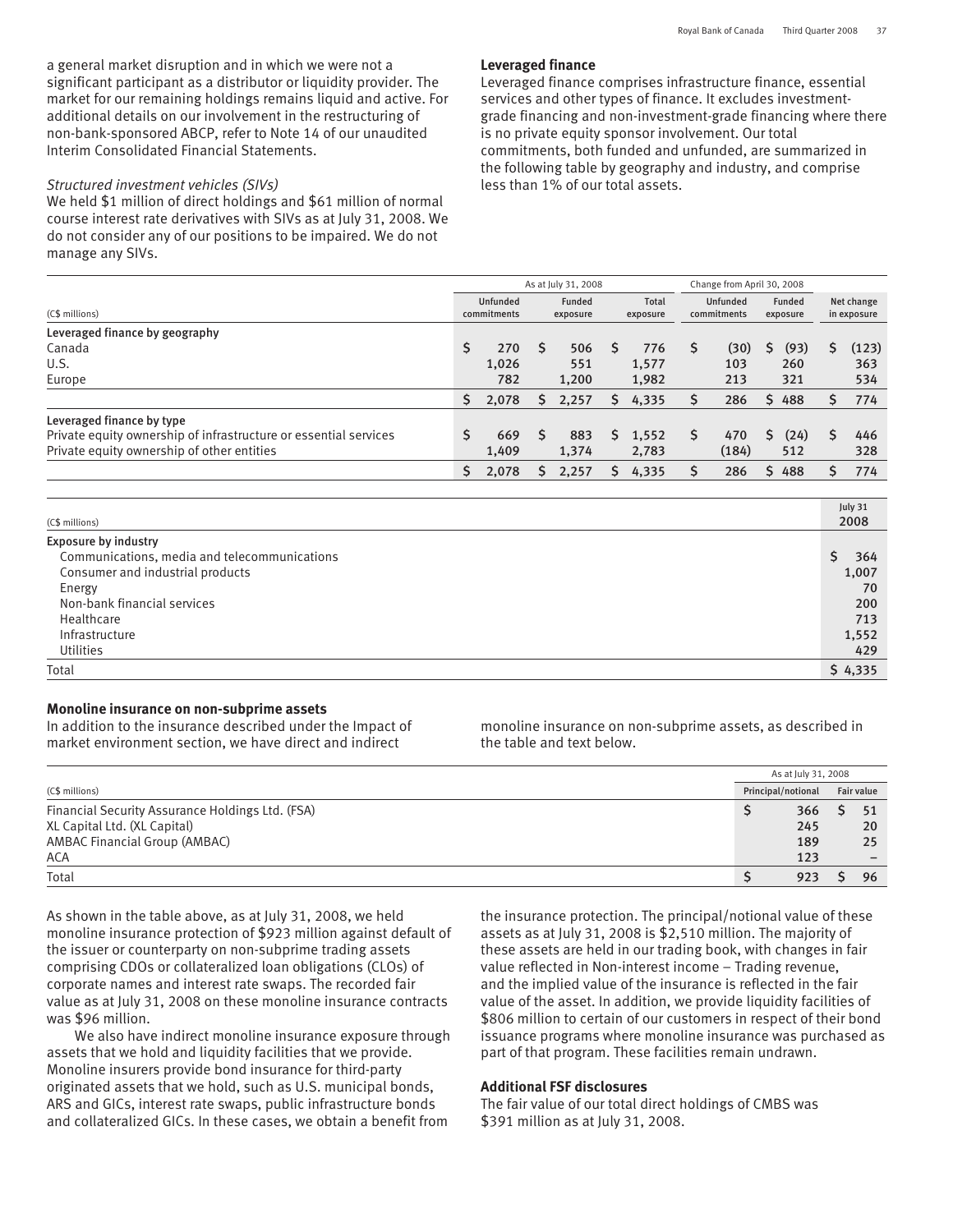## **Capital management**

# **Capital management framework**

We actively manage our balance sheet to maintain strong capital ratios and high credit ratings while providing strong returns to our shareholders. Our capital management framework provides policies for defining, measuring, raising and investing capital in a co-ordinated and consistent manner. For further details, refer to pages 71 to 77 of our 2007 Annual Report.

Capital levels for Canadian banks are regulated pursuant to guidelines issued by the OSFI, based on standards issued by the Bank for International Settlements.

# **Basel II**

As a result of the OSFI's adoption of new guidelines based on "International Convergence of Capital Measurement and Capital Standards: A Revised Framework – Comprehensive Version (June 2006)," known as Basel II, effective November 1, 2007, major Canadian banks are required to calculate and report their regulatory capital ratios under new measurement standards. The top corporate entity to which Basel II applies at the consolidated level is Royal Bank of Canada. Under Basel II, we have adopted the Advanced Internal Ratings Based (AIRB) Approach for credit risk and, initially, the Standardized Approach for operational risk. For Market risk capital, we continue to use both the models and Standardized approaches under Basel II.

As part of the transition to Basel II, the OSFI has allowed for staged implementation of the AIRB Approach for credit risk, including:

- a waiver for RBC Bank (USA), formerly RBC Centura Bank, to use the Standardized Approach for credit risk through fiscal 2010
- an extension whereby we would incorporate our proportionate interest in the exposures of *RBC Dexia IS*, using the AIRB Approach, as soon as practical following commencement of AIRB reporting by *RBC Dexia IS* to its home supervisor in Luxembourg, and
- exemptions for exposures for which credit risk is reported under the Basel II Standardized Approach (i.e., our Caribbean Banking Operations) on the basis that such portfolios and entities in applicable jurisdictions are non-material to RBC (currently defined to include, among other criteria, an entity or portfolio size of less than 1% of the total balance sheet amount and credit equivalent amount and 1% of Basel I RAA, with aggregate exposures in the exemption category not exceeding 10% of the priornoted thresholds).

Basel II has resulted in capital requirements that differ from those calculated under Basel I. For the most part, this reflects a shift in calculation methodology for risk-adjusted assets (RAA) from prescribed risk weights to using parameters that are more closely aligned with our internal assessment and measurement of risk. As Basel II is applied on a prospective basis, comparability to historical data and capital ratios reported under Basel I is difficult. For additional details on Basel II, refer to pages 76 to 77 of our 2007 Annual Report.

# **Risk-adjusted assets, regulatory capital and capital ratios** *Risk-adjusted assets*

Our RAA as calculated under Basel II are not directly comparable to RAA calculated previously under Basel I due to several factors, including:

- Under the Basel II AIRB Approach for credit risk, banks rely on their own internal estimates for risk components in determining their capital requirements and equivalent RAA for a given exposure. This is in contrast to the use of industry-wide prescribed rates under Basel I,
- Basel II incorporates a specific charge for operational risk that was not required under Basel I, and
- The asset class definitions have changed significantly and are more differentiated under Basel II.

Basel II has introduced a transitional capital floor adjustment. Once a bank achieves full compliance with AIRB implementation and data requirements, contingent on the OSFI approval, a 90% Basel I floor will apply for at least four quarters, after which banks may qualify for an 80% Basel I floor.

# *Regulatory capital and capital ratios*

The adoption of Basel II introduced changes in the components of eligible regulatory capital. Significant changes include:

- General allowances for credit losses on portfolios subject to the Standardized Approach can be included in Tier 2 capital up to a limit of 1.25% of the RAA of those portfolios. For portfolios subject to the AIRB Approach, the treatment depends on whether allowances are more or less than expected losses. In the former case, the difference is included in Tier 2 capital up to a limit of .6% of the AIRB portfolio's credit RAA. In the latter case, the difference is deducted half from Tier 1 capital and the other half from Tier 2 capital. Under Basel I, general allowances were included in Tier 2 capital up to a maximum of .875% of total RAA.
- Securitization-related increases in equity, for example, gains on sale, are deducted from Tier 1 capital. Other securitization-related deductions are made 50% from Tier 1 capital and 50% from Tier 2 capital. Previously, these deductions were made from Total capital.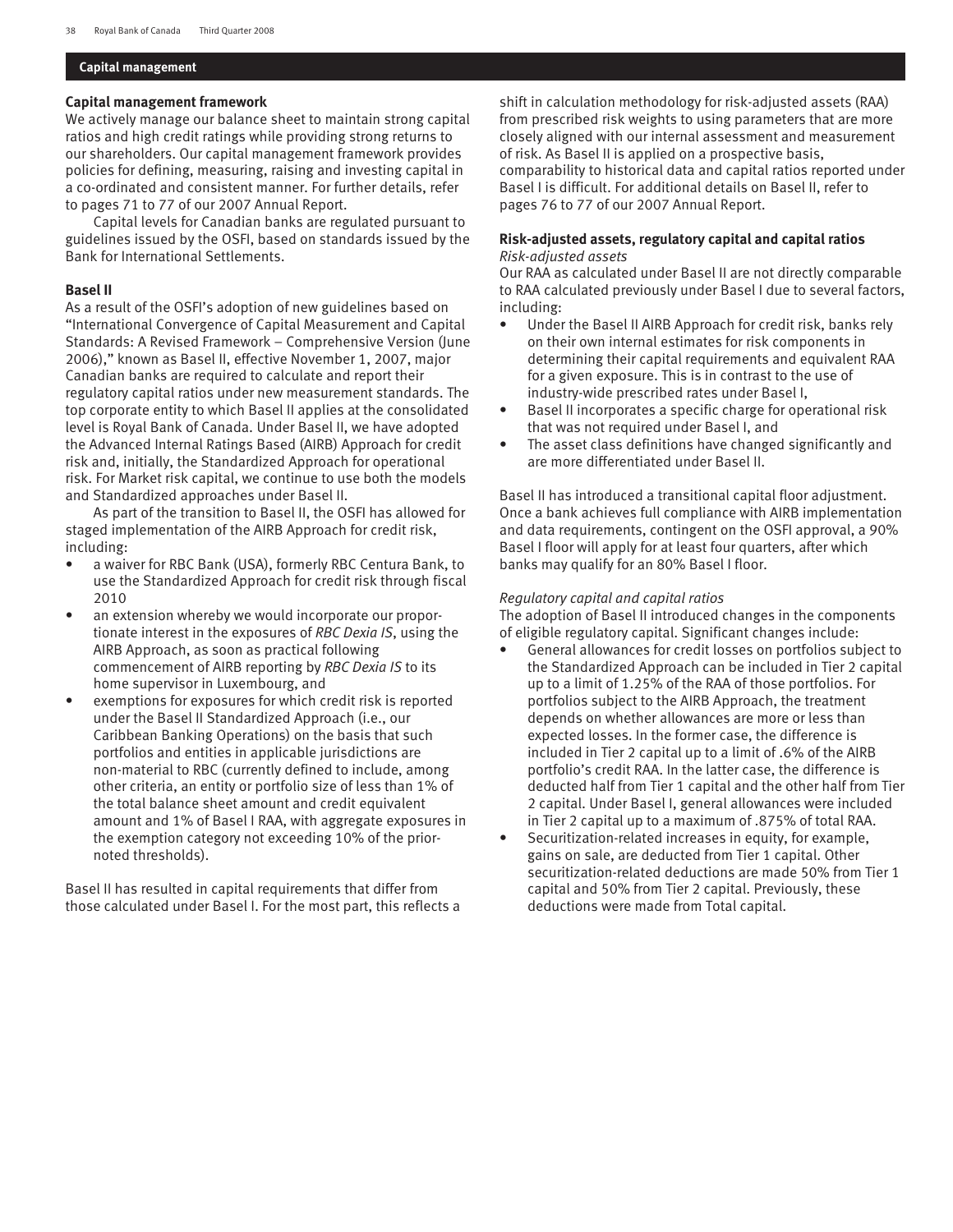The following table presents our regulatory capital and capital ratios. As at July 31, 2008, we were in compliance with the capital targets established by the OSFI.

|                                           |              | Basel II (1)  | Basel I(1)   |              |  |  |  |
|-------------------------------------------|--------------|---------------|--------------|--------------|--|--|--|
|                                           |              |               | As at        |              |  |  |  |
|                                           | July 31      | April 30      | October 31   | July 31      |  |  |  |
| (C\$ millions, except percentage amounts) | 2008         | 2008          | 2007         | 2007         |  |  |  |
| Capital                                   |              |               |              |              |  |  |  |
| Tier 1 capital                            | Ś.<br>24,150 | \$.<br>23,708 | \$<br>23,383 | \$<br>23,202 |  |  |  |
| Total capital                             | 29,728       | 28,597        | 28,571       | 28,443       |  |  |  |
| Risk-adjusted assets                      |              |               |              |              |  |  |  |
| Credit risk                               | \$205,888    | \$199,523     | \$231,302    | \$231,244    |  |  |  |
| Market risk                               | 17,594       | 19,669        | 16,333       | 18,953       |  |  |  |
| Operational risk                          | 30,707       | 30,050        |              |              |  |  |  |
| Total risk-adjusted assets                | \$254,189    | \$249,242     | \$247,635    | \$250,197    |  |  |  |
| Capital ratios                            |              |               |              |              |  |  |  |
| Tier 1 capital                            | 9.5%         | 9.5%          | 9.4%         | 9.3%         |  |  |  |
| Total capital                             | 11.7%        | 11.5%         | 11.5%        | 11.4%        |  |  |  |
| Assets-to-capital multiple                | 19.4X        | 20.1X         | 19.9X        | 20.5X        |  |  |  |

(1) As defined in the guidelines issued by the OSFI. Basel I and II calculations are not directly comparable.

# **Q3 2008 vs. Q3 2007**

As at July 31, 2008, the Tier 1 capital ratio was 9.5% and the Total capital ratio was 11.7%.

The Tier 1 capital ratio was up 20 bps from a year ago. The increase was largely due to capital issuances for acquisitions and capital generation from earnings partially offset by a higher goodwill deduction as a result of acquisitions.

The Total capital ratio was up 30 bps from a year ago, as capital issuances for acquisitions and capital generation from earnings more than offset higher RAA and the redemption of subordinated debentures in the period.

RAA were up \$4 billion from a year ago, as the increase in RAA from acquisitions and business growth was partially offset by lower market risk RAA and the impact of the adoption of the AIRB Approach for credit risk under Basel II.

As at July 31, 2008, our Assets-to-capital multiple remains below the maximum allowed by the OSFI.

# **Q3 2008 vs. Q4 2007**

The Tier 1 capital ratio was up 10 bps from the fourth quarter of 2007. The increase was largely due to capital issuances for acquisitions and capital generation from earnings partially offset by higher RAA and a higher goodwill deduction as a result of acquisitions.

The Total capital ratio was up 20 bps from the fourth quarter of 2007, as capital issuances for acquisitions and capital generation from earnings were partly offset by higher RAA and the redemption of subordinated debentures.

Overall, RAA were up \$6.6 billion from the fourth quarter of 2007, primarily due to acquisitions and business growth partially offset by the impact of the adoption of the AIRB Approach for credit risk under Basel II.

# **Q3 2008 vs. Q2 2008**

The Tier 1 capital ratio was unchanged from the previous quarter, as capital issuances for acquisitions and capital generation from earnings were offset by a higher goodwill deduction and higher RAA.

The Total capital ratio was up 20 bps from the previous quarter, reflecting the issuance of subordinated debentures.

Overall, RAA were up \$4.9 billion from the previous quarter, primarily due to our acquisition of RBTT partially offset by lower derivatives-related and market risk RAA.

As at July 31, 2008, our Assets-to-capital multiple declined .7 times compared to the second quarter of 2008 due to capital issuances for acquisitions and capital generation from earnings partially offset by higher asset balances.

## **Selected capital management activity**

|                                        |   | For the three<br>months ended |   | For the nine<br>months ended |
|----------------------------------------|---|-------------------------------|---|------------------------------|
| (C\$ millions)                         |   | July 31<br>2008               |   | July 31<br>2008              |
| <b>Dividends</b>                       |   |                               |   |                              |
| Common                                 | Ś | 669                           | S | 1,954                        |
| Preferred                              |   | 27                            |   | 74                           |
| Common shares issued (1)               |   | 2,123                         |   | 3,008                        |
| Repurchase of common shares - normal   |   |                               |   |                              |
| course issuer bid                      |   |                               |   | 55                           |
| Preferred shares issued                |   |                               |   | 213                          |
| <b>Trust Capital Securities issued</b> |   |                               |   | 500                          |
| Subordinated debentures issued         |   | 1,000                         |   | 2,000                        |
| Repurchase and redemption of           |   |                               |   |                              |
| subordinated debentures                |   |                               |   | 500                          |

(1) Includes \$20 million (\$75 million for the nine months ended July 31, 2008), which represents cash received for stock options exercised during the period.

# **Q3 2008**

## *Tier 1*

Effective November 1, 2007, we renewed our normal course issuer bid (NCIB) for one year to purchase, for cancellation, up to 20 million common shares. During the quarter, there were no share repurchases under our NCIB program as capital preservation to maintain strong capital ratios took precedence. For the nine months ended July 31, 2008, we purchased 1.1 million of our common shares for \$55 million.

On February 22, 2008, we issued 16.4 million common shares for \$830 million as part of the consideration paid to acquire ANB.

On April 28, 2008, we issued \$500 million of RBC Trust Capital Securities, of which \$206 million is included in Tier 1 capital, \$208 million is included in Tier 2B capital, with the remaining \$86 million currently not recognized as capital.

On April 29, 2008, we issued \$212.5 million of Non-cumulative First Preferred Shares Series AH at \$25 per share.

On May 1, 2008, we issued 20.2 million common shares for \$972 million and 6.75 million shares in RBC PH&N Holdings Inc. for \$324 million which, after 3 years, are exchangeable into RBC common shares as part of the consideration paid to acquire PH&N.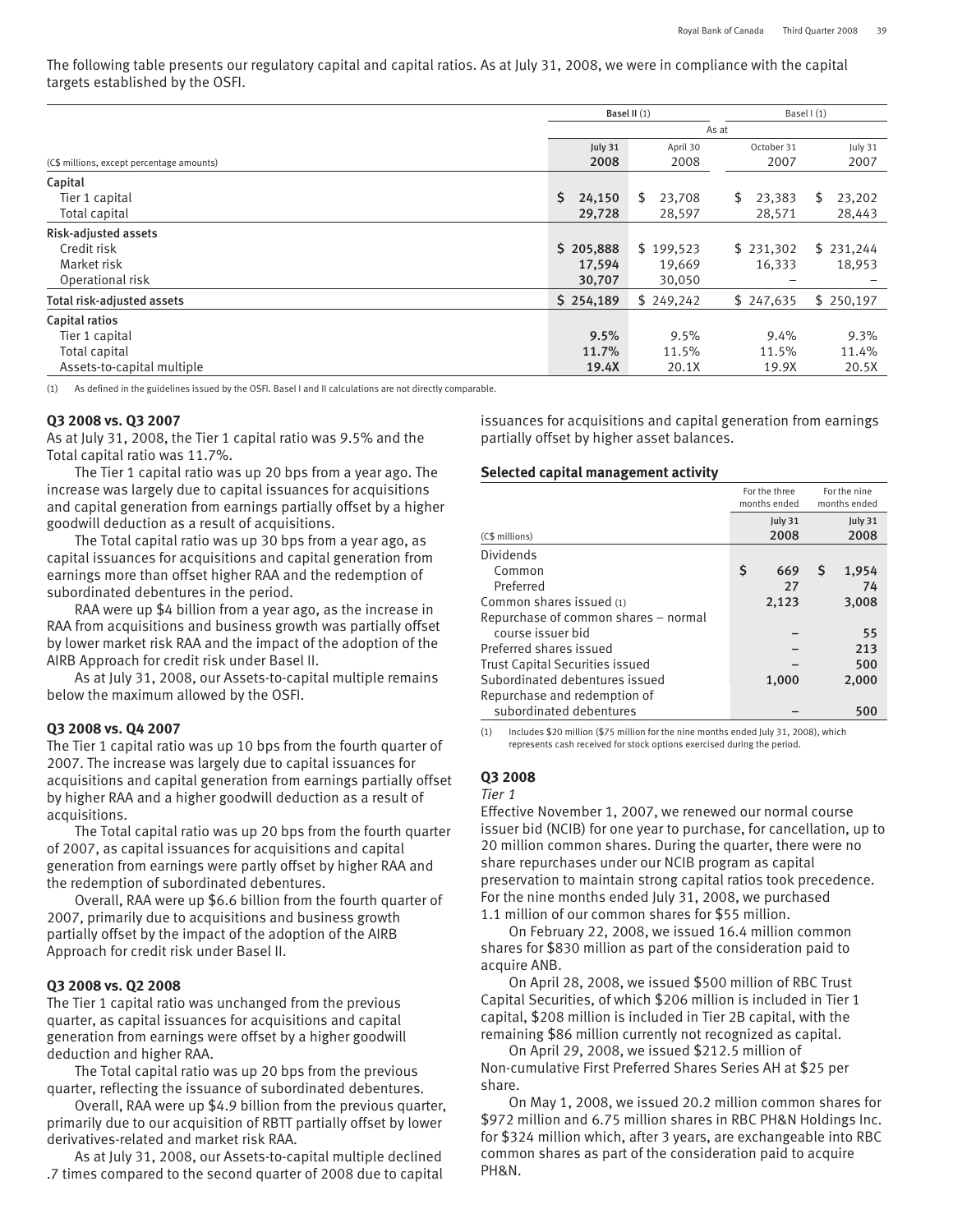On June 16, 2008, we issued 18.2 million common shares for \$899 million as part of the consideration paid to acquire RBTT.

On June 27,2008, we issued 4.7 million common shares for \$232 million as part of the consideration paid to acquire FBW.

## *Tier 2*

On January 22, 2008, we redeemed all of our outstanding \$500 million subordinated debentures due January 22, 2013, at par value plus accrued interest.

On March 11, 2008, we issued \$1 billion of subordinated debentures Series 11 through our Canadian Medium Term Note Program.

On June 6, 2008, we issued \$1 billion of subordinated debentures Series 12 through our Canadian Medium Term Note Program.

Subsequent to July 31, 2008, the following capital-related transaction occurred:

On August 22, 2008, we redeemed all \$300 million of 4.70% Non-cumulative First Preferred Shares Series N at \$25 per share, which was financed out of our general corporate funds.

For further details about our capital management activity, refer to Note 10 to our unaudited Interim Consolidated Financial Statements.

# **Share data and dividends**

| <b>Dividends</b> |
|------------------|
| declared         |
| per share        |
|                  |
| .29              |
| .31              |
| .28              |
| .29              |
| .29              |
| .28              |
| .28              |
| .28              |
| .28              |
| .45              |
|                  |
| .50              |
|                  |
|                  |
|                  |
|                  |
|                  |
|                  |

(1) As at July 31, 2008, the aggregate number of common shares issuable on the conversion of the First Preferred Shares Series N was approximately 7,202,000. The First Preferred Shares Series N was redeemed on August 22, 2008. As at July 31, 2008, the First Preferred Shares Series W was not yet convertible. The other preferred shares do not have conversion options.

As at August 22, 2008, the number of outstanding common shares and stock options were 1,338,401,000 and 24,660,000, respectively. As at August 22, 2008, the number of Treasury shares – preferred and Treasury shares – common were 400,000 and 2,091,000, respectively.

# **Economic Capital**

Economic Capital is our own quantification of risks associated with business activities. Economic Capital is attributed to each business segment in proportion to assessed risks in each business segment. For further details, refer to page 75 of our 2007 Annual Report.

For the three months ended

|                                                                                                                             | FUI LITE LITTLE INDITIONS ENGED               |                                               |                                              |  |  |  |  |  |  |
|-----------------------------------------------------------------------------------------------------------------------------|-----------------------------------------------|-----------------------------------------------|----------------------------------------------|--|--|--|--|--|--|
| (C\$ millions average balances)                                                                                             | July 31                                       | April 30                                      | July 31                                      |  |  |  |  |  |  |
|                                                                                                                             | 2008                                          | 2008                                          | 2007                                         |  |  |  |  |  |  |
| Credit risk<br>Market risk (trading and non-trading)<br>Operational risk<br>Business and fixed asset risk<br>Insurance risk | S.<br>8,350<br>1,850<br>3,050<br>2,350<br>150 | 7,850<br>\$<br>1,750<br>2,400<br>2,000<br>150 | 6,950<br>Ъ<br>2,800<br>2,800<br>2,000<br>150 |  |  |  |  |  |  |
| Risk capital                                                                                                                | \$15,750                                      | \$14,150                                      | \$14,700                                     |  |  |  |  |  |  |
| Goodwill and intangibles                                                                                                    | 8,400                                         | 6,450                                         | 5,750                                        |  |  |  |  |  |  |
| Economic Capital                                                                                                            | \$24,150                                      | \$20,600                                      | \$20,450                                     |  |  |  |  |  |  |
| Unattributed capital (1)                                                                                                    | 1,250                                         | 2,950                                         | 1,800                                        |  |  |  |  |  |  |
| Common equity                                                                                                               | \$25,400                                      | \$23,550                                      | \$22,250                                     |  |  |  |  |  |  |

(1) Unattributed capital is reported in Corporate Support.

# **Q3 2008 vs. Q3 2007**

Economic Capital increased \$3.7 billion from a year ago, largely due to higher Goodwill and intangibles and Credit risk capital, partly offset by a decrease in Market risk (non-trading) capital. Credit risk capital increased largely due to our acquisitions of ANB and RBTT and business growth, while Goodwill and intangibles increased largely as a result of the acquisitions of ANB, FBW, PH&N and RBTT. The decrease in Market risk (nontrading) capital was primarily as a result of methodological changes related to interest rate risk.

# **Q3 2008 vs. Q2 2008**

Economic Capital increased \$3.6 billion from the previous quarter, largely due to increases in Goodwill and intangibles, Operational risk capital and Credit risk capital. The increase in Goodwill and intangibles was attributable to the acquisitions of RBTT, FBW and PH&N while the increase in Operational risk capital was due to higher gross revenue. The increase in Credit risk capital was due to business growth as well as acquisitions.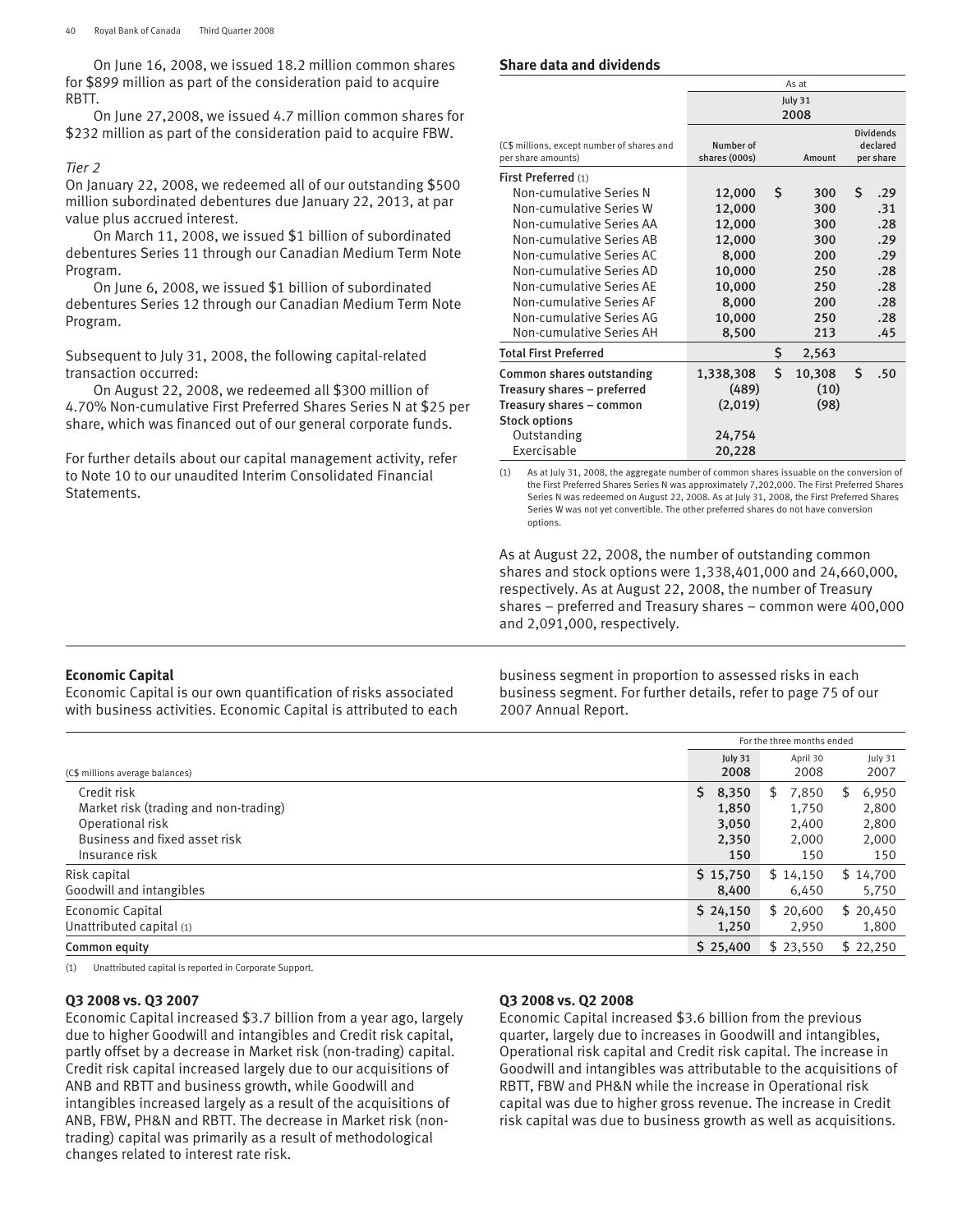#### Royal Bank of Canada Third Quarter 2008 41

# **Subsidiary capital**

Management of consolidated capital is a key objective for us as the amount of capital deployed in subsidiaries has grown. For details on our subsidiary capital management framework, refer to page 76 of our 2007 Annual Report.

The following table provides the Tier 1 and Total capital ratios of our significant banking subsidiary, RBC Bank (USA).

# **Off-balance sheet arrangements**

In the normal course of business, we engage in a variety of financial transactions that, under GAAP, are not recorded on our Consolidated Balance Sheets. For a complete discussion of these types of arrangements, including their nature, business purpose and importance, see pages 77 to 80 of our 2007 Annual Report.

# **Securitizations**

We periodically securitize our residential mortgage loans and credit card loans primarily to diversify our funding sources and enhance our liquidity position. We also securitize residential and commercial mortgage loans for sale and trading activities. Through the use of certain financial instruments, we also enter into synthetic securitizations to transfer risks relating to selected elements of our financial assets without actually transferring the assets. The following highlights the notional value of securitization activities that impacted our unaudited Interim Consolidated Balance Sheets. For further details, refer to Note 5 to our unaudited Interim Consolidated Financial Statements.

## **Q3 2008 (Three months ended)**

During the third quarter of 2008, we securitized \$4.2 billion of residential mortgages, of which \$2.0 billion were sold and the remaining \$2.2 billion were retained. We also securitized \$.4 billion in credit card loans during this quarter.

# **Q3 2008 (Nine months ended)**

For the nine months ended July 31, 2008, we securitized \$10 billion of residential mortgages, of which \$4.5 billion were sold and the remaining \$5.5 billion were retained. We also securitized \$1.5 billion in credit card loans and \$.2 billion in commercial mortgage loans during the nine-month period ended July 31, 2008.

# **Q3 2008 (Twelve months ended)**

For the twelve months ended July 31, 2008, we securitized \$15.4 billion of residential mortgages, of which \$5.8 billion were sold and the remaining \$9.6 billion were retained. We also securitized \$1.5 billion in credit card loans and \$.5 billion in commercial mortgage loans during the twelve-month period ended July 31, 2008.

# **Capital ratios of our significant banking subsidiary**

|                                |         | As at    |         |
|--------------------------------|---------|----------|---------|
|                                | July 31 | April 30 | July 31 |
|                                | 2008    | 2008     | 2007    |
| <b>RBC Bank (USA)</b> (1), (2) |         |          |         |
| Tier 1 capital ratio           | 9.5%    | 9.8%     | 10.6%   |
| Total capital ratio            | 12.6%   | 12.1%    | 12.9%   |
|                                |         |          |         |

(1) Calculated using guidelines issued by the U.S. Federal Reserve Board under Basel I, as the U.S. will adopt Basel II no earlier than 2010.

#### **Guarantees**

In the normal course of business, we provide guarantees, including credit derivatives, written put options, securities lending indemnifications, backstop liquidity facilities, financial standby letters of credit, performance guarantees, stable value products, credit enhancements, mortgage loans sold with recourse and certain indemnification agreements to third parties. As at July 31, 2008, we had \$36 billion in backstop liquidity facilities related to ABCP programs, of which 98% were committed to RBC-administered conduits. Refer to Note 27 of our 2007 Annual Report for further information on the above guarantees and a description of our obligations under certain indemnification agreements.

# **Structured finance variable interest entities (VIEs) – U.S. ARS**

In the first quarter of 2008, we purchased U.S. ARS in entities that funded their long-term investments in student loans by issuing short-term senior and subordinated notes. Certain of these entities are not consolidated.

In the second and third quarters of 2008, we sold approximately \$1.1 billion of the ARS into Tender Option Bond (TOB) programs. Each TOB program consists of a credit enhancement (CE) trust and a TOB trust. Each ARS sold to the TOB program is supported by a letter of credit issued by us and is financed by the issuance of floating-rate certificates to shortterm investors and a residual certificate to a single third-party investor. We are the remarketing agent for the floating-rate certificates and we provide a liquidity facility to the TOB program to purchase any floating-rate certificates that have been tendered but not remarketed. We are not exposed to the majority of the variability of the CE and TOB trusts and as a result, do not consolidate them.

In the third quarter of 2008, we sold \$465 million of our ARS to an unaffiliated and unconsolidated VIE at fair market value. The purchase of the ARS by this VIE was financed by a loan from us, and the loan is secured by various assets of the VIE. We are the remarketing agent for the ARS. Refer to our VIE disclosure in Note 9 and to the Impact of market environment in the Financial performance section for details.

# **Related party transactions**

Our policies and procedures for related party transactions have not changed materially from October 31, 2007. For further information, refer to Note 29 of our 2007 Annual Report.

<sup>(2)</sup> As RBC Bank (USA) fiscal year runs from January 1 to December 31, the quarterly ratios shown are as at June 30, 2008, March 31, 2008, and June 30, 2007, respectively.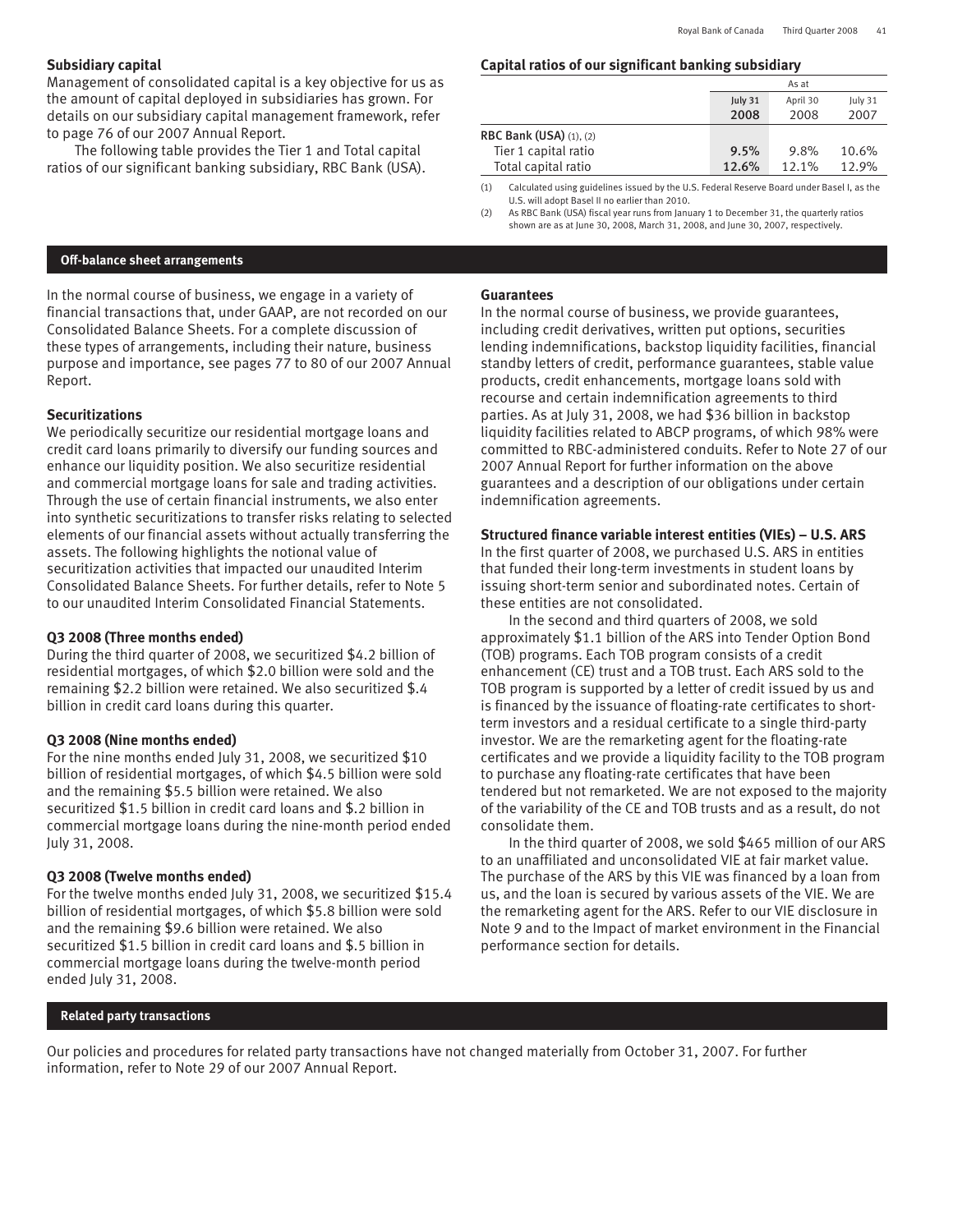# **Interim Consolidated Financial Statements (unaudited)**

# **Consolidated Balance Sheets** (unaudited)

| (C\$ millions)                                                                                           |              | July 31<br>2008  | April 30<br>2008  | October 31<br>2007 | July 31<br>2007  |
|----------------------------------------------------------------------------------------------------------|--------------|------------------|-------------------|--------------------|------------------|
| <b>Assets</b>                                                                                            |              |                  |                   |                    |                  |
| Cash and due from banks                                                                                  | \$           | 7,571            | \$<br>5,958       | \$<br>4,226        | \$<br>5,091      |
| Interest-bearing deposits with banks                                                                     |              | 13,326           | 12,349            | 11,881             | 10,159           |
| <b>Securities</b>                                                                                        |              |                  |                   |                    |                  |
| Trading                                                                                                  |              | 137,498          | 140,516           | 147,485            | 163,251          |
| Available-for-sale                                                                                       |              | 38,879           | 34,836            | 30,770             | 26,968           |
|                                                                                                          |              | 176,377          | 175,352           | 178,255            | 190,219          |
| Assets purchased under reverse repurchase agreements and securities borrowed                             |              | 56,207           | 61,561            | 64,313             | 77,183           |
| Loans                                                                                                    |              |                  |                   |                    |                  |
| Retail<br>Wholesale                                                                                      |              | 190,669          | 181,802<br>77,822 | 169,462<br>69,967  | 165,554          |
|                                                                                                          |              | 81,603           |                   |                    | 67,245           |
|                                                                                                          |              | 272,272          | 259,624           | 239,429            | 232,799          |
| Allowance for loan losses                                                                                |              | (1,859)          | (1,730)           | (1,493)            | (1,449)          |
|                                                                                                          |              | 270,413          | 257,894           | 237,936            | 231,350          |
| Other<br>Customers' liability under acceptances                                                          |              | 10,517           | 11,257            | 11,786             | 10,463           |
| Derivatives                                                                                              |              | 69,099           | 71,743            | 66,585             | 54,279           |
| Premises and equipment, net                                                                              |              | 2,952            | 2,643             | 2,131              | 2,055            |
| Goodwill<br>Other intangibles                                                                            |              | 8,859<br>1,217   | 6,165<br>671      | 4,752<br>628       | 5,055<br>702     |
| Other assets                                                                                             |              | 20,254           | 21,878            | 17,853             | 18,026           |
|                                                                                                          |              | 112,898          | 114,357           | 103,735            | 90,580           |
|                                                                                                          | $\mathsf{S}$ | 636,792          | \$<br>627,471     | \$<br>600,346      | \$<br>604,582    |
| Liabilities and shareholders' equity                                                                     |              |                  |                   |                    |                  |
| <b>Deposits</b>                                                                                          |              |                  |                   |                    |                  |
| Personal                                                                                                 | \$           | 126,140          | \$<br>125,543     | \$<br>116,557      | \$<br>119,405    |
| Business and government                                                                                  |              | 258,420          | 238,539           | 219,886            | 214,036          |
| Bank                                                                                                     |              | 24,531           | 35,343            | 28,762             | 42,884           |
|                                                                                                          |              | 409,091          | 399,425           | 365,205            | 376,325          |
| Other                                                                                                    |              |                  |                   |                    |                  |
| Acceptances<br>Obligations related to securities sold short                                              |              | 10,517<br>41,696 | 11,257<br>43,264  | 11,786<br>44,689   | 10,463<br>51,157 |
| Obligations related to assets sold under repurchase agreements and securities                            |              |                  |                   |                    |                  |
| loaned                                                                                                   |              | 27,815           | 28,278            | 37,033             | 39,842           |
| <b>Derivatives</b>                                                                                       |              | 66,623           | 71,551            | 72,010             | 58,128           |
| Insurance claims and policy benefit liabilities<br>Other liabilities                                     |              | 7,608<br>32,732  | 7,556<br>29,479   | 7,283<br>28,483    | 7,534<br>27,142  |
|                                                                                                          |              | 186,991          | 191,385           | 201,284            | 194,266          |
| <b>Subordinated debentures</b>                                                                           |              | 7,925            | 6,952             | 6,235              | 6,204            |
| <b>Trust capital securities</b>                                                                          |              | 1,400            | 1,397             | 1,400              | 1,382            |
| <b>Preferred share liabilities</b>                                                                       |              | 300              | 300               | 300                | 298              |
| Non-controlling interest in subsidiaries                                                                 |              | 2,355            | 2,024             | 1,483              | 1,560            |
| Shareholders' equity                                                                                     |              |                  |                   |                    |                  |
| Preferred shares                                                                                         |              | 2,263            | 2,263             | 2,050              | 2,050            |
| Common shares (shares issued - 1,338,308,192; 1,294,084,061; 1,276,260,033 and 1,275,779,949)            |              | 10,308           | 8,184             | 7,300              | 7,283            |
| Contributed surplus<br>Treasury shares - preferred (shares held - 489,400; 332,044; 248,800 and 121,600) |              | 251<br>(10)      | 245<br>(7)        | 235<br>(6)         | 235<br>(3)       |
| - COMMON (shares held - 2,018,771; 2,117,985; 2,444,320 and 2,743,937)                                   |              | (98)             | (99)              | (101)              | (116)            |
| Retained earnings                                                                                        |              | 19,517           | 18,951            | 18,167             | 17,517           |
| Accumulated other comprehensive income (loss)                                                            |              | (3,501)          | (3, 549)          | (3,206)            | (2, 419)         |
|                                                                                                          |              | 28,730           | 25,988            | 24,439             | 24,547           |
|                                                                                                          | \$           | 636,792          | \$<br>627,471     | \$<br>600,346      | \$<br>604,582    |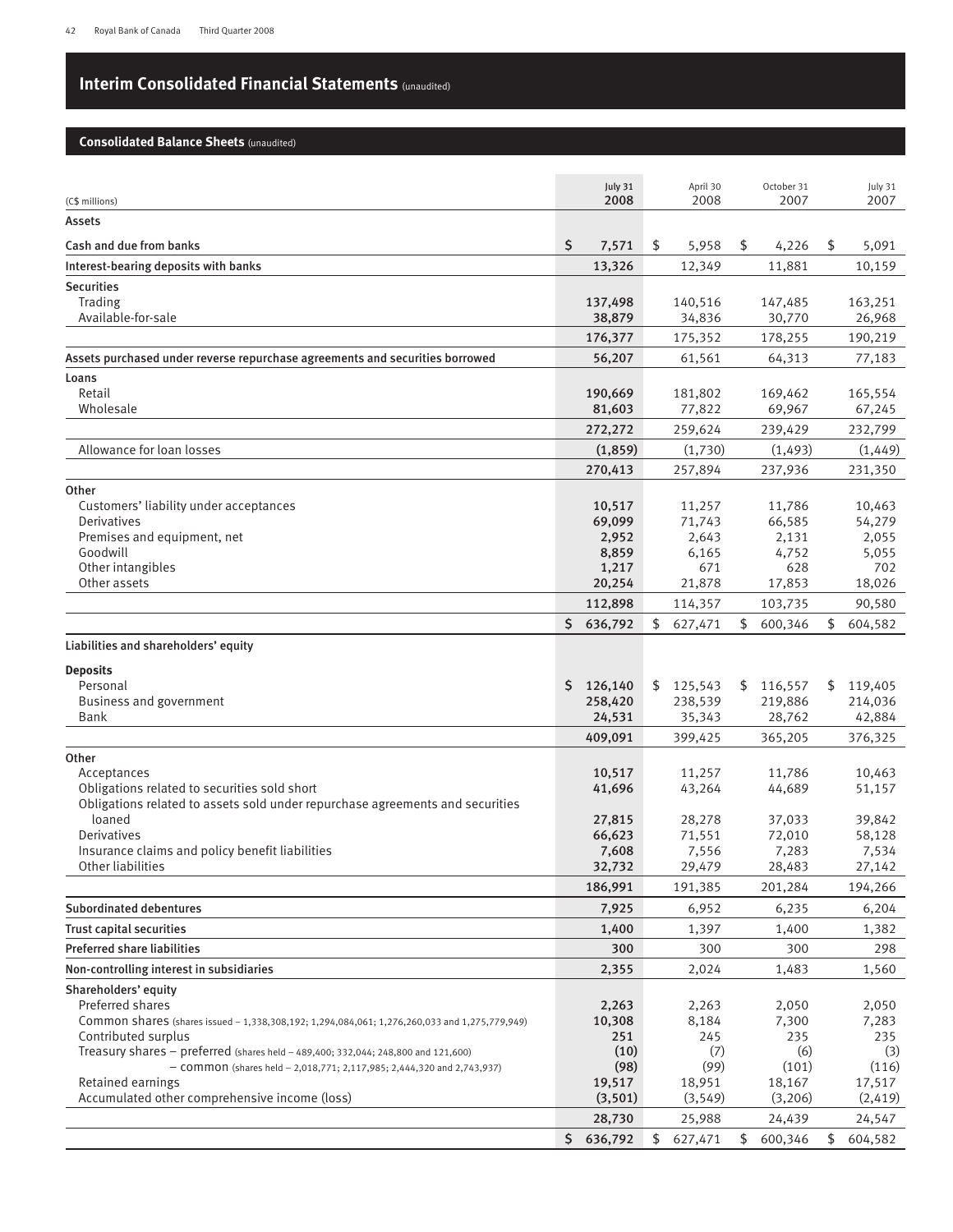|                                                                                                      |                      | For the three months ended |                      |     | For the nine months ended |                       |
|------------------------------------------------------------------------------------------------------|----------------------|----------------------------|----------------------|-----|---------------------------|-----------------------|
|                                                                                                      | July 31              | April 30                   | July 31              |     | July 31                   | July 31               |
| (C\$ millions)                                                                                       | 2008                 | 2008                       | 2007                 |     | 2008                      | 2007                  |
| Interest income                                                                                      |                      |                            |                      |     |                           |                       |
| Loans<br>Securities                                                                                  | \$<br>3,517<br>1,619 | \$<br>3,693<br>1,834       | \$<br>3,755<br>1,893 | \$  | 11,140<br>5,263           | \$<br>10,829<br>5,774 |
| Assets purchased under reverse repurchase agreements                                                 |                      |                            |                      |     |                           |                       |
| and securities borrowed                                                                              | 674                  | 728                        | 980                  |     | 2,303                     | 2,766                 |
| Deposits with banks                                                                                  | 100                  | 120                        | 117                  |     | 370                       | 397                   |
|                                                                                                      | 5,910                | 6,375                      | 6,745                |     | 19,076                    | 19,766                |
| Interest expense                                                                                     |                      |                            |                      |     |                           |                       |
| Deposits                                                                                             | 2,813                | 3,061                      | 3,512                |     | 9,366                     | 10,202                |
| Other liabilities                                                                                    | 704                  | 1,025                      | 1,187                |     | 2,806                     | 3,607                 |
| Subordinated debentures                                                                              | 92                   | 80                         | 81                   |     | 253                       | 253                   |
|                                                                                                      | 3,609                | 4,166                      | 4,780                |     | 12,425                    | 14,062                |
| Net interest income                                                                                  | 2,301                | 2,209                      | 1,965                |     | 6,651                     | 5,704                 |
| Non-interest income                                                                                  |                      |                            |                      |     |                           |                       |
| Insurance premiums, investment and fee income                                                        | 857                  | 800                        | 590                  |     | 2,498                     | 2,265                 |
| Investment management and custodial fees                                                             | 450                  | 427                        | 403                  |     | 1,310                     | 1,167                 |
| Mutual fund revenue                                                                                  | 414                  | 385                        | 385                  |     | 1,174                     | 1,100                 |
| Trading revenue                                                                                      | 148                  | (273)<br>309               | 546<br>368           |     | 241<br>987                | 1,924                 |
| Securities brokerage commissions<br>Service charges                                                  | 345<br>349           | 323                        | 327                  |     | 996                       | 1,029<br>973          |
| Underwriting and other advisory fees                                                                 | 243                  | 163                        | 309                  |     | 622                       | 916                   |
| Foreign exchange revenue, other than trading                                                         | 166                  | 149                        | 138                  |     | 481                       | 394                   |
| Card service revenue                                                                                 | 173                  | 134                        | 165                  |     | 466                       | 448                   |
| Credit fees                                                                                          | 99                   | 84                         | 71                   |     | 291                       | 219                   |
| Securitization revenue                                                                               | 103                  | 121                        | 34                   |     | 290                       | 222                   |
| Net (loss) gain on available-for-sale securities                                                     | (136)                | (89)                       | 34                   |     | (245)                     | 87                    |
| Other                                                                                                | 400                  | 212                        | 145                  |     | 751                       | 399                   |
| Non-interest income                                                                                  | 3,611                | 2,745                      | 3,515                |     | 9,862                     | 11,143                |
| <b>Total revenue</b>                                                                                 | 5,912                | 4,954                      | 5,480                |     | 16,513                    | 16,847                |
| <b>Provision for credit losses</b>                                                                   | 334                  | 349                        | 178                  |     | 976                       | 528                   |
| Insurance policyholder benefits, claims and acquisition                                              |                      |                            |                      |     |                           |                       |
| expense                                                                                              | 553                  | 548                        | 343                  |     | 1,717                     | 1,536                 |
| Non-interest expense                                                                                 |                      |                            |                      |     |                           |                       |
| Human resources                                                                                      | 2,033                | 1,800                      | 1,992                |     | 5,825                     | 6,021                 |
| Equipment                                                                                            | 280                  | 273                        | 251                  |     | 821                       | 742                   |
| Occupancy                                                                                            | 231                  | 232                        | 200                  |     | 677                       | 613                   |
| Communications<br><b>Professional fees</b>                                                           | 180                  | 178<br>127                 | 186                  |     | 519<br>393                | 520<br>373            |
| Outsourced item processing                                                                           | 132<br>77            | 82                         | 124<br>77            |     | 236                       | 233                   |
| Amortization of other intangibles                                                                    | 39                   | 29                         | 25                   |     | 90                        | 72                    |
| Other                                                                                                | 300                  | 249                        | 310                  |     | 801                       | 806                   |
|                                                                                                      | 3,272                | 2,970                      | 3,165                |     | 9,362                     | 9,380                 |
| Income before income taxes                                                                           | 1,753                | 1,087                      | 1,794                |     | 4,458                     | 5,403                 |
| Income taxes                                                                                         | 442                  | 156                        | 349                  |     | 941                       | 1,137                 |
| Net income before non-controlling interest<br>Non-controlling interest in net income of subsidiaries | 1,311<br>49          | 931<br>3                   | 1,445<br>50          |     | 3,517<br>82               | 4,266<br>98           |
| Net income                                                                                           | \$<br>1,262          | \$<br>928                  | \$<br>1,395          | \$  | 3,435                     | \$<br>4,168           |
| Preferred dividends                                                                                  | (27)                 | (23)                       | (26)                 |     | (74)                      | (64)                  |
| Net income available to common shareholders                                                          | \$<br>1,235          | \$<br>905                  | \$<br>1,369          | \$. | 3,361                     | \$<br>4,104           |
| Average number of common shares (in thousands)                                                       | 1,323,293            | 1,287,245                  | 1,272,913            |     | 1,294,946                 | 1,273,246             |
| Basic earnings per share (in dollars)                                                                | \$<br>.93            | \$<br>.70                  | \$<br>1.07           | \$  | 2.60                      | \$<br>3.22            |
| Average number of diluted common shares (in thousands)                                               | 1,340,239            | 1,298,069                  | 1,288,227            |     | 1,308,387                 | 1,289,947             |
| Diluted earnings per share (in dollars)                                                              | \$<br>.92            | \$<br>.70                  | \$<br>1.06           | \$  | 2.57                      | \$<br>3.18            |
| Dividends per share (in dollars)                                                                     | \$<br>.50            | \$<br>.50                  | \$<br>.46            | \$  | 1.50                      | \$<br>1.32            |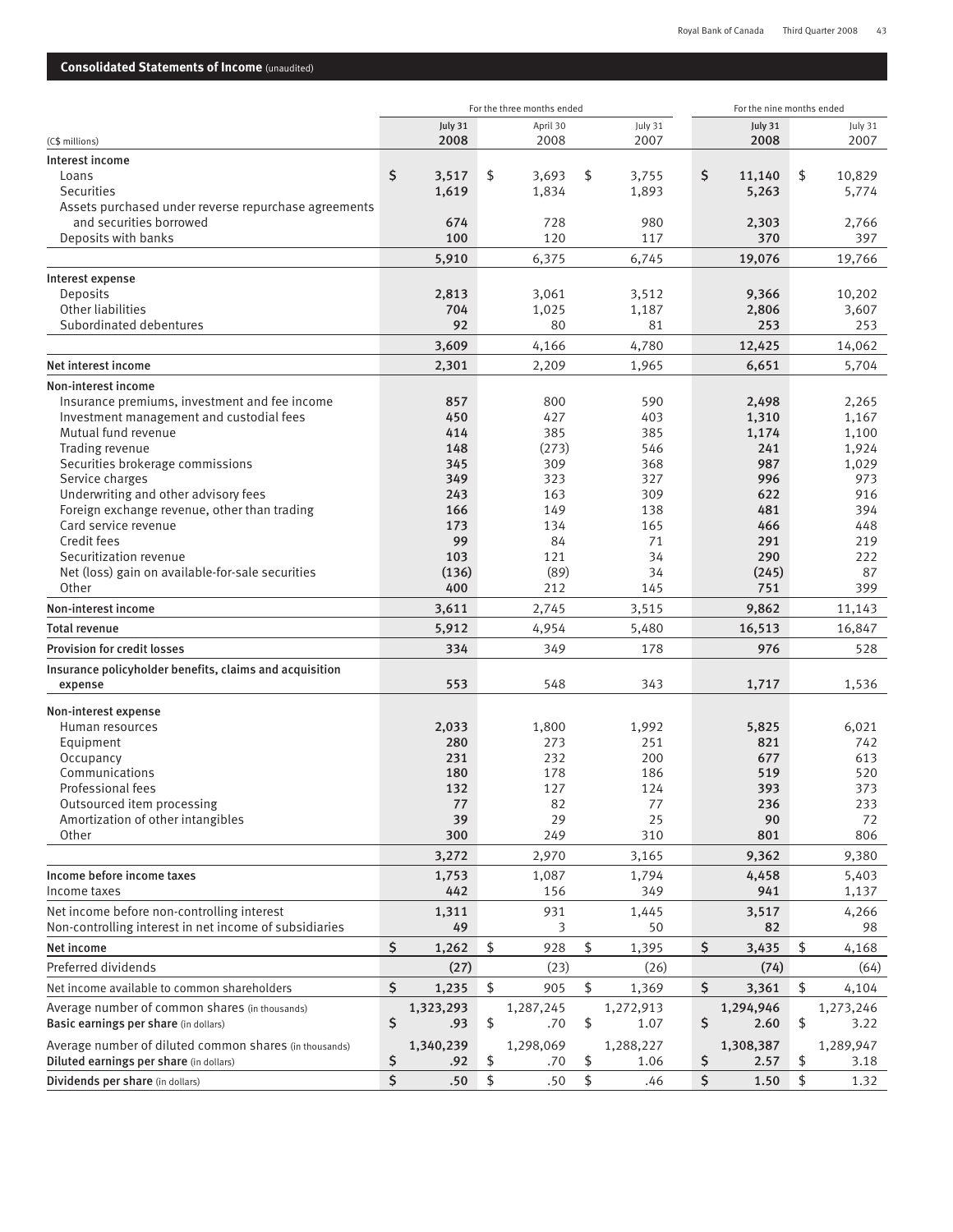# **Consolidated Statements of Comprehensive Income** (unaudited)

|                                                                         |    |         |    | For the three months ended |     |                | For the nine months ended |         |   |         |
|-------------------------------------------------------------------------|----|---------|----|----------------------------|-----|----------------|---------------------------|---------|---|---------|
|                                                                         |    | July 31 |    | April 30                   |     | July 31        |                           | July 31 |   | July 31 |
| (C\$ millions)                                                          |    | 2008    |    | 2008                       |     | 2007           |                           | 2008    |   | 2007    |
| Comprehensive income                                                    |    |         |    |                            |     |                |                           |         |   |         |
| Net income                                                              | S  | 1,262   | S. | 928                        | \$. | 1,395          | S                         | 3,435   | S | 4,168   |
| Other comprehensive income, net of taxes                                |    |         |    |                            |     |                |                           |         |   |         |
| Net unrealized (losses) gains on available-for-sale securities          |    | (248)   |    | (215)                      |     | (157)          |                           | (453)   |   | (141)   |
| Reclassification of losses on available-for-sale securities to income   |    | 99      |    | 12                         |     |                |                           | 121     |   | 18      |
|                                                                         |    | (149)   |    | (203)                      |     | (148)          |                           | (332)   |   | (123)   |
| Unrealized foreign currency translation gains (losses)                  |    | 434     |    | 55                         |     | (701)          |                           | 1,499   |   | (858)   |
| Reclassification of gains on foreign currency translation to income     |    | (1)     |    | (2)                        |     |                |                           | (3)     |   | (41)    |
| Net foreign currency translation (losses) gains from hedging activities |    | (252)   |    | (46)                       |     | 405            |                           | (994)   |   | 434     |
|                                                                         |    | 181     |    |                            |     | (296)          |                           | 502     |   | (465)   |
| Net (losses) gains on derivatives designated as cash flow hedges        |    | (11)    |    | (144)                      |     | 144            |                           | (478)   |   | 190     |
| Reclassification of losses (gains) on derivatives designated as cash    |    |         |    |                            |     |                |                           |         |   |         |
| flow hedges to income                                                   |    | 27      |    | (16)                       |     | $\overline{7}$ |                           | 13      |   | 28      |
|                                                                         |    | 16      |    | (160)                      |     | 151            |                           | (465)   |   | 218     |
| Other comprehensive income (loss)                                       |    | 48      |    | (356)                      |     | (293)          |                           | (295)   |   | (370)   |
| Total comprehensive income                                              | Ŝ. | 1,310   |    | 572                        |     | 1,102          | S                         | 3,140   |   | 3,798   |
|                                                                         |    |         |    |                            |     |                |                           |         |   |         |

# **Consolidated Statements of Changes in Shareholders' Equity** (unaudited)

|                                                                                                                                                                                                                                                | July 31                                              | April 30                     | July 31                           |    | July 31                 | July 31                         |
|------------------------------------------------------------------------------------------------------------------------------------------------------------------------------------------------------------------------------------------------|------------------------------------------------------|------------------------------|-----------------------------------|----|-------------------------|---------------------------------|
| (C\$ millions)                                                                                                                                                                                                                                 | 2008                                                 | 2008                         | 2007                              |    | 2008                    | 2007                            |
| <b>Preferred shares</b><br>Balance at beginning of period<br>Issued<br>Redeemed for cancellation                                                                                                                                               | \$<br>2,263                                          | \$<br>2,050<br>213           | \$<br>2,050                       | \$ | 2,050<br>213            | \$<br>1,050<br>1.150<br>(150)   |
| Balance at end of period                                                                                                                                                                                                                       | 2,263                                                | 2,263                        | 2,050                             |    | 2,263                   | 2,050                           |
| <b>Common shares</b><br>Balance at beginning of period<br>Issued<br>Purchased for cancellation                                                                                                                                                 | 8,184<br>2,124                                       | 7,328<br>856                 | 7,250<br>39<br>(6)                |    | 7,300<br>3,014<br>(6)   | 7,196<br>152<br>(65)            |
| Balance at end of period                                                                                                                                                                                                                       | 10,308                                               | 8,184                        | 7,283                             |    | 10,308                  | 7,283                           |
| <b>Contributed surplus</b><br>Balance at beginning of period<br>Renounced stock appreciation rights<br>Stock-based compensation awards<br>Other                                                                                                | 245<br>$\overline{\phantom{0}}$<br>$\mathbf{1}$<br>5 | 267<br>(18)<br>(4)           | 241<br>(1)<br>$\mathbf{1}$<br>(6) |    | 235<br>(2)<br>10<br>8   | 292<br>(5)<br>(48)<br>(4)       |
| Balance at end of period                                                                                                                                                                                                                       | 251                                                  | 245                          | 235                               |    | 251                     | 235                             |
| Treasury shares - preferred<br>Balance at beginning of period<br><b>Sales</b><br>Purchases                                                                                                                                                     | (7)<br>$\overline{2}$<br>(5)                         | (6)<br>$\overline{7}$<br>(8) | (21)<br>25<br>(7)                 |    | (6)<br>13<br>(17)       | (2)<br>32<br>(33)               |
| Balance at end of period                                                                                                                                                                                                                       | (10)                                                 | (7)                          | (3)                               |    | (10)                    | (3)                             |
| Treasury shares - common<br>Balance at beginning of period<br>Sales<br>Purchases                                                                                                                                                               | (99)<br>3<br>(2)                                     | (119)<br>41<br>(21)          | (99)<br>15<br>(32)                |    | (101)<br>51<br>(48)     | (180)<br>133<br>(69)            |
| Balance at end of period                                                                                                                                                                                                                       | (98)                                                 | (99)                         | (116)                             |    | (98)                    | (116)                           |
| <b>Retained earnings</b><br>Balance at beginning of period<br>Transition adjustment - Financial instruments (1)<br>Net income<br>Preferred share dividends                                                                                     | 18,951<br>1,262<br>(27)                              | 18,698<br>928<br>(23)        | 16,786<br>1,395<br>(26)           |    | 18,167<br>3,435<br>(74) | 15,771<br>(86)<br>4,168<br>(64) |
| Common share dividends<br>Premium paid on common shares purchased for cancellation<br>Issuance costs and other                                                                                                                                 | (669)                                                | (647)<br>(5)                 | (587)<br>(52)<br>$\mathbf{1}$     |    | (1,954)<br>(49)<br>(8)  | (1,684)<br>(566)<br>(22)        |
| Balance at end of period                                                                                                                                                                                                                       | 19,517                                               | 18,951                       | 17,517                            |    | 19,517                  | 17,517                          |
| Accumulated other comprehensive income (loss)<br>Transition adjustment - Financial instruments (1)<br>Unrealized gains and losses on available-for-sale securities<br>Unrealized foreign currency translation gains and losses, net of hedging | (45)<br>(397)                                        | (45)<br>(248)                | (45)<br>(123)                     |    | (45)<br>(397)           | (45)<br>(123)                   |
| activities<br>Gains and losses on derivatives designated as cash flow hedges                                                                                                                                                                   | (2,705)<br>(354)                                     | (2,886)<br>(370)             | (2,469)<br>218                    |    | (2,705)<br>(354)        | (2,469)<br>218                  |
| Balance at end of period                                                                                                                                                                                                                       | (3,501)                                              | (3, 549)                     | (2, 419)                          |    | (3, 501)                | (2,419)                         |
| Retained earnings and Accumulated other comprehensive income                                                                                                                                                                                   | 16,016                                               | 15,402                       | 15,098                            |    | 16,016                  | 15,098                          |
| Shareholders' equity at end of period                                                                                                                                                                                                          | \$<br>28,730                                         | \$<br>25,988                 | \$<br>24,547                      | S. | 28,730                  | \$<br>24,547                    |

(1) The transition adjustment relates to the implementation of the new financial instruments accounting standards. Refer to Note 1 to the Consolidated Financial Statements of our 2007 Annual Report.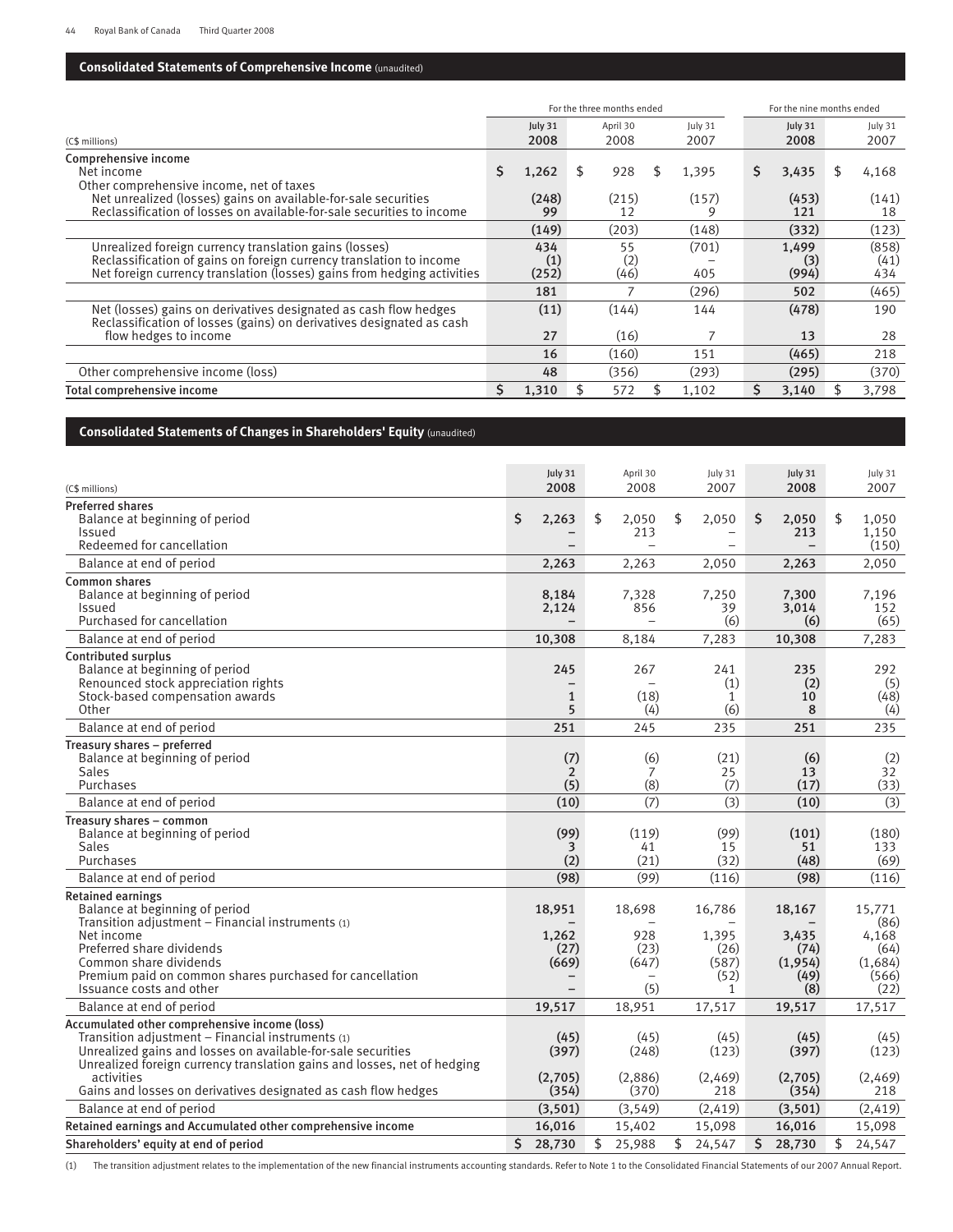|                                                                                                   |                         | For the three months ended |                          |                    | For the nine months ended |
|---------------------------------------------------------------------------------------------------|-------------------------|----------------------------|--------------------------|--------------------|---------------------------|
|                                                                                                   | July 31                 | April 30                   | July 31                  | July 31            | July 31                   |
| (C\$ millions)                                                                                    | 2008                    | 2008                       | 2007                     | 2008               | 2007                      |
| Cash flows from operating activities<br>Net income                                                | $\mathsf{S}$<br>1,262   | \$<br>928                  | \$<br>1,395              | \$<br>3,435        | \$<br>4,168               |
| Adjustments to determine net cash from (used in) operating activities                             |                         |                            |                          |                    |                           |
| Provision for credit losses                                                                       | 334                     | 349                        | 178                      | 976                | 528                       |
| Depreciation                                                                                      | 135                     | 133                        | 109                      | 389                | 317                       |
| <b>Business realignment payments</b>                                                              | (3)                     | (2)                        | (7)                      | (10)               | (33)                      |
| Future income taxes                                                                               | (9)                     | (277)                      | (102)                    | (469)              | (206)                     |
| Amortization of other intangibles                                                                 | 39                      | 29<br>(4)                  | 25<br>(4)                | 90                 | 72<br>(12)                |
| Gain on sale of premises and equipment<br>(Gain) loss on loan securitizations                     | (4)<br>(25)             | (76)                       | 32                       | (12)<br>(123)      | (43)                      |
| Gain on available-for-sale securities                                                             | (35)                    | (12)                       | (44)                     | (55)               | (121)                     |
| Changes in operating assets and liabilities                                                       |                         |                            |                          |                    |                           |
| Insurance claims and policy benefit liabilities                                                   | 52                      | (2)                        | (330)                    | 325                | 197                       |
| Net change in accrued interest receivable and payable                                             | 46                      | 66                         | (130)                    | 211                | 37                        |
| Current income taxes                                                                              | 3                       | (78)                       | 244                      | (1,610)            | 372                       |
| Derivative assets                                                                                 | 2,666                   | 1,602                      | (8, 587)                 | (2,492)            | (16, 550)                 |
| Derivative liabilities<br>Trading securities                                                      | (4,938)<br>4,020        | (2, 576)<br>11,043         | 9,468                    | (5, 397)<br>12,496 | 16,034<br>(6,407)         |
| Net change in brokers and dealers receivable and payable                                          | (670)                   | (671)                      | 6,012<br>(381)           | 75                 | (269)                     |
| Other                                                                                             | 3,971                   | (3, 110)                   | 1,560                    | (518)              | 1,886                     |
| Net cash from (used in) operating activities                                                      | 6,844                   | 7,342                      | 9,438                    | 7,311              | (30)                      |
| Cash flows used in investing activities                                                           |                         |                            |                          |                    |                           |
| Change in interest-bearing deposits with banks                                                    | (977)                   | 1,315                      | (1,647)                  | (1,445)            | 343                       |
| Change in loans, net of loan securitizations                                                      | (13,018)                | (11, 206)                  | (11, 065)                | (34, 759)          | (29, 857)                 |
| Proceeds from loan securitizations                                                                | 2,430                   | 2,846                      | 2,412                    | 6,681              | 6,353                     |
| Proceeds from sale of available-for-sale securities                                               | 930                     | 4,695                      | 2,862                    | 6,613              | 7,417                     |
| Proceeds from maturity of available-for-sale securities                                           | 1,959                   | 4,044                      | 4,814                    | 11,842             | 11,399                    |
| Purchases of available-for-sale securities                                                        | (3, 153)                | (7,907)                    | (4, 416)                 | (19, 121)          | (14, 291)                 |
| Net acquisitions of premises and equipment                                                        | (218)                   | (322)                      | (169)                    | (807)              | (512)                     |
| Change in assets purchased under reverse repurchase agreements and<br>securities borrowed         | 5,520                   | 14,847                     | (5,041)                  | 8,261              | (17, 805)                 |
| Net cash used in acquisitions                                                                     | (90)                    | (855)                      | (90)                     | (954)              | (373)                     |
| Net cash (used in) from investing activities                                                      | (6,617)                 | 7,457                      | (12, 340)                | (23, 689)          | (37, 326)                 |
| Cash flows from financing activities                                                              |                         |                            |                          |                    |                           |
| Change in deposits                                                                                | 3,777                   | (1,201)                    | 3,597                    | 31,787             | 28,951                    |
| Issue of RBC Trust Capital Securities (RBC TruCS)                                                 |                         | 500                        |                          | 500                |                           |
| Repayment of subordinated debentures                                                              |                         |                            | (500)                    | (500)              | (989)                     |
| Issue of subordinated debentures                                                                  | 1,000                   | 1,000                      | 87                       | 2,000              | 87                        |
| Issue of preferred shares                                                                         |                         | 213                        |                          | 213                | 1,150                     |
| Redemption of preferred shares for cancellation<br>Issuance costs                                 | (1)                     | (5)                        | $\overline{\phantom{0}}$ | (6)                | (150)<br>(24)             |
| Issue of common shares                                                                            | 21                      | 25                         | 36                       | 78                 | 139                       |
| Purchase of common shares for cancellation                                                        | —                       |                            | (58)                     | (55)               | (631)                     |
| Sales of treasury shares                                                                          | 5                       | 48                         | 40                       | 64                 | 165                       |
| Purchase of treasury shares                                                                       | (7)                     | (29)                       | (39)                     | (65)               | (102)                     |
| Dividends paid                                                                                    | (669)                   | (662)                      | (607)                    | (1,992)            | (1,664)                   |
| Dividends/distributions paid by subsidiaries to non-controlling interests                         | (1)                     | (1)                        | (30)                     | (32)               | (62)                      |
| Change in obligations related to assets sold under repurchase agreements<br>and securities loaned | (1, 917)                | (11,982)                   | (1, 365)                 | (10, 410)          | (1,261)                   |
| Change in obligations related to securities sold short                                            | (1, 578)                | (1,048)                    | 2,779                    | (3,003)            | 12,904                    |
| Change in short-term borrowings of subsidiaries                                                   | 705                     | 99                         | (153)                    | 965                | (403)                     |
| Net cash from (used in) financing activities                                                      | 1,335                   | (13, 043)                  | 3,787                    | 19,544             | 38,110                    |
| Effect of exchange rate changes on cash and due from banks                                        | 51                      | 15                         | (64)                     | 179                | (64)                      |
| Net change in cash and due from banks                                                             | 1,613                   | 1,771                      | 821                      | 3,345              | 690                       |
| Cash and due from banks at beginning of period                                                    | 5,958                   | 4,187                      | 4,270                    | 4,226              | 4,401                     |
| Cash and due from banks at end of period                                                          | \$<br>7,571             | \$<br>5,958                | \$<br>5,091              | \$<br>7,571        | \$<br>5,091               |
| Supplemental disclosure of cash flow information                                                  |                         |                            |                          |                    |                           |
| Amount of interest paid in period<br>Amount of income taxes paid in period                        | \$<br>3,713<br>\$<br>85 | \$<br>4,010<br>\$<br>312   | \$<br>4,881<br>\$<br>476 | \$<br>12,614<br>\$ | \$<br>14,061<br>\$        |
|                                                                                                   |                         |                            |                          | 1,901              | 1,163                     |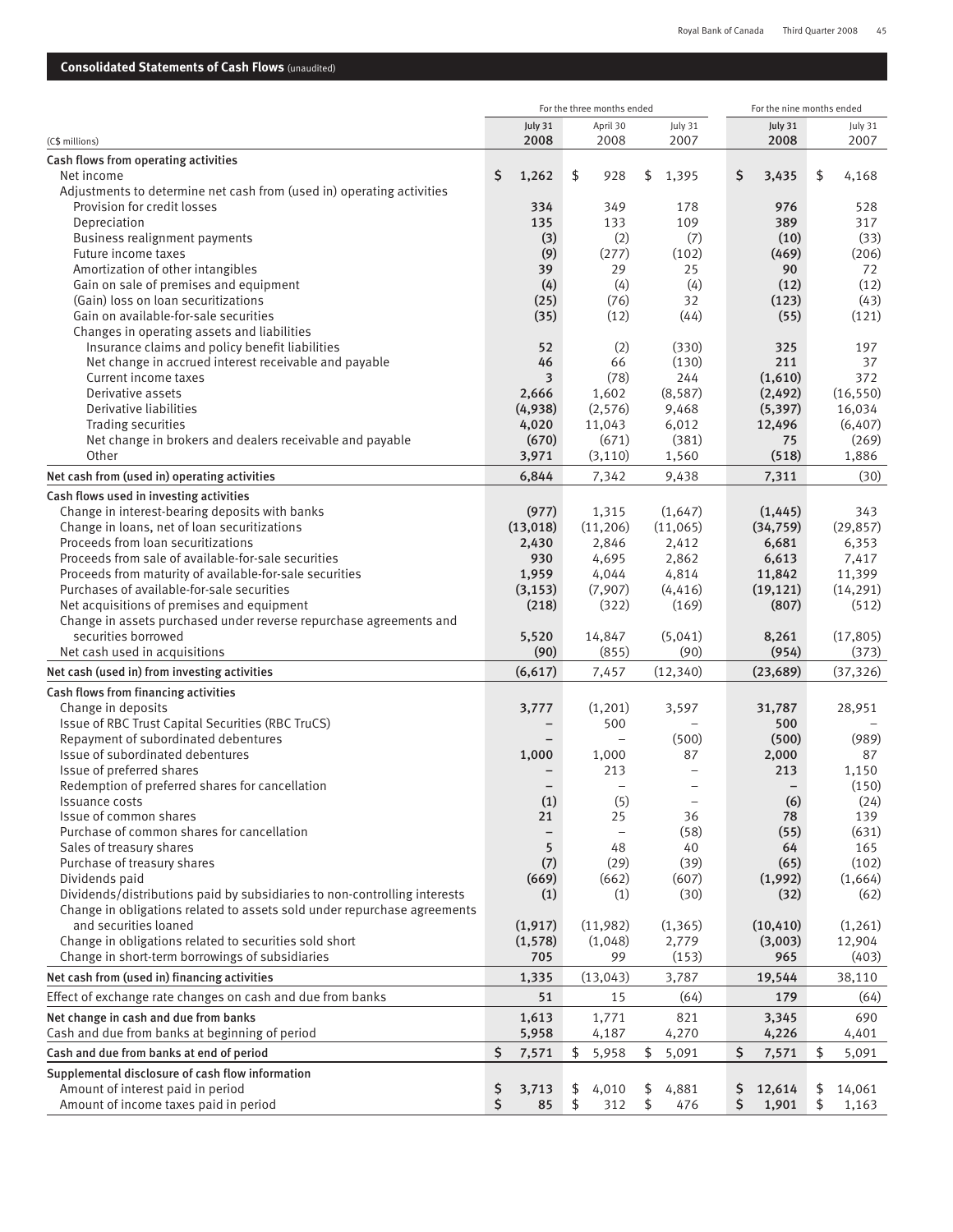**Notes to the Interim Consolidated Financial Statements** (unaudited) (All tabular amounts are in millions of Canadian dollars, except per share and percentage amounts)

These unaudited Interim Consolidated Financial Statements have been prepared in accordance with Canadian generally accepted accounting principles (Canadian GAAP) and follow the same accounting policies and methods described in our audited Consolidated Financial Statements for the year ended October 31, 2007, except as described below. Under Canadian GAAP, additional disclosures are required in annual financial statements; therefore, these unaudited Interim Consolidated Financial Statements should be read in conjunction with the audited Consolidated Financial Statements for the year ended October 31, 2007, and the accompanying notes included on pages 117 to 176 in our 2007 Annual Report to shareholders (2007 Annual Report). In the opinion of management, all adjustments necessary for a fair presentation of results for the periods reported have been included. These adjustments consist only of normal recurring adjustments, except as otherwise disclosed. Certain comparative amounts have been reclassified to conform to the current period's presentation.

## Note 1: Significant accounting policies

#### **Significant accounting changes**

*Capital Disclosures and Financial Instruments – Disclosures and Presentation*

On November 1, 2007, we adopted three new presentation and disclosure standards that were issued by the Canadian Institute of Chartered Accountants (CICA): Handbook Section 1535, *Capital Disclosures* (Section 1535), Handbook Section 3862, *Financial Instruments – Disclosures* (Section 3862), and Handbook Section 3863, *Financial Instruments – Presentation* (Section 3863).

Section 1535 specifies the disclosure of (i) an entity's objectives,

#### Note 2: Fair values of financial instruments

The fair value of a financial instrument is the amount at which the financial instrument could be exchanged in an arm's-length transaction between knowledgeable and willing parties under no compulsion to act. Fair values are determined by reference to quoted bid or ask prices, as appropriate, in the most advantageous active market for that instrument to which we have immediate access. Where bid and ask prices are unavailable, we use the closing price of the most recent transaction of that instrument subject to the liquidation adjustments referred to below. In the absence of an active market, we determine fair values based on prevailing market rates (bid and ask prices, as appropriate) for instruments with similar characteristics and risk profiles or internal or external valuation models, such as option pricing models and discounted cash flow analysis, using observable market-based inputs.

Fair values determined using valuation models require the use of assumptions concerning the amount and timing of estimated future cash flows and discount rates. In determining those assumptions, we look primarily to external, readily observable market inputs including factors such as interest rate yield curves, currency rates, and price and rate volatilities, as applicable. In limited circumstances, we use input parameters that are not based on observable market data with an adjustment to reflect uncertainty and to ensure that financial instruments are reported at fair values. Based on our assessment we believe that using possible alternative assumptions to determine the fair value of such financial instruments will not result in significantly different fair values.

For certain financial instruments where market prices are not observable due to insufficient trading volume or a lack of recent trades in a less active or inactive market, liquidity adjustments are factored into the determination of their fair values. Liquidity adjustments are also calculated to reflect the cost of unwinding a larger than normal market size risk position.

All of our derivatives transactions are accounted for on a fair value basis. We record valuation adjustments that represent the fair value of the credit risk of our derivative portfolios in order to ascertain their fair

policies and processes for managing capital, (ii) quantitative data about what the entity regards as capital, (iii) whether the entity has complied with any capital requirements, and (iv) if it has not complied, the consequences of such non-compliance.

Sections 3862 and 3863 replaced Handbook Section 3861, *Financial Instruments – Disclosure and Presentation*, revised and enhanced its disclosure requirements and continued its presentation requirements. These new sections place increased emphasis on disclosures about the nature and extent of risks arising from financial instruments and how the entity manages those risks.

values. These adjustments take into account the creditworthiness of our counterparties, the current and potential future mark-to-market of the transactions, and the effects of credit mitigants such as master netting agreements and collateral agreements. Credit valuation adjustments are recalculated regularly for all of our derivative portfolios. Changes to credit valuation adjustments are recorded in current period income.

A net gain of \$2 million, representing the change in fair values estimated based on valuation techniques using input parameters that are not supported by observable market data, was recognized in net income for the quarter ended July 31, 2008 (quarter ended April 30, 2008 – \$2 million).

The unrealized gain or loss at inception for financial instruments is recognized in net income only if the fair value of the instrument is (i) evidenced by a quoted market price in an active market or observable current market transactions that are substantially the same, (ii) based on a valuation technique that uses observable market inputs, or (iii) the risks associated with the derivative contract are fully offset by another contract(s) with a third party(ies). Unrealized gain or loss at inception is the difference between the transaction price and its fair value on the trade date. For financial instruments where the fair value is not evidenced by the above-mentioned criteria or the risks associated with the original contract are not fully transferred to a third party, the unrealized gain or loss at inception is deferred. The deferred gain or loss is recognized when (i) unobservable market inputs become observable to support the fair value of the transaction, (ii) the risks associated with the original contract are substantially offset by another contract(s) with a third party(ies), (iii) the gain or loss is realized through receipt or payment of cash, or (iv) the transaction is terminated early or on maturity.

We have documented our internal policies that detail our processes for determining fair value, including the methodologies used in establishing our valuation adjustments. These methodologies are consistently applied and periodically reviewed by Group Risk Management.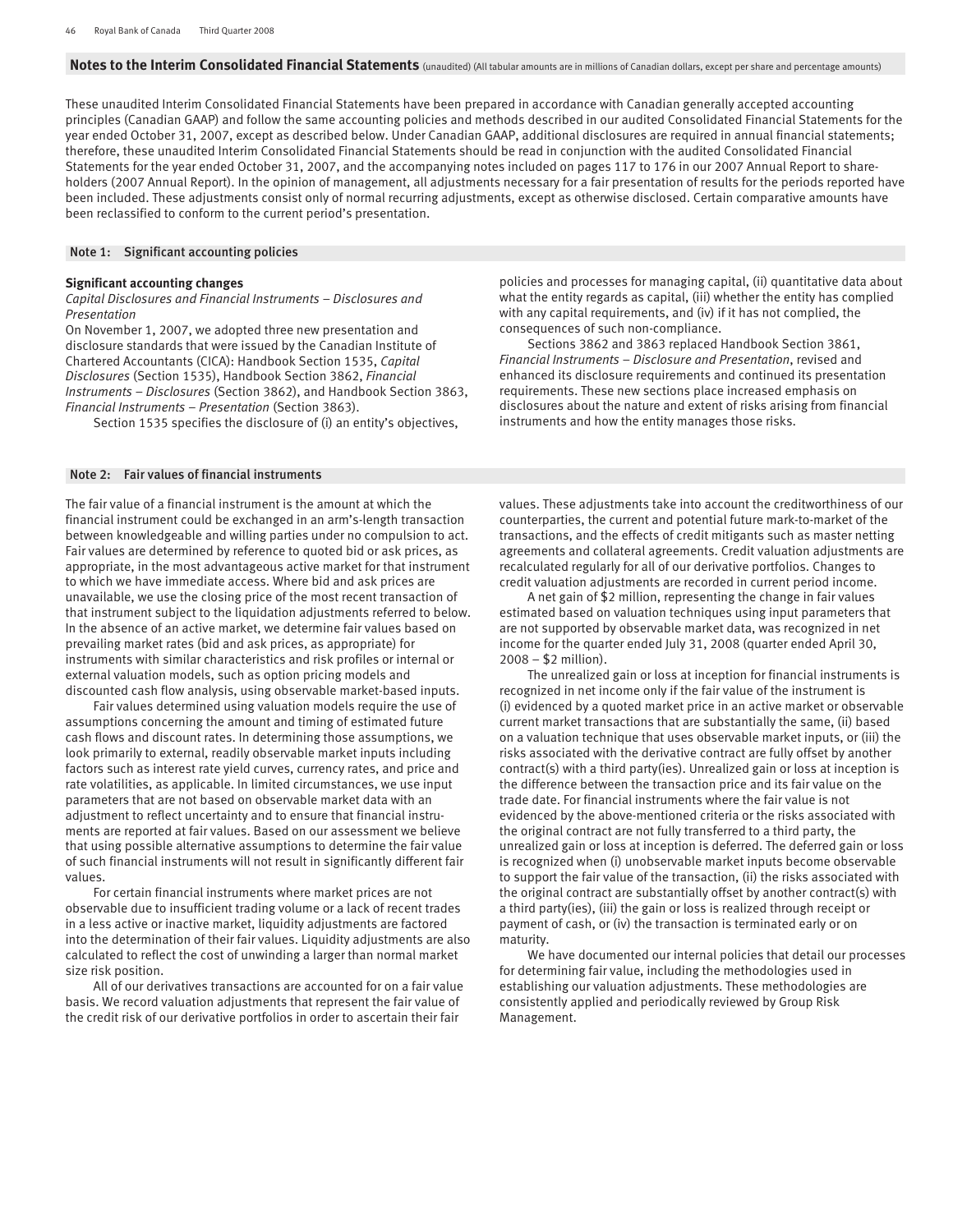# Note 2: Fair values of financial instruments (continued)

The following table summarizes changes in the aggregate amount of deferred unrealized gains or losses at inception for financial instruments for each of the three-month periods ended July 31, 2008 and April 30, 2008.

|                                                                                                                                                                                                                                 |                 | As at and for the three months ended |
|---------------------------------------------------------------------------------------------------------------------------------------------------------------------------------------------------------------------------------|-----------------|--------------------------------------|
|                                                                                                                                                                                                                                 | July 31<br>2008 | April 30<br>2008                     |
| Deferred unrealized gains not yet recognized in net income, as at beginning of period<br>Add: Deferred unrealized gains (losses) arising during the period<br>Less: Deferred gains reclassified to net income during the period | 177             | 180<br>(1)                           |
| Deferred unrealized gains, as at end of period                                                                                                                                                                                  | 180             |                                      |

The deferred unrealized gains and losses at inception primarily arise in equity structured notes, structured credit and interest rate derivatives, and bank-owned life insurance policies.

# **Carrying value and fair value of selected financial instruments**

The following tables provide a comparison of the carrying and fair values for each classification of financial instruments as at July 31, 2008 and October 31, 2007:

|                                                                                                                                           |    |                                                                                 |    |                                                                   |         |                                                                | As at July 31, 2008 |                                                |     |                                                               |                                    |                                |
|-------------------------------------------------------------------------------------------------------------------------------------------|----|---------------------------------------------------------------------------------|----|-------------------------------------------------------------------|---------|----------------------------------------------------------------|---------------------|------------------------------------------------|-----|---------------------------------------------------------------|------------------------------------|--------------------------------|
|                                                                                                                                           |    |                                                                                 |    | Carrying value and fair value of                                  |         |                                                                |                     |                                                |     |                                                               |                                    |                                |
|                                                                                                                                           |    | Financial<br>instruments<br>required to be<br>classified as<br>held-for-trading |    | Financial<br>instruments<br>designated as<br>held-for-<br>trading |         | Available-for-sale<br>instruments<br>measured at fair<br>value | liabilities (1)     | Loans and<br>receivables<br>and<br>non-trading |     | Available-for-sale<br>instruments<br>measured<br>at $cost(2)$ | <b>Total</b><br>carrying<br>amount | <b>Total fair</b><br>value     |
| <b>Financial assets</b><br><b>Securities</b><br>Trading<br>Available-for-sale (3)                                                         |    | \$118,066                                                                       |    | \$19,432                                                          | \$.     | $\overline{\phantom{0}}$<br>37,541                             | \$                  |                                                | \$  | $\qquad \qquad -$<br>1,338                                    | \$137,498<br>38,879                | \$137,498<br>38,879            |
| <b>Total securities</b>                                                                                                                   |    | \$118,066                                                                       |    | \$19,432                                                          | $\zeta$ | 37,541                                                         | \$                  |                                                | \$  | 1,338                                                         | \$176,377                          | \$176,377                      |
| Assets purchased under reverse repurchase<br>agreements and securities borrowed                                                           | \$ |                                                                                 |    | \$18,062                                                          | \$      |                                                                | \$ 38,145           |                                                | \$  |                                                               | \$56,207                           | \$56,207                       |
| Loans<br>Retail<br>Wholesale                                                                                                              | \$ |                                                                                 | \$ | 4,053                                                             | \$      |                                                                | \$189,910           | 76,450                                         | \$  |                                                               | \$189,910<br>80,503                | \$189,910<br>80,503            |
| <b>Total loans</b>                                                                                                                        | \$ | $\overline{\phantom{0}}$                                                        | \$ | 4,053                                                             | \$      | $\overline{\phantom{0}}$                                       | \$266,360           |                                                | \$  | -                                                             | \$270,413                          | \$270,413                      |
| Other<br>Derivatives (4)<br>Other assets                                                                                                  | \$ | 69,099                                                                          | \$ | $\qquad \qquad -$<br>185                                          | \$      |                                                                | \$                  | $\qquad \qquad -$<br>25,132                    | \$  |                                                               | \$69,099<br>25,317                 | \$69,099<br>25,317             |
| <b>Financial liabilities</b><br>Deposits                                                                                                  |    |                                                                                 |    |                                                                   |         |                                                                |                     |                                                |     |                                                               |                                    |                                |
| Personal<br>Business and government (5)<br>Bank $(6)$                                                                                     | \$ |                                                                                 | Ś  | 2.325<br>61,704<br>6,660                                          | \$.     |                                                                | \$123,815           | 196,716<br>17,871                              | S   | -                                                             | \$126,140<br>258,420<br>24,531     | \$126,140<br>258,420<br>24,531 |
| Total deposits                                                                                                                            | \$ | $\overline{\phantom{0}}$                                                        |    | \$70,689                                                          | \$      | —                                                              | \$338,402           |                                                | \$. | $\qquad \qquad -$                                             | \$409,091                          | \$409,091                      |
| Other<br>Obligations related to securities sold short<br>Obligations related to assets sold under<br>repurchase agreements and securities | Ŝ. | 41,696                                                                          | \$ |                                                                   | Ś       |                                                                | \$                  |                                                | \$  |                                                               | \$41,696                           | \$41,696                       |
| loaned<br><b>Derivatives</b><br>Other liabilities                                                                                         |    | 66,623                                                                          |    | 15,913<br>$\overline{\phantom{0}}$                                |         | $\overline{\phantom{0}}$                                       |                     | 11,902<br>39,195                               |     |                                                               | 27,815<br>66,623<br>39,195         | 27,815<br>66,623<br>39,195     |
| Subordinated debentures<br>Trust capital securities<br>Preferred share liabilities                                                        |    |                                                                                 |    | 74                                                                |         |                                                                |                     | 7,851<br>1,400<br>300                          |     |                                                               | 7,925<br>1,400<br>300              | 7,925<br>1,400<br>300          |

(1) The fair value is not materially different than the carrying value.

(2) Includes the nominal value of our Held-to-maturity investments which are carried at amortized cost.<br>(3) Loan substitutes are classified as Available-for-sale securities.

(3) Loan substitutes are classified as Available-for-sale securities.

(4) Includes \$3 million of bank-owned life insurance policies.

(5) Business and government includes deposits from regulated deposit-taking institutions other than regulated banks, securities firms, businesses and governments.

(6) Bank refers to regulated banks.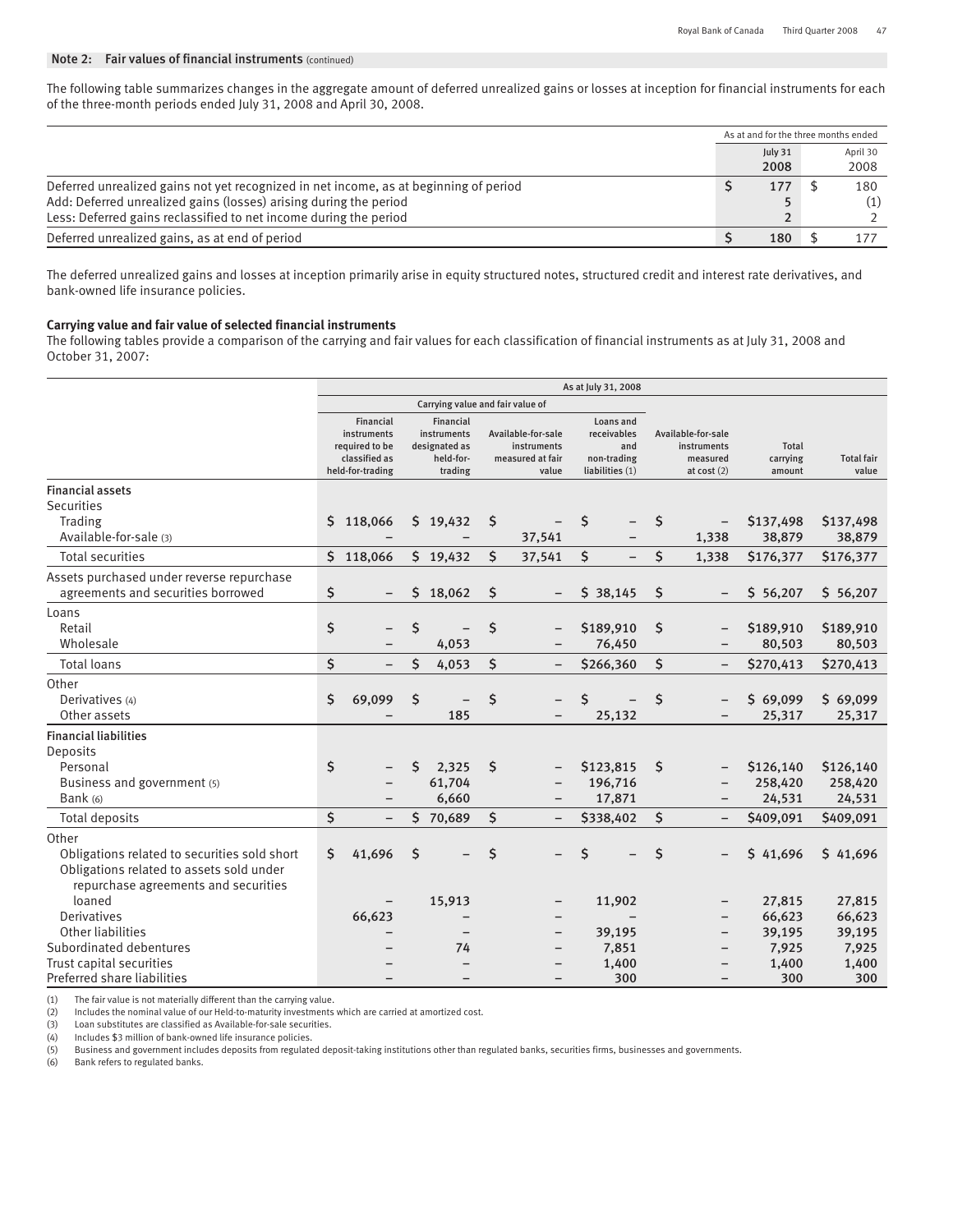## Note 2: Fair values of financial instruments (continued)

|                                                                                                                                  |                                                                                 |    |                                                                   |                                                                | As at October 31, 2007                                     |                                                            |                                                               |    |                                              |                                              |
|----------------------------------------------------------------------------------------------------------------------------------|---------------------------------------------------------------------------------|----|-------------------------------------------------------------------|----------------------------------------------------------------|------------------------------------------------------------|------------------------------------------------------------|---------------------------------------------------------------|----|----------------------------------------------|----------------------------------------------|
|                                                                                                                                  |                                                                                 |    | Carrying value and fair value of                                  |                                                                | Carrying value                                             | Fair<br>value                                              |                                                               |    |                                              |                                              |
|                                                                                                                                  | Financial<br>instruments<br>required to be<br>classified as<br>held-for-trading |    | Financial<br>instruments<br>designated as<br>held-for-<br>trading | Available-for-sale<br>instruments<br>measured at fair<br>value | Loans and<br>receivables and<br>non-trading<br>liabilities | Loans and<br>receivables and<br>non-trading<br>liabilities | Available-for-sale<br>instruments<br>measured<br>at $cost(1)$ |    | Total<br>carrying<br>amount                  | <b>Total fair</b><br>value                   |
| <b>Financial assets</b><br><b>Securities</b><br><b>Trading</b><br>Available-for-sale (2)                                         | \$<br>128,647                                                                   | S  | 18,838                                                            | \$<br>29,572                                                   | \$                                                         | \$                                                         | \$<br>1,198                                                   | S  | 147,485<br>30,770                            | \$<br>147,485<br>30,770                      |
| <b>Total securities</b>                                                                                                          | \$<br>128,647                                                                   | \$ | 18,838                                                            | \$<br>29,572                                                   | \$                                                         | \$<br>$\equiv$                                             | \$<br>1,198                                                   | \$ | 178,255                                      | \$<br>178,255                                |
| Assets purchased under<br>reverse repurchase<br>agreements and<br>securities borrowed                                            | \$                                                                              | \$ | 25,522                                                            | \$                                                             | \$<br>38,791                                               | \$<br>38,791                                               | \$<br>$\qquad \qquad -$                                       | \$ | 64,313                                       | \$<br>64,313                                 |
| Loans<br>Retail<br>Wholesale                                                                                                     | \$                                                                              | \$ | $\overline{\phantom{0}}$<br>3,235                                 | \$                                                             | 168,782<br>65,919                                          | \$<br>168,375<br>65,910                                    | \$                                                            | \$ | 168,782<br>69,154                            | \$<br>168,375<br>69,145                      |
| <b>Total loans</b>                                                                                                               | \$<br>$\overline{\phantom{m}}$                                                  | \$ | 3,235                                                             | \$<br>$\overline{\phantom{0}}$                                 | \$<br>234,701                                              | \$<br>234,285                                              | \$<br>$\qquad \qquad -$                                       | \$ | 237,936                                      | \$<br>237,520                                |
| Other<br>Derivatives (3)<br>Other assets                                                                                         | \$<br>66,585                                                                    | \$ | $\equiv$<br>164                                                   | \$<br>$\equiv$                                                 | \$<br>24,653                                               | \$<br>$\equiv$<br>24,653                                   | \$                                                            | \$ | 66,585<br>24,817                             | \$<br>66,585<br>24,817                       |
| <b>Financial liabilities</b><br>Deposits<br>Personal<br>Business and<br>government (4)<br>Bank $(5)$                             | \$<br>1,639                                                                     | \$ | 851<br>56,751<br>5,668                                            | \$<br>$\equiv$                                                 | 115,706<br>161,496<br>23,094                               | \$<br>115,609<br>161,217<br>23,095                         | \$                                                            | \$ | 116,557<br>219,886<br>28,762                 | \$<br>116,460<br>219,607<br>28,763           |
| Total deposits                                                                                                                   | \$<br>1,639                                                                     | \$ | 63,270                                                            | \$<br>$\equiv$                                                 | \$<br>300,296                                              | \$<br>299,921                                              | \$<br>$\equiv$                                                | \$ | 365,205                                      | \$<br>364,830                                |
| Other<br>Obligations related to<br>securities sold short<br>Obligations related to<br>assets sold under<br>repurchase agreements | \$<br>44,689                                                                    | \$ |                                                                   | \$                                                             | \$                                                         | \$                                                         | \$                                                            |    | 44,689                                       | \$<br>44,689                                 |
| and securities loaned<br>Derivatives<br>Other liabilities<br>Subordinated debentures<br>Trust capital securities                 | 72,010                                                                          |    | 24,086<br>$=$<br>77<br>$=$                                        |                                                                | 12,947<br>36,232<br>6,158<br>1,400                         | 12,947<br>36,262<br>6,427<br>1,476                         | $\equiv$                                                      |    | 37,033<br>72,010<br>36,232<br>6,235<br>1,400 | 37,033<br>72,010<br>36,262<br>6,504<br>1,476 |
| Preferred share liabilities                                                                                                      |                                                                                 |    |                                                                   |                                                                | 300                                                        | 300                                                        |                                                               |    | 300                                          | 300                                          |

(1) Includes the nominal value of our Held-to-maturity investments which are carried at amortized cost.

(2) Loan substitutes are classified as Available-for-sale securities.

(3) Includes \$71 million of bank-owned life insurance policies.<br>(4) Business and government includes deposits from regulated

Business and government includes deposits from regulated deposit-taking institutions other than regulated banks, securities firms, businesses and governments.

(5) Bank refers to regulated banks.

The following table presents information on loans and receivables designated as held-for-trading using the fair value option, the maximum exposure to credit risk, the extent to which the risk is mitigated by credit derivatives and similar instruments, and changes in the fair value of these assets as at July 31, 2008 and October 31, 2007. We measure the

change in the fair value of loans and receivables designated as held-for-trading due to changes in credit risk as the difference between the total change in the fair value of the instrument during the period and the change in fair value calculated using the appropriate risk-free yield curves.

|                                                                                                        |   |                          |     |                |                                | July 31, 2008                  |   |                          |    |                                   |     |                       |
|--------------------------------------------------------------------------------------------------------|---|--------------------------|-----|----------------|--------------------------------|--------------------------------|---|--------------------------|----|-----------------------------------|-----|-----------------------|
|                                                                                                        |   |                          |     |                | Change in                      | Cumulative<br>change in        |   | <b>Extent to</b>         |    | Change in fair<br>value of credit |     | Cumulative            |
|                                                                                                        |   | Carrying                 |     |                | fair value since               | fair value since               |   | which credit             |    | derivatives or                    |     | change                |
|                                                                                                        |   | amount of                |     |                | November 1,                    | initial                        |   | derivatives or           |    | similar                           |     | in fair value of      |
|                                                                                                        |   | loans and<br>receivables |     | <b>Maximum</b> | 2007<br>attributable to        | recognition<br>attributable to |   | similar<br>instruments   |    | instruments<br>since              |     | credit<br>derivatives |
| Loans and receivables                                                                                  |   | designated as            |     | exposure to    | changes in                     | changes in                     |   | mitigate credit          |    | November 1,                       |     | or similar            |
| designated as held-for-trading                                                                         |   | held-for-trading         |     | credit risk    | credit risk                    | credit risk                    |   | risk                     |    | 2007                              |     | instruments(1)        |
|                                                                                                        |   |                          |     |                |                                |                                |   |                          |    |                                   |     |                       |
| Interest-bearing deposits with banks \$<br>Assets purchased under reverse<br>repurchase agreements and |   | 3,780                    | - S | 3,780          | \$<br>$\overline{\phantom{0}}$ |                                | Ś | $\overline{\phantom{0}}$ | ς  |                                   | \$. |                       |
| securities borrowed                                                                                    |   | 18,062                   |     | 18,062         |                                |                                |   |                          |    |                                   |     |                       |
| Loans - Wholesale                                                                                      |   | 4,053                    |     | 4,053          | (77)                           | (137)                          |   | 1,183                    |    | (2)                               |     |                       |
| Total                                                                                                  | S | 25,895                   |     | 25,895         | \$<br>(77)                     | (137)                          | S | 1,183                    | \$ | (2)                               | S   |                       |

(1) The cumulative change is measured from the latter of November 1, 2006, or the initial recognition of the credit derivative or similar instruments.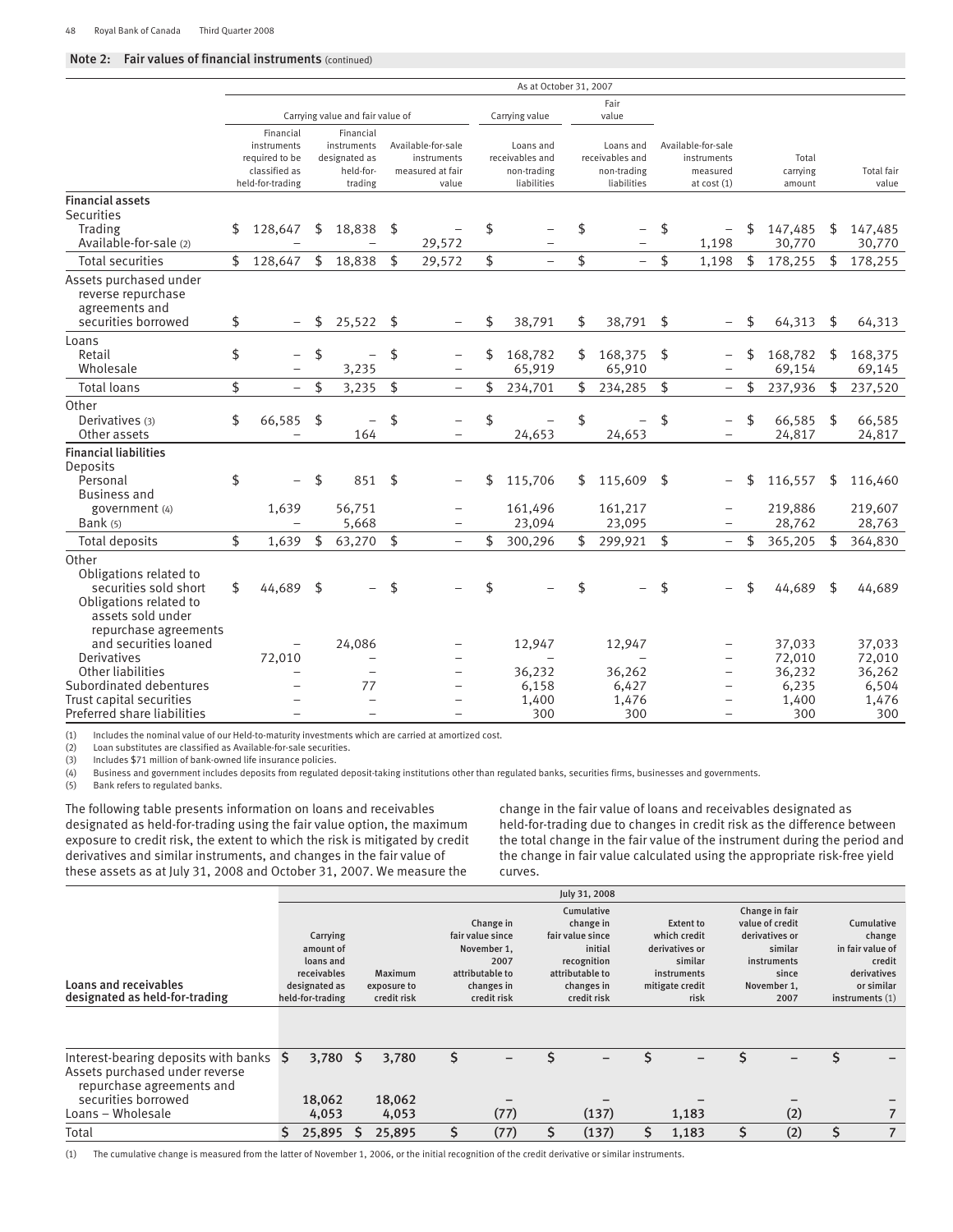|                                                      |                  |             |    |                  |     | October 31, 2007         |   |                          |   |                              |                  |
|------------------------------------------------------|------------------|-------------|----|------------------|-----|--------------------------|---|--------------------------|---|------------------------------|------------------|
|                                                      |                  |             |    |                  |     | Cumulative               |   |                          |   | Change in fair               |                  |
|                                                      |                  |             |    | Change in        |     | change in                |   | Extent to                |   | value of credit              | Cumulative       |
|                                                      | Carrying         |             |    | fair value since |     | fair value since         |   | which credit             |   | derivatives or               | change           |
|                                                      | amount of        |             |    | November 1.      |     | initial                  |   | derivatives or           |   | similar                      | in fair value of |
|                                                      | loans and        |             |    | 2006             |     | recognition              |   | similar                  |   | instruments                  | credit           |
|                                                      | receivables      | Maximum     |    | attributable to  |     | attributable to          |   | instruments              |   | since                        | derivatives      |
|                                                      | designated as    | exposure to |    | changes in       |     | changes in               |   | mitigate credit          |   | November 1,                  | or similar       |
| Loans and receivables designated as held-for-trading | held-for-trading | credit risk |    | credit risk      |     | credit risk              |   | risk                     |   | 2006                         | instruments (1)  |
| Interest-bearing deposits with banks                 | \$<br>4,821      | 4,821       | -5 | $-$              | \$. | $\overline{\phantom{0}}$ | S | $\overline{\phantom{0}}$ | S | $\qquad \qquad \blacksquare$ |                  |
| Assets purchased under reverse repurchase            |                  |             |    |                  |     |                          |   |                          |   |                              |                  |
| agreements and securities borrowed                   | 25,522           | 25,522      |    |                  |     |                          |   |                          |   |                              |                  |
| Loans - Wholesale                                    | 3,235            | 3,164       |    | (42)             |     | (21)                     |   | 1,106                    |   | 18                           |                  |
| Total                                                | 33,578           | 33,507      |    | (42)             |     | (21)                     |   | 1,106                    |   | 18                           |                  |

(1) The cumulative change is measured from the latter of November 1, 2006, or the initial recognition of the credit derivative or similar instruments.

The following table presents the changes in the fair value of our financial liabilities designated as held-for-trading using the fair value option as well as their contractual maturity and carrying amounts. In order to determine the change during a quarter in the fair value of a financial liability that we have designated as held-for-trading, we calculate the present value of the instrument's contractual cash flows using rates as at the beginning of the quarter: first, using an observed discount rate that reflects our credit spread and, again, using a rate that excludes our credit spread. We then compare the difference between those values to the difference between the same calculations using rates at the end of the period.

|                                                                                                                    |    |                                   |    | July 31, 2008            |          |                                                                             |    |                                                                                                          |     |                                             |
|--------------------------------------------------------------------------------------------------------------------|----|-----------------------------------|----|--------------------------|----------|-----------------------------------------------------------------------------|----|----------------------------------------------------------------------------------------------------------|-----|---------------------------------------------|
| Liabilities designated as held-for-trading                                                                         |    | Contractual<br>maturity<br>amount |    | Carrying<br>amount       |          | Difference between<br>carrying amount<br>and contractual<br>maturity amount |    | Changes in fair<br>value since<br>November 1, 2007<br>attributable to<br>changes in RBC<br>credit spread |     | Cumulative<br>change in<br>fair value $(1)$ |
| Term deposits<br>Personal<br>Business and government (2)<br>Bank $(3)$                                             | S  | 2,350<br>61,880<br>6,661          | s  | 2,325<br>61,704<br>6,660 | <b>S</b> | (25)<br>(176)<br>(1)                                                        | S  | (19)<br>(167)<br>$\overline{\phantom{0}}$                                                                | - S | (25)<br>(241)<br>(1)                        |
| Total term deposits                                                                                                | S. | 70,891                            | S  | 70,689                   | S        | (202)                                                                       | S  | (186)                                                                                                    |     | (267)                                       |
| Obligations related to assets sold under repurchase agreements and<br>securities loaned<br>Subordinated debentures | Ś. | 15,917<br>95                      | S. | 15,913<br>74             | S        | (4)<br>(21)                                                                 | S. | $\overline{\phantom{0}}$<br>(16)                                                                         | - Ś | (23)                                        |
| Total                                                                                                              | S. | 86,903                            | S. | 86,676                   |          | (227)                                                                       | S  | (202)                                                                                                    |     | (290)                                       |

(1) The cumulative change attributable to changes in our credit spread is measured from the latter of November 1, 2006, or the initial recognition of the liabilities designated as held-for-trading.

(2) Business and government includes deposits from regulated deposit-taking institutions other than regulated banks, securities firms, businesses and governments.

(3) Bank refers to regulated banks.

|                                                                                      |     |                                   |    | October 31, 2007   |    |                                                                             |    |                                                                                                          |
|--------------------------------------------------------------------------------------|-----|-----------------------------------|----|--------------------|----|-----------------------------------------------------------------------------|----|----------------------------------------------------------------------------------------------------------|
| Liabilities designated as held-for-trading                                           |     | Contractual<br>maturity<br>amount |    | Carrying<br>amount |    | Difference between<br>carrying amount<br>and contractual<br>maturity amount |    | Changes in fair<br>value since<br>November 1, 2006<br>attributable to<br>changes in RBC<br>credit spread |
| Term deposits                                                                        |     |                                   |    |                    |    |                                                                             |    |                                                                                                          |
| Personal                                                                             | \$  | 890                               | S  | 851                | \$ | (39)                                                                        | S  | (6)                                                                                                      |
| Business and government (1)                                                          |     | 56,741                            |    | 56,751             |    | 10                                                                          |    | (74)                                                                                                     |
| Bank $(2)$                                                                           |     | 5,668                             |    | 5,668              |    |                                                                             |    | (1)                                                                                                      |
| Total term deposits                                                                  | \$. | 63,299                            | S. | 63.270             | S  | (29)                                                                        | S  | (81)                                                                                                     |
| Obligations related to assets sold under repurchase agreements and securities loaned | S.  | 24,087                            | S. | 24,086             | S  | (1)                                                                         | \$ |                                                                                                          |
| Subordinated debentures                                                              |     | 82                                |    |                    |    | (5)                                                                         |    | (7)                                                                                                      |
| Total                                                                                | \$  | 87,468                            | S  | 87,433             | S  | (35)                                                                        | S  | (88)                                                                                                     |

(1) Business and government includes deposits from regulated deposit-taking institutions other than regulated banks, securities firms, businesses and governments.

(2) Bank refers to regulated banks.

The following table presents the contractual maturities of our demand, notice and term deposit liabilities. Included in "within 1 year" are deposits payable on demand and deposits payable after notice. Deposits payable on demand include all deposits for which we do not

have the right to notice of withdrawal; these are primarily chequing accounts. Deposits payable after notice include all deposits for which we can legally require notice of withdrawal; these are primarily savings accounts.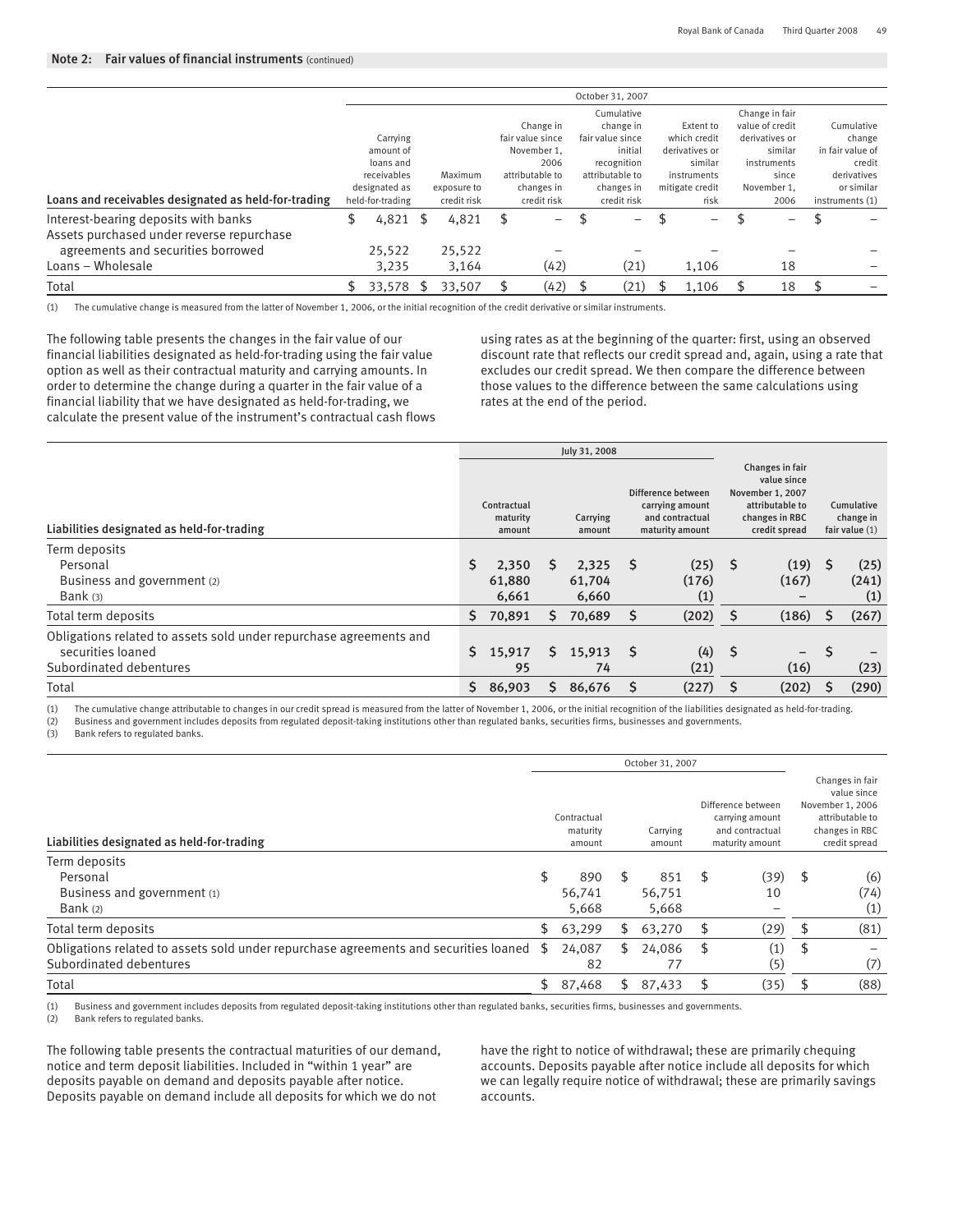#### Note 2: Fair values of financial instruments (continued)

*Deposits*

|               |                 | As at              |
|---------------|-----------------|--------------------|
|               | July 31<br>2008 | October 31<br>2007 |
| Within 1 year | \$.<br>332,649  | \$<br>308,708      |
| 1 to 2 years  | 19,446          | 17,484             |
| 2 to 3 years  | 25,717          | 15,290             |
| 3 to 4 years  | 8,643           | 9,501              |
| 4 to 5 years  | 14,792          | 8,552              |
| Over 5 years  | 7,844           | 5,670              |
|               | \$<br>409,091   | 365,205<br>\$      |

## Note 3: Unrealized gains and losses on Available-for-sale securities

The following table presents the gross unrealized gains and unrealized losses on Available-for-sale securities.

|                                |    |                   |    |                              |    |                               |   | As at         |                   |    |                              |                               |     |                     |
|--------------------------------|----|-------------------|----|------------------------------|----|-------------------------------|---|---------------|-------------------|----|------------------------------|-------------------------------|-----|---------------------|
|                                |    |                   |    | July 31, 2008                |    |                               |   |               |                   |    | October 31, 2007             |                               |     |                     |
|                                |    | Amortized<br>cost |    | Gross<br>unrealized<br>gains |    | Gross<br>unrealized<br>losses |   | Fair<br>value | Amortized<br>cost |    | Gross<br>unrealized<br>gains | Gross<br>unrealized<br>losses |     | Fair<br>value $(1)$ |
| Canadian government debt       |    |                   |    |                              |    |                               |   |               |                   |    |                              |                               |     |                     |
| Federal                        | S. | 11,447            | S. | 286                          | S  | (2)                           | S | 11,731        | \$<br>7,732       | \$ | 34                           | \$<br>(6)                     | \$  | 7,760               |
| Provincial and municipal       |    | 465               |    | 6                            |    | $\qquad \qquad$               |   | 471           | 279               |    |                              | (1)                           |     | 278                 |
| U.S. government debt           |    |                   |    |                              |    |                               |   |               |                   |    |                              |                               |     |                     |
| Federal                        |    | 26                |    |                              |    |                               |   | 26            |                   |    |                              |                               |     |                     |
| State, municipal and agencies  |    | 3,958             |    | 17                           |    | (47)                          |   | 3,928         | 3,582             |    | 14                           | (52)                          |     | 3,544               |
| Other OECD government debt (2) |    | 1,124             |    | 4                            |    | $\overline{\phantom{m}}$      |   | 1,128         | 819               |    |                              | (2)                           |     | 818                 |
| Mortgage-backed securities     |    | 3,212             |    | $\overline{7}$               |    | (488)                         |   | 2,731         | 3,345             |    | 4                            | (89)                          |     | 3,260               |
| Asset-backed securities        |    | 3,161             |    | $\overline{\phantom{m}}$     |    | (86)                          |   | 3,075         | 1,812             |    | $\overline{2}$               | (29)                          |     | 1,785               |
| Corporate debt and other debt  |    | 12,515            |    | 78                           |    | (154)                         |   | 12,439        | 9,855             |    | 45                           | (101)                         |     | 9,799               |
| Equities                       |    | 2,861             |    | 33                           |    | (194)                         |   | 2,700         | 2.715             |    | 191                          | (32)                          |     | 2,874               |
| Loan substitute securities     |    | 656               |    | $\overline{\phantom{m}}$     |    | (6)                           |   | 650           | 656               |    |                              | (4)                           |     | 652                 |
|                                | Ś. | 39,425            | S  | 431                          | S. | (977)                         | S | 38,879        | 30,795            | S. | 291                          | \$<br>(316)                   | \$. | 30,770              |

(1) The comparative fair values have been revised from those previously presented; these revisions have no impact on our Consolidated Balance Sheets.

(2) OECD stands for Organisation for Economic Co-operation and Development.

On a quarterly basis, and more frequently when conditions warrant, we evaluate Available-for-sale securities with unrealized losses to determine whether those unrealized losses are other-than-temporary. This determination is based on consideration of several factors including (i) the length of time and the extent to which the fair value has been less than cost, (ii) the financial condition and near-term prospects of the issuer, and (iii) our intent and ability to hold the investment for a period of time sufficient to allow for any anticipated recovery in fair value.

As at July 31, 2008, we had unrealized losses of \$488 million and \$194 million on our investments in mortgage-backed securities and equities, respectively. Mortgage-backed securities, particularly non-agency issuances including subprime, Alt A and other non-agency, have been negatively impacted by spread widening and changes in interest rates. The majority of our holdings are senior class AAA-rated with credit support through subordination, over-collateralization, and excess spread. Based on quantitative analysis and consideration of market and security-specific factors, there is sufficiently strong underlying credit to support our investment tranches. Additionally, the short duration of these securities reduces the credit exposure. A substantial portion of the equities with unrealized losses are publicly traded Canadian bank shares which we hold as economic hedges. While their share prices are under pressure due to current market conditions, these banks are well capitalized, continue to generate strong earnings and continue to pay dividends to shareholders. Based on the aforementioned factors, we do not consider these securities to be otherthan-temporarily impaired as at July 31, 2008.

The unrealized losses on the other securities we hold including asset-backed securities, government debt, corporate and other debt are primarily attributable to interest rate changes and widening credit spreads caused by the ongoing disruption in the financial markets, the weakening of the U.S. housing market, and the appreciation of the Canadian dollar against the U.S. dollar. However, based on the underlying credit of the issuers or the fact that some of these securities are over-collateralized, have excess spread to support the credit of the bonds, or are at least A-rated, we believe that the future cash flows will be sufficient to enable us to recover the amortized costs of these securities by their maturity dates. Accordingly, we do not consider these securities to be other-than-temporarily impaired as at July 31, 2008.

We hold collateral, such as mortgages, and other credit enhancements, such as guarantees and credit derivatives, as security for certain of our Available-for-sale securities.

#### **Impairment loss recognized**

When we determine that a security's impairment is other-thantemporary, the amortized cost of the security is written down to fair value and a loss is recognized in net income. During the quarter ended July 31, 2008, \$171 million of impairment losses on Available-for-sale securities that we deemed to be other-than-temporary were recognized in net income (quarter ended April 30, 2008 – \$101 million).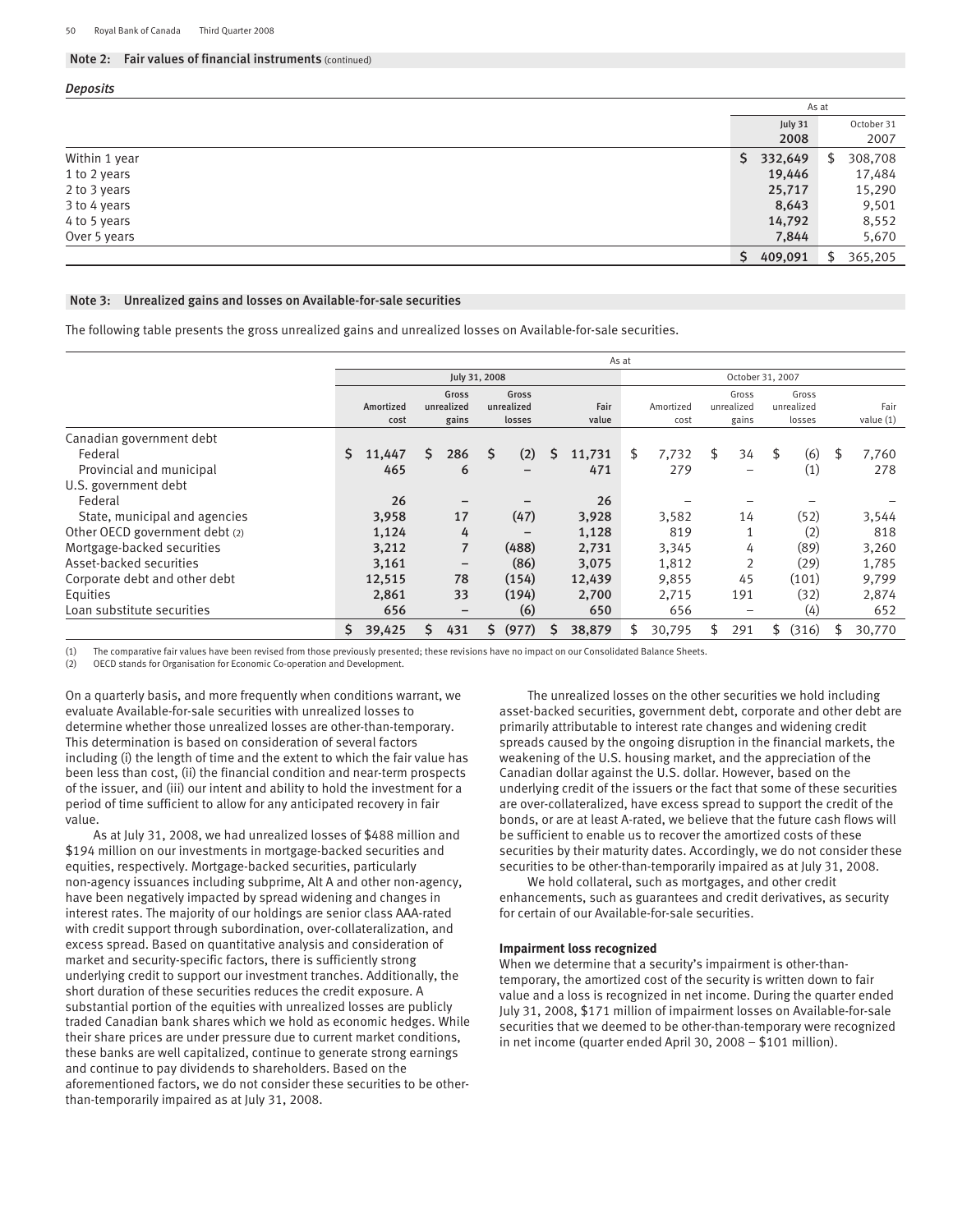# Note 4: Allowance for loan losses and impaired loans

#### *Allowance for loan losses*

|                                                     |     |                        |   |            |    |                   | As at   |                      |   |                          |    |                   | As at            |
|-----------------------------------------------------|-----|------------------------|---|------------|----|-------------------|---------|----------------------|---|--------------------------|----|-------------------|------------------|
|                                                     |     |                        |   |            |    |                   | July 31 |                      |   |                          |    |                   | October 31       |
|                                                     |     |                        |   |            |    |                   | 2008    |                      |   |                          |    |                   | 2007             |
|                                                     |     | <b>Balance</b> at      |   |            |    |                   |         | Provision            |   |                          |    | <b>Balance</b> at | Balance at       |
|                                                     |     | beginning<br>of period |   | Write-offs |    | <b>Recoveries</b> |         | for credit<br>losses |   | Other<br>adjustments (1) |    | end of<br>period  | end of<br>period |
| Retail                                              |     |                        |   |            |    |                   |         |                      |   |                          |    |                   |                  |
| Residential mortgages                               | \$  | 20                     | Ś | (1)        | \$ |                   | S       |                      | S | $\overline{2}$           | \$ | 21                | \$<br>15         |
| Personal                                            |     | 114                    |   | (130)      |    | 19                |         | 99                   |   | 37                       |    | 139               | 96               |
| Credit cards                                        |     |                        |   | (80)       |    | 13                |         | 67                   |   |                          |    |                   |                  |
| Small business (2)                                  |     | 12                     |   | (10)       |    | $\overline{2}$    |         | 11                   |   | (1)                      |    | 14                | 9                |
|                                                     | \$. | 146                    |   | 5(221)     | S  | 34                | Ś.      | 177                  | Ś | 38                       | Ś. | 174               | \$<br>120        |
| Wholesale                                           |     |                        |   |            |    |                   |         |                      |   |                          |    |                   |                  |
| Business (3)                                        | \$  | 364                    |   | \$ (113)   | Ŝ. | 5                 | Ś.      | 148                  | Ś | 25                       | Ś  | 429               | \$<br>231        |
| Sovereign (4)                                       |     |                        |   |            |    |                   |         |                      |   |                          |    |                   |                  |
| Bank $(5)$                                          |     |                        |   |            |    |                   |         |                      |   |                          |    |                   |                  |
| Specific allowance                                  | \$  | 510                    |   | \$ (334)   | Ś  | 39                | Ś.      | 325                  | Ś | 63                       | Ś. | 603               | \$<br>351        |
| General allowance (6)                               |     | 1,300                  |   |            |    |                   |         | 9                    |   | 28                       |    | 1,337             | 1,221            |
| Total allowance for credit losses                   | Ŝ.  | 1,810                  |   | 5(334)     | Ŝ  | 39                | Ś.      | 334                  | Ś | 91                       | Ś. | 1,940             | \$<br>1,572      |
| Allowance for off-balance sheet and other items (7) |     | (80)                   |   |            |    |                   |         |                      |   | (1)                      |    | (81)              | (79)             |
| <b>Total allowance for loan losses</b>              | Ŝ.  | 1,730                  |   | \$ (334)   | S  | 39                | Ś       | 334                  | Ś | 90                       | Ś. | 1,859             | \$<br>1,493      |

(1) Primarily represents the translation impact of foreign currency-denominated allowance for loan losses. Included in the Specific and General allowance adjustments are \$57 million and \$25 million, respectively, related to the loans acquired in connection with the acquisition of RBTT Financial Group. Refer to Note 7.

(2) Includes small business exposure managed on a pooled basis.

(3) Includes small business exposure managed on an individual client basis. Includes \$36 million (October 31, 2007 – \$nil) of provisions related to loans extended under liquidity facilities drawn on by RBC-administered multi-seller asset-backed commercial paper conduit programs.

(4) Sovereign refers to all central governments and agencies, central banks, as well as other qualifying public sector entities and multilateral development banks.

(5) Bank refers primarily to regulated deposit-taking institutions and securities firms.

(6) Includes \$81 million related to off-balance sheet and other items (October 31, 2007 – \$79 million).

(7) The allowance for off-balance sheet and other items is reported separately under Other liabilities.

A loan is considered past due when a counterparty has not made a payment by the contractual due date. The following table presents the carrying value of loans that are past due but not classified as impaired because they are either (i) less than 90 days past due, or (ii) fully secured and collection efforts are reasonably expected to result in repayment. Credit card balances are written off when a payment is 180 days in arrears.

## *Loans past due but not impaired*

|           |    |             | As at July 31, 2008 |              |             |   |              |
|-----------|----|-------------|---------------------|--------------|-------------|---|--------------|
|           |    |             |                     |              | 90 days     |   |              |
|           |    | $1-29$ days | 30-89 days          |              | and greater |   | <b>Total</b> |
| Retail    | S. | 2,953       | 1,202               | <sub>S</sub> | 300         | Ŝ | 4,455        |
| Wholesale |    | 1,593       | 592                 |              | 106         |   | 2,291        |
| Total     |    | 4.546       | 1.794               |              | 406         | S | 6,746        |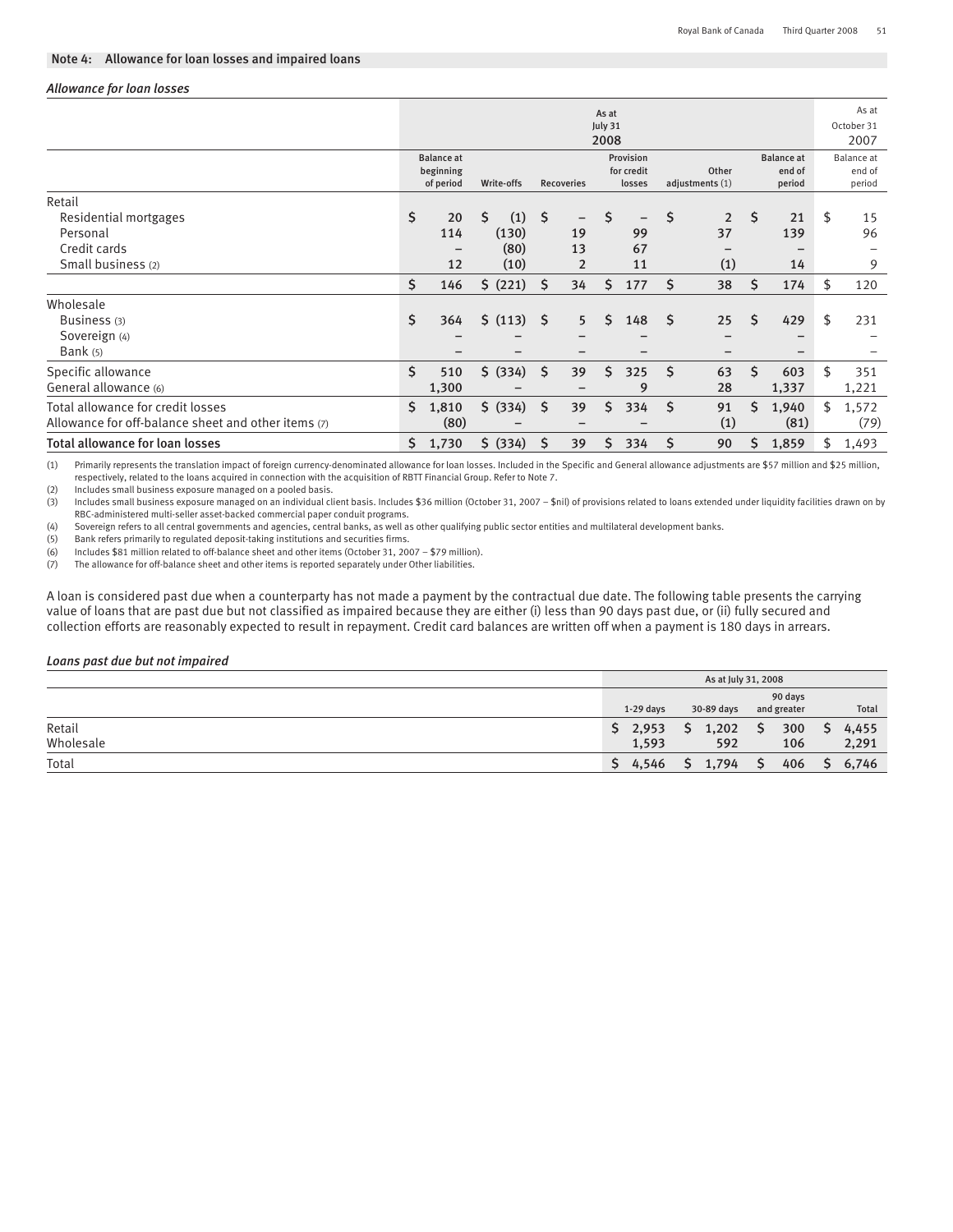#### Note 4: Allowance for loan losses and impaired loans (continued)

#### *Impaired loans* (1)

|                       |              |         |                       | As at |         |                          |
|-----------------------|--------------|---------|-----------------------|-------|---------|--------------------------|
|                       |              |         | July 31<br>2008       |       |         | October 31<br>2007       |
|                       |              | Gross   | Specific<br>allowance |       | Net     | Net                      |
| Retail                |              |         |                       |       |         |                          |
| Residential mortgages | \$           | 283     | \$<br>(21)            | S.    | 262     | \$<br>165                |
| Personal              |              | 292     | (139)                 |       | 153     | 93                       |
| Small business (2)    |              | 33      | (14)                  |       | 19      | 10                       |
|                       | $\mathsf{S}$ | 608     | 5(174)                | S.    | 434     | \$<br>268                |
| Wholesale             |              |         |                       |       |         |                          |
| Business (3), (4)     |              | \$1,548 | 5(429)                |       | \$1,119 | \$<br>499                |
| Sovereign (5)         |              |         |                       |       |         |                          |
| Bank $(6)$            |              |         |                       |       |         | $\overline{\phantom{m}}$ |
|                       |              | \$1,548 | 5(429)                |       | \$1,119 | \$<br>499                |
| Total                 |              | \$2,156 | \$ (603)              |       | \$1,553 | \$<br>767                |

(1) Average balance of gross impaired loans for the nine months ended July 31, 2008, was \$1,652 million (October 31, 2007 – \$921 million).

(2) Includes small business exposure managed on a pooled basis.

(3) Includes small business exposure managed on an individual client basis. Includes gross and net impaired loans of \$174 million (October 31, 2007 – \$nil) and \$138 million (October 31, 2007 – \$nil), respectively, related to loans extended under liquidity facilities drawn on by RBC-administered multi-seller asset-backed commercial paper conduit programs.

(4) The comparative number that we had reported previously included certain U.S. foreclosed assets of \$22 million that had already been reported as acquired assets in respect of problem loans below. Accordingly, the comparative number was decreased by \$22 million.

(5) Sovereign refers to all central governments and agencies, central banks, as well as other qualifying public sector entities and multilateral development banks.

(6) Bank refers primarily to regulated deposit-taking institutions and securities firms.

The principal collateral and other credit enhancements we hold as security for loans include (i) insurance, mortgages over residential lots and properties, (ii) recourse to business assets such as real estate, equipment, inventory and accounts receivable, (iii) recourse to the commercial real estate properties being financed, and (iv) recourse to liquid assets, guarantees and securities.

During the quarter ended July 31, 2008, we acquired \$100 million of assets in respect of problem loans (quarter ended October 31, 2007 – \$22 million). The related reduction in the Allowance for credit losses was \$49 million (quarter ended October 31, 2007 – nominal).

## Note 5: Securitizations

### *Securitization activity for the three months ended* (1)

|                                           | July 31<br>2008(2)            |                                                            |                            | April 30<br>2008(2)                                           |                                                               | July 31<br>2007(3)                 |
|-------------------------------------------|-------------------------------|------------------------------------------------------------|----------------------------|---------------------------------------------------------------|---------------------------------------------------------------|------------------------------------|
|                                           | Credit<br>card<br>loans $(4)$ | Canadian<br>residential<br>mortgage<br>loans $(5)$ , $(6)$ | Credit<br>card<br>loans(4) | Canadian<br>residential<br>mortgage<br>loans<br>$(5)$ , $(6)$ | Canadian<br>residential<br>mortgage<br>loans<br>$(5)$ , $(6)$ | Commercial<br>mortgage<br>loans(2) |
| Securitized and sold                      | \$423                         | 52,021                                                     | \$1,047                    | \$1,800                                                       | \$1,834                                                       | 650                                |
| Net cash proceeds received                | 404                           | 2,007                                                      | 1,000                      | 1,800                                                         | 1,778                                                         | 634                                |
| Asset-backed securities purchased         | 19                            |                                                            | 46                         |                                                               |                                                               |                                    |
| Retained rights to future excess interest |                               | 37                                                         |                            | 70                                                            | 40                                                            |                                    |
| Pre-tax gain (loss) on sale               |                               | 23                                                         | $\mathbf{6}$               | 70                                                            | (16)                                                          | (16)                               |

(1) We did not recognize an asset or a liability for our servicing rights with respect to the securitized loans as we received adequate compensation for our services.

(2) We did not securitize any commercial mortgage loans during the quarters ended July 31, 2008 and April 30, 2008. During the quarter ended July 31, 2007, the net cash proceeds received represent gross proceeds of \$634 million. We did not purchase any notes as part of our securitization activities for the quarter ended July 31, 2007.

(3) We did not securitize credit card loans during the quarter ended July 31, 2007.

(4) With respect to the securitization of credit card loans, the net cash proceeds received represent gross cash proceeds of \$423 million for the quarter ended July 31, 2008 (April 30, 2008 – \$1,046 million) less funds used to purchase notes issued by the trust with a principal value of \$19 million for the quarter ended July 31, 2008 (April 30, 2008 – \$46 million).

(5) Canadian insured residential mortgage loans securitized during the quarter through the creation of mortgage-backed securities and retained as at July 31, 2008 were \$2,262 million (April 30, 2008 – \$2,514 million; July 31, 2007 – \$867 million). These securities are carried at fair value.

(6) All Canadian residential mortgage loans securitized are insured.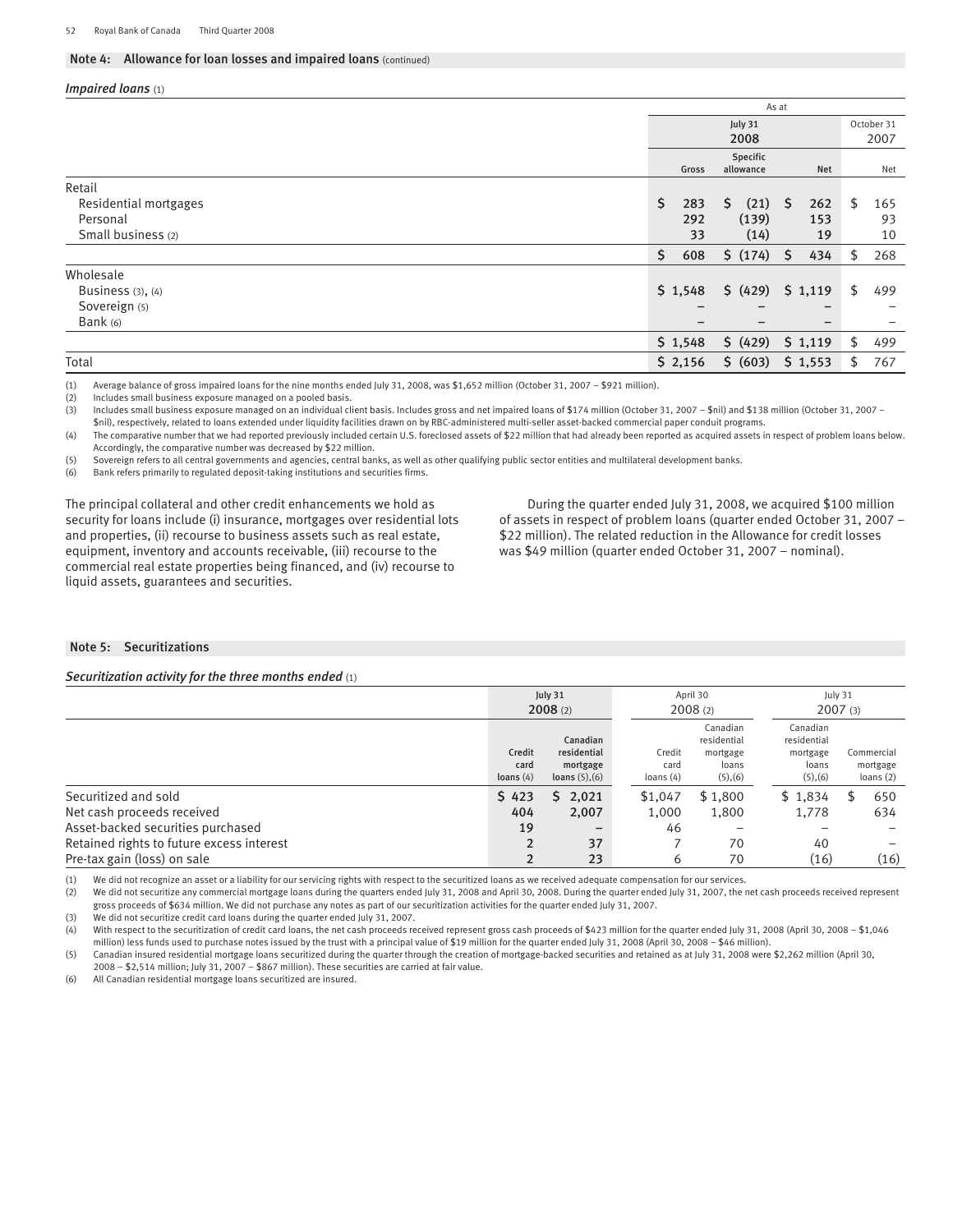## *Securitization activity for the nine months ended* (1)

|                                           |                            | July 31                                                    |                                       | July 31                                                    |                                    |
|-------------------------------------------|----------------------------|------------------------------------------------------------|---------------------------------------|------------------------------------------------------------|------------------------------------|
|                                           |                            | 2008                                                       |                                       | 2007(2)                                                    |                                    |
|                                           | Credit<br>card<br>loans(2) | Canadian<br>residential<br>mortgage<br>loans $(3)$ , $(4)$ | Commercial<br>mortgage<br>loans $(5)$ | Canadian<br>residential<br>mortgage<br>loans $(3)$ , $(4)$ | Commercial<br>mortgage<br>loans(5) |
| Securitized and sold                      | \$1,470                    | S.<br>5,071                                                | 166                                   | \$4,855                                                    | \$1,572                            |
| Net cash proceeds received                | 1,404                      | 5,047                                                      | 156                                   | 4,787                                                      | 1,566                              |
| Asset-backed securities purchased         | 65                         |                                                            | 9                                     |                                                            |                                    |
| Retained rights to future excess interest | 9                          | 140                                                        | $\overline{\phantom{0}}$              | 117                                                        |                                    |
| Pre-tax gain (loss) on sale               | 8                          | 116                                                        | (1)                                   | 49                                                         | (6)                                |

(1) We did not recognize an asset or a liability for our servicing rights with respect to the securitized loans as we received adequate compensation for our services.

(2) With respect to the securitization of credit card loans during the nine months ended July 31, 2008, the net cash proceeds received represent gross cash proceeds of \$1,469 million less funds used to purchase notes issued by the trust with a principal value of \$65 million. We did not securitize any credit card loans during the nine months ended July 31, 2007.

(3) Canadian insured residential mortgage loans securitized during the nine-month period through the creation of mortgage-backed securities and retained as at July 31, 2008, were \$3,896 million (July 31, 2007 – \$1,877 million). These securities are carried at fair value.

(4) All Canadian residential mortgage loans securitized are insured.

(5) During the nine months ended July 31, 2008, the net cash proceeds received represent gross proceeds of \$165 million less funds used to purchase notes of \$9 million. The principal value of the notes was \$10 million. During the nine months ended July 31, 2007, the net cash proceeds received represent gross proceeds of \$1,566 million. We did not purchase any notes as part of our securitization activities for the nine months ended July 31, 2007.

The key assumptions used to value the retained interests at the date of securitization for activities during the quarter ended July 31, 2008, are summarized below.

#### *Key assumptions* (1), (2)

|                                                                     | Credit card |               | Canadian residential<br>mortgage loans |
|---------------------------------------------------------------------|-------------|---------------|----------------------------------------|
|                                                                     | loans       | Variable rate | <b>Fixed rate</b>                      |
| Expected weighted average life of prepayable receivables (in years) | .25         | 2.97          | 2.40                                   |
| Payment rate                                                        | 38.30%      | 37.73%        | 16.30%                                 |
| Excess spread, net of credit losses                                 | 3.83        | .86           | 1.35                                   |
| Expected credit losses                                              | 2.49        | n.a.          | n.a.                                   |
| Discount rate                                                       | 10.00%      |               | $3.15 - 4.01\%$ $3.15 - 4.01\%$        |

(1) All rates are annualized except the payment rate for credit card loans, which is monthly.

(2) This analysis is not applicable for commercial mortgage loans securitizations as we have not retained rights to future excess spread in these transactions.

n.a. not applicable

In addition to the above securitization transactions, we sold US\$26 million and US\$41 million (C\$27 million and C\$42 million) of whole loans in commercial real estate mortgages for multi-family properties to third-party investors at their principal amounts during the three months and nine months ended July 31, 2008, respectively. The gains on these sales were nominal. None were sold during the third quarter of 2007.

#### Note 6: Derivative financial instruments and hedging activities

The following table presents the fair values of the derivatives and non-derivative financial instruments categorized by their hedging relationships, as well as derivatives that are not designated in hedging relationships.

|                                                      |                                                                    | As at July 31, 2008 |            |            |   |                                                               | As at October 31, 2007   |       |            |       |                |        |  |  |  |
|------------------------------------------------------|--------------------------------------------------------------------|---------------------|------------|------------|---|---------------------------------------------------------------|--------------------------|-------|------------|-------|----------------|--------|--|--|--|
|                                                      | Designated as hedging instruments<br>in hedging relationships      |                     |            |            |   | Designated as hedging instruments<br>in hedging relationships |                          |       |            |       |                |        |  |  |  |
|                                                      | Cash                                                               | Fair                |            | <b>Net</b> |   | Not designated                                                | Fair<br>Net<br>Cash      |       |            |       | Not designated |        |  |  |  |
|                                                      | flow                                                               | value               | investment |            |   | in a hedging                                                  | flow                     | value | investment |       | in a hedging   |        |  |  |  |
| Derivatives and non-derivative financial instruments | relationship (1)<br>hedges<br>hedges<br>hedges<br>hedges<br>hedges |                     |            |            |   | hedges                                                        | relationship (1)         |       |            |       |                |        |  |  |  |
| <b>Financial assets</b>                              |                                                                    |                     |            |            |   |                                                               |                          |       |            |       |                |        |  |  |  |
| Derivative financial instruments (2)                 | S <sub>319</sub>                                                   | S 567 S             |            | 15         | S | 68.198                                                        | \$ 390                   | \$268 | \$.        | 856   | -SS            | 65.071 |  |  |  |
| <b>Financial liabilities</b>                         |                                                                    |                     |            |            |   |                                                               |                          |       |            |       |                |        |  |  |  |
| Derivative financial instruments (2)                 | $S$ 926                                                            | $S$ 151             | S          | 280        | S | 65,266                                                        | \$206                    | 166   | S.         |       |                | 71.633 |  |  |  |
| Non-derivative financial instruments (3)             |                                                                    | 410                 |            | 4,973      |   | n.a.                                                          | $\overline{\phantom{m}}$ | 472   |            | 4,307 |                | n.a.   |  |  |  |

(1) Includes \$3 million of bank-owned life insurance policies (October 31, 2007 – \$71 million).

(2) All derivative instruments are carried at fair value.

(3) Non-derivative financial instruments are carried at amortized cost.

n.a. not applicable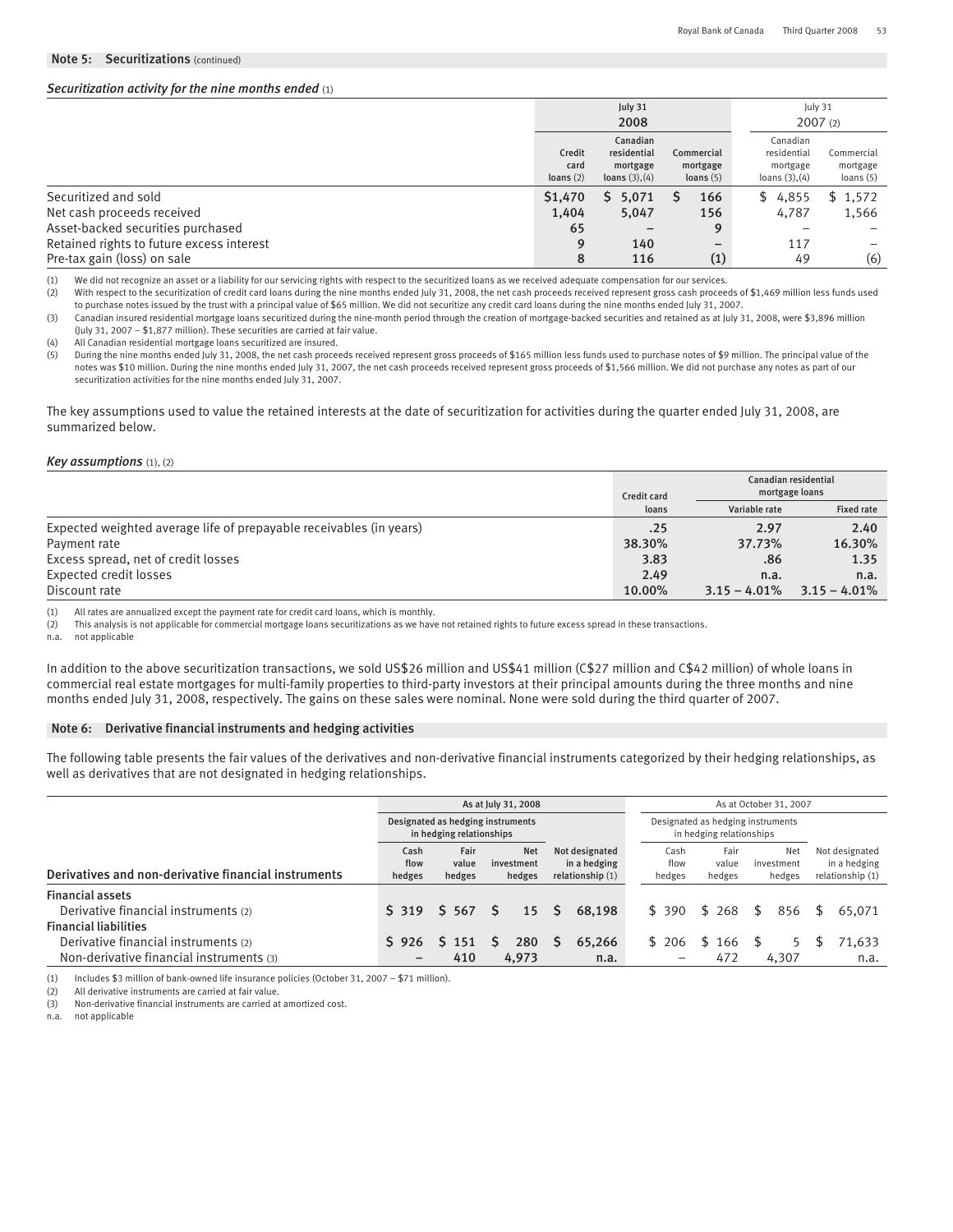## Note 6: Derivative financial instruments and hedging activities (continued)

## *Hedging activities*

|                                                   |                                   | For the three months ended<br>July 31, 2008 |   |                                  |    |                                   | For the three months ended<br>April 30, 2008 |                                  |                                   | For the three months ended<br>July 31, 2007 |                                  |
|---------------------------------------------------|-----------------------------------|---------------------------------------------|---|----------------------------------|----|-----------------------------------|----------------------------------------------|----------------------------------|-----------------------------------|---------------------------------------------|----------------------------------|
|                                                   | Net gains<br>(losses)<br>included | Net gains<br>(losses)<br>included           |   | After-tax<br>unrealized<br>gains |    | Net gains<br>(losses)<br>included | Net gains<br>(losses)<br>included            | After-tax<br>unrealized<br>gains | Net gains<br>(losses)<br>included | Net gains<br>(losses)<br>included           | After-tax<br>unrealized<br>gains |
|                                                   | in Non-<br>interest<br>income     | in Net<br>interest<br>income                |   | (losses)<br>included<br>in OCI   |    | in Non-<br>interest<br>income     | in Net<br>interest<br>income                 | (losses)<br>included<br>in OCI   | in Non-<br>interest<br>income     | in Net<br>interest<br>income                | (losses)<br>included<br>in OCI   |
| Fair value hedges                                 |                                   |                                             |   |                                  |    |                                   |                                              |                                  |                                   |                                             |                                  |
| Ineffective portion                               | \$<br>(6)                         | n.a.                                        | Ś | n.a.                             | \$ | 10                                | \$<br>n.a.                                   | \$<br>n.a.                       | \$<br>(10)                        | \$<br>n.a.                                  | \$<br>n.a.                       |
| Cash flow hedges                                  |                                   |                                             |   |                                  |    |                                   |                                              |                                  |                                   |                                             |                                  |
| Ineffective portion                               |                                   | n.a.                                        |   | n.a.                             |    |                                   | n.a.                                         | n.a.                             | (6)                               | n.a.                                        | n.a.                             |
| Effective portion                                 | n.a.                              | n.a.                                        |   | (11)                             |    | n.a.                              | n.a.                                         | (144)                            | n.a.                              | n.a.                                        | 144                              |
| Reclassified to income during the<br>period $(1)$ | n.a.                              | (40)                                        |   | n.a.                             |    | n.a.                              | 25                                           | n.a.                             | n.a.                              | (10)                                        | n.a.                             |
| Net investment hedges                             |                                   |                                             |   |                                  |    |                                   |                                              |                                  |                                   |                                             |                                  |
| Foreign currency gains (losses)                   | n.a.                              | n.a.                                        |   | 434                              |    | n.a.                              | n.a.                                         | 55                               | n.a.                              | n.a.                                        | (701)                            |
| (Losses) gains from hedges                        | n.a.                              | n.a.                                        |   | (252)                            |    | n.a.                              | n.a.                                         | (46)                             | n.a.                              | n.a.                                        | 405                              |
|                                                   | \$<br>(6)                         | (40)                                        |   | 171                              | \$ | 10                                | \$<br>25                                     | \$<br>(135)                      | \$<br>(16)                        | \$<br>(10)                                  | \$<br>(152)                      |

(1) After-tax losses of \$27 million were reclassified from Accumulated other comprehensive income (AOCI) for the three months ended July 31, 2008 (three months ended April 30, 2008 – gains of \$16 million; three months ended July 31, 2007 – losses of \$7 million).

n.a. not applicable

|                                                                                          |    | For the nine months ended<br>July 31, 2008                         |   |                      |    |                       | For the nine months ended<br>July 31, 2007 |                     |    |                      |    |                     |  |  |  |  |  |  |  |  |  |  |  |  |  |  |  |  |  |  |  |  |  |  |  |  |  |  |  |  |  |  |  |  |  |  |  |  |  |  |  |  |  |  |  |  |  |  |  |                                                                   |  |                                                                    |  |                                                                    |  |                                                                   |  |                                                                    |
|------------------------------------------------------------------------------------------|----|--------------------------------------------------------------------|---|----------------------|----|-----------------------|--------------------------------------------|---------------------|----|----------------------|----|---------------------|--|--|--|--|--|--|--|--|--|--|--|--|--|--|--|--|--|--|--|--|--|--|--|--|--|--|--|--|--|--|--|--|--|--|--|--|--|--|--|--|--|--|--|--|--|--|--|-------------------------------------------------------------------|--|--------------------------------------------------------------------|--|--------------------------------------------------------------------|--|-------------------------------------------------------------------|--|--------------------------------------------------------------------|
|                                                                                          |    | Net gains<br>(losses)<br>included<br>in Non-<br>interest<br>income |   |                      |    |                       |                                            |                     |    |                      |    |                     |  |  |  |  |  |  |  |  |  |  |  |  |  |  |  |  |  |  |  |  |  |  |  |  |  |  |  |  |  |  |  |  |  |  |  |  |  |  |  |  |  |  |  |  |  |  |  | Net gains<br>(losses)<br>included<br>in Net<br>interest<br>income |  | After-tax<br>unrealized<br>gains<br>(losses)<br>included<br>in OCI |  | Net gains<br>(losses)<br>included<br>in Non-<br>interest<br>income |  | Net gains<br>(losses)<br>included<br>in Net<br>interest<br>income |  | After-tax<br>unrealized<br>gains<br>(losses)<br>included<br>in OCI |
| Fair value hedges<br>Ineffective portion<br>Cash flow hedges                             | \$ | 3                                                                  | Ś | n.a.                 | Ś. | n.a.                  | \$                                         | (11)                | \$ | n.a.                 | \$ | n.a.                |  |  |  |  |  |  |  |  |  |  |  |  |  |  |  |  |  |  |  |  |  |  |  |  |  |  |  |  |  |  |  |  |  |  |  |  |  |  |  |  |  |  |  |  |  |  |  |                                                                   |  |                                                                    |  |                                                                    |  |                                                                   |  |                                                                    |
| Ineffective portion<br>Effective portion<br>Reclassified to income during the period (1) |    | (7)<br>n.a.<br>n.a.                                                |   | n.a.<br>n.a.<br>(18) |    | n.a.<br>(478)<br>n.a. |                                            | (7)<br>n.a.<br>n.a. |    | n.a.<br>n.a.<br>(43) |    | n.a.<br>190<br>n.a. |  |  |  |  |  |  |  |  |  |  |  |  |  |  |  |  |  |  |  |  |  |  |  |  |  |  |  |  |  |  |  |  |  |  |  |  |  |  |  |  |  |  |  |  |  |  |  |                                                                   |  |                                                                    |  |                                                                    |  |                                                                   |  |                                                                    |
| Net investment hedges<br>Foreign currency gains (losses)<br>(Losses) gains from hedges   |    | n.a.<br>n.a.                                                       |   | n.a.<br>n.a.         |    | 1,499<br>(994)        |                                            | n.a.<br>n.a.        |    | n.a.<br>n.a.         |    | (858)<br>434        |  |  |  |  |  |  |  |  |  |  |  |  |  |  |  |  |  |  |  |  |  |  |  |  |  |  |  |  |  |  |  |  |  |  |  |  |  |  |  |  |  |  |  |  |  |  |  |                                                                   |  |                                                                    |  |                                                                    |  |                                                                   |  |                                                                    |
|                                                                                          | Ś. | (4)                                                                | S | (18)                 |    | 27                    | \$                                         | (18)                | S. | (43)                 | \$ | (234)               |  |  |  |  |  |  |  |  |  |  |  |  |  |  |  |  |  |  |  |  |  |  |  |  |  |  |  |  |  |  |  |  |  |  |  |  |  |  |  |  |  |  |  |  |  |  |  |                                                                   |  |                                                                    |  |                                                                    |  |                                                                   |  |                                                                    |

(1) After-tax losses of \$13 million were reclassified from AOCI for the nine months ended July 31, 2008 (nine months ended July 31, 2007 – losses of \$28 million).

n.a. not applicable

#### *Fair value of derivative instruments by term to maturity*

|                            |           |                     | As at  |          |          |
|----------------------------|-----------|---------------------|--------|----------|----------|
|                            |           | October 31          |        |          |          |
|                            |           | 2007                |        |          |          |
|                            | Less than |                     |        |          |          |
|                            | 1 year    | Total               |        |          |          |
| Derivative assets (1), (2) | \$17,644  | \$ 26,790 \$ 23,891 |        | \$68,325 | \$65,568 |
| Derivative liabilities (3) | 17,087    | 25,881              | 22,924 | 65,892   | 71.422   |

(1) Includes \$3 million of bank-owned life insurance policies (October 31, 2007 – \$71 million).

(2) Excludes margin requirements of \$774 million (October 31, 2007 – \$1,017 million).

(3) Excludes market and credit valuation adjustments of \$731 million (October 31, 2007 – \$588 million).

# Note 7: Significant acquisitions

### **International Banking**

On June 16, 2008, we completed the acquisition of RBTT Financial Group (RBTT) for a total purchase price of TT\$13.7 billion (C\$2.2 billion). RBTT is a Caribbean-owned banking and financial services group which offers a complete range of banking and financial intermediation services to customers in Trinidad and Tobago and the Caribbean. The purchase price allocation below is preliminary and may be revised when estimates and assumptions are finalized and the valuation of assets and liabilities is completed. We do not anticipate that these revisions would be significant to the financial statements.

We have not recognized revenues or expenses for the month of July 2008 as we report the results of RBTT on a one-month lag basis.

On February 22, 2008, RBC Bancorporation (USA), formerly RBC Centura Banks, Inc., completed the acquisition of Birmingham-based Alabama National BanCorporation (ANB), parent of 10 subsidiary banks and other affiliated businesses in Alabama, Florida and Georgia. The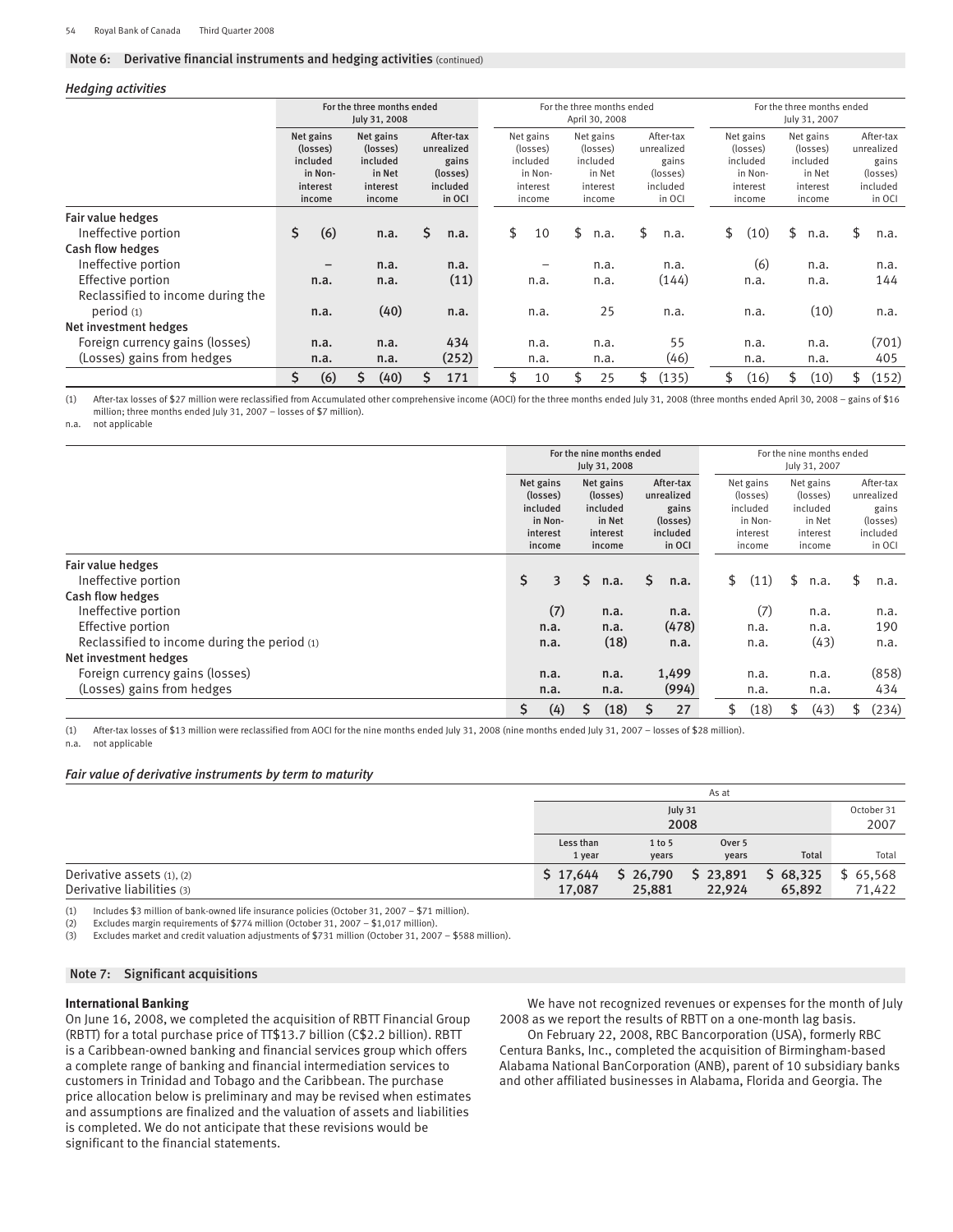#### Note 7: Significant acquisitions (continued)

purchase price allocation is preliminary and has not been finalized because the valuation of certain assets and liabilities has not been completed. Details of the purchase price and the preliminary allocation, which have been updated during the quarter, are as follows:

|                                                                                            | <b>ANB</b>                                                                                         | <b>RBTT</b>                                                                                     |
|--------------------------------------------------------------------------------------------|----------------------------------------------------------------------------------------------------|-------------------------------------------------------------------------------------------------|
| Acquisition date                                                                           | <b>February 22, 2008</b>                                                                           | June 16, 2008                                                                                   |
| <b>Business segment</b>                                                                    | <b>International Banking</b>                                                                       | <b>International Banking</b>                                                                    |
| Percentage of shares acquired                                                              | 100%                                                                                               | 100%                                                                                            |
| Purchase consideration in the currency of the<br>transaction                               | Total cash payment of US\$933 million and<br>16.4 million RBC shares valued at<br>US\$49.9067 each | Total cash payment of TT\$8.3 billion and 18.2<br>million RBC shares valued at US\$48.2540 each |
| Purchase consideration in Canadian dollar<br>equivalent                                    | C\$1,781                                                                                           | C\$2,278                                                                                        |
| Fair value of tangible assets acquired (1)<br>Fair value of liabilities assumed            | Ś<br>7.458<br>(7,081)                                                                              | - S<br>8,776<br>(8, 155)                                                                        |
| Fair value of identifiable net assets acquired<br>Core deposit intangibles (2)<br>Goodwill | 377<br>91<br>1,313                                                                                 | 621<br>121<br>1,536                                                                             |
| Total purchase consideration                                                               | Ś<br>1,781                                                                                         | 2,278                                                                                           |

(1) Included in the fair value of tangible assets acquired from ANB are loans of approximately \$140 million (US\$139 million) that have been identified for sale.

(2) Core deposit intangibles are amortized on a straight-line basis over an estimated average useful life of seven years.

In December 2007, we completed the acquisition of a 50% interest in Fidelity Merchant Bank & Trust Limited, the Bahamas-based wholly owned subsidiary of Fidelity Bank & Trust International Limited, to form a joint venture called Royal Fidelity Merchant Bank & Trust Limited. The acquisition is not material to International Banking.

On May 1, 2008, we completed the acquisition of Vancouver-based Phillips, Hager & North Investment Management Ltd. (PH&N), an investment management firm with approximately \$68 billion of assets under management.

The purchase price allocations of these acquisitions are preliminary and have not been finalized because the valuation of certain assets and liabilities has not been completed. Details of the preliminary purchase price allocations are as follows:

# **Wealth Management**

On June 20, 2008, RBC Capital Markets Corporation, formerly RBC Dain Rauscher Inc., completed the acquisition of Washington D.C.-based Ferris, Baker Watts, Incorporated (FBW), a full-service broker-dealer with 42 branch offices in eight states and the District of Columbia.

|                                                                                                               | PH&N                                                                                                                            | <b>FBW</b>                                                                                    |
|---------------------------------------------------------------------------------------------------------------|---------------------------------------------------------------------------------------------------------------------------------|-----------------------------------------------------------------------------------------------|
| Acquisition date                                                                                              | May 1, 2008                                                                                                                     | June 20, 2008                                                                                 |
| <b>Business segment</b>                                                                                       | <b>Wealth Management</b>                                                                                                        | <b>Wealth Management</b>                                                                      |
| Percentage of shares acquired                                                                                 | 100%                                                                                                                            | 100%                                                                                          |
| Purchase consideration in the currency of the<br>transaction $(1)$                                            | 20.2 million RBC shares and 6.75 million<br>exchangeable shares of a wholly owned<br>subsidiary of RBC valued at \$48.0025 each | Total cash payment of US\$26 million and 4.8<br>million RBC shares valued at US\$48.2485 each |
| Purchase consideration in Canadian dollar<br>equivalent                                                       | C\$1,297                                                                                                                        | CS <sub>264</sub>                                                                             |
| Fair value of tangible assets acquired<br>Fair value of liabilities assumed                                   | Ś<br>67<br>(57)                                                                                                                 | S<br>430<br>(308)                                                                             |
| Fair value of identifiable net assets acquired<br>Customer list (2)<br>Customer relationships (3)<br>Goodwill | 10<br>417<br>870                                                                                                                | 122<br>135                                                                                    |
| Total purchase consideration                                                                                  | Ś<br>1,297                                                                                                                      | 264                                                                                           |

(1) The exchangeable shares issued for the acquisition of PH&N will be exchanged on a one-for-one basis for RBC common shares three years after closing in accordance with the purchase agreement. (2) The customer list is amortized on a straight-line basis over an estimated average useful life of seven years.

(3) Customer relationships are amortized on a straight-line basis over an estimated average useful life of 11 years.

# Note 8: Pension and other post-employment benefits

We offer a number of benefit plans which provide pension and other post-employment benefits to eligible employees. Expenses for these benefit plans are presented in the following table:

|                                       |                 | For the three months ended |                 | For the nine months ended |  |                 |  |  |  |
|---------------------------------------|-----------------|----------------------------|-----------------|---------------------------|--|-----------------|--|--|--|
|                                       | July 31<br>2008 | April 30<br>2008           | July 31<br>2007 | July 31<br>2008           |  | July 31<br>2007 |  |  |  |
| Pension benefit expense               | 582             | 83                         | \$94            | 251                       |  | 278             |  |  |  |
| Other post-employment benefit expense | 28              | 28                         | 28              | 84                        |  | 83              |  |  |  |

#### Note 9: Variable interest entities

## **Auction rate securities**

In the first quarter of 2008, we purchased U.S. auction rate securities (ARS) in entities which funded their long-term investments in student loans by issuing short-term senior and subordinated notes. Principal

and accrued interest on the student loans are largely guaranteed by U.S. government agencies. In our role as auction remarketing agent to these entities, we are under no legal obligation to purchase the notes issued by these entities in the auction process.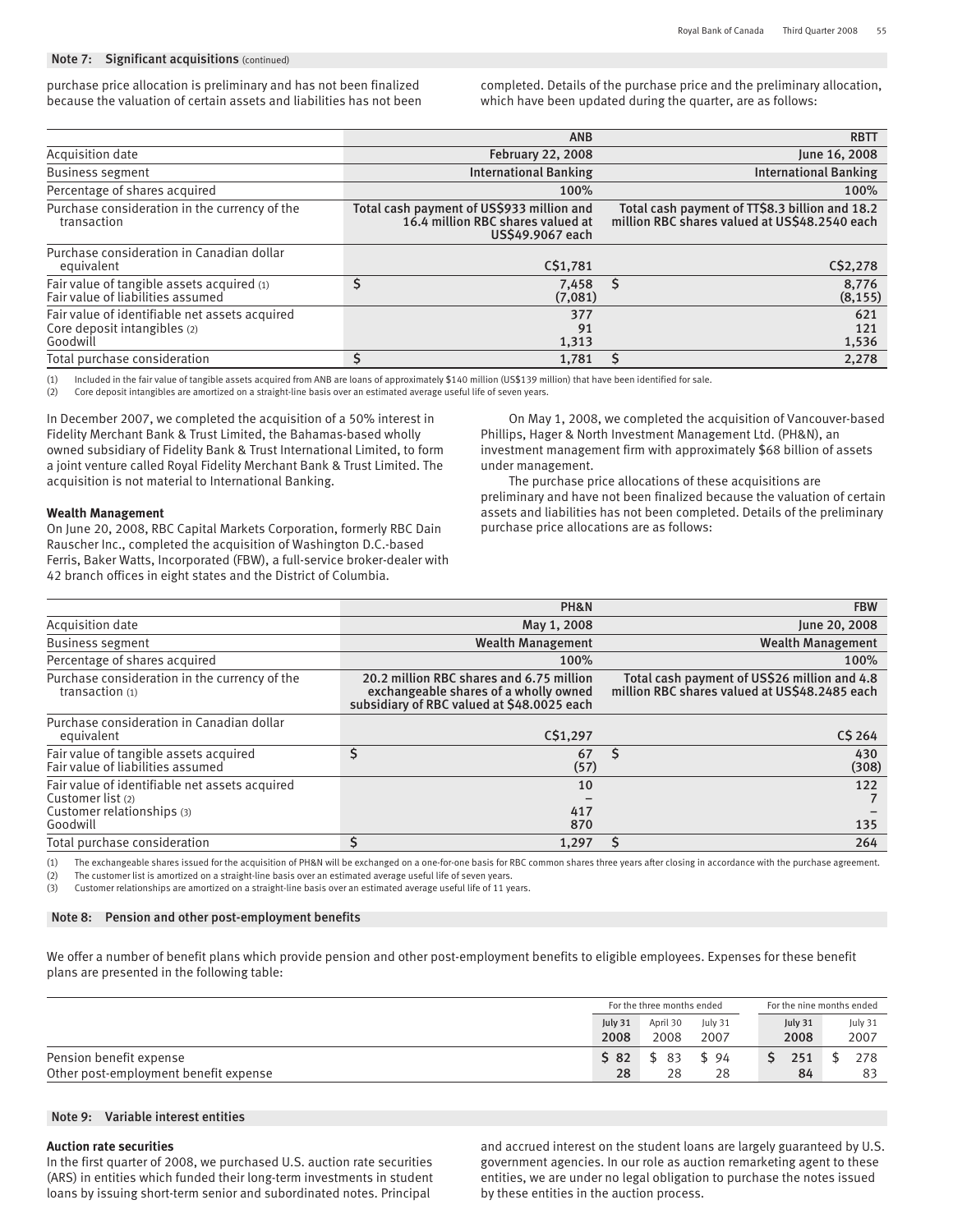#### Note 9: Variable interest entities (continued)

Certain of the ARS entities from which we purchased the ARS are Variable Interest Entities (VIEs) under CICA Accounting Guideline 15, *Consolidation of Variable Interest Entities* (AcG-15), for which we are considered the Primary Beneficiary. Total assets in these entities as at July 31, 2008 were \$1.4 billion. These assets that support the obligations of the consolidated VIEs are reported on our Consolidated Balance Sheets primarily as follows: Cash and due from banks of \$67 million, Retail loans of \$1.3 billion which primarily consist of student loans, and Other assets of \$48.2 million.

For the unconsolidated ARS VIEs in which we have significant variable interests (excluding our significant variable interests in the Tender Option Bond (TOB) programs and the unaffiliated VIE as discussed below), total assets of the VIEs as at July 31, 2008 were \$7.7 billion. Our maximum exposure to loss as at July 31, 2008, which comprises the associated ARS inventory, amounted to \$2.5 billion as at July 31, 2008, and this amount is recognized in Trading securities.

In the second and third quarters of 2008, we sold approximately \$1.1 billion of the ARS into TOB programs. Each TOB program consists of a credit enhancement (CE) trust and a TOB trust. Each ARS sold to the TOB program is supported by a letter of credit issued by us and is financed by the issuance of floating-rate certificates to short-term investors and a residual certificate to a single third-party investor. We

#### Note 10: Significant capital and funding transactions

### **Trust Capital Securities**

On April 28, 2008, we issued \$500 million of RBC Trust Capital Securities Series 2008-1 (RBC TruCS 2008-1) through our consolidated subsidiary RBC Capital Trust (Trust), a closed-end trust established under the laws of the Province of Ontario.

The issue was priced at \$1,000 per RBC TruCS 2008-1 and will provide an indicated yield of 6.821%, paid semi-annually in an amount of \$34.105 on the last day of June and December of each year until June 30, 2018, and floating distributions thereafter at the six-month Bankers' Acceptance rate plus 350 basis points. The proceeds were used to fund the Trust's acquisition of trust assets.

The holders of RBC TruCS 2008-1 do not have any conversion rights or any other redemption rights. As a result, upon consolidation of the Trust, RBC TruCS 2008-1 are classified as Non-controlling interest in subsidiaries.

The RBC TruCS 2008-1 may be redeemed on or after June 30, 2013, in whole (but not in part) without the consent of the holders and subject to the approval of the OSFI, for cash equivalent to (i) the Early Redemption Price if the redemption occurs prior to June 30, 2018 or (ii) the Redemption Price if the redemption occurs on or after June 30, 2018. The Redemption Price is an amount equal to \$1,000 plus the unpaid indicated distribution thereon, if any. The Early Redemption Price is an amount equal to the greater of (i) the Redemption Price, and (ii) the RBC TruCS 2008-1 Canada Yield Price.

All of the RBC TruCS 2008-1 will be exchanged automatically, without the consent of the holders, for 40 of our non-cumulative redeemable Preferred Shares Series AI upon occurrence of any one of the following events: (i) proceedings are commenced for our winding-up; (ii) the OSFI takes control of us; (iii) we have Tier 1 capital ratio of less than 5% or Total capital ratio of less than 8%; (iv) the OSFI has directed us to increase our capital or provide additional liquidity

are the remarketing agent for the floating-rate certificates and we provide liquidity facilities to each of the TOB programs to purchase any floating-rate certificates that have been tendered but not remarketed.

Both the CE and the TOB trusts are VIEs. We hold significant variable interests in these trusts through our liquidity facilities and letters of credit. However, we are not exposed to the majority of their variability and, as a result, we do not consolidate these trusts under AcG-15. As at July 31, 2008, total assets of these VIEs and our maximum exposure to loss as a result of our involvement with the VIEs were \$1.1 billion and \$1.2 billion, respectively. The liquidity facilities and letters of credit are included in our disclosure on guarantees in Note 14.

In the third quarter of 2008, we sold \$465 million of our ARS to an unaffiliated and unconsolidated VIE at fair market value, which includes \$279 million that we had committed to sell as at April 30, 2008. The purchase of the ARS by this VIE was financed by a loan from us, and the loan is secured by various assets of the VIE. We are the remarketing agent for the ARS. We have significant variable interests in this VIE as a result of providing the ARS loan and guarantees to other businesses of the VIE. However, we are not exposed to the majority of the VIE's variability and, as a result, we do not consolidate the VIE. As at July 31, 2008, total assets of this VIE and our maximum exposure to loss were \$3.9 billion and \$425 million, respectively.

and we elect such automatic exchange or we fail to comply with such direction.

The RBC TruCS 2008-1 do not represent obligations of or interests in and are not guaranteed or insured by us, the Trust or any of our respective agents or affiliates. The RBC TruCS 2008-1 are not insured or guaranteed by the Canadian Deposit Insurance Corporation or any other governmental agency or instrumentality.

#### **Subordinated debentures**

On June 6, 2008, we issued \$1 billion of subordinated debentures (the Notes) through our Canadian Medium Term Note Program. The Notes bear interest at a fixed rate of 5% per annum, paid semi-annually, until June 6, 2013, and at the three- month Bankers' Acceptance rate plus 2.15% thereafter until their maturity on June 6, 2018, paid quarterly.

The Notes may be redeemed, in whole at any time, or in part from time to time, subject to the approval of the OSFI, on not less than 30 days, and not more than 60 days, notice to the registered holders. If the Notes are redeemed prior to June 6, 2013, the Redemption Price will be the greater of the Canada Yield Price and par. The Canada Yield Price is the price which would provide a yield from the redemption date to June 6, 2013, equal to .44% plus the yield which a non-callable Government of Canada bond would carry from the redemption date to June 6, 2013. If the Notes are redeemed on or after June 6, 2013, they will be redeemed at par.

On March 11, 2008, we issued \$1 billion of subordinated debentures (the Notes) through our Canadian Medium Term Note Program. The Notes bear interest at a fixed rate of 4.84% per annum, paid semi-annually until March 11, 2013, and at the three-month Bankers' Acceptance rate plus 2.00% thereafter until their maturity on March 11, 2018, paid quarterly. Proceeds were used for general banking purposes.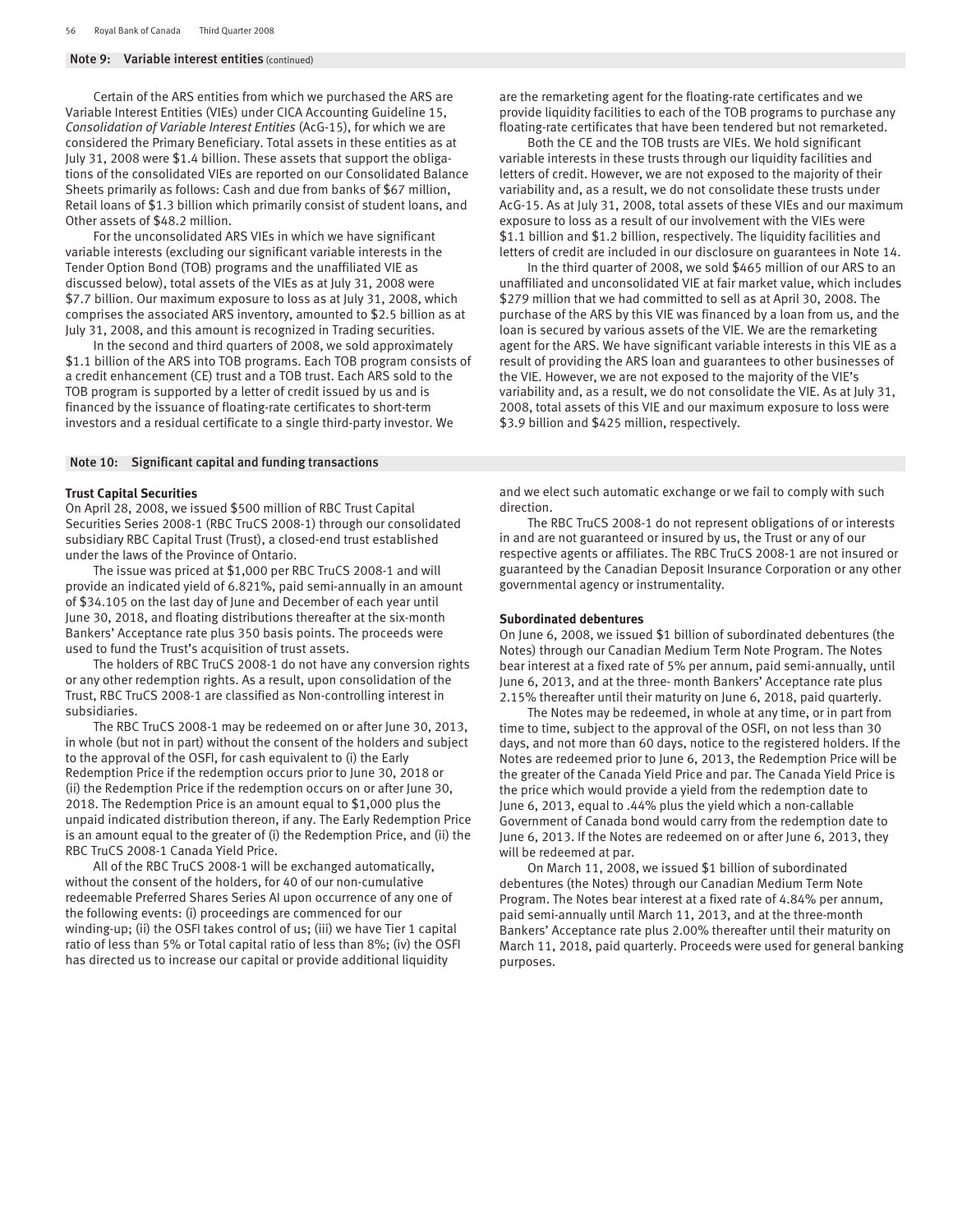#### Note 10: Significant capital and funding transactions (continued)

The Notes may be redeemed, in whole at any time, or in part from time to time, subject to the approval of the OSFI, on not less than 30 days, and not more than 60 days, notice to the registered holders. If the Notes are redeemed prior to March 11, 2013, the Redemption Price will be the greater of the Canada Yield Price and par. The Canada Yield Price is the price which would provide a yield from the redemption date to March 11, 2013, equal to .425% plus the yield which a non-callable Government of Canada bond would carry from the redemption date to March 11, 2013. If the Notes are redeemed after March 11, 2013, they will be redeemed at par.

## **Other significant capital transactions**

On June 27, 2008, we issued 4.7 million common shares for \$232 million as part of the consideration paid to acquire FBW. Refer to Note 7.

On June 16, 2008, we issued 18.2 million common shares for \$899 million as part of the consideration paid to acquire RBTT. Refer to Note 7.

On May 1, 2008, we issued 20.2 million common shares for \$972 million and 6.75 million shares in RBC PH&N Holdings Inc. for \$324 million, which, after three years, are exchangeable into RBC

common shares as part of the consideration paid to acquire PH&N. Refer to Note 7.

On April 29, 2008, we issued \$212.5 million Non-Cumulative First Preferred Shares Series AH at \$25 per share. Holders are entitled to receive non-cumulative preferential quarterly dividends in the amount of \$.353125 per share to yield 5.65% annually. Subject to regulatory approval, on or after May 24, 2013, we may redeem these shares in whole or in part, at a declining premium.

On February 22, 2008, we issued 16.4 million common shares for \$830 million as part of the consideration paid to acquire ANB. Refer to Note 7.

On January 22, 2008, we redeemed all outstanding 6.10% subordinated debentures due January 22, 2013, for 100% of their principal amount plus accrued interest to the redemption date.

Effective November 1, 2007, we renewed our Normal Course Issuer Bid for one year to purchase for cancellation up to 20 million of our common shares through the facilities of the Toronto Stock Exchange. During the quarter, we did not purchase common shares for cancellation. Since the renewal date, we have purchased 1.1 million common shares at an average cost of \$49.50 per common share.

#### Note 11: Revenue from trading and selected non-trading financial instruments

## **Held-for-trading financial instruments**

Total trading revenue includes both trading-related Net interest income and Trading revenue reported in Non-interest income. Net interest income arises from interest and dividends related to trading assets and liabilities and the amortization of premiums and discounts arising on their acquisition or issuance.

Non-interest income includes a \$69 million increase in the fair values of our net financial assets classified as held-for-trading for the quarter ended July 31, 2008 (quarters ended April 30, 2008 – decreased by \$319 million; July 31, 2007 – increased by \$649 million).

|                                   |         | For the three months ended |         |         | For the nine months ended |
|-----------------------------------|---------|----------------------------|---------|---------|---------------------------|
|                                   | July 31 | April 30                   | July 31 | July 31 | July 31                   |
|                                   | 2008    | 2008                       | 2007    | 2008    | 2007                      |
| Net interest income (expense) (1) | 226     | 242                        | (31)    | 530     | (213)                     |
| Non-interest income (expense)     | 148     | (273)                      | 546     | 241     | 1,924                     |
| Total                             | 374     | (31)                       | 515     | 771     | 1.711                     |

(1) Net interest income for the three months ended April 30, 2008 has been revised to reflect the reclassification of certain trading revenue from Net interest income to Non-interest income – Other.

#### **Financial instruments designated as held-for-trading**

During the quarter, net gains or losses representing net changes in the fair value of financial assets and financial liabilities designated as held-for-trading increased by \$145 million (quarters ended April 30, 2008 – increased by \$37 million; July 31, 2007 – decreased by \$296 million).

#### **Financial instruments measured at amortized cost**

The following were recognized in Non-interest income during the quarter ended July 31, 2008:

- Net fee income of \$811 million, which does not form an integral part of the effective interest rate of financial assets and liabilities other than held-for-trading (quarter ended April 30, 2008 – \$744 million).
- Net fee income of \$1,436 million arising from trust and other fiduciary activities (quarter ended April 30, 2008 – \$1,247 million).
- Nominal net gains and losses arising from financial instruments measured at amortized cost (quarter ended April 30, 2008 – nominal).

# Note 12: Income taxes on components of Other comprehensive income

The income tax expense or benefit allocated to each component of Other comprehensive income is presented in the table below:

|                                                                                            |    |         | For the three months ended |         | For the nine months ended |         |         |
|--------------------------------------------------------------------------------------------|----|---------|----------------------------|---------|---------------------------|---------|---------|
|                                                                                            |    | July 31 | April 30                   | July 31 |                           | July 31 | July 31 |
|                                                                                            |    | 2008    | 2008                       | 2007    |                           | 2008    | 2007    |
| Net unrealized (losses) gains on available-for-sale securities                             | S. | (132)   | (130)                      | (83)    | S                         | (253)   | (62)    |
| Reclassification of losses (gains) on available-for-sale securities to income              |    | 49      | 16                         |         |                           | 71      | 10      |
| Net foreign currency translation (losses) gains from hedging activities                    |    | (117)   | (51)                       | 225     |                           | (503)   | 210     |
| Net (losses) gains on derivatives designated as cash flow hedges                           |    | (6)     | (69)                       | 77      |                           | (231)   | 101     |
| Reclassification of losses (gains) on derivatives designated as cash flow hedges to income |    | 13      | (9)                        | 4       |                           |         | 15      |
| Total income taxes (recovery)                                                              |    | (193)   | 243)                       | 228     |                           | (911)   | 274     |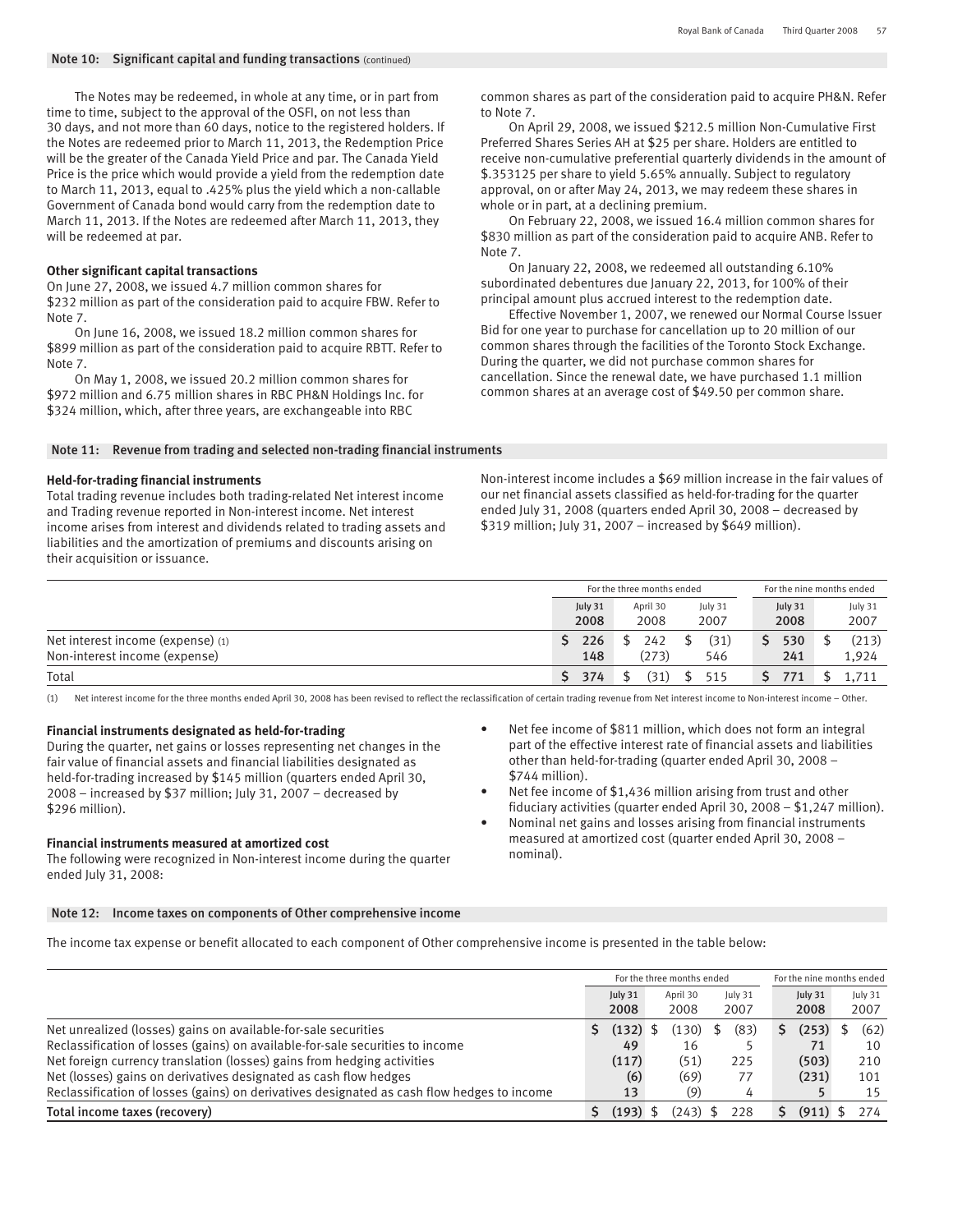## Note 13: Earnings per share

|                                                        |    |           | For the three months ended |    |           |    | For the nine months ended |    |           |
|--------------------------------------------------------|----|-----------|----------------------------|----|-----------|----|---------------------------|----|-----------|
|                                                        |    | July 31   | April 30                   |    | July 31   |    | July 31                   |    | July 31   |
|                                                        |    | 2008      | 2008                       |    | 2007      |    | 2008                      |    | 2007      |
| Basic earnings per share                               |    |           |                            |    |           |    |                           |    |           |
| Net income                                             | Ś  | 1.262     | \$<br>928                  | \$ | 1,395     | Ś. | 3,435                     | \$ | 4,168     |
| Preferred share dividends                              |    | (27)      | (23)                       |    | (26)      |    | (74)                      |    | (64)      |
| Net income available to common shareholders            | \$ | 1,235     | \$<br>905                  | \$ | 1,369     | \$ | 3,361                     | \$ | 4,104     |
| Average number of common shares (in thousands)         |    | 1,323,293 | 1,287,245                  |    | 1,272,913 |    | 1,294,946                 |    | 1,273,246 |
| Basic earnings per share                               | \$ | .93       | \$<br>.70                  | S  | 1.07      | S. | 2.60                      | S  | 3.22      |
| Diluted earnings per share                             |    |           |                            |    |           |    |                           |    |           |
| Net income available to common shareholders            | \$ | 1,235     | \$<br>905                  | \$ | 1,369     | \$ | 3,361                     | \$ | 4,104     |
| Average number of common shares (in thousands)         |    | 1,323,293 | 1,287,245                  |    | 1,272,913 |    | 1,294,946                 |    | 1,273,246 |
| Stock options (1)                                      |    | 8,076     | 8,744                      |    | 12,808    |    | 8,995                     |    | 13,693    |
| Issuable under other stock-based compensation plans    |    | 2,120     | 2,080                      |    | 2,506     |    | 2,180                     |    | 3,008     |
| Exchangeable shares (2)                                |    | 6,750     |                            |    |           |    | 2,266                     |    |           |
| Average number of diluted common shares (in thousands) |    | 1,340,239 | 1,298,069                  |    | 1,288,227 |    | 1,308,387                 |    | 1,289,947 |
| Diluted earnings per share                             | \$ | .92       | \$<br>.70                  | S  | 1.06      | S  | 2.57                      | S  | 3.18      |

(1) The dilutive effect of stock options was calculated using the treasury stock method. For the three months ended July 31, 2008, we excluded from the calculation of diluted earnings per share 3,750,120 average options outstanding with an average exercise price of \$53.91, as the exercise price of these options was greater than the average market price of our common shares (three months ended April 30, 2008 – 3,796,476 average options outstanding with an average exercise price of \$53.96; three months ended July 31, 2007 – 41,124 average options outstanding with an exercise price of \$57.90). For the nine months ended July 31, 2008, we excluded from the calculation of diluted earnings per share 3,501,713 average eptions outstanding with an average exercise price of \$54.03, as the exercise price of these options was greater than the average market price of our common shares (nine months ended July 31, 2007 – 21,089 average options outstanding with an exercise price of \$57.90).

(2) Exchangeable shares were issued for the acquisition of PH&N. Refer to Note 7.

#### Note 14: Guarantees and contingencies

## **Guarantees**

In the normal course of our business, we enter into numerous agreements that may contain features that meet the definition of a guarantee pursuant to CICA Accounting Guideline 14, *Disclosure of Guarantees*. The maximum potential amount of future payments represents the maximum risk of loss if there was a total default by the guaranteed parties, without consideration of possible recoveries under recourse provisions, insurance policies or from collateral held or pledged.

The following table summarizes significant guarantees that we have provided to third parties:

|                                                                    | July 31                       | October 31 |                               |          |
|--------------------------------------------------------------------|-------------------------------|------------|-------------------------------|----------|
|                                                                    | 2008                          | 2007       |                               |          |
|                                                                    | Maximum                       |            |                               |          |
|                                                                    | potential<br>amount of future | Carrying   | potential<br>amount of future | Carrying |
|                                                                    | payments                      | amount     | payments                      | amount   |
| Credit derivatives and written put options (1), (2)                | \$62,629                      | 53,805     | \$70,242                      | \$2,657  |
| Backstop liquidity facilities (3)                                  | 38,091                        | 44         | 43,066                        | 41       |
| Stable value products (2), (4)                                     | 20,930                        |            | 17,369                        |          |
| Financial standby letters of credit and performance guarantees (5) | 19,973                        | 72         | 16,661                        | 57       |
| Credit enhancements                                                | 4,810                         | 22         | 4,814                         | 30       |
| Mortgage loans sold with recourse                                  | 238                           | –          | 230                           |          |

(1) The carrying amount is included in Other – Derivatives on our Consolidated Balance Sheets.

(2) The notional amount of the contract approximates the maximum potential amount of future payments. The maximum potential future payments comprise \$8.1 billion (October 31, 2007 – \$7.0 billion) for bank-owned life insurance policies and \$12.9 billion (October 31, 2007 – \$10.4 billion) for U.S. *Employee Retirement Income Security Act of 1974* (ERISA)-governed pension plans such as 401(k) plans.

(3) Certain RBC-administered multi-seller asset-backed commercial paper conduit programs drew down certain of our backstop liquidity facilities. As at July 31, 2008, these loans totalled US\$1,616 million (C\$1,655 million) before the allowance for loan losses of US\$35 million (C\$36 million) and are included in Wholesale Loans – Business on our Consolidated Balance Sheets.

(4) During the quarter, we recorded a provision of approximately \$8 million in connection with the bank-owned life insurance policies stable value contracts. The provision reflects both the value of the assets in the underlying investment portfolios of the policies and our estimate of the probability of the policyholders surrendering their policies.

(5) The carrying amount is included in Other – Other liabilities on our Consolidated Balance Sheets. Includes \$1.2 billion maximum potential amount of future payments related to the ARS TOB programs and represents the higher of the notional amounts of the letters of credit and the liquidity facilities.

In addition to the above guarantees, we transact substantially all of our securities lending activities in which we act as an agent for the owners of securities through our joint venture, RBC Dexia Investor Services (RBC Dexia IS). As at July 31, 2008, RBC Dexia IS securities lending indemnifications totalled \$57,230 million (October 31, 2007 – \$63,462 million); we are exposed to 50% of this amount.

Refer to Note 27 of our 2007 audited Consolidated Financial Statements for further information on the above guarantees and a description of our obligations under certain indemnification agreements.

## **Restructuring of non-bank-sponsored asset-backed commercial paper (ABCP) conduits**

In August 2007, certain non-bank-sponsored ABCP conduits in Canada faced various liquidity issues which ultimately led them to an agreed upon standstill process and discussions toward a longer-term solution. As a result of negotiations amongst various parties, a proposed restructuring of the ABCP conduits under the *Companies Creditors Arrangement Act* was reviewed by the Ontario Superior Court (Court). One aspect of the restructuring involves a margin funding facility from a group of derivative counterparties, banks and others. RBC has been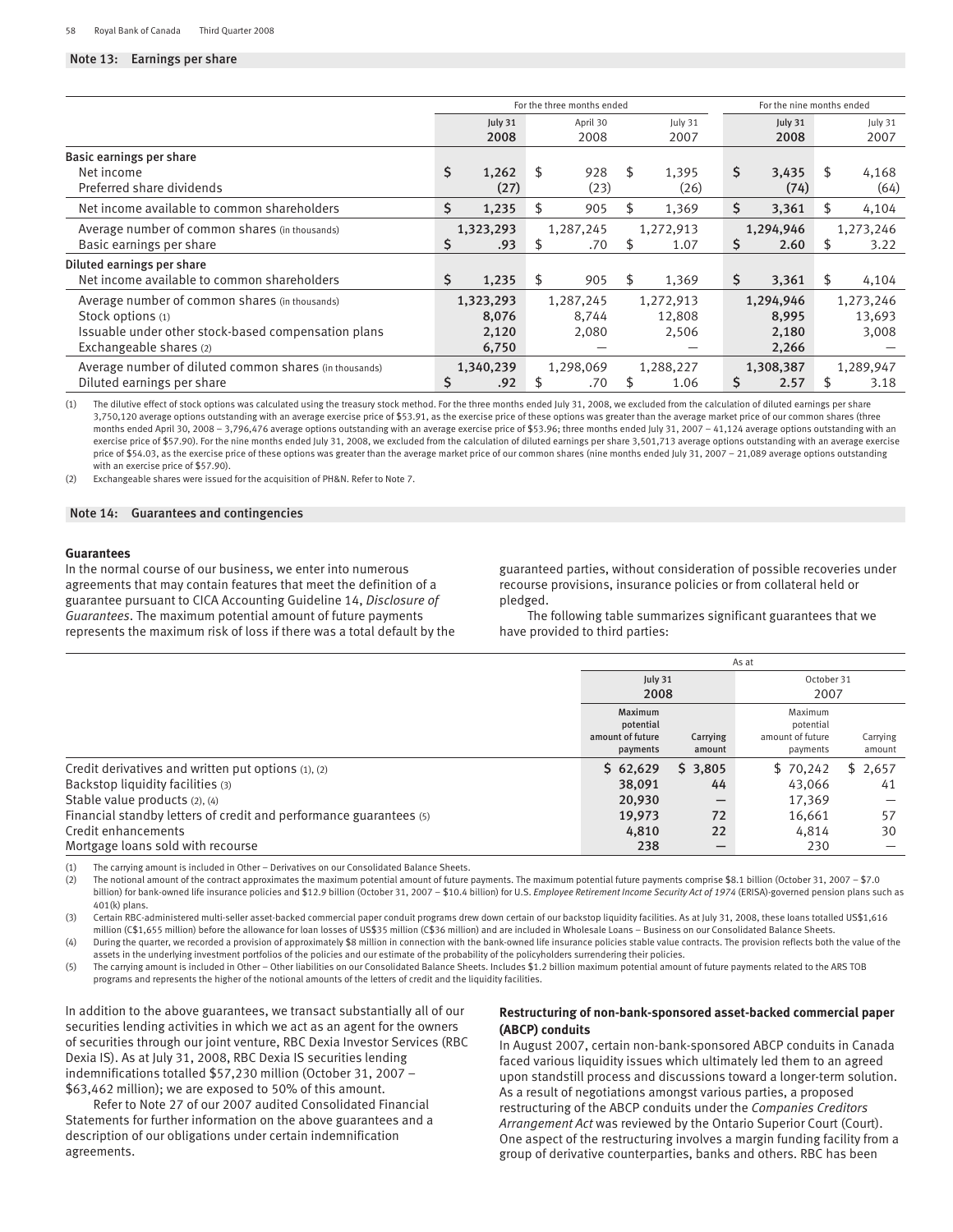actively engaged in discussions related to the restructuring and has indicated its support for this margin funding facility, subject to the approval of the restructuring by the Court and the completion of certain other conditions. Upon the approval of the restructuring and the completion of these conditions, we anticipate that we will account for the margin funding facility as a loan commitment.

On June 5, 2008, the Court approved the proposed restructuring of the ABCP conduits but the Court's decision was appealed to the Ontario Court of Appeal. On August 18, 2008, the Ontario Court of Appeal unanimously upheld the decision of the Court. Subject to the resolution of any further appeals, this transaction is expected to close by the end of September 2008.

## **Pledged assets**

In the ordinary course of business, we pledge assets with terms and conditions that are usual and customary to our regular lending, borrowing and trading activities recorded on our Consolidated Balance Sheets. The following are examples of our general terms and conditions on pledged assets:

The carrying values of assets pledged against liabilities are shown in the following tables:

| The risks and rewards of the pledged assets reside with the |
|-------------------------------------------------------------|
| pledgor.                                                    |

- The pledged asset is returned to the pledgor when the necessary conditions have been satisfied.
- The right of the pledgee to sell or repledge the asset is dependent on the specific agreement under which the collateral is pledged.
- If there is no default, the pledgee must return the comparable asset to the pledgor upon satisfaction of the obligation.

|                                                      |    | As at    |            |
|------------------------------------------------------|----|----------|------------|
|                                                      |    | July 31  | October 31 |
|                                                      |    | 2008     | 2007       |
| Cash and due from banks                              | S. | 1,128    | 305        |
| Interest-bearing deposits with banks                 |    | 3,419    | 3,443      |
| Loans                                                |    | 7,200    | 1,733      |
| Securities                                           |    | 43,138   | 51,695     |
| Assets purchased under reverse repurchase agreements |    | 31,689   | 39,670     |
| Other assets                                         |    | 224      | 1,052      |
|                                                      |    | \$86,798 | \$97,898   |

|                                                                    |             | As at       |
|--------------------------------------------------------------------|-------------|-------------|
|                                                                    | July 31     | October 31  |
|                                                                    | 2008        | 2007        |
| Assets pledged to:                                                 |             |             |
| Foreign governments and central banks                              | $5 \t1,887$ | \$<br>1,981 |
| Clearing systems, payment systems and depositories                 | 1,576       | 1,772       |
| Assets pledged in relation to:                                     |             |             |
| Securities borrowing and lending                                   | 21,700      | 34,801      |
| Obligations related to securities sold under repurchase agreements | 44,955      | 48,479      |
| Derivative transactions                                            | 7,589       | 7,474       |
| Covered bonds                                                      | 5,153       |             |
| Other                                                              | 3,938       | 3,391       |
|                                                                    | \$86,798    | \$97,898    |

# **Collateral**

In the ordinary course of business, we enter into collateral agreements with terms and conditions that are usual and customary to our regular lending and borrowing activities recorded on our Consolidated Balance Sheets. The following are examples of our general terms and conditions on collateral assets that we may sell, pledge or repledge:

- The risks and rewards of the pledged assets reside with the pledgor.
- The pledged asset is returned to the pledgor when the necessary conditions have been satisfied.
- The right of the pledgee to sell or repledge the asset is dependent on the specific agreement under which the collateral is pledged.

• If there is no default, the pledgee must return the comparable asset to the pledgor upon satisfaction of the obligation.

As at July 31, 2008, the approximate market value of collateral that may be sold or repledged by us was \$111.4 billion (October 31, 2007 – \$122.4 billion). This collateral was received in connection with reverse repurchase agreements, securities borrowings and derivative transactions. Of this amount, \$50.5 billion has been sold or repledged, generally as collateral under repurchase agreements or to cover short sales (October 31, 2007 – \$56.5 billion).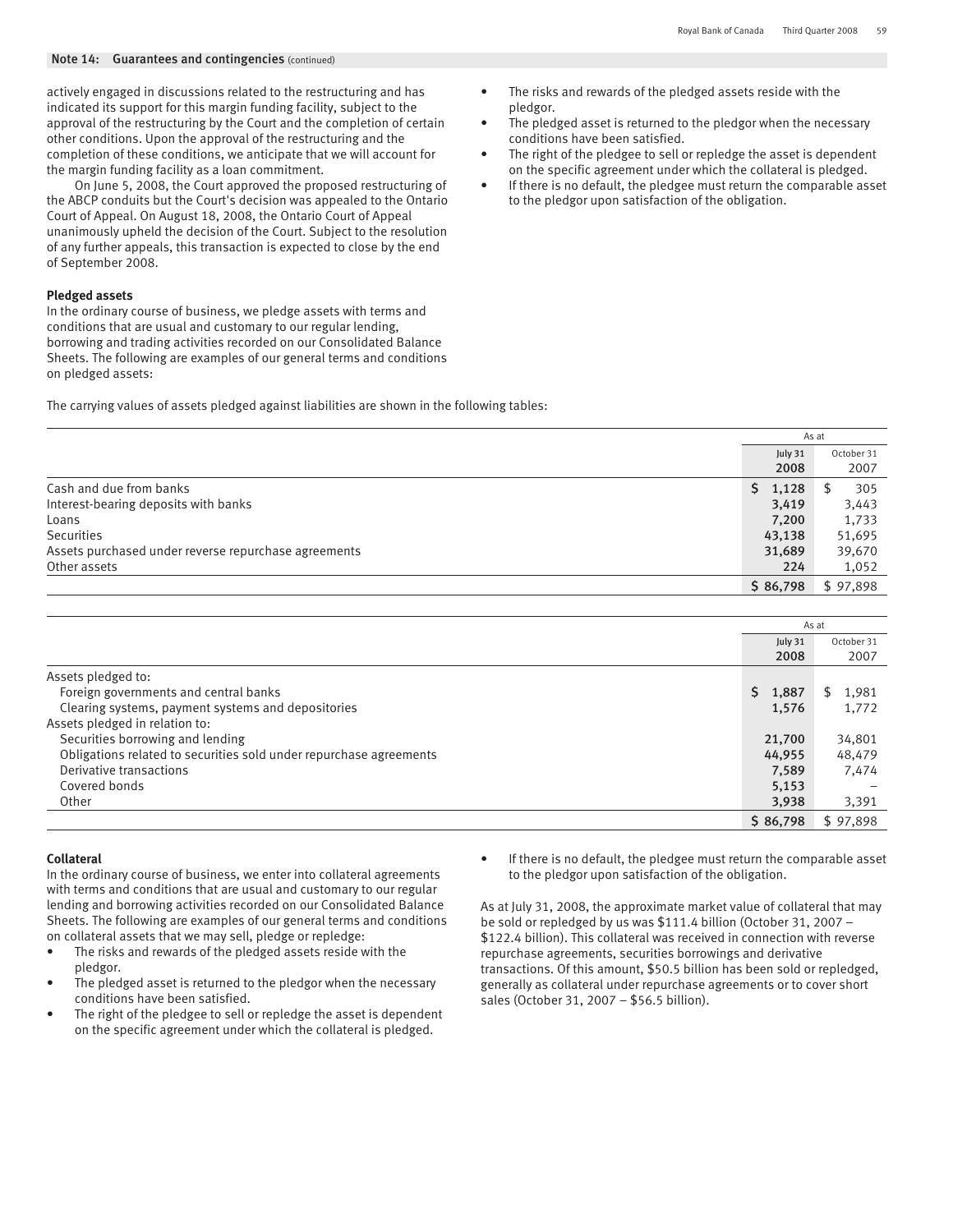#### Note 14: Guarantees and contingencies (continued)

## **Litigation**

## *Enron Corp. (Enron) litigation*

A purported class of purchasers of Enron publicly traded equity and debt securities between January 9, 1999 and November 27, 2001, named Royal Bank of Canada and certain related entities as defendants in an action entitled *Regents of the University of California v. Royal Bank of Canada* in the United States District Court, Southern District of Texas (Houston Division). The Regent's case was consolidated with the lead action entitled *Newby v. Enron Corp*., which is the main consolidated purported Enron shareholder class action wherein similar claims have been made against numerous other financial institutions, law firms, accountants and certain current former officers and directors of Enron.

During the fourth quarter of 2005, RBC established a litigation provision of \$591 million (US\$500 million) or \$326 million after-tax (US\$276 million) in regard to its Enron-related litigation exposure. We review the status of all the outstanding matters on an ongoing basis. Recent developments, including Supreme Court decisions in the United States, the restatement by the plaintiffs in the Newby case of the basis of their claim and the defendants' reply to that restatement, have caused us to reassess our likely range of potential loss. RBC believes that these developments significantly enhance our position in defending ourselves in regard to outstanding Enron-related litigation, and although there remains a wide range of possible outcomes, we believe that the top end of the range of potential loss has decreased significantly. Management continues to review the impact of these developments so as to revise our estimate of a potential loss in the Regent's case and, as appropriate, the related provision.

In addition, Royal Bank of Canada and certain related entities were named as defendants in several other Enron-related cases, which were filed in various courts in the U.S., asserting similar claims filed by purchasers of Enron securities. Royal Bank of Canada was also named a third-party defendant in cases in which Enron's accountants, Arthur Andersen LLP, filed claims against a number of third parties, seeking contribution if Arthur Andersen LLP is found liable to plaintiffs in these actions. As a result of two recent settlements, a large number of these Enron-related cases, including those where RBC was a potential thirdparty defendant, have now been concluded in consideration for de minimus payments by RBC.

We will continue to vigorously defend ourselves in any remaining Enron-related cases and will exercise our judgment in resolving them.

#### *Other*

We are currently in discussions with U.S. regulators to address the lack of liquidity of ARS held by certain of our retail clients and to develop and implement a program that will provide or enhance the liquidity of such holdings. Given the preliminary stage of these discussions, we are not yet in a position to estimate the impact of any potential loss arising from such a program.

Various other legal proceedings are pending that challenge certain of our practices or actions. We consider that the aggregate liability resulting from these other proceedings will not be material to our financial position or results of operations.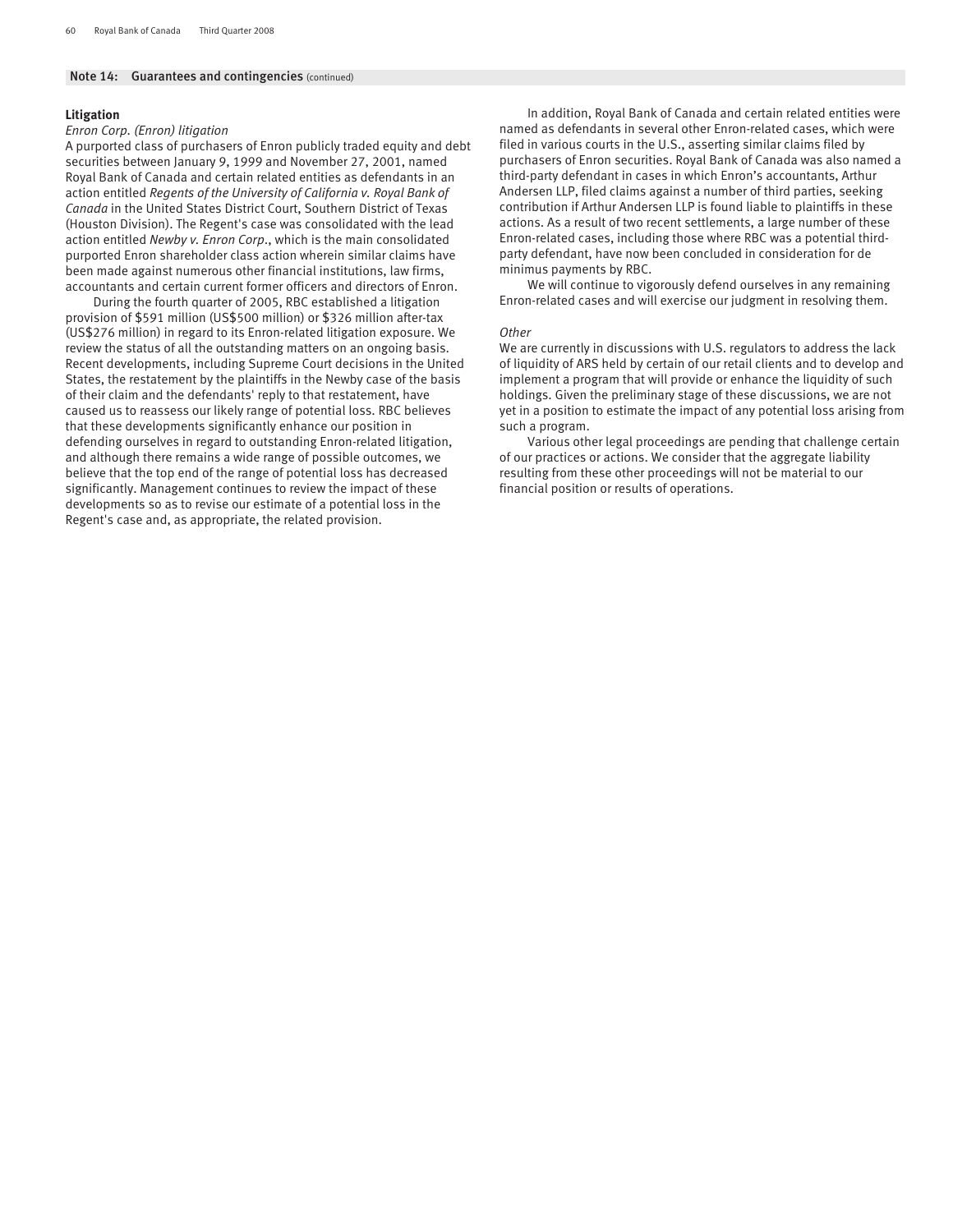# Note 15: Results by business segment

# *Quarterly earnings*

|                                 | Canadian Banking |           |    |           |     |                          |               |             |    | Wealth Management |           | Insurance |                          |    |          |    |          |  |
|---------------------------------|------------------|-----------|----|-----------|-----|--------------------------|---------------|-------------|----|-------------------|-----------|-----------|--------------------------|----|----------|----|----------|--|
|                                 |                  | Q3/08     |    | Q2/08     |     | Q3/07                    |               | Q3/08       |    | Q2/08             | Q3/07     |           | Q3/08                    |    | Q2/08    |    | Q3/07    |  |
| Net interest income             | Ŝ.               | 1,694     | \$ | 1,636     | \$  | 1,605                    | <sup>S</sup>  | 110         | \$ | 113               | \$<br>106 | Ś         |                          | \$ |          |    |          |  |
| Non-interest income             |                  | 749       |    | 650       |     | 712                      |               | 909         |    | 877               | 900       |           | 858                      |    | 801      |    | 590      |  |
| Total revenue                   |                  | 2,443     |    | 2,286     |     | 2,317                    |               | 1,019       |    | 990               | 1,006     |           | 858                      |    | 801      |    | 590      |  |
| Provision for (recovery of)     |                  |           |    |           |     |                          |               |             |    |                   |           |           |                          |    |          |    |          |  |
| credit losses                   |                  | 204       |    | 224       |     | 190                      |               | $\mathbf 1$ |    |                   |           |           |                          |    |          |    |          |  |
| Insurance policyholder          |                  |           |    |           |     |                          |               |             |    |                   |           |           |                          |    |          |    |          |  |
| benefits, claims and            |                  |           |    |           |     |                          |               |             |    |                   |           |           |                          |    |          |    |          |  |
| acquisition expense             |                  |           |    |           |     |                          |               |             |    |                   |           |           | 553                      |    | 548      |    | 343      |  |
| Non-interest expense            |                  | 1,186     |    | 1,156     |     | 1,219                    |               | 758         |    | 732               | 747       |           | 145                      |    | 142      |    | 137      |  |
| Net income (loss) before        |                  |           |    |           |     |                          |               |             |    |                   |           |           |                          |    |          |    |          |  |
| income taxes                    |                  | 1,053     |    | 906       |     | 908                      |               | 260         |    | 258               | 259       |           | 160                      |    | 111      |    | 110      |  |
| Income taxes (recoveries)       |                  | 344       |    | 302       |     | 312                      |               | 74          |    | 76                | 82        |           | 23                       |    |          |    |          |  |
| Non-controlling interest        |                  |           |    |           |     | $\overline{\phantom{m}}$ |               |             |    | -                 |           |           | $\overline{\phantom{0}}$ |    |          |    |          |  |
| Net income (loss)               | Ś.               | 709       | \$ | 604       | \$  | 596                      | <sup>\$</sup> | 186         | \$ | 182               | \$<br>177 | Ś         | 137                      | \$ | 104      | \$ | 103      |  |
| Less: Preferred dividends       |                  |           |    |           |     | 8                        |               | 4           |    | 2                 | 3         |           | $\mathbf{1}$             |    |          |    | 2        |  |
| Net income (loss) available     |                  |           |    |           |     |                          |               |             |    |                   |           |           |                          |    |          |    |          |  |
| to common shareholders S        |                  | 702       | \$ | 597       | \$  | 588                      | S             | 182         | S  | 180               | \$<br>174 | \$        | 136                      | \$ | 103      |    | 101      |  |
| <b>Total average assets (1)</b> |                  | \$234,700 |    | \$228,300 | \$. | 209,300                  |               | \$17,200    |    | \$18,200          | \$15,700  |           | \$12,600                 |    | \$12,700 |    | \$12,400 |  |

## *Quarterly earnings*

|                                                                                                   | <b>International Banking</b> |                   |    |                           |    |                |    |                  | Capital Markets (2)    |    | Corporate Support |   |                    |    |                      |    |                     |  |
|---------------------------------------------------------------------------------------------------|------------------------------|-------------------|----|---------------------------|----|----------------|----|------------------|------------------------|----|-------------------|---|--------------------|----|----------------------|----|---------------------|--|
|                                                                                                   |                              | Q3/08             |    | Q2/08                     |    | Q3/07          |    | Q3/08            | Q2/08                  |    | Q3/07             |   | Q3/08              |    | Q2/08                |    | $Q_3/07$            |  |
| Net interest income<br>Non-interest income                                                        | Ś.                           | 347<br>233        | \$ | 298<br>266                | \$ | 263<br>259     | Ŝ. | 452<br>681       | \$<br>421<br>59        | \$ | 175<br>983        | Ś | (302)<br>181       | \$ | (259)<br>92          | \$ | (184)<br>71         |  |
| Total revenue<br>Provision for (recovery of)<br>credit losses                                     |                              | 580<br>137        |    | 564<br>91                 |    | 522<br>17      |    | 1,133<br>20      | 480<br>58              |    | 1,158<br>(7)      |   | (121)<br>(28)      |    | (167)<br>(24)        |    | (113)<br>(22)       |  |
| Insurance policyholder<br>benefits, claims and<br>acquisition expense                             |                              |                   |    |                           |    |                |    |                  |                        |    |                   |   |                    |    |                      |    |                     |  |
| Non-interest expense                                                                              |                              | 485               |    | 428                       |    | 389            |    | 717              | 546                    |    | 693               |   | (19)               |    | (34)                 |    | (20)                |  |
| Net income (loss) before<br>income taxes<br>Income taxes (recoveries)<br>Non-controlling interest |                              | (42)<br>(29)<br>3 |    | 45<br>5<br>$\overline{2}$ |    | 116<br>27<br>2 |    | 396<br>103<br>24 | (124)<br>(123)<br>(14) |    | 472<br>79<br>33   |   | (74)<br>(73)<br>22 |    | (109)<br>(111)<br>15 |    | (71)<br>(158)<br>15 |  |
| Net income (loss)<br>Less: Preferred dividends                                                    | Ś.                           | (16)<br>6         | \$ | 38<br>5                   | \$ | 87<br>4        | Ś  | 269<br>6         | \$<br>13<br>5          | \$ | 360<br>6          | Ś | (23)<br>3          | \$ | (13)<br>3            | \$ | 72<br>3             |  |
| Net income (loss) available<br>to common shareholders                                             | \$.                          | (22)              | \$ | 33                        | \$ | 83             |    | 263              | \$<br>8                |    | 354               | S | (26)               | \$ | (16)                 | \$ | 69                  |  |
| Total average assets (1)                                                                          |                              | \$ 52,600         |    | \$47,200                  |    | \$41,100       |    | \$327,900        | \$<br>351,400          |    | \$317,300         |   | \$(2,100)          | S  | (3,000)              | \$ | (7,000)             |  |

# *Quarterly earnings*

|                                                                 |              |         |     | Total   |    |         |
|-----------------------------------------------------------------|--------------|---------|-----|---------|----|---------|
|                                                                 |              | Q3/08   |     | Q2/08   |    | Q3/07   |
| Net interest income                                             | \$.          | 2,301   | \$. | 2.209   | S. | 1,965   |
| Non-interest income                                             |              | 3,611   |     | 2,745   |    | 3,515   |
| Total revenue                                                   |              | 5,912   |     | 4.954   |    | 5,480   |
| Provision for (recovery of) credit losses                       |              | 334     |     | 349     |    | 178     |
| Insurance policyholder benefits, claims and acquisition expense |              | 553     |     | 548     |    | 343     |
| Non-interest expense                                            |              | 3,272   |     | 2,970   |    | 3,165   |
| Net income (loss) before income taxes                           |              | 1,753   |     | 1.087   |    | 1.794   |
| Income taxes (recoveries)                                       |              | 442     |     | 156     |    | 349     |
| Non-controlling interest                                        |              | 49      |     |         |    | 50      |
| Net income (loss)                                               | $\mathsf{S}$ | 1,262   | \$  | 928     | \$ | 1,395   |
| Less: Preferred dividends                                       |              | 27      |     | 23      |    | 26      |
| Net income (loss) available to common shareholders              | \$           | 1,235   | S   | 905     |    | 1,369   |
| Total average assets (1)                                        | S.           | 642,900 | \$. | 654.800 |    | 588,800 |

(1) Calculated using methods intended to approximate the average of the daily balances for the period. The results of Capital Markets are reported on a taxable equivalent basis (teb). Teb adjustments gross up Net interest income from certain tax-advantaged sources (Canadian taxable corporate dividends) to their effective tax equivalent value with the corresponding offset recorded in the provision for income taxes. The elimination of the teb gross-up amounts is included in Corporate Support. The teb adjustment for the quarter ended July 31, 2008, was \$86 million (quarters ended April 30, 2008 – \$90 million; July 31, 2007 – \$79 million).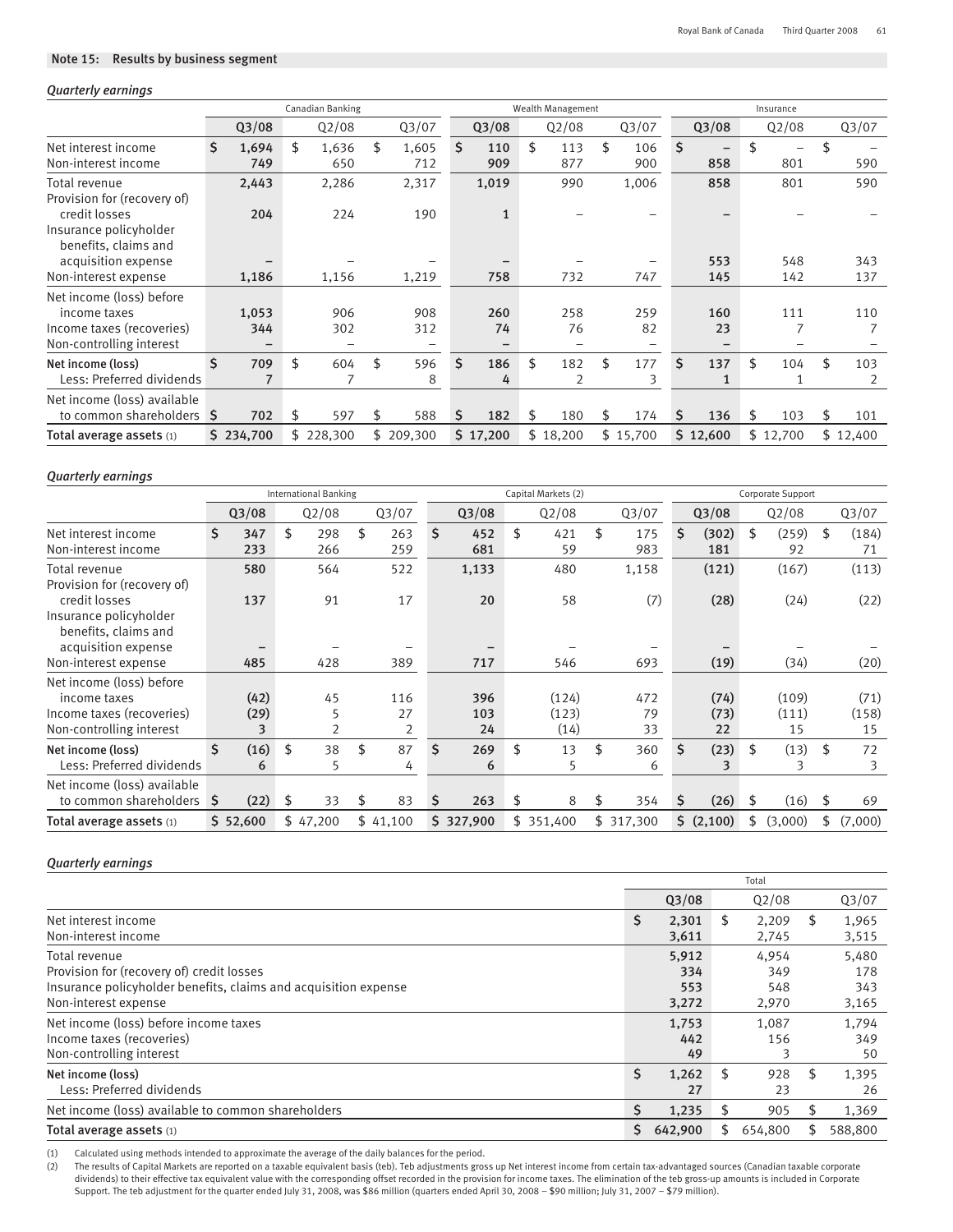# Note 15: Results by business segment (continued)

#### *Nine-month earnings*

|                                    | Canadian Banking |           |    |           |    | Wealth Management |              |    |                          | Insurance |          | <b>International Banking</b> |        |    |        |  |
|------------------------------------|------------------|-----------|----|-----------|----|-------------------|--------------|----|--------------------------|-----------|----------|------------------------------|--------|----|--------|--|
|                                    |                  | Q3/08     |    | Q3/07     |    | Q3/08             | Q3/07        |    | Q3/08                    |           | Q3/07    |                              | Q3/08  |    | Q3/07  |  |
| Net interest income                | Ŝ.               | 5,017     | \$ | 4,711     | \$ | 335               | \$<br>318    | Ś. | $\overline{\phantom{0}}$ | \$        |          | Ś                            | 893    | \$ | 792    |  |
| Non-interest income                |                  | 2,120     |    | 2,052     |    | 2,627             | 2,688        |    | 2,499                    |           | 2,305    |                              | 736    |    | 668    |  |
| Total revenue                      |                  | 7,137     |    | 6,763     |    | 2,962             | 3,006        |    | 2,499                    |           | 2,305    |                              | 1,629  |    | 1,460  |  |
| Provision for (recovery of) credit |                  |           |    |           |    |                   |              |    |                          |           |          |                              |        |    |        |  |
| losses                             |                  | 642       |    | 576       |    |                   |              |    |                          |           |          |                              | 299    |    | 37     |  |
| Insurance policyholder             |                  |           |    |           |    |                   |              |    |                          |           |          |                              |        |    |        |  |
| benefits, claims and               |                  |           |    |           |    |                   |              |    |                          |           |          |                              |        |    |        |  |
| acquisition expense                |                  |           |    |           |    |                   |              |    | 1,717                    |           | 1,536    |                              |        |    |        |  |
| Non-interest expense               |                  | 3,538     |    | 3,526     |    | 2,178             | 2,171        |    | 422                      |           | 400      |                              | 1,291  |    | 1,118  |  |
| Net income (loss) before           |                  |           |    |           |    |                   |              |    |                          |           |          |                              |        |    |        |  |
| income taxes                       |                  | 2,957     |    | 2,661     |    | 783               | 835          |    | 360                      |           | 369      |                              | 39     |    | 305    |  |
| Income taxes (recoveries)          |                  | 971       |    | 913       |    | 234               | 253          |    | 30                       |           | 29       |                              | (21)   |    | 77     |  |
| Non-controlling interest           |                  |           |    |           |    |                   |              |    |                          |           |          |                              |        |    |        |  |
| Net income (loss)                  | Ś.               | 1,986     | \$ | 1,748     | \$ | 549               | \$<br>582    | Ś  | 330                      | \$        | 340      | Ś                            | 53     |    | 221    |  |
| Less: Preferred dividends          |                  | 21        |    | 21        |    | 8                 |              |    | 3                        |           | 4        |                              | 14     |    | 10     |  |
| Net income (loss) available        |                  |           |    |           |    |                   |              |    |                          |           |          |                              |        |    |        |  |
| to common shareholders             | S.               | 1,965     | \$ | 1,727     | \$ | 541               | \$<br>575    | Ś  | 327                      | \$.       | 336      | \$                           | 39     | S  | 211    |  |
| <b>Total average assets (1)</b>    |                  | \$229,300 |    | \$204,300 | Ś. | 17,100            | \$<br>16,300 |    | \$12,600                 |           | \$12,700 | Ś                            | 46,700 |    | 39,900 |  |

#### *Nine-month earnings*

|                                                                                                                                  |    | Capital Markets (2)      |    |                             |    | Corporate Support            |     |                              |    |                             | Total |                               |  |
|----------------------------------------------------------------------------------------------------------------------------------|----|--------------------------|----|-----------------------------|----|------------------------------|-----|------------------------------|----|-----------------------------|-------|-------------------------------|--|
|                                                                                                                                  |    | Q3/08                    |    | Q3/07                       |    | Q3/08                        |     | Q3/07                        |    | Q3/08                       |       | Q3/07                         |  |
| Net interest income<br>Non-interest income                                                                                       | \$ | 1,191<br>1,554           | \$ | 400<br>3,170                | Ś  | (785)<br>326                 | \$  | (517)<br>260                 | Ś. | 6,651<br>9,862              | \$    | 5,704<br>11,143               |  |
| Total revenue<br>Provision for (recovery of) credit losses<br>Insurance policyholder benefits, claims and acquisition<br>expense |    | 2.745<br>106             |    | 3,570<br>(20)               |    | (459)<br>(72)                |     | (257)<br>(65)                |    | 16.513<br>976<br>1,717      |       | 16.847<br>528<br>1,536        |  |
| Non-interest expense<br>Net income (loss) before income taxes<br>Income taxes (recoveries)<br>Non-controlling interest           |    | 1,997<br>642<br>33<br>23 |    | 2,185<br>1,405<br>252<br>47 |    | (64)<br>(323)<br>(306)<br>52 |     | (20)<br>(172)<br>(387)<br>44 |    | 9,362<br>4,458<br>941<br>82 |       | 9,380<br>5,403<br>1,137<br>98 |  |
| Net income (loss)<br>Less: Preferred dividends                                                                                   | \$ | 586<br>16                | \$ | 1,106<br>15                 | Ś. | (69)<br>12                   | \$  | 171                          | Ś  | 3,435<br>74                 | \$    | 4,168<br>64                   |  |
| Net income (loss) available to common shareholders                                                                               | Ś  | 570                      | S  | 1,091                       | Ś  | (81)                         |     | 164                          | Ś  | 3,361                       |       | 4,104                         |  |
| <b>Total average assets (1)</b>                                                                                                  |    | \$339,400                |    | \$ 308,400                  | Ś. | (3,900)                      | \$. | (6,200)                      |    | \$641,200                   |       | \$575,400                     |  |

(1) Calculated using methods intended to approximate the average of the daily balances for the period.

(2) The results of Capital Markets are reported on a taxable equivalent basis (teb). Teb adjustments gross up Net interest income from certain tax-advantaged sources (Canadian taxable corporate dividends) to their effective tax equivalent value with the corresponding offset recorded in the provision for income taxes. The elimination of the teb gross-up amounts is included in Corporate Support. The teb adjustment for the nine months ended July 31, 2008, was \$308 million (nine months ended July 31, 2007 – \$215 million).

#### **New business segments effective third quarter 2008**

Effective May 1, 2008, as announced on April 11, 2008, we created our Insurance segment, formerly a business under Canadian Banking, which provides a wide range of creditor, life, health, travel, home and auto insurance products and services to individual and business clients in Canada and the U.S., as well as reinsurance for clients globally. The realignment also resulted in the U.S. & International Banking segment being renamed International Banking. The comparative results have been restated to conform to our new basis of segment presentation.

## **Management reporting framework**

Our management reporting framework is intended to measure the performance of each business segment as if it was a stand-alone business and reflect the way our business segments are managed. This approach is intended to ensure that our business segments' results reflect all relevant revenue and expenses associated with the conduct of their business and depicts how management views their results. These items do not impact our consolidated results. Refer to Note 30 of our

2007 audited Consolidated Financial Statements for further information on the allocation of expenses between business segments.

Our assumptions and methodologies used in our management reporting framework are periodically reviewed by management to ensure they remain valid. The capital attribution methodologies involve a number of assumptions and estimates that are revised periodically.

In the third quarter of 2008, we reclassified certain Trading revenue reported in the fourth quarter of 2007 and the first and second quarters of 2008 in Capital Markets from Net interest income – Interest income to Non-interest income – Other; the third quarter of 2007 was not impacted. There was no impact to Total revenue as a result of this reclassification.

During the second quarter of 2008, we transferred management oversight of our Wealth Management U.S. subprime and CDO AFS portfolio to Corporate Support, where we have greater expertise in managing these types of investments. Comparative results were not revised to reflect this management change given the insignificance of its impact on comparative periods**.**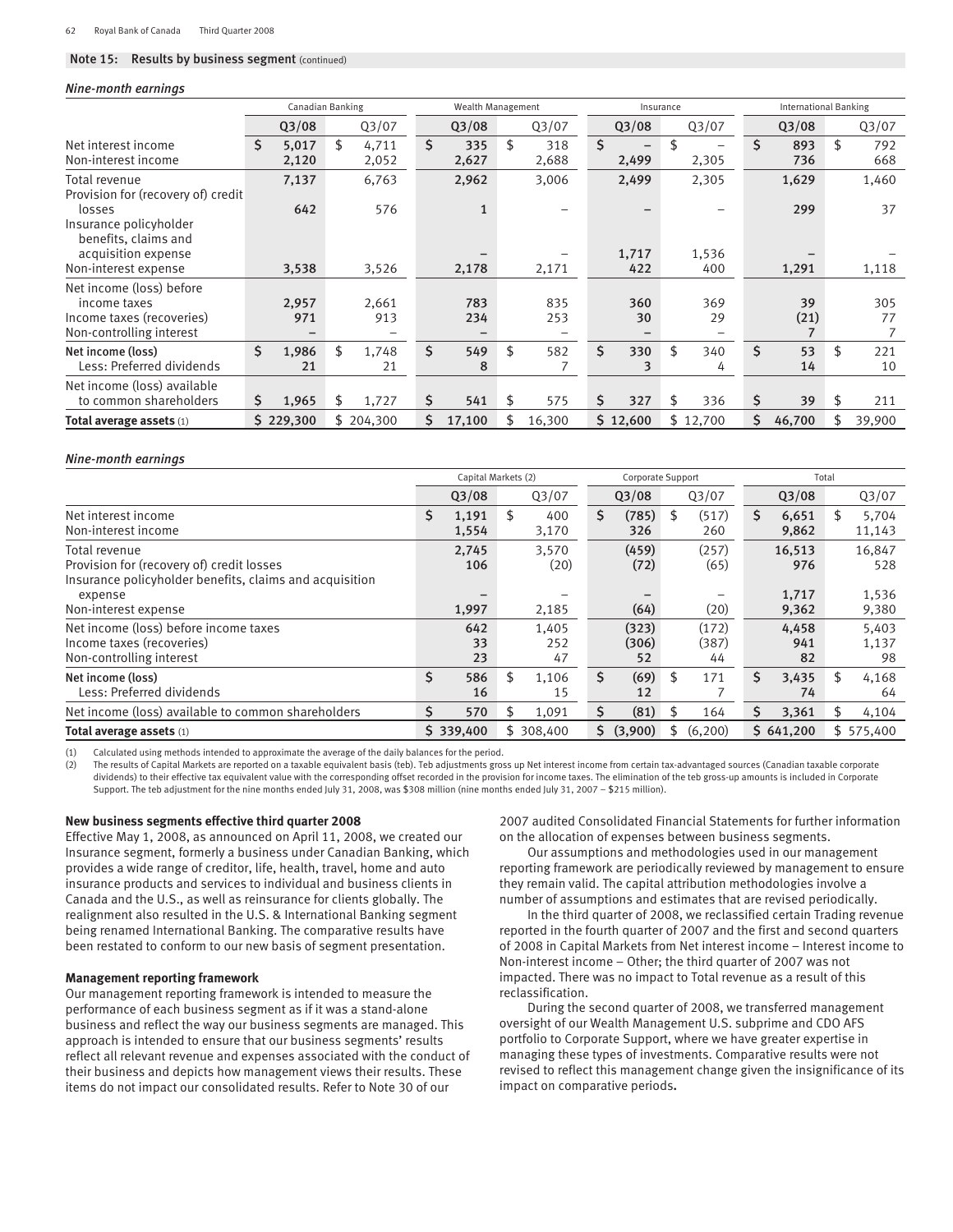We are exposed to the following risks as a result of holding financial instruments: credit risk, market risk, liquidity and funding risk. The following is a description of those risks and how we manage our exposure to them.

# **Credit risk**

Credit risk is the risk of loss associated with a counterparty's inability to fulfill its payment obligations. Credit risk may arise directly from claims against a debtor or obligor, an issuer of securities or a policyholder through outstanding premiums, or indirectly from claims against a guarantor of credit obligation or a reinsurer on ceded insurance risk.

## *Risk measurement*

Our credit risk portfolio is classified as wholesale and retail, and we employ different risk measurement processes for each portfolio. Credit risk rating systems are designed to assess and quantify the risk inherent in credit activities in an accurate and consistent manner. We use a two-dimensional rating system for both wholesale and retail credit exposures.

The wholesale credit risk rating system is designed to measure and identify the risk inherent in our credit activities in an accurate and consistent manner along two dimensions: borrower risk rating (BRR), which reflects an assessment of the credit quality of the obligor, and loss given default (LGD), which represents the portion of exposure at default expected to be lost when an obligor defaults.

Credit scoring is the primary risk rating system for assessing obligor and transaction risk for retail exposures. Retail portfolios are managed on a pooled basis, where each pool consists of exposures that possess similar homogeneous characteristics. The credit exposure of each pool is assessed along two dimensions: probability of default, which is an estimate of the probability that an obligor with a certain BRR will default within a one-year time horizon, and LGD.

Our gross credit risk exposure is categorized into Lending-related and other, and Trading-related. Lending-related and other credit risk exposure comprises outstanding loans and acceptances, undrawn commitments as well as other exposure, including contingent liabilities such as letters of credit and guarantees, and available-for-sale debt securities. For undrawn commitments and contingent liabilities, gross exposure represents an estimated portion of the contractual amount that is expected to be drawn upon the default of an obligor.

Trading-related credit risk exposure consists of repo-style transactions, which includes repurchase and reverse repurchase agreements and securities lending and borrowing transactions, as well as over-the-counter derivatives. For repurchase and reverse repurchase agreements, gross exposure represents the amount at which securities were initially sold or acquired. For securities lending and borrowing transactions, gross exposure is the amount at which securities were initially loaned or borrowed. For derivatives, the gross exposure amount represents the credit equivalent amount, which is defined as the replacement cost plus an add-on amount for potential future credit exposure as defined by the OSFI.

#### Credit quality performance

Refer to Note 4 for additional information on the credit quality performance of our loans.

#### *Credit risk exposure by portfolio and sector*

|                                |                       |     |                           |    |             | As at   |    |                          |    |                 |    |              |
|--------------------------------|-----------------------|-----|---------------------------|----|-------------|---------|----|--------------------------|----|-----------------|----|--------------|
|                                |                       |     |                           |    |             | July 31 |    |                          |    |                 |    |              |
|                                |                       |     |                           |    |             | 2008    |    |                          |    |                 |    |              |
|                                |                       |     | Lending-related and other |    |             |         |    | Trading-related          |    |                 |    |              |
|                                | Loans and acceptances |     |                           |    |             |         |    |                          |    | Over-the-       |    |              |
|                                |                       |     | Undrawn                   |    |             |         |    | Repo-style               |    | counter         |    | <b>Total</b> |
|                                | Outstanding           |     | commitments               |    | Other $(1)$ |         |    | transactions (2)         |    | derivatives (3) |    | exposure (4) |
| Residential mortgages (5)      | \$122,197             | Ŝ.  | $\overline{2}$            | Ś  | —           |         | Ś  | $\overline{\phantom{0}}$ | Ś  |                 | Ś  | 122,199      |
| Personal                       | 57,419                |     | 42,693                    |    | 73          |         |    |                          |    |                 |    | 100,185      |
| Credit cards                   | 8,367                 |     | 18,602                    |    |             |         |    |                          |    |                 |    | 26,969       |
| Small business (6)             | 2,686                 |     | 2,852                     |    | 48          |         |    |                          |    |                 |    | 5,586        |
| Retail                         | \$190,669             | S.  | 64,149                    | Ś. | 121         |         | \$ | $\overline{\phantom{0}}$ | Ś  | -               | Ś  | 254,939      |
| Business (7)                   |                       |     |                           |    |             |         |    |                          |    |                 |    |              |
| Agriculture                    | \$<br>5,321           | \$. | 400                       | \$ | 20          |         | \$ | $\overline{\phantom{0}}$ | \$ | 14              | \$ | 5,755        |
| Automotive                     | 3,877                 |     | 1,765                     |    | 123         |         |    |                          |    | 236             |    | 6,001        |
| Consumer goods                 | 6,362                 |     | 2,038                     |    | 401         |         |    |                          |    | 331             |    | 9,132        |
| Energy                         | 7,146                 |     | 8,796                     |    | 2,496       |         |    | $\mathbf{1}$             |    | 2,072           |    | 20,511       |
| Non-bank financial services    | 4,775                 |     | 4,885                     |    | 4,208       |         |    | 67,763                   |    | 8,789           |    | 90,420       |
| Forest products                | 1,188                 |     | 490                       |    | 113         |         |    | 8                        |    | 28              |    | 1,827        |
| Industrial products            | 4,685                 |     | 2,197                     |    | 331         |         |    |                          |    | 150             |    | 7,363        |
| Mining and metals              | 2,475                 |     | 940                       |    | 561         |         |    | 65                       |    | 561             |    | 4,602        |
| Real estate and related        | 21,581                |     | 3,464                     |    | 1,312       |         |    | 202                      |    | 258             |    | 26,817       |
| Technology and media           | 2,602                 |     | 2,834                     |    | 583         |         |    |                          |    | 625             |    | 6,644        |
| Transportation and environment | 3,363                 |     | 1,671                     |    | 553         |         |    |                          |    | 212             |    | 5,799        |
| Other                          | 23,196                |     | 6,288                     |    | 9,369       |         |    | 2,895                    |    | 9,440           |    | 51,188       |
| Sovereign (8)                  | 2,393                 |     | 2,274                     |    | 9,133       |         |    | 1,861                    |    | 14,761          |    | 30,422       |
| Bank (9)                       | 3,156                 |     | 4,710                     |    | 42,643      |         |    | 77,937                   |    | 25,176          |    | 153,622      |
| Wholesale                      | Ŝ.<br>92,120          | Ŝ.  | 42,752                    |    | \$71,846    |         | Ŝ  | 150,732                  | S. | 62,653          | S  | 420,103      |
| <b>Total exposure</b>          | \$282,789             |     | \$106,901                 |    | \$71,967    |         | Ś  | 150,732                  | Ś. | 62,653          | Ś. | 675,042      |

(1) Includes contingent liabilities such as letters of credit and guarantees, and available-for-sale debt securities.

(2) Includes repurchase and reverse repurchase agreements and securities borrowing and lending transactions.<br>(3) After factoring in master netting agreements.

After factoring in master netting agreements.

(4) Total exposure represents exposure at default, which is the expected gross exposure upon the default of an obligor. This amount is before any specific allowances and does not reflect the impact of credit risk mitigation. Exposure under Basel II asset classes of qualifying revolving retail and other retail are largely included within Personal and Credit cards, while home equity lines of credit are included in Personal.

(5) Includes certain synthetic mortgage securitizations.

(6) Includes small business exposure managed on a pooled basis.

(7) Includes small business exposure managed on an individual client basis.

(8) Sovereign refers to all central governments and agencies, central banks, as well as other qualifying public sector entities and multilateral development banks.

(9) Bank refers primarily to regulated deposit-taking institutions and securities firms.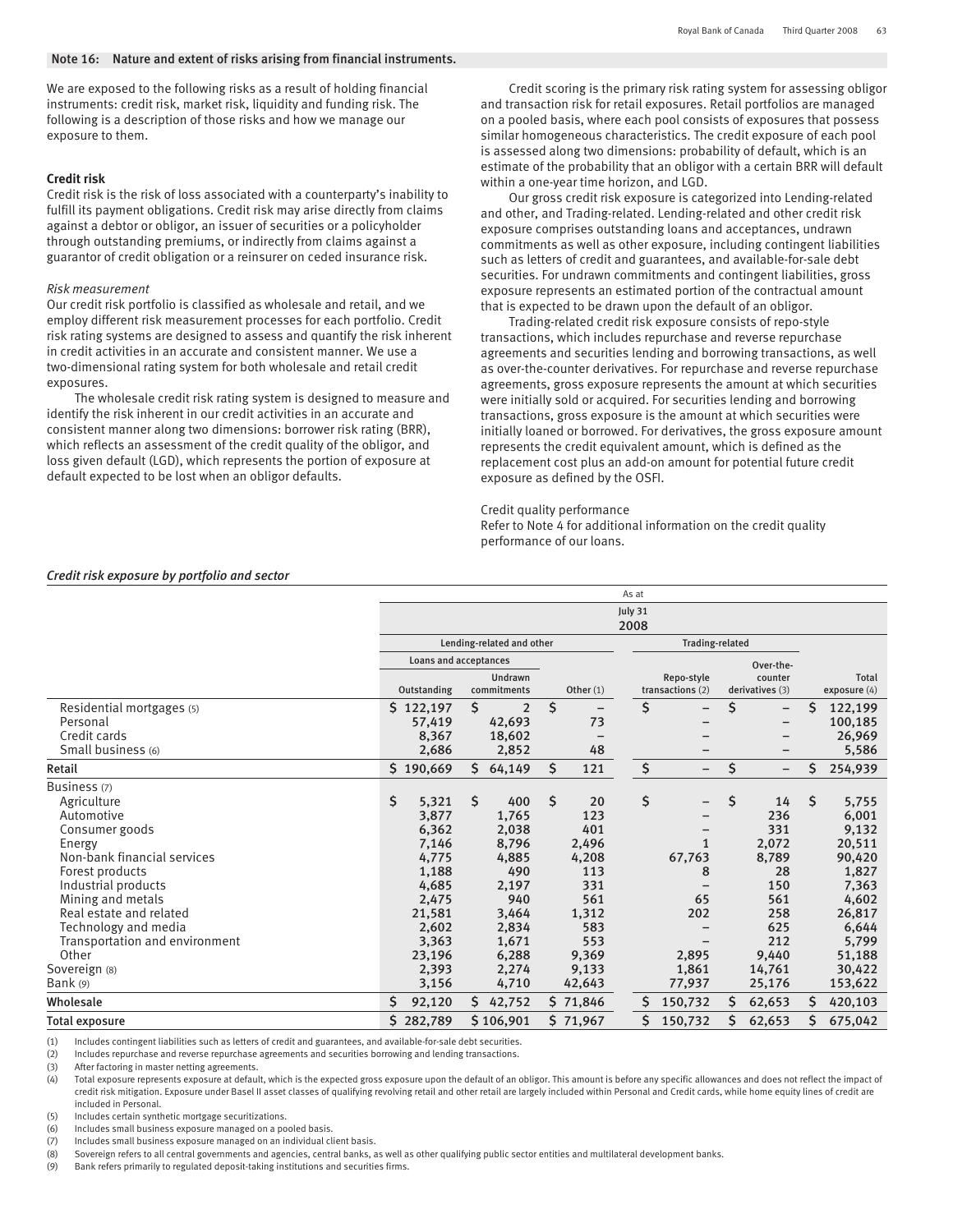#### Credit derivatives

Credit derivatives are over-the-counter contracts that transfer credit risk related to an underlying financial instrument from one counterparty to another. We are exposed to counterparty credit risk when we purchase credit protection or the derivative has a positive fair value. Credit derivatives and the related credit risks are subjected to the same credit approval, limits and monitoring standards used for managing other

#### *Trading credit derivatives*

transactions that create credit exposure. As with other derivatives, we use collateral and master netting agreements for managing counterparty credit risk.

We purchase and sell credit protection for both trading and otherthan-trading purposes. Our trading activities are conducted in association with market-making, positioning and managing certain trading-related credit risk.

As at

|                      | July 31   |
|----------------------|-----------|
|                      | 2008      |
| Notional amount      | \$297,105 |
| Fair value (1)       |           |
| Positive             | 9,863     |
| Negative             | 9,253     |
| Replacement cost (2) | 3,639     |
|                      |           |

(1) Gross fair value before netting.

(2) Replacement cost is after netting but before collateral.

We also purchase and sell credit derivatives for other-than-trading purposes in order to manage our overall credit portfolio. To mitigate industry sector concentrations and single-name exposures related to our credit portfolio, we purchase credit derivatives to transfer credit risk to third parties. We also sell credit protection in order to diversify our portfolio. The notional amount of other-than-trading credit derivatives

represents the contract amount used as a reference point to calculate payments. Notional amounts are generally not exchanged by the counterparties, and do not reflect our exposure at default. None of these contracts are with monoline insurers nor related to U.S. subprime related assets.

#### *Other-than-trading credit derivatives position (notional amount and fair value)* (1)

|                                                                      | As at      |
|----------------------------------------------------------------------|------------|
|                                                                      | July 31    |
|                                                                      | 2008       |
| Notional amount                                                      |            |
| <b>Business</b>                                                      |            |
| Automotive                                                           | \$<br>415  |
| Energy                                                               | 308        |
| Non-bank financial services                                          | 384        |
| Mining and metals                                                    | 527        |
| Real estate and related                                              | 153        |
| Technology and media                                                 | 18         |
| Transportation and environment                                       | 238        |
| Other                                                                | 471        |
| Sovereign (2)                                                        | 250        |
| Bank $(3)$                                                           | 266        |
| Net protection purchased                                             | \$3,030    |
| Offsetting protection sold related to the same reference entity      | 20         |
| Gross protection purchased                                           | \$3,050    |
| Net protection sold (4)                                              | Ś.<br>132  |
| Offsetting protection purchased related to the same reference entity | 20         |
| Gross protection sold                                                | \$.<br>152 |
| Gross protection purchased and sold (notional amount)                | \$3,202    |
| Fair value (5)                                                       |            |
| Positive                                                             | \$<br>159  |
| Negative                                                             | 27         |
|                                                                      |            |

(1) Comprises credit default swaps.

(2) Sovereign refers to all central governments and agencies, central banks, as well as other qualifying public sector entities and multilateral development banks.

(3) Bank refers primarily to regulated deposit-taking institutions and securities firms.

(4) Protection sold as at July 31, 2008, is related to Business – Other.

(5) Gross fair value before netting.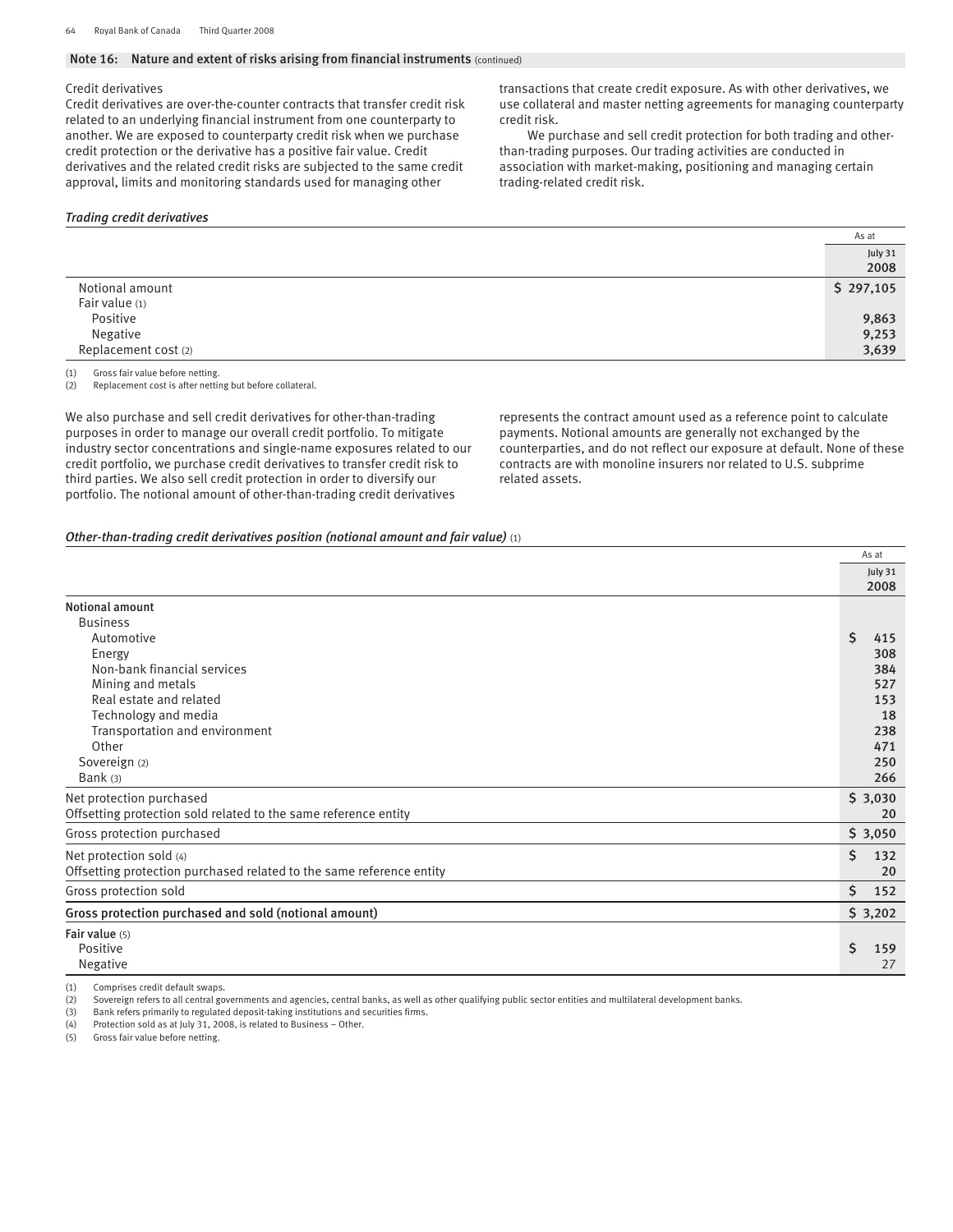## *Objectives, policies and processes*

Our credit risk management principles are guided by our overall risk management principles. The following committees are involved in the management of credit risks: Board of Directors and Conduct Review and Risk Policy Committee (CR&RPC), Group Risk Committee, Policy Review Committee and Structured Transactions Oversight Committee. Working in combination, these committees approve credit risk limits, ensure that management has a framework, and policies, processes and procedures in place to manage credit risks and that the overall credit risk policies are complied with at the business and transaction levels.

Our enterprise-wide credit risk policies set out the minimum requirements for the management of credit risk in a variety of transactional and portfolio management contexts. Our credit risk policies comprise the following six categories:

- Credit Risk Assessment includes policies related to credit risk analysis, risk rating, risk scoring and trading credit.
- Credit Risk Mitigation includes credit structuring, collateral and guarantees.
- Credit Risk Approval includes credit risk limits and exceptions.
- Credit Documentation focuses on documentation and administration.
- Credit Review and Deterioration includes monitoring and review.
- Credit Portfolio Management includes portfolio management and risk quantification.

Our credit risk policies, processes and methodologies have not changed materially from 2007.

#### **Market risk**

Market risk is the risk of loss that may arise from changes in market factors such as interest rates, foreign exchange rates, equity or commodity prices, and credit spreads. We are exposed to market risk in our trading activities and our asset/liability management activities. The level of market risk to which we are exposed varies depending on market conditions, expectations of future price and yield movements and the composition of our trading portfolio.

#### *Trading market risk*

We conduct trading activities over-the-counter and on exchanges in the spot, forward, futures and options markets, and we offer structured derivative transactions. Market risks associated with trading activities are a result of market-making, positioning, and sales and arbitrage activities in the interest rate, foreign exchange, equity, commodities and credit markets. Our trading operations primarily act as a market maker, executing transactions that meet the financial requirements of our clients and transferring the market risks to the broad financial market. We also act as principal and take proprietary market risk positions within the authorized limits granted by the Board of Directors. The trading book, as defined by the OSFI, consists of cash and derivative positions that are held for short-term resale, taken on with the intent of benefiting in the short term from actual or expected differences between their buying and selling prices or to lock in arbitrage profits.

Trading market risk encompasses various risks associated with cash and related derivative products that are traded in interest rate, foreign exchange, equity, credit and commodity markets and comprise:

- Interest rate risk, which is the potential adverse impact on our earnings and economic value due to changes in interest rates.
- Foreign exchange rate risk, which is the potential adverse impact on our earnings and economic value due to currency rate and precious metals price movements and volatilities.
- Equity risk, which is the potential adverse impact on our earnings due to movements in individual equity prices or general movements in the level of the stock market.
- Commodities risk, which is the potential adverse impact on our earnings and economic value due to commodities price movements and volatilities.
- Credit spread risk, which is the general adverse impact on our earnings and economic value due to changes in the credit spreads associated with our holdings of instruments subject to credit risk.
- Credit specific risk, which is the potential adverse impact on our earnings and economic value due to changes in the creditworthiness and default of issuers on our holdings in bonds and money market instruments, and those underlying credit derivatives.

#### *Risk measurement*

We use measurement tools such as Value-at-Risk (VaR), sensitivity analysis and stress testing in assessing global risk-return trends. VaR is a statistical technique that measures the worst-case loss expected over the period within a 99% confidence level. The breadth of our trading activity is designed to diversify market risk to any particular strategy, and to reduce trading revenue volatility. We measure VaR by major risk category on a discrete basis. We also measure and monitor the effects of correlation in the movements of interest rates, credit spreads, exchange rates, equity and commodity prices and highlight the benefit of diversification within our trading portfolio.

As with any modeled risk measure, there are certain limitations that arise from the assumptions used in VaR. Historical VaR assumes that the future will behave like the past. As a result, historical scenarios may not reflect the next market cycle. Furthermore, the use of a 10-day horizon VaR for risk measurement implies that positions could be unwound or hedged within 10 days but this may not be a realistic assumption if the market becomes largely or completely illiquid.

The majority of trading positions in foreign exchange, interest rate, equity, commodity and credit trading have capital calculated under an internal models approach while structured credit derivatives are calculated under the Standardized Approach as prescribed by the OSFI. Also calculated under the Standardized Approach for migration and default (specific) risk are a limited set of interest rate products. These products and risks are not included in our global VaR.

The following table shows our global VaR for total trading activities by major risk category and the diversification effect, which is calculated as the difference between the global VaR and the sum of the separate risk factor VaRs.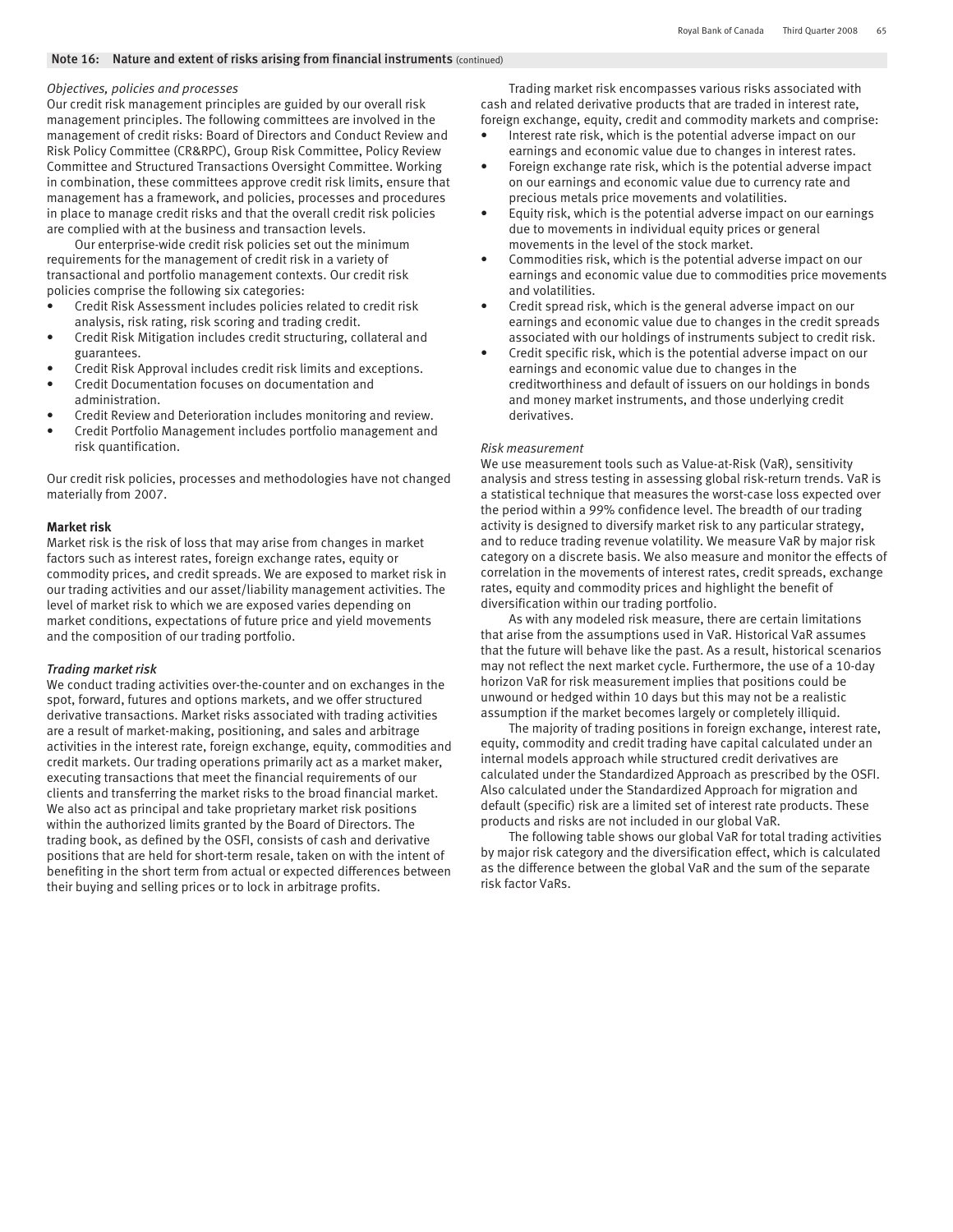#### *Global VaR*

|                   | July 31, 2008 |                  |                            |      | April 30, 2008 |         |                               |  | October 31, 2007  |                               |         |  | July 31, 2007       |  |         |                               |                  |  |         |
|-------------------|---------------|------------------|----------------------------|------|----------------|---------|-------------------------------|--|-------------------|-------------------------------|---------|--|---------------------|--|---------|-------------------------------|------------------|--|---------|
|                   |               |                  | For the three months ended |      |                |         | For the three<br>months ended |  |                   | For the three<br>months ended |         |  |                     |  |         | For the three<br>months ended |                  |  |         |
|                   |               | As at<br>July 31 |                            | High |                | Average | Low                           |  | As at<br>April 30 |                               | Average |  | As at<br>October 31 |  | Average |                               | As at<br>July 31 |  | Average |
| Equity            | S.            | 10               |                            | 18   | ς              | 11      | 6                             |  | 18                |                               | 14      |  | 8                   |  | 10      |                               |                  |  | 10      |
| Foreign exchange  |               |                  |                            | 8    |                |         |                               |  |                   |                               |         |  | 4                   |  |         |                               |                  |  |         |
| Commodities       |               |                  |                            | 6    |                |         |                               |  | 4                 |                               |         |  |                     |  |         |                               |                  |  |         |
| Interest rate     |               | 23               |                            | 31   |                | 26      | 22                            |  | 24                |                               | 26      |  | 20                  |  | 19      |                               | 19               |  | 19      |
| Credit specific   |               |                  |                            | 8    |                |         |                               |  | 6                 |                               |         |  |                     |  |         |                               |                  |  |         |
| Diversification   |               | (19)             |                            | n.m. |                | (23)    | n.m.                          |  | (26)              |                               | (23)    |  | (19)                |  | (16)    |                               | (15)             |  | (14)    |
| <b>Global VaR</b> | S             | 24               |                            | 33   |                | 27      | 22                            |  | 29                |                               | 29      |  | 18                  |  | 21      |                               | 19               |  | 21      |

|                   |          |         | July 31, 2008             |         | July 31, 2007                |   |         |
|-------------------|----------|---------|---------------------------|---------|------------------------------|---|---------|
|                   |          |         | For the nine months ended |         | For the nine<br>months ended |   |         |
|                   | As at    |         |                           |         | As at                        |   |         |
|                   | July 31  | High    | Average                   | Low     | July 31                      |   | Average |
| Equity            | \$<br>10 | 28<br>S | S.<br>13                  | S<br>6  | \$                           | J | 9       |
| Foreign exchange  |          | 8       | 3                         |         |                              |   |         |
| Commodities       |          | 6       |                           |         |                              |   |         |
| Interest rate     | 23       | 32      | 24                        | 17      | 19                           |   | 18      |
| Credit specific   |          | 9       | 6                         | 4       | 4                            |   | 3       |
| Diversification   | (19)     | n.m.    | (21)                      | n.m.    | (15)                         |   | (13)    |
| <b>Global VaR</b> | 24<br>S  | 40<br>S | 27<br>S.                  | 18<br>ς | \$<br>19                     |   | 20      |

n.m. not meaningful. The high and low VaRs for the risk factors as well as the global VaR generally occur at different dates in the period and the diversification benefit, defined as the sum of risk factor VaRs less global VaR, is not meaningful.

## *Objectives, policies and processes*

Our market risk management framework is designed to ensure that our risks are appropriately diversified on a global basis. Oversight of market risk is provided by the Board of Directors through the CR&RPC. Market risk limit approval authorities are established by the Board of Directors, upon recommendation of the CR&RPC, and delegated to senior management.

The independent oversight of trading market risk management activities is the responsibility of Group Risk Management (GRM) – Market and Trading Credit Risk. GRM establishes market risk policies and limits, develops quantitative techniques and analytical tools, vets trading models and systems, maintains the VaR and stress risk measurement systems, and provides enterprise risk reporting on trading activities. This group also provides independent oversight on trading activities, including the establishment and administration of trading operational limits, market risk and counterparty credit limit compliance, risk analytics, and the review and oversight of non-traditional or complex transactions.

## *Non-trading market risk (Asset/Liability management)*

Traditional non-trading banking activities, such as deposit taking and lending, expose us to market risk, of which interest rate risk is the largest component. Our goal is to manage the interest rate risk of the non-trading balance sheet to a target level. We modify the risk profile of the balance sheet through hedging to achieve our target level. We continually monitor the effectiveness of our interest rate risk mitigation activity within Corporate Treasury on a value and earnings basis. For additional information regarding the use of the derivatives in asset and liability management, refer to Note 7 of our 2007 audited Consolidated Financial Statements.

## *Risk measurement*

Our risk position is measured daily, weekly or monthly based on the size and complexity of the portfolio. Measurement of risk is based on rates charged to clients as well as funds transfer pricing rates. Key rate analysis is utilized as a primary tool for risk management as it provides us with an assessment of the sensitivity of the exposure of our economic value of equity to instantaneous changes in individual points on the yield curve.

The following table provides the potential before-tax impact of an immediate and sustained 100 bps increase or decrease in interest rates on net interest income and economic value of equity of our non-trading portfolio, assuming that no further hedging is undertaken. These measures are based upon assumptions made by senior management and validated by empirical research. All interest rate risk measures are based upon interest rate exposures at a specific time and continuously change as a result of business activities and our risk management initiatives.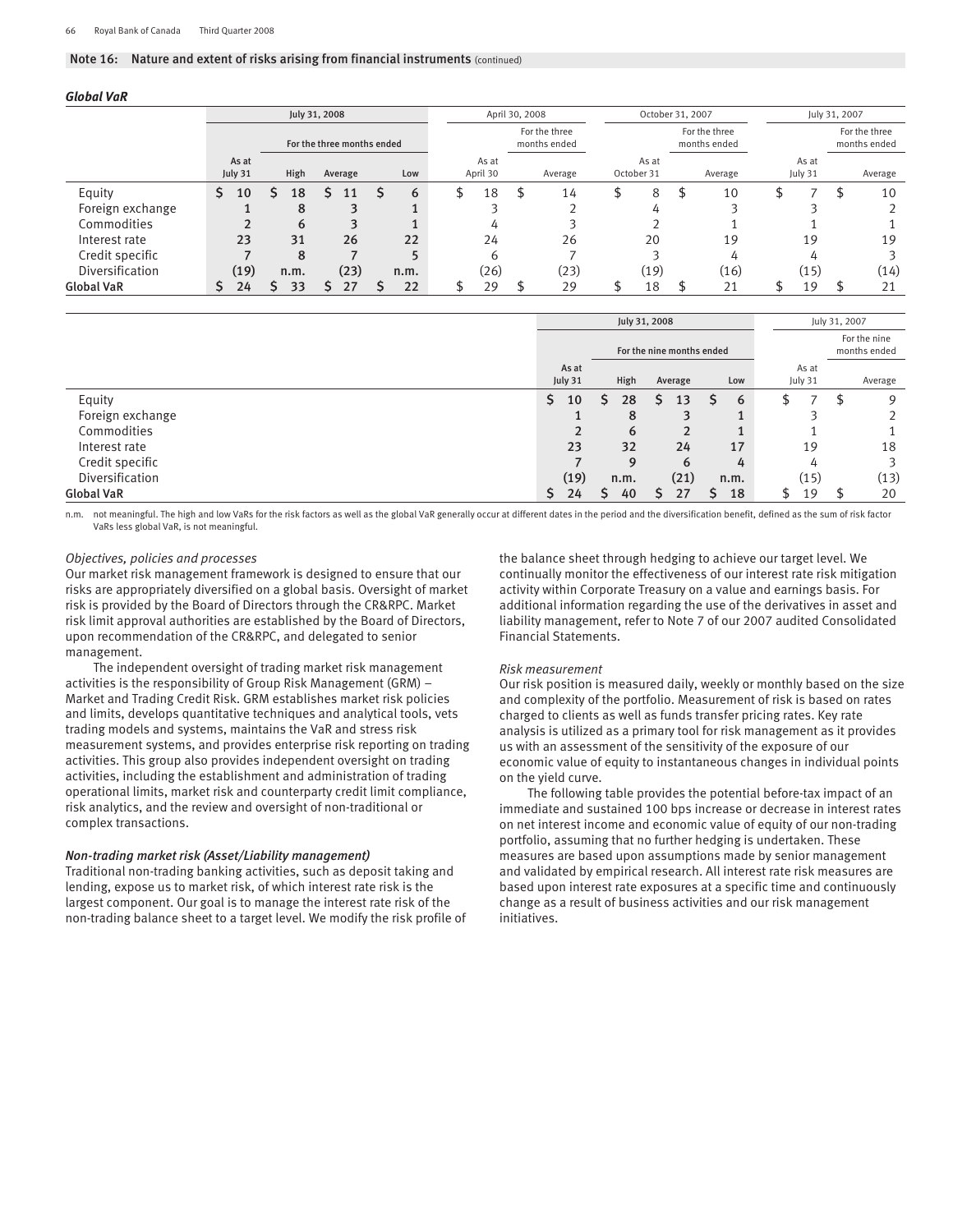#### *Market risk measures – Non-trading banking activities*

|                                                                             | July 31<br>2008              |                               |                   |                          |                              |  |                             |  | April 30<br>2008  |                                        | October 31<br>2007                |                                        | July 31<br>2007                   |                                        |                                   |
|-----------------------------------------------------------------------------|------------------------------|-------------------------------|-------------------|--------------------------|------------------------------|--|-----------------------------|--|-------------------|----------------------------------------|-----------------------------------|----------------------------------------|-----------------------------------|----------------------------------------|-----------------------------------|
|                                                                             |                              | Economic value of equity risk |                   | Net interest income risk |                              |  |                             |  |                   |                                        |                                   |                                        |                                   |                                        |                                   |
|                                                                             | Canadian<br>dollar<br>impact | U.S.<br>dollar<br>impact(1)   | All<br>currencies |                          | Canadian<br>dollar<br>impact |  | U.S.<br>dollar<br>impact(1) |  | All<br>currencies | Economic<br>value of<br>equity<br>risk | Net<br>interest<br>income<br>risk | Economic<br>value of<br>equity<br>risk | Net<br>interest<br>income<br>risk | Economic<br>value of<br>equity<br>risk | Net<br>interest<br>income<br>risk |
| Before-tax impact of:<br>100bp increase in rates<br>100bp decrease in rates | 5(442)<br>371                | (38)<br>S<br>26               | (480)<br>397      |                          | 10<br>(37)                   |  | 25<br>(20)                  |  | 35<br>(57)        | \$ (575)<br>489                        | (25)                              | \$(440)<br>309                         | 54<br>(111)                       | \$ (307)<br>201                        | -82<br>(140)                      |

(1) Represents the impact on the non-trading portfolios held in our U.S. banking operations.

## *Objectives, policies and processes*

Corporate Treasury is responsible for managing our enterprise-wide interest rate risk, monitoring approved limits and compliance with policies and operating standards. Our Asset and Liability Committee (ALCO) provides oversight to Corporate Treasury and reviews the policy developed by Corporate Treasury and provides recommendations to CR&RPC for approval. An Enterprise interest rate risk report is reviewed monthly by the ALCO, and quarterly by the Group Risk Committee and the Board of Directors.

Our interest rate risk policies define the management standards and acceptable limits within which risks to net interest income over a 12-month horizon, and the economic value of equity, are to be contained. These ranges are based on an immediate and sustained +/- 100 bps parallel shift of the yield curve. The limit for net interest income risk is 3% of projected net interest income, and for economic value of equity risk, the limit is 5% of projected common equity. Interest rate risk policies and limits are reviewed and approved annually by the Board of Directors.

Our overall market risk policies and procedures have not changed materially from 2007.

## Liquidity and funding risk

Liquidity and funding risk is the risk that we may be unable to generate or obtain sufficient cash or its equivalent in a timely and cost-effective manner to meet our commitments as they come due.

#### *Risk measurement*

The assessment of our liquidity position reflects management's estimates, assumptions and judgments pertaining to current and prospective firm-specific and market conditions and the related behaviour of our clients and counterparties. We measure and manage our liquidity position from three risk perspectives:

- Structural liquidity risk, which addresses the risk due to mismatches in effective maturities between assets and liabilities, more specifically the risk of over-reliance on short-term liabilities to fund longer-term illiquid assets;
- Tactical liquidity risk, which addresses our normal day-to-day funding requirements that are managed by imposing prudential limits on net fund outflows in Canadian dollar and foreign currencies for key short-term time horizons, as well as on our pledging activities that are subject to an enterprise-wide framework that assigns a risk-adjusted limit to our aggregate pledging exposure and individual limits by types of pledging activities; and
- Contingent liquidity risk, which assesses the impact of and our intended responses to sudden stressful events.

# *Objectives, policies and processes*

Our liquidity and funding management framework is designed to ensure that adequate sources of reliable and cost-effective cash or its equivalents are continually available to satisfy our current and prospective financial commitments under normal and contemplated stress conditions. To achieve this objective, we are dedicated to the preservation of the following key liquidity and funding risk mitigation strategies:

- A large base of core client deposits;
- Continual access to diversified sources of wholesale funding, including demonstrated capacities to monetize specific asset classes; and
- A comprehensive and enterprise-wide liquidity contingency plan supported by an earmarked pool of unencumbered marketable securities (referred to as "contingency liquidity assets") that provide assured access to cash in a crisis.

Our liquidity and funding management practices and processes reinforce these risk mitigation strategies by assigning prudential limits or targets to metrics associated with these activities and regularly measuring and monitoring various sources of liquidity risk under both normal and stressed market conditions. We monitor and manage our liquidity position on a consolidated basis and consider legal, regulatory, tax, operational and any other applicable restrictions when analyzing our ability to lend or borrow funds between branches, branches and subsidiaries, and subsidiaries.

The Board of Directors is responsible for oversight of our liquidity and funding management framework, which is developed and implemented by senior management.

- The Audit Committee approves our liquidity and funding management framework, our pledging framework, and liquidity contingency plan and establishes broad liquidity risk tolerance levels, and the Board of Directors is informed on a periodic basis about our current and prospective liquidity condition.
- The Group Risk Committee and the ALCO share management oversight responsibility for liquidity and funding policies and receive regular reports detailing compliance with key limits and guidelines.
- Corporate Treasury has global responsibility for the development of liquidity and funding management policies, strategies and contingency plans and for recommending and monitoring limits within the framework.
- Treasury departments of business segments and key subsidiaries execute transactions in line with liquidity management policies and strategies.
- Subsidiaries are responsible for managing their own liquidity in compliance with policies and practices established under advice and counsel by Corporate Treasury and within governing regulatory requirements.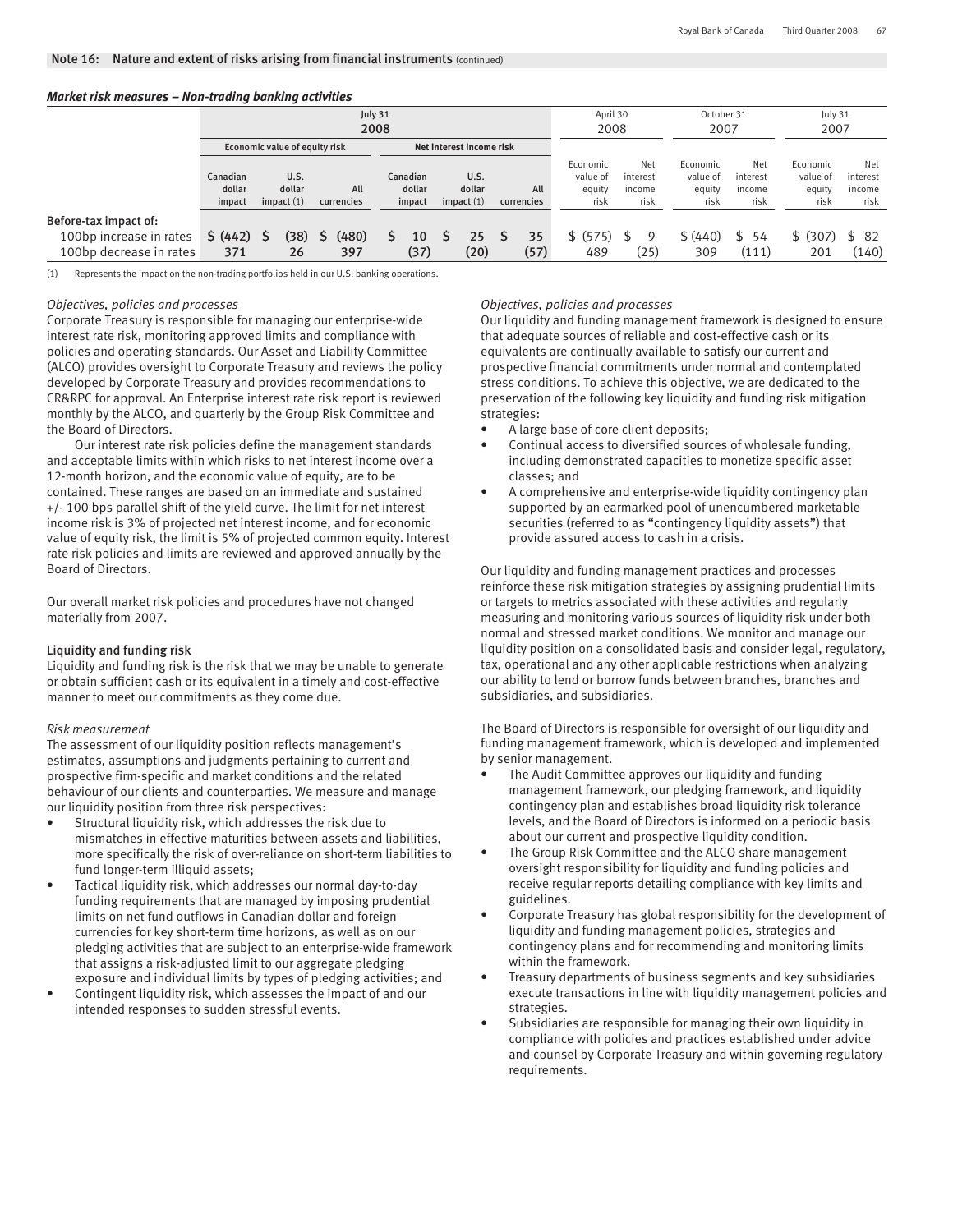Our principal liquidity and funding policies are reviewed and approved annually by senior management committees and the Board of Directors. These broad policies establish risk tolerance parameters and authorize senior management committees or Corporate Treasury to approve more detailed policies and limits related to specific measures, businesses and products. These policies and procedures govern management, measurement and reporting requirements and define approved liquidity and funding limits.

Targets for our structural liquidity position are approved at least annually and monitored regularly. With respect to net short-term funding requirements, all limits are monitored regularly to ensure compliance. The prescribed treatment of cash flow assets and liabilities under varying conditions is reviewed periodically to determine if they remain valid or changes to assumptions and limits are required in light of internal and/or external developments.

There have been no material changes to our liquidity and funding management framework or levels of liquidity and funding risk since 2007.

## Credit ratings

The following table presents our major credit ratings as at August 27, 2008, which remain unchanged from May 28, 2008.

|                           | As at August 27, 2008 (1) |                           |         |  |  |  |
|---------------------------|---------------------------|---------------------------|---------|--|--|--|
|                           | Short-term<br>debt        | Senior long-<br>term debt | Outlook |  |  |  |
| Moody's Investors Service | $P-1$                     | Aaa                       | stable  |  |  |  |
| Standard & Poor's         | $A-1+$                    | AA-                       | stable  |  |  |  |
| <b>Fitch Ratings</b>      | $F1+$                     | AA                        | stable  |  |  |  |
| <b>DBRS</b>               | $R-1$ (high)              | AA                        | stable  |  |  |  |

(1) Credit ratings are not recommendations to purchase, sell or hold our securities as they do not comment on market price or suitability for a particular investor. Ratings are subject to revision or withdrawal at any time by the rating organization.

## Contractual obligations

In the normal course of business, we enter into contracts that give rise to commitments of future minimum payments that affect our short- and long-term liquidity. Depending on the nature of these commitments, the obligations may be recorded on- and off-balance sheet. The following table provides a summary of our primary future contractual funding commitments.

|                                              |                  | October 31<br>2007(1)                |                               |                      |                   |          |
|----------------------------------------------|------------------|--------------------------------------|-------------------------------|----------------------|-------------------|----------|
|                                              | Within 1<br>year | 1 to 3<br>years                      | 3 to 5<br>vears               | Over 5<br>vears      | Total             | Total    |
| Unsecured long-term funding<br>Covered bonds | \$17,382         | \$25,963<br>$\overline{\phantom{m}}$ | \$16,340<br>3,195             | 3,820<br>S.<br>1,997 | \$63,505<br>5,192 | \$51,540 |
| Subordinated debentures                      | 128              | $\qquad \qquad -$                    | -                             | 7,797                | 7,925             | 6,235    |
|                                              | \$17,510         |                                      | $$25,963$ $$19,535$ $$13,614$ |                      | \$76,622          | \$57.775 |

(1) Amounts represent principal only and exclude accrued interest.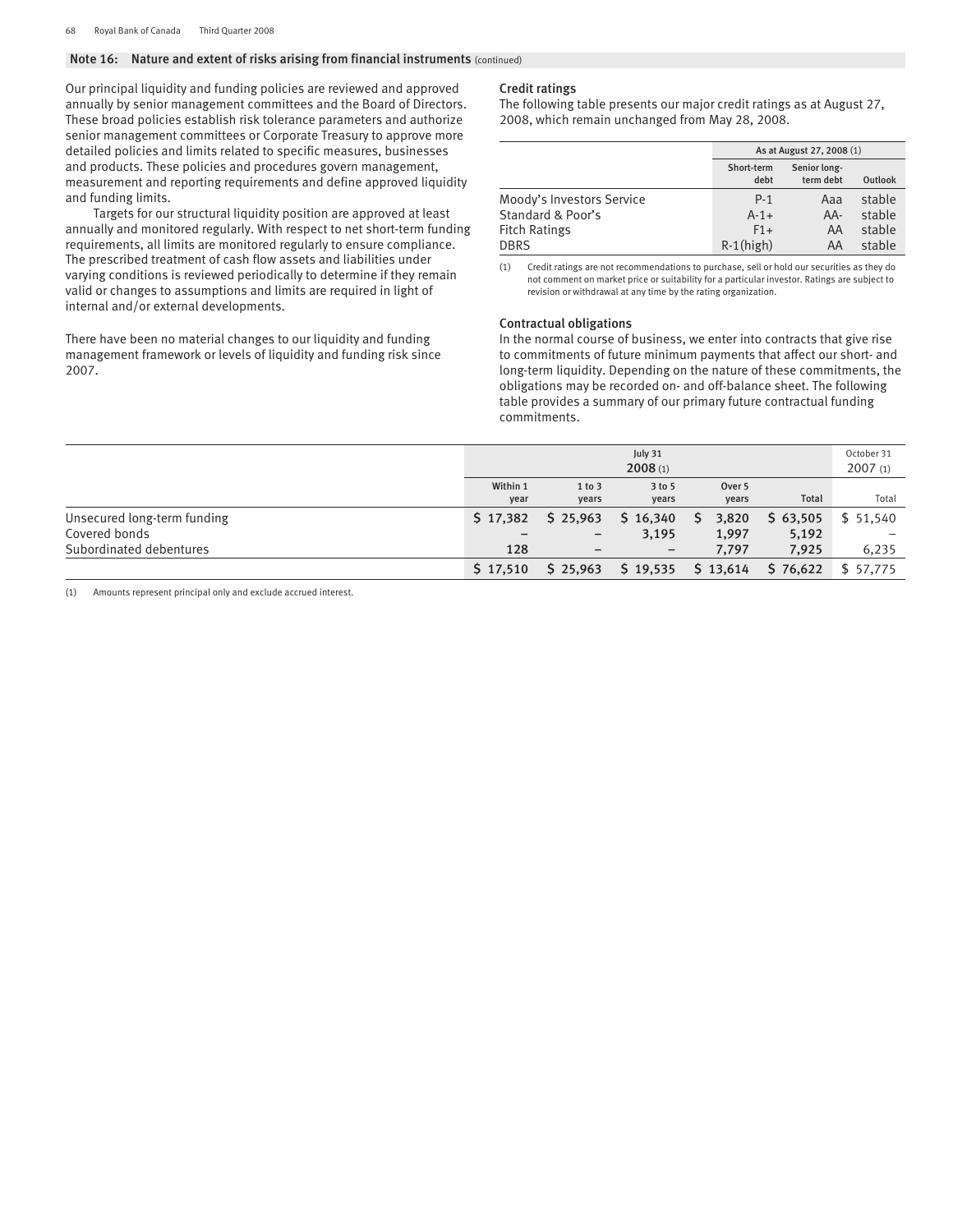Basel II

We manage and monitor our capital from several perspectives, including regulatory capital, economic capital and subsidiary capital.

## Regulatory capital and capital ratios

Capital levels for Canadian banks are regulated pursuant to guidelines issued by the OSFI, based on standards issued by the Bank for International Settlements. Regulatory capital is allocated to two tiers: Tier 1 and Tier 2. Tier 1 capital comprises the more permanent components of capital and consists primarily of common shareholders' equity, non-cumulative preferred shares, the majority of which do not have conversion features into common shares, and the eligible amount of innovative capital instruments. In addition, goodwill and other items as prescribed by the OSFI are deducted from Tier 1 capital. Tier 2 capital consists mainly of subordinated debentures, trust subordinated notes, the eligible amount of innovative capital instruments that could not be included in Tier 1 capital, and an eligible portion of the total general allowance for credit losses, less deductions as prescribed by the OSFI. Total capital is defined as the sum of Tier 1 and Tier 2 capital.

Regulatory ratios are calculated by dividing Tier 1 and Total capital by risk-adjusted assets (RAA). The calculation of RAA is determined by the OSFI-prescribed rules relating to on-balance sheet and off-balance sheet exposures and includes an amount for the market risk exposure

associated with our trading portfolios, as well as an amount for operational risk.

In addition, the OSFI formally establishes risk-based capital targets for deposit-taking institutions. These targets are currently a Tier 1 capital ratio of 7% and a Total capital ratio of 10%. In addition to the Tier 1 and Total capital ratios, Canadian banks are required to ensure that their assets-to-capital multiple, which is calculated by dividing gross adjusted assets by Total capital, does not exceed a maximum prescribed by the OSFI. As at July 31, 2008, our assets-to-capital multiple did not exceed the maximum allowed.

Effective November 1, 2007, the OSFI adopted new guidelines based on "International Convergence of Capital Measurement and Capital Standards: A Revised Framework – Comprehensive Version (June 2006)," known as Basel II, which introduced several changes from the predecessor framework, commonly referred to as Basel I. Our Tier 1 capital, Total capital and Capital ratios for the quarter ended July 31, 2008, have been calculated using Basel II, which is required to be applied only on a prospective basis. The differences between Basel I and Basel II make it difficult to meaningfully compare the current period capital information and ratios to those as at October 31, 2007; therefore, we have omitted the comparative information.

## *Regulatory capital and capital ratios*

|                            |                 | baset II         |
|----------------------------|-----------------|------------------|
|                            |                 | As at            |
|                            | July 31<br>2008 | April 30<br>2008 |
| Capital                    |                 |                  |
| Tier 1 capital             | Ś.<br>24,150    | \$<br>23,708     |
| Total capital              | 29,728          | 28,597           |
| Risk-adjusted assets       |                 |                  |
| Credit risk                | 205,888         | 199,523          |
| Market risk                | 17,594          | 19,669           |
| Operational risk           | 30,707          | 30,050           |
| Total risk-adjusted assets | \$254,189       | \$249,242        |
| Capital ratios             |                 |                  |
| Tier 1 capital             | 9.5%            | 9.5%             |
| Total capital              | 11.7%           | 11.5%            |
| Assets-to-capital multiple | 19.4X           | 20.1X            |
|                            |                 |                  |

## Note 18: Subsequent events

#### Significant acquisitions

On August 4, 2008, RBC Capital Markets Corporation completed the acquisition of Richardson Barr & Co., a Houston-based energy advisory firm specializing in acquisitions and divestitures in the exploration and production sector. The acquisition was not material to Capital Markets.

#### Significant capital transaction

On August 22, 2008, we redeemed all \$300 million of 4.70% Non-Cumulative First Preferred Shares Series N at a price of \$25 per share which was financed out of our general corporate funds.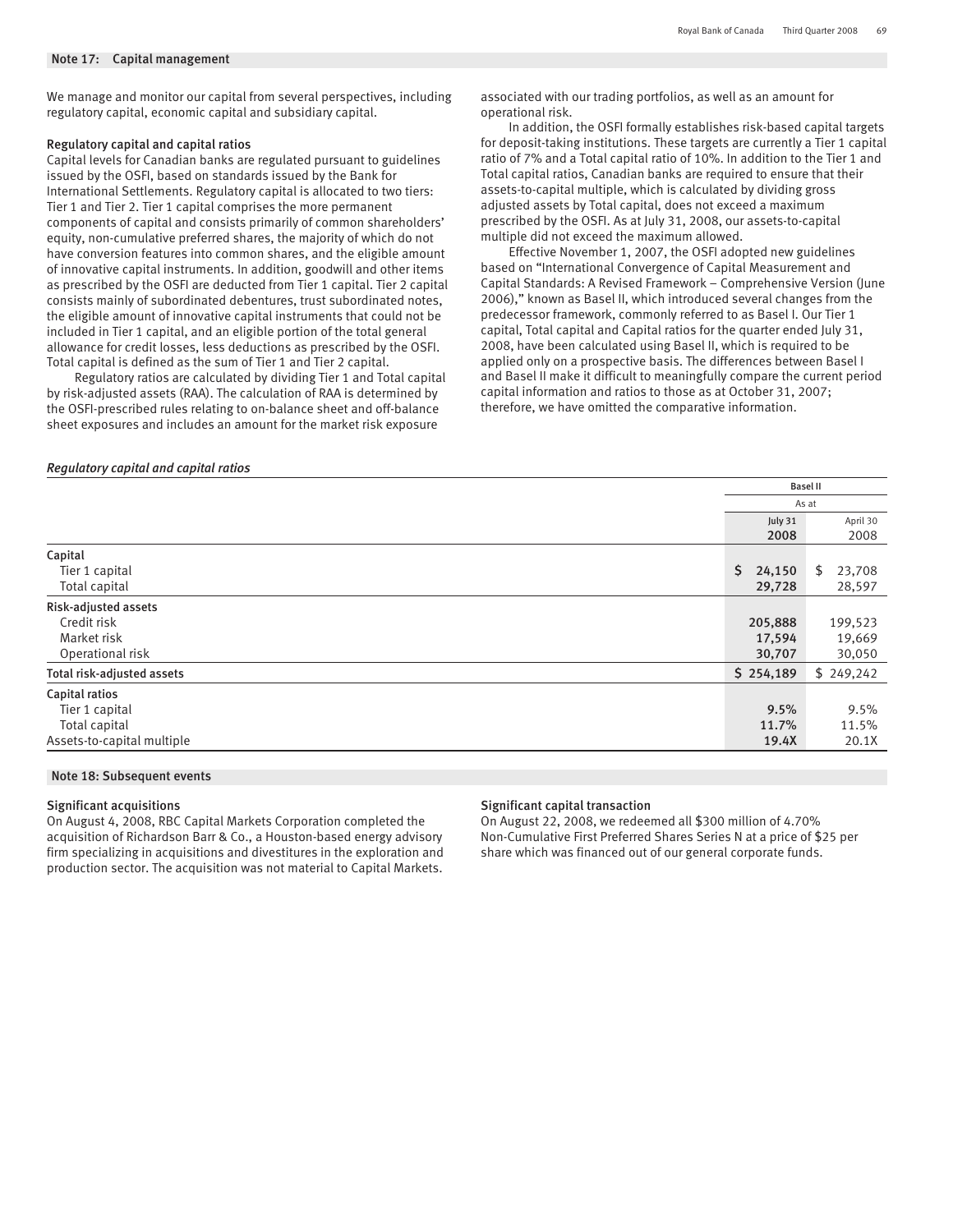70 Royal Bank of Canada Third Quarter 2008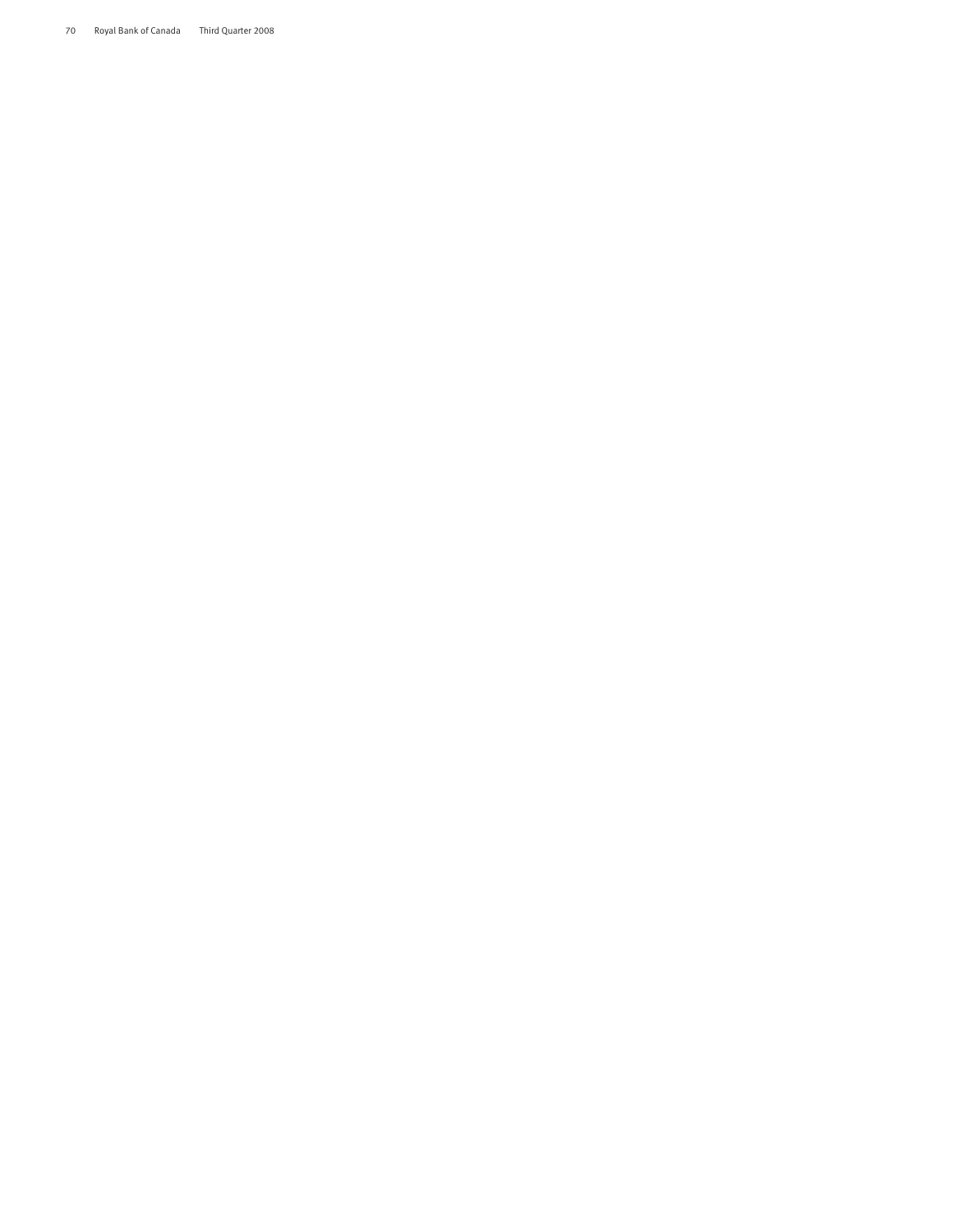# **Shareholder information**

### **Corporate headquarters**

Street address: Royal Bank of Canada 200 Bay Street Toronto, Ontario, Canada M5J 2J5 Tel: (416) 974-5151 Fax: (416) 955-7800

Mailing address: P.O. Box 1 Royal Bank Plaza Toronto, Ontario Canada M5J 2J5 website: *rbc.com*

## **Transfer Agent and Registrar**

*Main Agent* Computershare Trust Company of Canada

1500 University Street Suite 700 Montreal, Quebec Canada H3A 3S8 Tel: 1-866-586-7635 (Canada and the United States) or (514) 982-7555 (International) Fax: (514) 982-7580 *website: computershare.com*

*Co-Transfer Agent (U.S.)* Computershare Trust Company, N.A. 350 Indiana Street, Suite 800 Golden, Colorado, U.S.A. 80401 Tel: 1-800-962-4284

*Co-Transfer Agent (United Kingdom)* Computershare Investor Services PLC Securities Services – Registrars P.O. Box No. 82, The Pavilions, Bridgwater Road, Bristol BS99 7NH England

## **Stock exchange listings** (Symbol: RY)

Common shares are listed on: C*anada –* Toronto Stock Exchange  $(T<sub>S</sub>X)$ *U.S. –* New York Stock Exchange (NYSE) *Switzerland –* Swiss Exchange (SWX)

All preferred shares are listed on the Toronto Stock Exchange.

# **Valuation Day price**

For capital gains purposes, the Valuation Day (December 22, 1971) cost base for our common shares is \$7.38 per share. This amount has been adjusted to reflect the two-for-one share split of March 1981 and the two-for-one share split of February 1990. The one-for-one share dividends paid in October 2000 and April 2006 did not affect the Valuation Day value for our common shares.

## **Shareholder contacts**

For dividend information, change in share registration or address, lost stock certificates, tax forms, estate transfers or dividend reinvestment, please contact: Computershare Trust Company of Canada 100 University Avenue, 9th Floor Toronto, Ontario Canada M5J 2Y1 Tel: 1-866-586-7635 (Canada and the United States) or (514) 982-7555 (International) Fax: 1-888-453-0330 (Canada and the United States) or (416) 263-9394 (International) e-mail: *service@computershare.com*

For other shareholder inquiries, please contact: Shareholder Relations Royal Bank of Canada 200 Bay Street 9th Floor, South Tower Toronto, Ontario Canada M5J 2J5 Tel: (416) 955-7806 Fax: (416) 974-3535

For financial information inquiries, please contact: Investor Relations Royal Bank of Canada 200 Bay Street 14th Floor, South Tower Toronto, Ontario Canada M5J 2J5 Tel: (416) 955-7802 Fax: (416) 955-7800 or visit our website at *rbc.com/investorrelations*

## **Direct deposit service**

Shareholders in Canada and the United States may have their RBC common share dividends deposited directly to their bank account by electronic funds transfer. To arrange for this service, please contact our Transfer Agent and Registrar, Computershare Trust Company of Canada.

# **Eligible Dividend Designation**

For purposes of the enhanced dividend tax credit rules contained in the *Income Tax Act* (Canada) and any corresponding provincial and territorial tax legislation, all dividends (and deemed dividends) paid by us to Canadian residents on our common and preferred shares after December 31, 2005, are designated as "eligible dividends". Unless stated otherwise, all dividends (and deemed dividends) paid by us hereafter are designated as "eligible dividends" for the purposes of such rules.

## **Dividend dates for 2008**

Subject to approval by the Board of Directors

|                                      | Record dates | Payment dates |
|--------------------------------------|--------------|---------------|
| Common and preferred                 | January 24   | February 22   |
| shares series W, AA, AB, AC, AD, AE, | April 24     | May $23$      |
| AF and AG                            | July 24      | August 22     |
|                                      | October 27   | November 24   |
| Preferred shares series AH           | July 24      | August 22     |
|                                      | October 27   | November 24   |

Information contained in or otherwise accessible through the websites mentioned in this report to shareholders does not form a part of this report. All references in this report to shareholders to websites are inactive textual references and are for your information only.

Trademarks used in this report include the LION & GLOBE Symbol, ROYAL BANK OF CANADA, RBC and RBC TruCS, which are trademarks of Royal Bank of Canada used by Royal Bank of Canada and/or its subsidiaries under license. All other trademarks mentioned in this report, which are not the property of Royal Bank of Canada, are owned by their respective holders. *RBC Dexia IS* and affiliated *RBC Dexia IS* companies are licensed users of the RBC trademark.

# **Common share repurchases**

We are engaged in a Normal Course Issuer Bid through the facilities of the Toronto Stock Exchange. During the one-year period commencing November 1, 2007, we may repurchase up to 20 million common shares in the open market at market prices. We determine the amount and timing of the purchases.

A copy of our Notice of Intention to file a Normal Course Issuer Bid may be obtained, without charge, by contacting our Secretary at our Toronto mailing address.

# 2008 Quarterly earnings **release dates**

February 29 Second quarter May 29 Third quarter August 28 Fourth quarter December 5

## **2009 Annual Meeting**

The Annual Meeting of Shareholders will be held on Thursday, February 26, 2009, at the Vancouver Convention & Exhibition Centre, Parkview Terrace, 999 Canada Place, Vancouver, British Columbia, Canada.